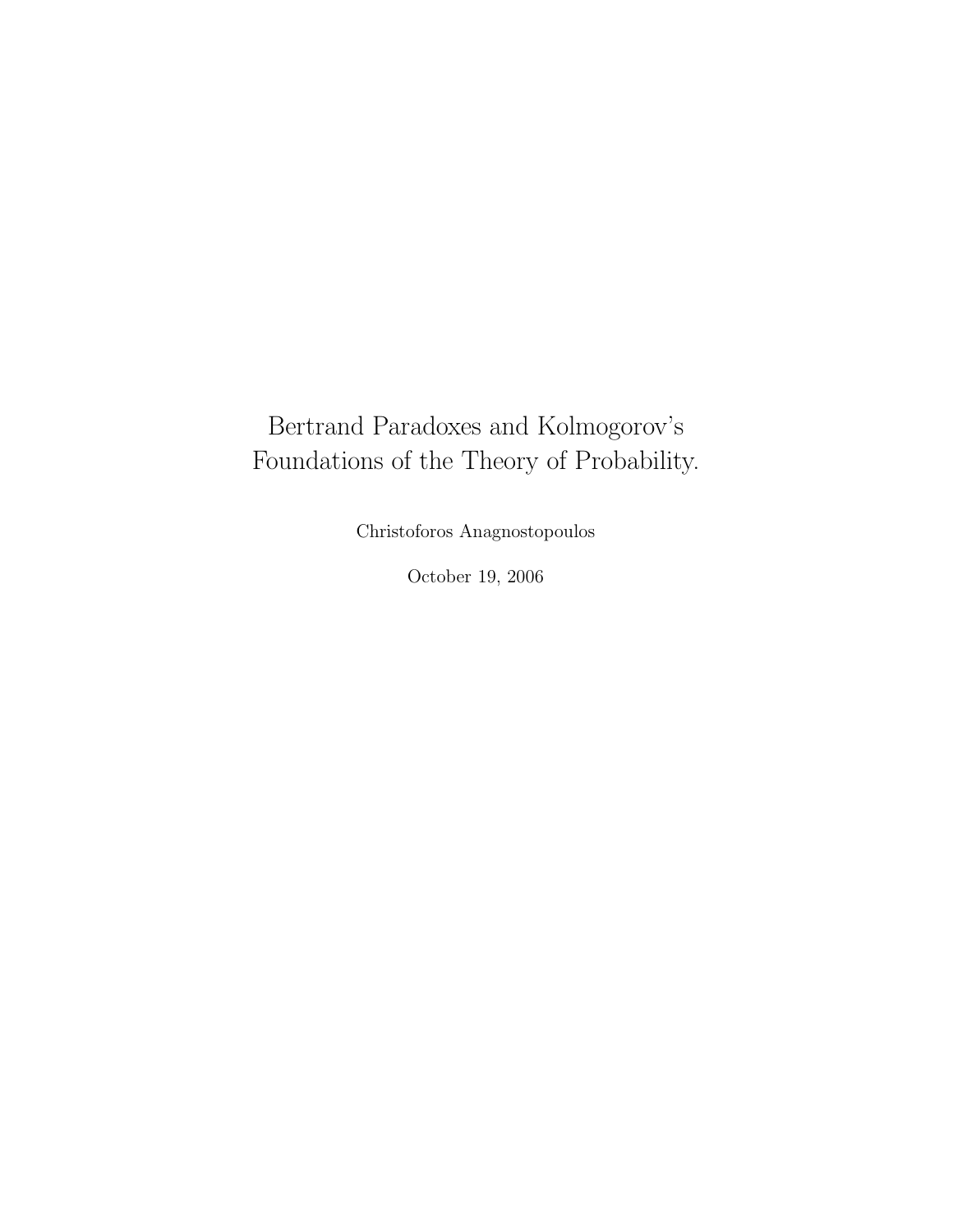# **Contents**

| $\mathbf{1}$ | Introduction                                                                               | $\boldsymbol{2}$ |
|--------------|--------------------------------------------------------------------------------------------|------------------|
|              | The Paradoxes of Geometric Probability 2<br>1.1                                            |                  |
|              | 1.2                                                                                        | $-6$             |
| $\mathbf{2}$ | The Grundbegriffe                                                                          | 10               |
|              | 2.1                                                                                        | 11               |
|              | 2.2                                                                                        | 25               |
|              | Applying and Interpreting Probability Spaces<br>2.3                                        | 37               |
|              | Random Variables and Spaces over $\mathcal{B} \mathbb{R}^n \dots \dots \dots \dots$<br>2.4 | 46               |
|              | 2.5                                                                                        | 57               |
|              | 2.6                                                                                        | 73               |
| 3            | <b>Resolving the Paradoxes</b>                                                             | 82               |
|              | 3.1                                                                                        | 82               |
|              | 3.2                                                                                        | 91               |
|              | A Note on Projections and Product Spaces                                                   | 93               |
|              | <b>B</b> Null Sets and Completions                                                         | 95               |
|              | C The Shorokhod Representation Theorem                                                     | 97               |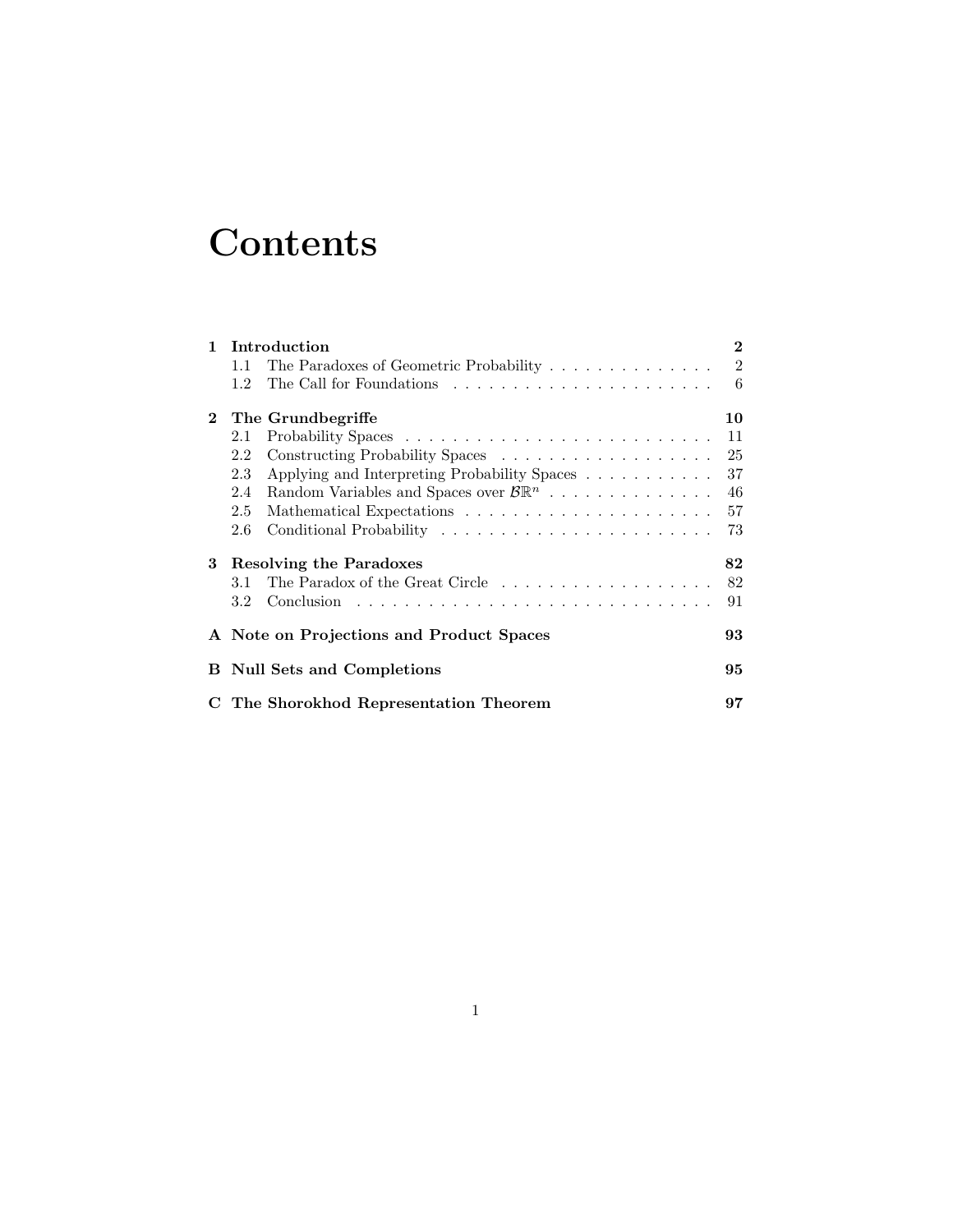## Chapter 1

# Introduction

## 1.1 The Paradoxes of Geometric Probability

Geometric probability is the informal study of the probabilities involved in geometric problems in which the random selection is one of points, lines or other geometrical objects in Euclidean space.

The field arose by extrapolation from the elementary, discrete case which had been the topic of earlier studies<sup>1</sup> to the continuous, geometric case. Hence, the most basic intuition of geometric probability was shaped, that

$$
Pr(A) =_{df} \frac{\text{area covered by outcomes favorable to } A}{\text{area covered by all possible outcomes}} \tag{A}
$$

where naturally one can replace 'area' by 'length' or 'volume' accordingly. This came only as a natural generalisation of the underlying principle of earlier mathematical studies of games of chance, namely that  $2^2$ 

$$
Pr(A) =_{df} \frac{\text{number of outcomes favorable to } A}{\text{number of possible outcomes}} \tag{B}
$$

Setting the probability of an event equal to the proportion of outcomes favorable to the event out of all possible outcomes, be that proportion measured by 'length', 'area', 'volume' or just counting in the discrete case, is called the 'uniform' probability assignment.

<sup>&</sup>lt;sup>1</sup>The study of games of chance goes back to 1494, when Fra Luca de Paciolli adresses the problem of the fair division of the stakes if a game is forced to stop midway (see [3]). However, as Professor Glenn Shafer informs us in [10], its systematic study essentially began with Pierre de Fermat's and Blaise Pascal's correspondence on that same matter. Continuous probability is hinted at by Isaac Newton in his study into the motions of the planet, around 1665. It was placed in the context of geometric problems some 70 years later, in 1773 when Georges le Clerk Buffon asked his famous needle problem in a lecture to the Paris Royal Academy of Sciences. He published the solution much later in 1777, in his Histoire Naturelle, generalle et particuliére.

 $2$ Formula (B) notably appears as the definition of probability in *Jacob Bernoulli's* work, posthumously published in 1713 in the famous Ars Conjectandi.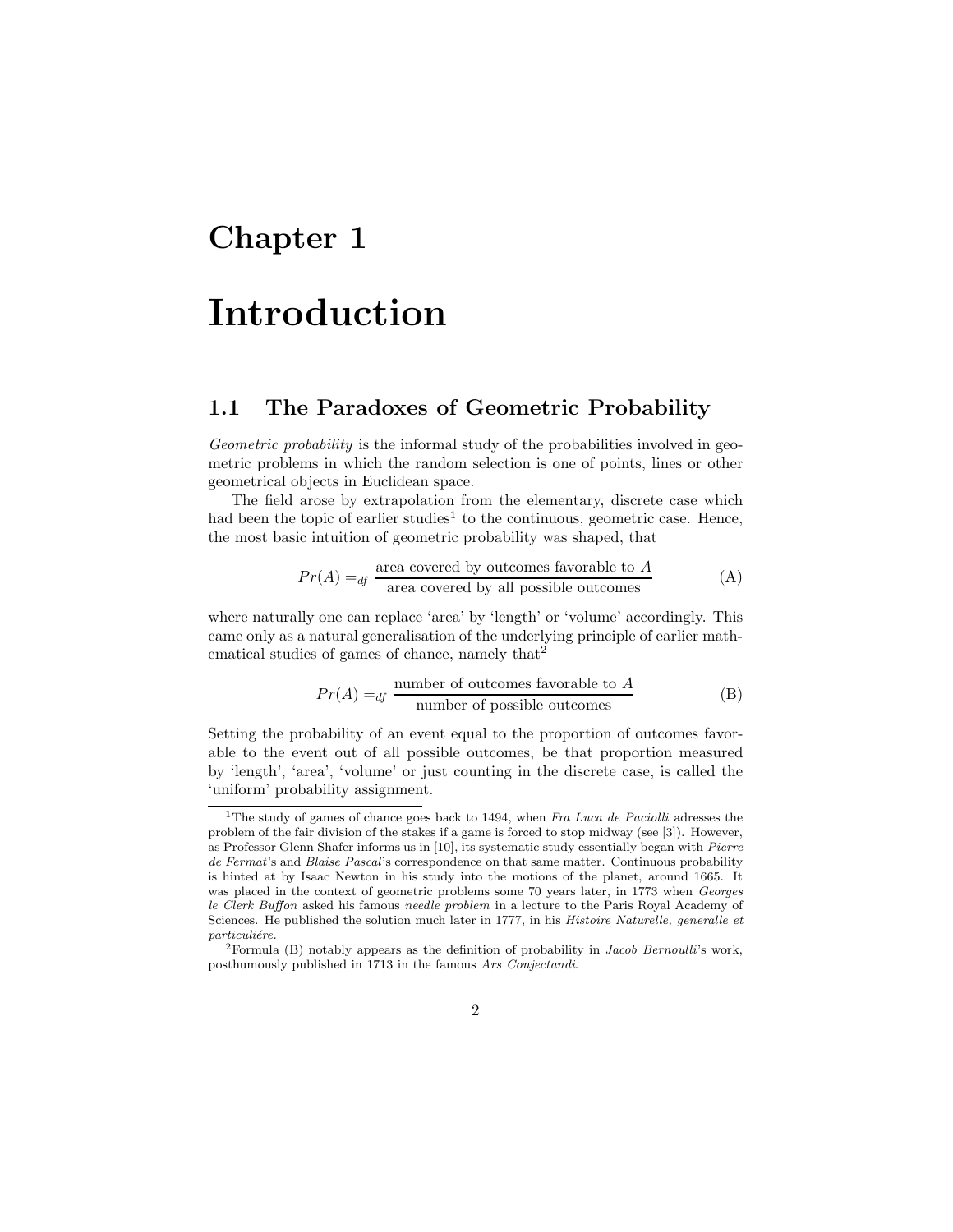Similarly, certain intuitions about the notion of *conditional probability*, usually amounting to an argument about the order of certain events or about a state of knowledge, were transferred over from the discrete to the continuous.

Both extrapolations turned out to be problematic.

#### Problematic Extrapolations - the Principle of Indifference

Formula (A) was immediately seen to be representation-dependent; a chord of a circle could be determined either by its two endpoints or by its midpoint, each parameterisation yielding a different value for the probability that the chord satisfies a certain property.

The same difficulty had already been recognised of (B), but was seen as surmountable in the discrete case since there always seemed to exist a fine-grained enough description with respect to which everyone agreed that elementary outcomes were symmetric, hence equiprobable. This criterion of 'symmetric elementary outcomes' came to be known as the 'Principle of Indifference'<sup>3</sup>.

The mathematical content of this principle is that whenever a relabelling of the elementary outcomes leaves their probabilities unaffected (symmetry), the uniform distribution must be employed. This fails in the continuous case since clearly lengths, areas and volumes are preserved by some bijections but certainly not all. Symmetry in the elementary outcomes hence fails to uniquely identify a probability assignment. A growing list of geometric problems refusing to admit a general consensus representation loomed ahead.

Remark. The Principle of Indifference was so unequivocally employed in the discrete case that it was thought of as a *definition* of what probabilities are, not merely as a rule of thumb guiding an arbitrary choice of probability distribution. This explains why the failing of the Principle of Indifference, although brought about by simple mathematics, came as such a great shock to early thinkers.

### Problematic Extrapolations: Conditional Probability

As for the calculus of conditional probabilities, theorists felt unsafe about which, if any, properties were preserved, since the definition itself could not transfer, designed as it was to model conditioning on events of nonzero probability only:

$$
Pr(A \text{ given } B) =_{df} \frac{\text{number of outcomes favorable to both } A \text{ and } B}{\text{number of outcomes favorable to } B}
$$

In contrast, in geometric probability it was often the case that we wished to condition upon an event of probability 0 (a great circle seen as a subset of the surface of the sphere, for instance), an operation that would force a division by zero in the definition above.

 $3$ This principle was first explicitly identified such by *Pierre-Simon Laplace* in his seminal work Théorie Analytiques des Probabilités, published in 1812. Laplace used the term Principle of Insufficient Reason, which was eventually abandoned for the term Principle of Indifference, coined much later by John Maynard Keynes. For further information see [10].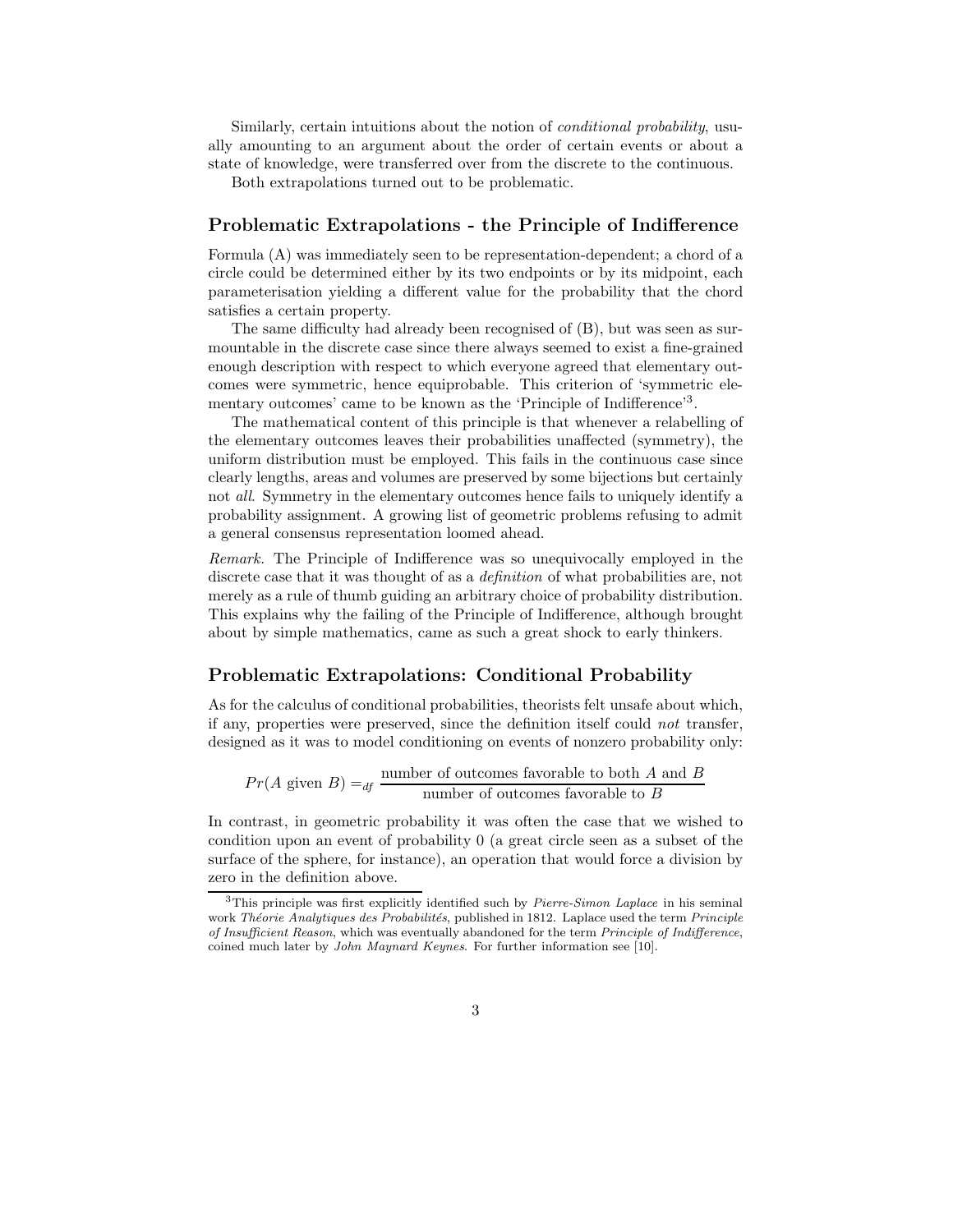

Figure 1.1: the Chord Paradox: from left to right, the three possible solutions to the question.

#### The Paradoxes

These difficulties were exemplified via concrete examples of problems that seemingly admitted no unique solution, of which we presently describe four representative specimens.

#### The Perfect Cube Paradox<sup>4</sup>.

A precision tool factory produces iron cubes with edge length  $\leq 1$ cm. What is the probability that the face area of a randomly selected cube is  $\leq 0.25 \text{cm}^2$ ? Observing that each edge length  $\leq$  1cm corresponds uniquely to a face area  $\leq 1$ cm, we can recast this problem more abstractly as follows.

Let  $y = x^2$ . For any random choice of  $x \in [0,1]$ , essentially a choice of  $y \in [0, 1]$  has also occurred. However, the probability that x lies in  $[0, 1/2]$  is  $1/2$ , whereas the probability that y lies in  $[0, 1/4]$  is  $1/4$  - but the two probabilities ought to be equal since the two events are equivalent.

#### The Chord Paradox<sup>5</sup>.

Consider a disk on the plane with an inscribed equilateral triangle. What is the probability that a chord chosen at random be longer than the side of an inscribed equilateral triangle?

The position of the inscribed triangle relative to the chord chosen is clearly irrelevant to the problem. So we may as well assume that one of the two points of the chord is fixed on one of the vertices of the inscribed triangle. Now, the

<sup>&</sup>lt;sup>4</sup>The underlying idea of this argument has been severally phrased by various authors at various times. The transformation  $y = x^2$  on [0,1] was used by *Emile Borel* and *Henri* Poincaré (see [14]), whereas  $y = 1/x$  on  $\mathbb{R}^+$  was instead used by Johannes Von Kries. The anecdotal recasting in terms of a perfect cube factory is due to Bas C. Van Fraassen, in [13].

 $5$ This paradox is most commonly known as *Bertrand's paradox*. Van Fraassen in [13] informs us it was first described by Joseph Bertrand in his 1888 textbook Calcul des Probabilités, along with the Paradox of the Great Circle, that follows. Bertrand was a well-known probabilist and his views on the ill-defined nature of certain continuous probability problems were very influential, which explains why paradoxes of the type encountered in this section are often called Bertrand-type paradoxes.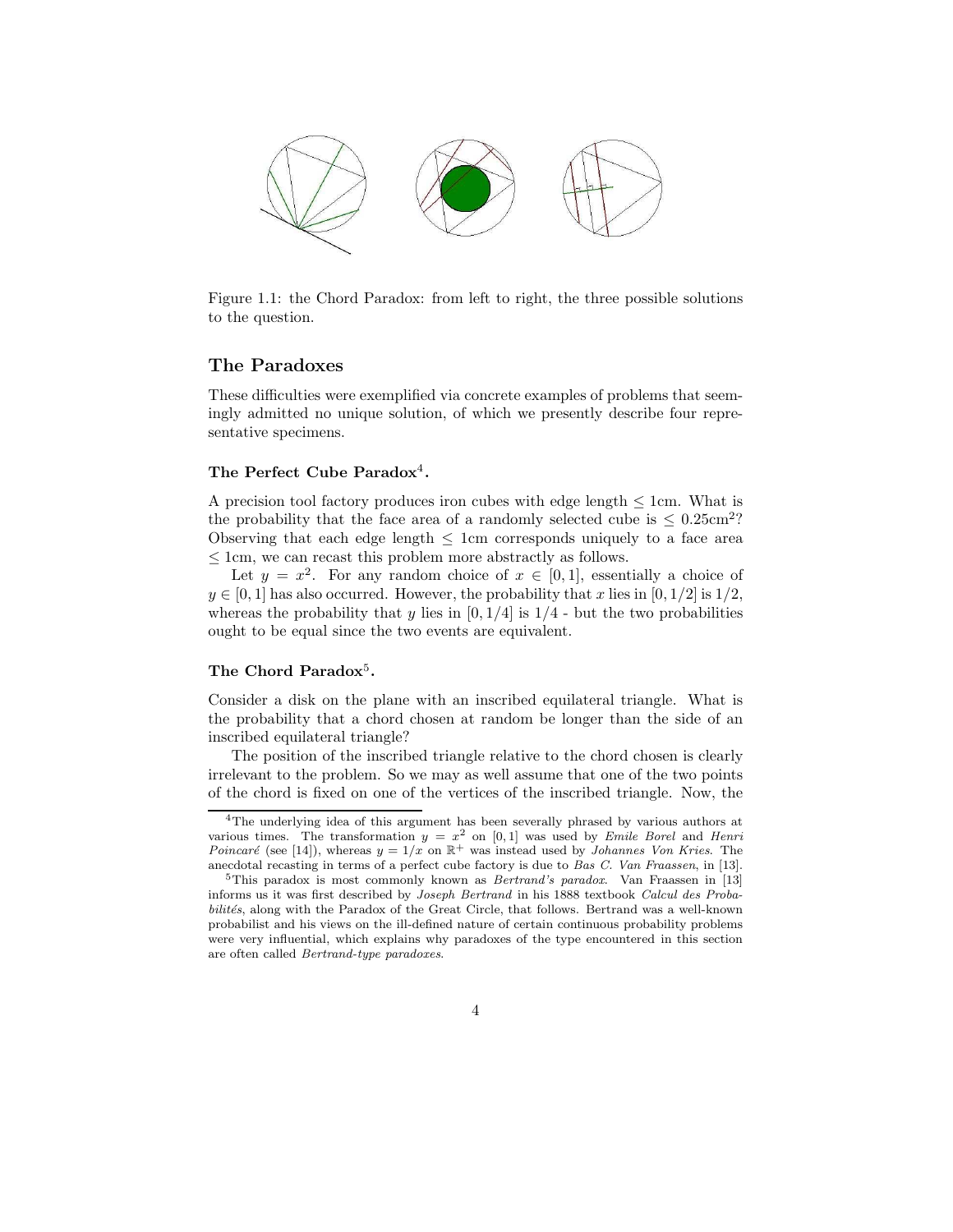two edges of the triangle emanating from that point trichotomize the tangent to that point, so 1/3 of the outcomes will result in a chord longer than the side of the triangle.

However, a chord is also completely determined by its midpoint. Chords whose length exceeds the side of an inscribed equilateral triangle have their midpoints inside a smaller circle with radius equal to 1/2 that of the given one. The set of favorable midpoints covers an area 1/4 of the original disk, which also defines the proportion of favorable outcomes as 1/4, not 1/3.

Alternatively, by rotational symmetry, we may fix the radius that the midpoint of the randomly selected chord will lie on. Then the proportion of favorable outcomes is precisely all points on the radius that are closer to the center than half the radius, so it is neither  $1/3$ , nor  $1/4$ , but  $1/2$ .

#### The Paradox of the Great Circle<sup>6</sup>.

Pick two points on the sphere at random. What is the probability that they lie within  $10'$  of each other? By symmetry we assume that the first point is fixed on the North Pole of the sphere. We then calculate the proportion of the sphere's surface that lies within 10' of the North Pole. This is  $2.1 \times 10^{-6}$ .

We may however observe that there exists a unique great circle that connects the second randomly selected point with the North Pole. Moreover, by rotational symmetry, no great circle has more chances of being selected than any other. Therefore, we may assume we know the great circle that connects the two points. We have now reduced the original problem to one of picking one point on a given great circle. The answer to the original question can hence be found by calculating the proportion of the length of the great circle that lies within  $10<sup>′</sup>$ of the North Pole, which is of course  $10/(180 \cdot 6) \approx 9.3 \times 10^{-3}$ , not  $2.1 \times 10^{-6}$ .

#### Buffon's Needle Problem<sup>7</sup>.

Assume that a large number of parallel lines 10cm apart are drawn on the floor and a needle is dropped. What is the probability that a needle 5cm in length intersects with one of the lines? Clearly the needle will intersect at most one line. The two quantities of interest can be therefore seen to be the distance d of the needle's tip to the line that it is nearest to and the angle  $\theta$  that the needle forms with that line. It is natural to assume that the two are independent and chosen at random. Moreover, the favorable outcomes are precisely those for which  $d \leq \sin \theta$ . Now d varies from 0 to 5 and  $\theta$  from 0 to  $2\pi$ . The proportion of this area that satisfies the equation  $d \leq \sin \theta$  is equal to  $1/\pi$ , which also gives the required probability. Until this day, Buffon's solution is recognised as

 $6$ This was published in *Bertrand's Calcul des Probabilités* (see previous footnote) and was revisited by Borel shortly afterwards. It is the only problem of geometric probability that Kolmogorov himself adresses in the Grundbegriffe, where he refers to it as a Borel paradox( $[6,$ p. 50-51]). Currently it is mostly known as the Borel-Kolmogorov paradox.

<sup>&</sup>lt;sup>7</sup>See Footnote 1.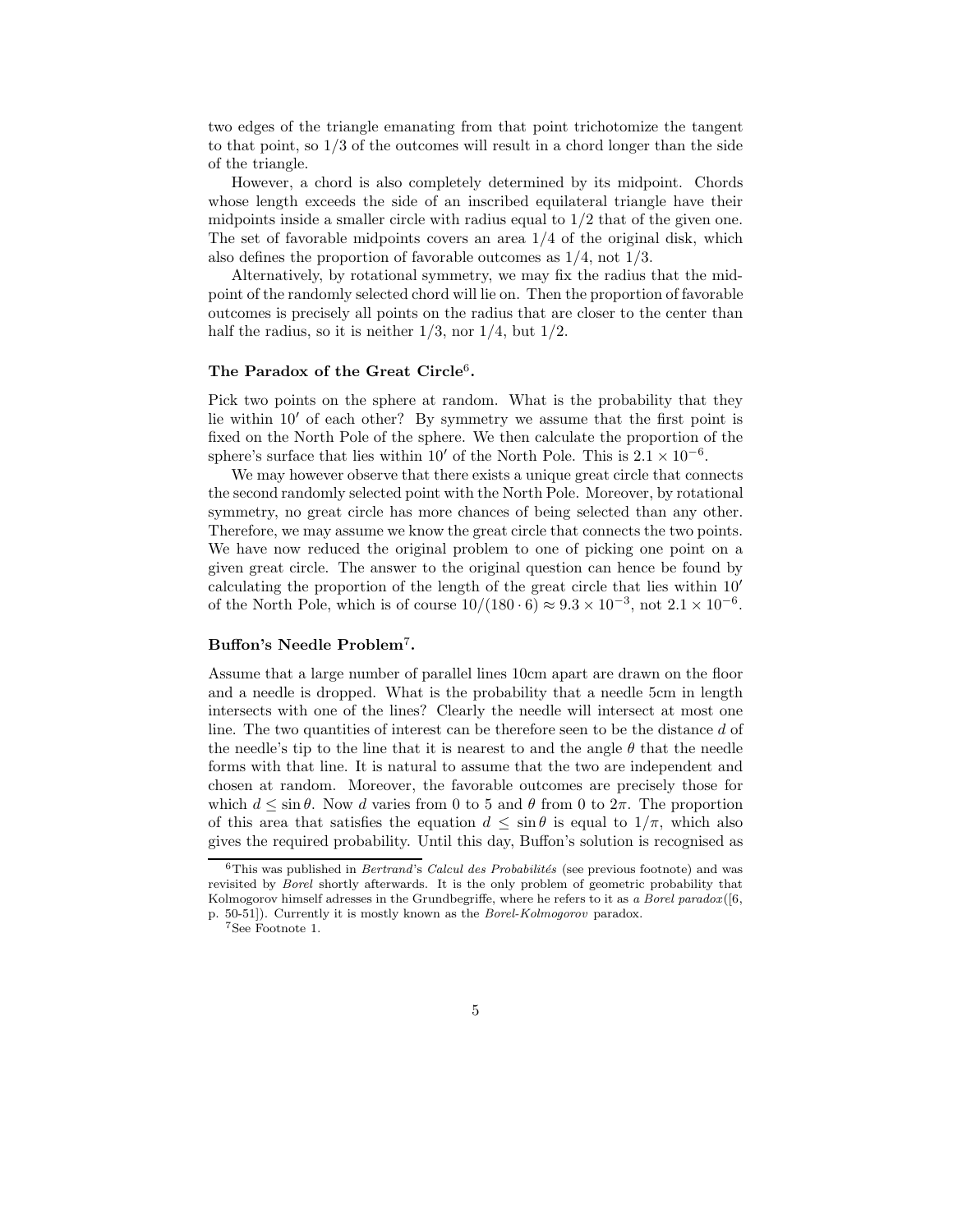

Figure 1.2: Buffon's Needle Problem: on the left, the two quantities of interest, d and  $y = \sin \theta$ . On the right, the calculation of the area representing favorable outcomes, under the (θ, d) parameterisation.

correct and fully agrees with experimental data of needle throwing<sup>8</sup>. However, we need only reparameterise the problem to represent  $\sin \theta$  by y to get a different answer.

## 1.2 The Call for Foundations

The early shock caused by the heterogeneity of geometric and discrete probability had by 1933 been replaced by a puzzled enthusiasm, since probabilities had by then been employed succesfully in a wide range of problems: discrete games of chance, continuous modelling of prices in the stock exchange, stability of planetary orbits, properties of decimal expansions of real numbers and notably statistical and quantum mechanics. Each application would often come with its own interpretation of what 'probabilities' meant, contributing towards the confusion surrounding that question which prevailed amidst philosophers and mathematicians. On the other hand, each application would also contribute to the growing toolbox of theorems and methods for probability theory, bridging gaps, creating more abstract versions of existing results and overall adding to the spreading belief that Kolmogorov succinctly expressed in a 1929 publication:

[...] one gains the impression that the formulas of the calculus of probability express one basic group of mathematical laws of the most  $\gamma$  general kind<sup>9</sup>.

Indeed the laws of probability by 1933 were conceived as axioms, to be satisfied by various interpretations, not as truths that must be strained to hold universally to a variety of settings<sup>10</sup>. Kolmogorov in his introduction to the

<sup>8</sup>Buffon's solution can be trusted to the extent that it can be used as a way to obtain arbitrarily good approximations to  $\pi$ .

<sup>&</sup>lt;sup>9</sup>The quote is borrowed from [14, p.21].

 $10$ (This discussion is a synthesis of [14], [11] and [10]). Already in 1901, in Georg Bohlmann and Ladislaus Von Bortkiewicz's entry on *probability* in the *Encyklopadie der mathematischen* Wissenschaften the addition and multiplication theorems were stated as "axioms". David Hilbert called for an axiomatisation of probability one year before that, in 1900. Rudolf Laemmel's dissertation in 1904 attempted to offer precisely such an axiomatic basis for re-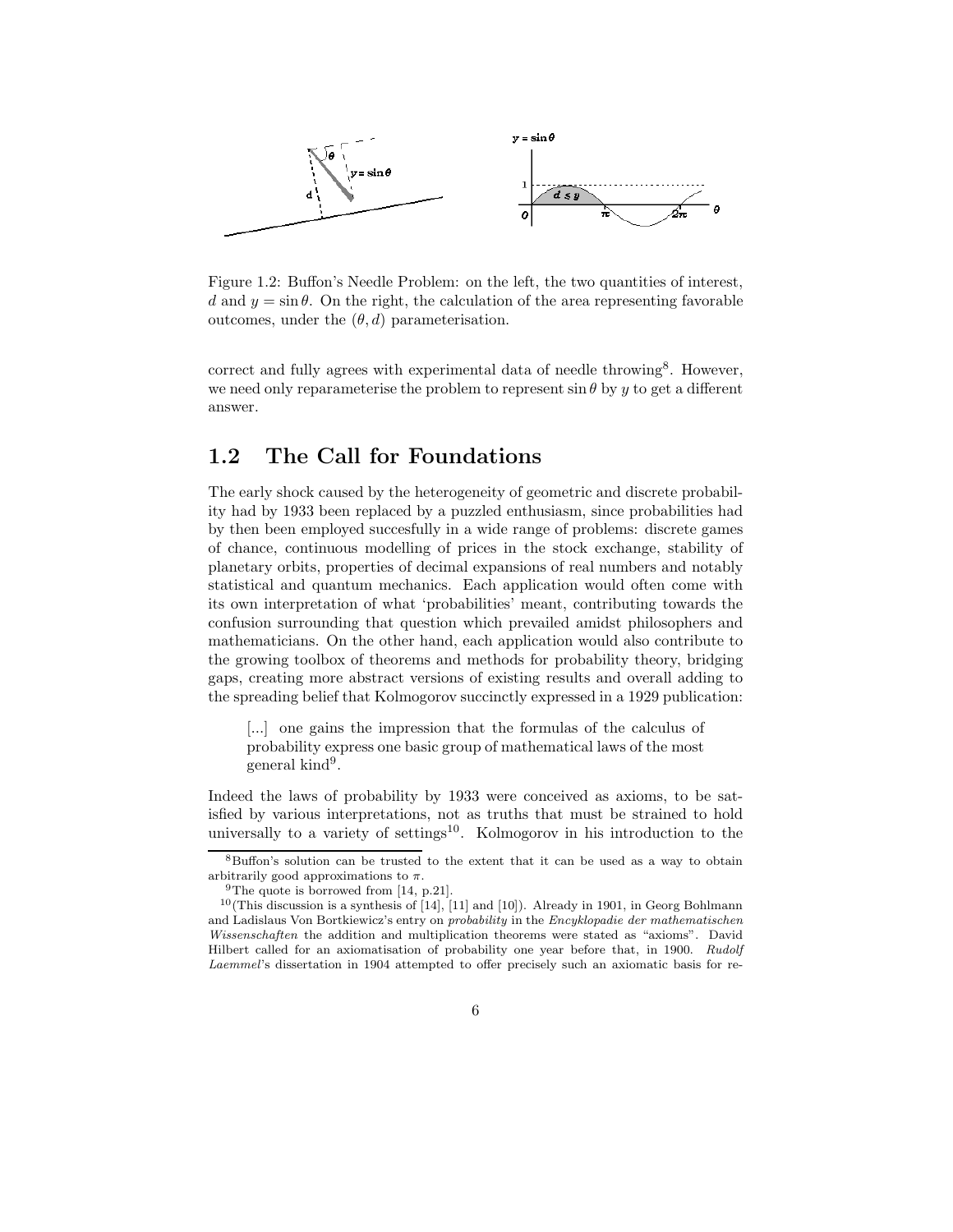Grundbegriffe puts it as follows ([6, p.1]):

The theory of probability, as a mathematical discipline, can and should be developed from axioms in exactly the same way as Geometry and Algebra. This means that after we have defined the elements to be studied and their basic relations, and have stated the axioms by which these relations are to be governed, all further exposition must be based exclusively on these axioms, independent of the usual concrete meaning of these elements and their relations. [...] Every axiomatic (abstract) theory admits, as is well known, of an unlimited number of concrete interpretations besides those from which it was derived.

This reconceptualisation gave much-needed breathing space to mathematicians involved in the theory of probability. In its light, the development of the mathematics of probability could proceed uninhibited by the persistent conundrum of what probabilities 'really meant' and the paradoxes could be seen as ill-advised applications of probability theory - much less to the despair of the mathematician than inconsistencies within the theory.

#### No More Paradoxes?

In particular with respect to geometric probability and Bertrand-type paradoxes, Kolmogorov's foundations broke the matter down as follows:

Step A. A formal construct is offered, now known as a *probability space*, that is meant to model any 'random experiment', ie any statement of the form 'pick  $x \in X$  at random'. This reductive imperative underlies the entire measuretheoretic conception of probability theory:

Any well-posed question about the probability of an event  $A$  must be in unique correspondence to a question about the probability of a set A that is represented in a specified probability space.

An important step in the right direction is that probabilities are now thought of as assignments on sets of elementary outcomes, as opposed to assignments on the elementary outcomes themselves. In the discrete case, the two approaches are equivalent, since assignments on the singletons extend uniquely to assignments on arbitrary sets by the properties of probability. In the continuous case, however, this is not so - this being yet another way to observe the failing of the Principle of Indifference here.

ducing probability theory to set theory, whereas a similar attempt was made by Ugo Broggi shortly afterwards in 1907, in which measure theory was also employed. The choice of axioms and definitions in these two works were however not in consonance with the viewpoint that was eventually adopted, as expressed in the Grundbegriffe. In contrast, Evgeny Slutsky's publication in 1922 of On the question of the logical foundation of the theory of probability was praised by Kolmogorov as "the first to give the right picture of the purely mathematical content of probability theory". In it Slutsky suppressed mention of probabilities and equally likely cases altogether in favor of a theory of valences, using additivity with respect to partitions, while he referred to the various schools of probability theory as interpretations of the theory of valences.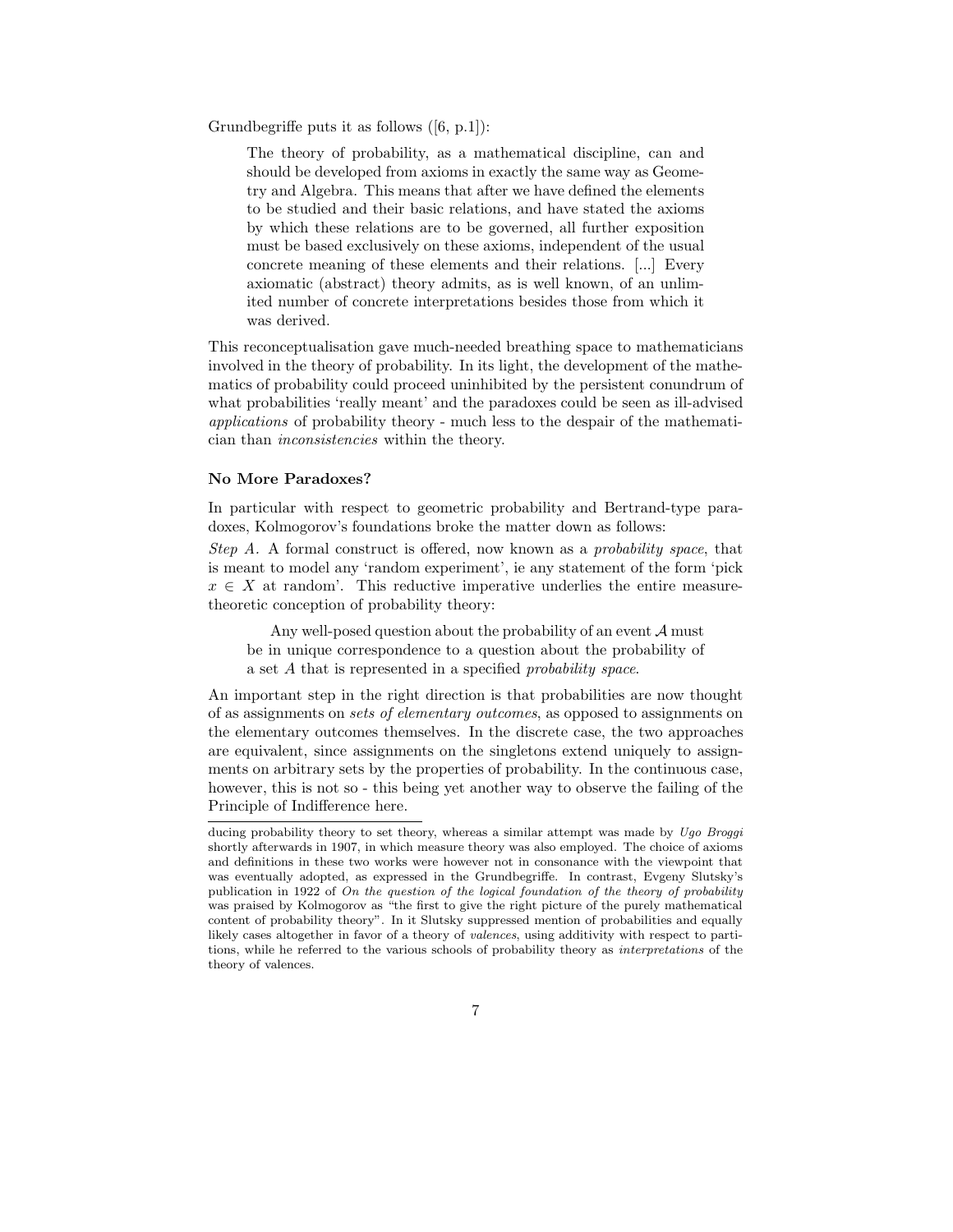Step B. One then proceeds to establish that the operative notions of informal probability talk can be formalised and indeed extended in the context of probability spaces. Such notions involve functions from one set of elementary outcomes to another, expectations (or mean values), independence, joint consideration of several random experiments and, notably, conditional probability with respect to an event of probability 0.

Step C. Finally, whenever two formal calculations yield different answers, this can only be because the underlying probability spaces are different (since, by definition, the probability space specifies uniquely the probabilities of all events one is allowed to reason with). The question of which probability space, if any, is the one that 'truly' models this particular question in geometric probability is one of applicability and is investigated separately from the mathematics.

#### The Mathematics of the Grundbegriffe

This dissertation will provide a modern viewpoint of precisely the mathematics laid out in *Step B* above. In a sense, it was precisely the fact that the mathematics worked so nicely that dictated the choice of a probability space in Step A as a fundamental notion. It will also become apparent as the dissertation proceeds that the mathematics we will use rest on nontrivial developments, recent at the time of the Grundebgriffe, in *measure theory*<sup>11</sup>. We take great care throughout the main text to make explicit any such dependencies, even when Kolmogorov fails to do so. We do this to emphasize the point that it would have been exceptionally hard for the mathematics community to provide foundations for even relatively simple fragments of probability theory any earlier than the 1920's, in the absence of the general framework of measure theory.

Even with the groundwork laid and the mathematical community already convinced of the fundamental relationship between probability theory and measure, the Grundbegriffe remains an important work not only as a work of consolidation, but also because of certain novel technical contributions that in a sense provided the *coup de grâce* to any doubts as to the value of Kolmogorov's axiomatisation. These were

• the introduction of infinite-dimensional probability spaces,

 $11$ (This discussion is a synthesis of [14], [11] and [10]). The theory of measure arguably starts with Borel's publication of Leçons sur la théorie des fonctions, wherein he describes his theory of Borelian content, a generalisation of length on the real line. This is followed by Henri Lebesgue's 1904 Leçons sur l'intégration et la recherche des fonctions primitives, in which the theory of Lebesgue measure, a broad generalisation of that of Borelian content is introduced. Shortly afterwards, a theory of integration suitable for Lebesgue measure started developping by Lebesgue himself but also by others, with the Radon integral appearing in Johann Radon's Theorie und Anwednungen der absolut additiven Mengenfunktionen. In 1914, Constantin Carathéodory published his Über das lineare Mass von Punktmengen, in which his notion of outer measure and generalised integration appears, followed by the abstract  $Frefchet$  integral, featured in Maurice Fréchet's Sur l'intégrale d'une fonctionelle étendue à un ensemble abstrait. Finally, Kolmogorov's notion of conditional probability rested on the Radon-Nikodym theorem, stated in its fully abstract form in 1930 by Otto Nikodym in his Sur une généralisation des intégrales de M.J.Radon.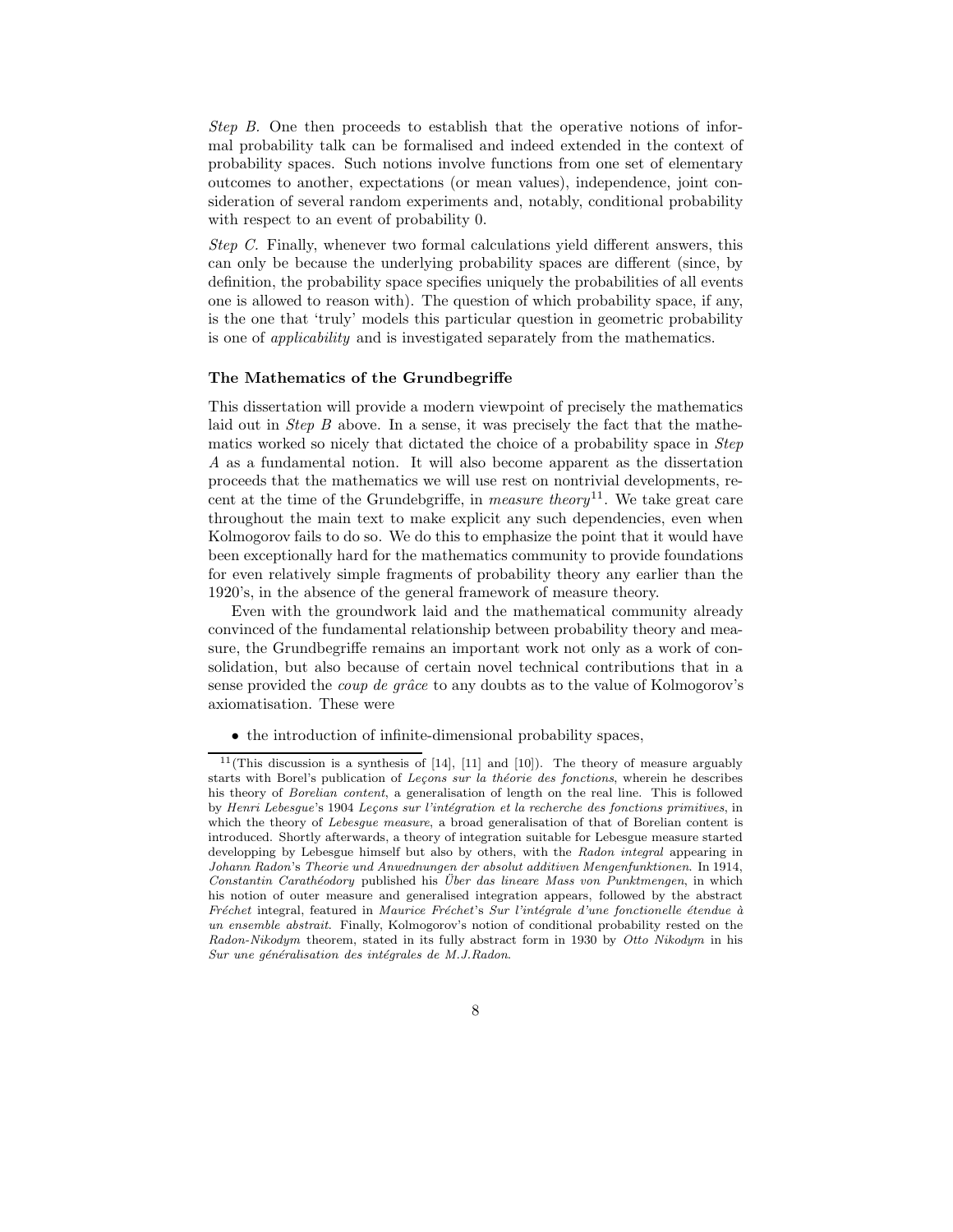- the demonstration of techniques for the differentiation and integration of expectations with respect to a parameter,
- the precise definition of a notion of conditional probability with respect to events of probability 0.

In our discussion in the main text we overview the latter two contributions in detail, since they pertain to questions of geometric probability. The former contribution does not and is hence omitted.

#### Afterword

There are several standpoints as to whether it is possible to venture beyond Kolmogorov's *Step C* so as to also resolve via mathematics the question of  $ap$ plicability of probability theory to geometric problems, in the sense of providing formal or at least semi-formal criteria as to the appropriate choice of probability space for each problem in geometric probability. Some think it impossible, in effect condemning geometric probability problems to be intrinsically ambiguously phrased. This would make Kolmogorov's formalism a somewhat pyrrhic victory over the paradoxes, as is succinctly explained in the following quote by the philosopher of science Mark Van Fraassen ([13, p.305]):

After all, if we were told as part of the problem which parameter should receive a uniform distribution, no such Principle [as that of Indifference] would be needed. It was exactly the function of the Principle [of Indifference] to turn an incompletely described physical problem into a definite problem in the probability calculus.

Indeed, others think more can be achieved and that the Principle of Indifference can be replaced by more sophisticated semi-formal criteria. However, to do so, one must investigate and take a position as to the nature of the object of study of geometric probability. Is it purely mathematical, is it an idealisation of physical objects or is it a form of logical calculus?

To discuss such questions thoroughly falls beyond the scope of this dissertation. However, in an afterword to Chapter 3, we will refer the interested to reader to one influential school of thought that has attempted, with some success, to further Kolmogorov's revisionist programme so that it can accommodate a much larger fragment of geometric probability talk.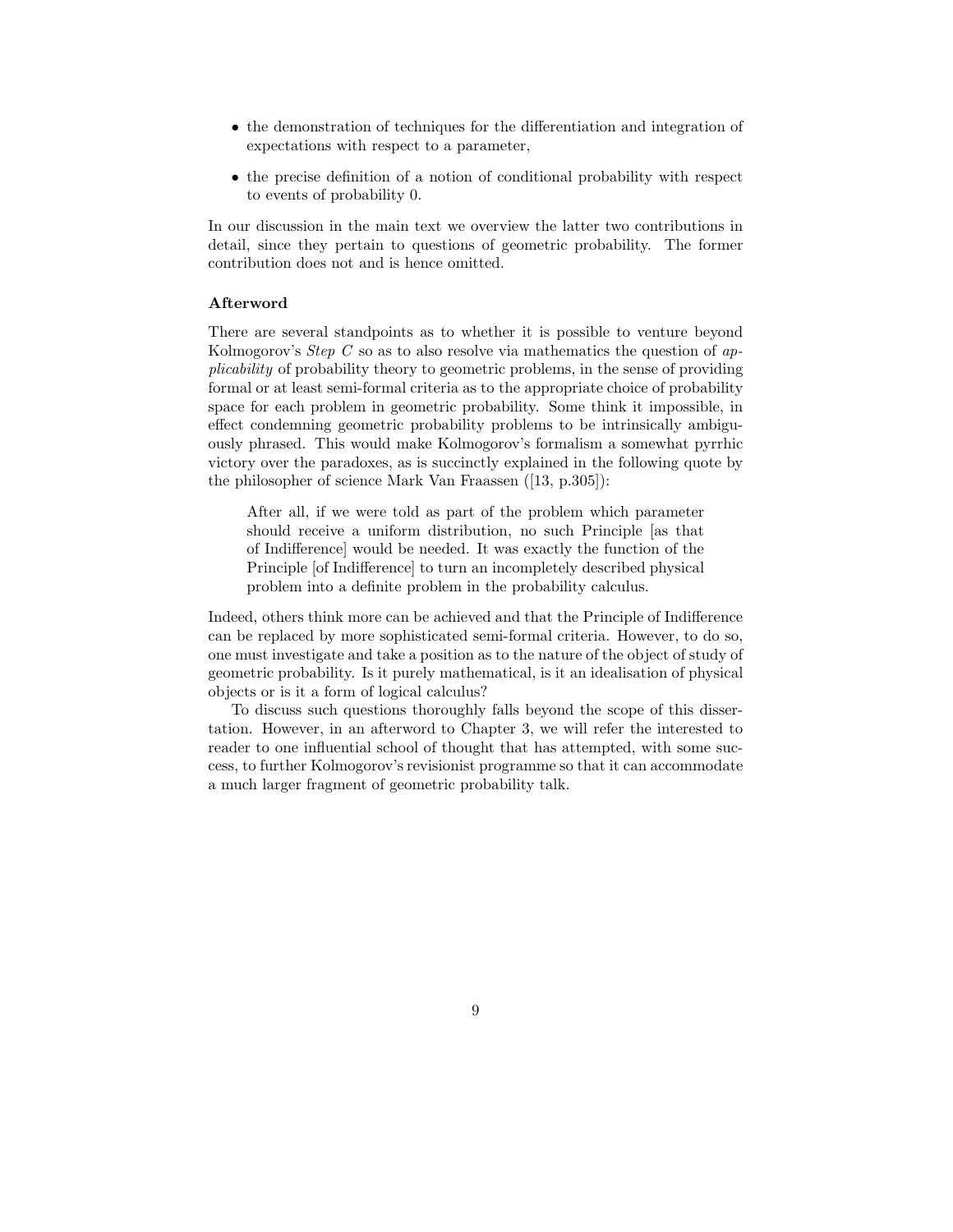## Chapter 2

# The Grundbegriffe

This Chapter forms the main part of this dissertation, where we review the mathematics underlying the measure-theoretic conception of probability theory. We present two intertwined narratives, one faithful to modern standard practice, the other faithful to Kolmogorov's original mode of exposition, as captured in the Grundbegriffe. Whereas the former is more streamlined, the latter is often more revealing of basic intuitions.

This Chapter is subdivided as follows. In Section 2.1, we introduce and familiarise ourselves with the basic notions: probability spaces, independence, elementary conditional probability and probability functions.

Section 2.2 plays the role of infrastructure works. We provide and discuss certain measure-theoretic results that make possible the construction of interesting probability spaces, in particular over countable domains and over  $\mathbb{R}^n$ . The operative results here are *Carathéodory's Extension Theorem* and Fubini's Product Measure Theorem.

Section 2.3 uses the results of Section 2.2 to provide concrete examples of probability spaces modelling familiar problems. We do not advance the theory here at all; we merely toy around with the notions already defined.

Section 2.4 ventures ahead to the study of random variables and their distribution functions. We establish the correspondence between distribution functions and probability measures over the Borel sets of  $\mathbb{R}^n$  and argue for the singular role of Lebesgue measure in the foundations of probability theory.

Section 2.5 introduces the notion and properties of mathematical expectations, an application of Lebesgue integration. We take some time to investigate a somewhat neglected Theorem of Kolmogorov's and apply it to the puzzling experiment of randomly spattering a wall with paint.

Finally, in Section 2.6 we motivate, introduce and discuss Kolmogorov's notion of conditional probability.

In certain sections, we will adopt a more discursive style so as to offer some intuition, put a certain result in historical perspective or perhaps give an idea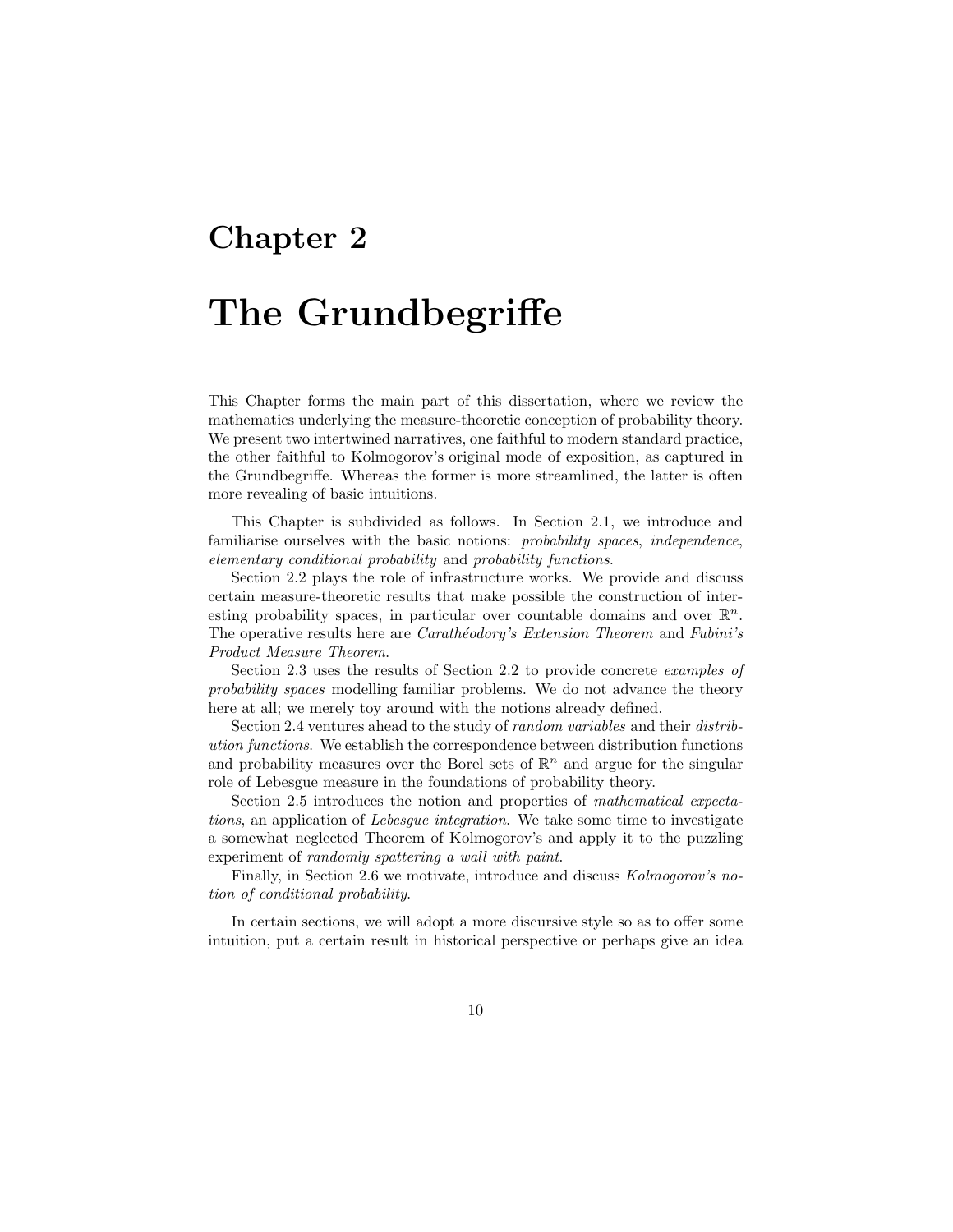of an omitted proof. We take care to include the qualification "a discussion" in the title of such sections.

## 2.1 Probability Spaces

#### The Axioms of Probability Spaces

Our basic object throughout this dissertation is a triple  $(\Omega, \mathfrak{F}, P)$ , where

- $\Omega = \{\xi_i \mid i \in I\}$  is the set of *elementary outcomes* or *outcomes*,
- $\mathfrak{F} \subseteq \mathcal{P}(\Omega)$  is the set of *random events* or *events*,
- $P : \mathfrak{F} \to \mathbb{R}$  is a real-valued set function that assigns probabilities to events.

One has to get used to this vocabulary whereby events are sets of outcomes. Our aim is not merely to assign probabilities to individual outcomes, but rather to be able to talk of the probability that any one out of of a given set of outcomes occurs (this set could be an interval of values, for instance). On the other hand, single outcomes are still represented by singletons.

**Definition 1.** We call the tuple  $(\Omega, \mathfrak{F}, P)$  (or the tuple  $(\mathfrak{F}, P)$  whenever  $\Omega$  is clear from the context) a probability space if it satisfies the following axioms:

- I.  $\mathfrak{F} \subseteq \mathcal{P}(\Omega)$  is a family of subsets of  $\Omega$  closed under complements, countable unions and countable intersections,
- II.  $\Omega \in \mathfrak{F}$ ,
- III. P is a function from  $\mathfrak{F}$  to  $\mathbb{R}^+$ , the set of positive real numbers,
- IV.  $P(\Omega) = 1$ ,
- V. if  $A, B, A \cup B \in \mathfrak{F}$  and  $A \cap B = \emptyset$  then  $P(A \cup B) = P(A) + P(B)$ ,
- VI. if  $A_1 \supseteq A_2 \supseteq A_3 \supseteq \dots$  is an infinite descending chain of events of  $\mathfrak{F}$  with an empty intersection  $\bigcap_{n\in\mathbb{N}} A_n = \emptyset$ , then  $\lim_{n\to\infty} P(A_n) = 0$ .

In modern terms, Axioms I and II can be jointly stated as follows:

**Definition 2.** A family  $\mathfrak F$  of subsets of some set  $\Omega$  is said to be a  $\sigma$ -algebra over  $\Omega$  iff it contains  $\Omega$  and is closed under complements and countable unions.

In some cases, however, a weaker set of conditions on  $\mathfrak{F}$  is all we need:

**Definition 3.** A collection of subsets of  $\Omega$  is an *algebra* over  $\Omega$  whenever it contains  $\Omega$  and is closed under pairwise unions, differences and intersections. An algebra is therefore finitely closed, as opposed to being countably closed.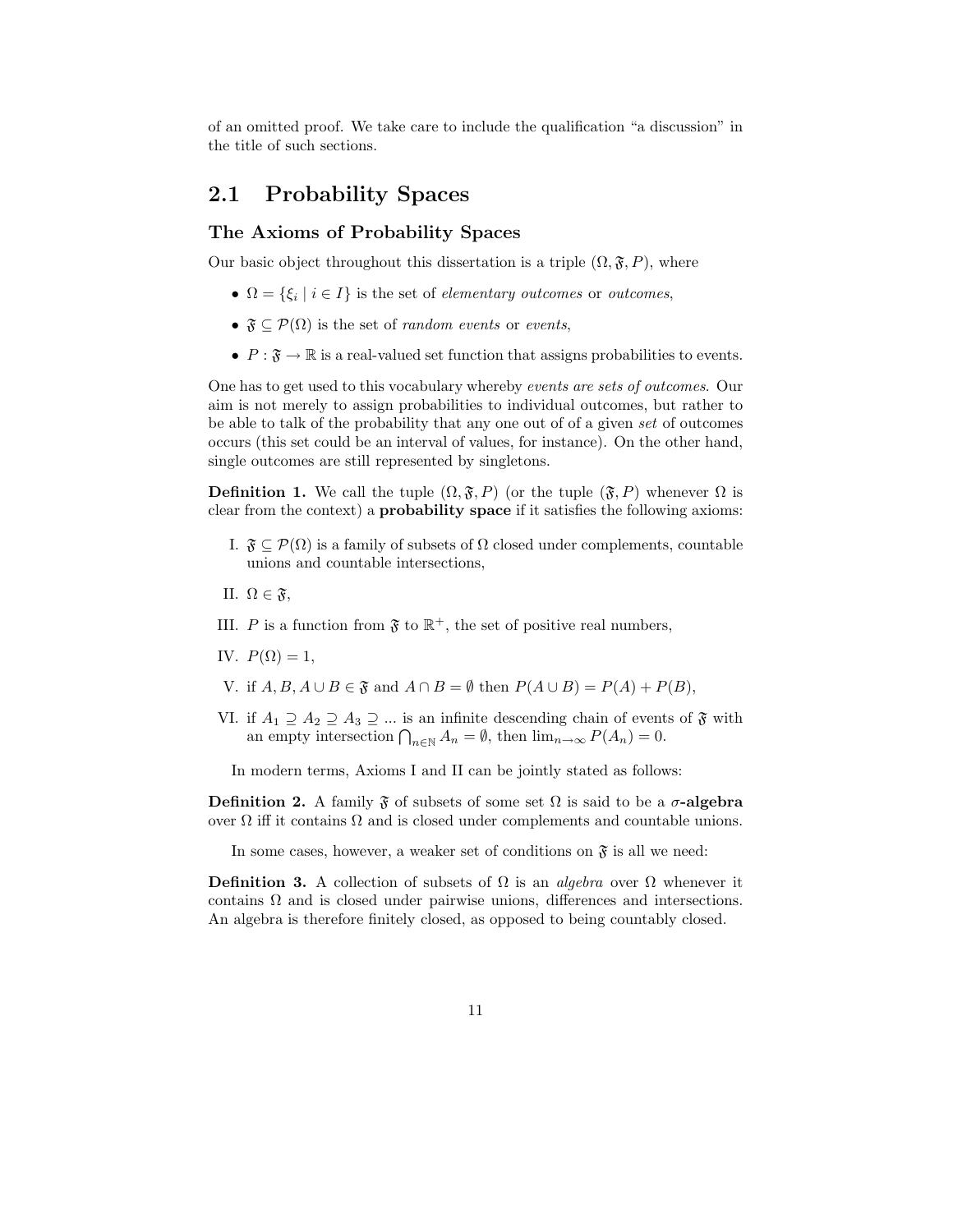It makes sense in the first couple of sections to keep track of our assumptions, so that the role of each axiom be clearly understood by the reader. In particular, it will be important to make a note of which results can go through in the absence of Axiom VI. This motivates the following definition:

**Definition 4.** Let  $\mathfrak{F}$  be an algebra over  $\Omega$ . If P satisfies Axioms III-V over  $\mathfrak{F}$ then it is called finitely additive.

The objects of interest therefore at this early stage are all tuples  $(\Omega, \mathfrak{F}, P)$ where  $\mathfrak F$  is either an algebra or a  $\sigma$ -algebra and P is certainly finitely additive, but may or may not satisfy Axiom VI. Eventually<sup>1</sup>, however, we will only be interested in probability spaces, ie tuples that satisfy the whole of Definition 1.

#### Some immediate corollaries

We now derive several elementary properties of probabilities that flow from finite additivity. Easy set-theoretical results are stated without proofs.

**Proposition 1.** Consider  $(\Omega, \mathfrak{F}, P)$  where  $\mathfrak{F}$  is an algebra and P finitely additive, ie satisfies Axioms III-V. Then, if  $A, B, A_1, A_2, \ldots \in \mathfrak{F}$ , we have

- (a)  $P(A) + P(A^c) = 1$ .
- (b)  $P(\emptyset) = 0$ .
- (c) If  $A_1, ..., A_n$  are pairwise disjoint<sup>2</sup>, then  $P(\bigcup_{i=1}^n A_i) = \sum_{i=1}^n P(A_i)$ .
- (d) If  $A_1, ..., A_n$  are pairwise disjoint and  $\bigcup_{i=1}^n A_i = \Omega$ , then  $\sum_{i=1}^n P(A_i) = 1$ .
- (e) If  $A \subseteq B$ , then<sup>3</sup>  $P(B \setminus A) = P(B) P(A)$ .
- (f) If  $A \subseteq B$ , then  $P(A) \leq P(B)$ .
- (g)  $P(A \cup B) = P(A) + P(B) P(A \cap B)$ .

*Proof.* For Claim (a), we observe that  $P(A \cup A^c) = 1$  by Axiom IV since  $A \cup A^c =$ Ω. But  $A^c$  is in  $\mathfrak F$  by finite closure of  $\mathfrak F$ . Since A and  $A^c$  are mutually disjoint,  $P(A \cup A^c) = P(A) + P(A^c) = 1$  by Axiom V. Claim (b) then follows from (a) by setting  $A =_{df} \Omega$ . Claim (c) follows from a trivial inductive application of Axiom V, whereas claim (d) follows from (c) using  $P(\Omega) = 1$ . For Claims (e) and (f), we observe that A and  $B \setminus A$  are disjoint, so:

$$
P(B) = P(A \cup (B \setminus A)) = P(A) + P(B \setminus A)
$$
, by Axiom V, yielding (e)  

$$
\ge P(A)
$$
, since  $P \ge 0$ , by finite closure of  $\mathfrak{F}$ , yielding (f)

<sup>&</sup>lt;sup>1</sup>Kolmogorov himself initially requires only that  $\mathfrak F$  be an algebra and P finitely additive, then introduces Axiom VI and countable closure of  $\mathfrak F$  at a later stage. We thoroughly explain his approach and the reasons behind it later, in Section 2.2.

<sup>2</sup>Kolmogorov adopts a notational convention that distinguishes between the union of  $A_1, ..., A_n$  when we know these to be disjoint  $(\sum_i A_i)$  than when we do not  $(\bigcup_i A_i)$ . In this way, he turns the additivity of P into the statement that P commutes with the  $\Sigma$  operator. This method of making assumptions implicit in the notation is recurrent in Kolmogorov but not standard today.

<sup>&</sup>lt;sup>3</sup>Kolmogorov uses  $B - A$  to denote the difference of the two sets. See previous footnote.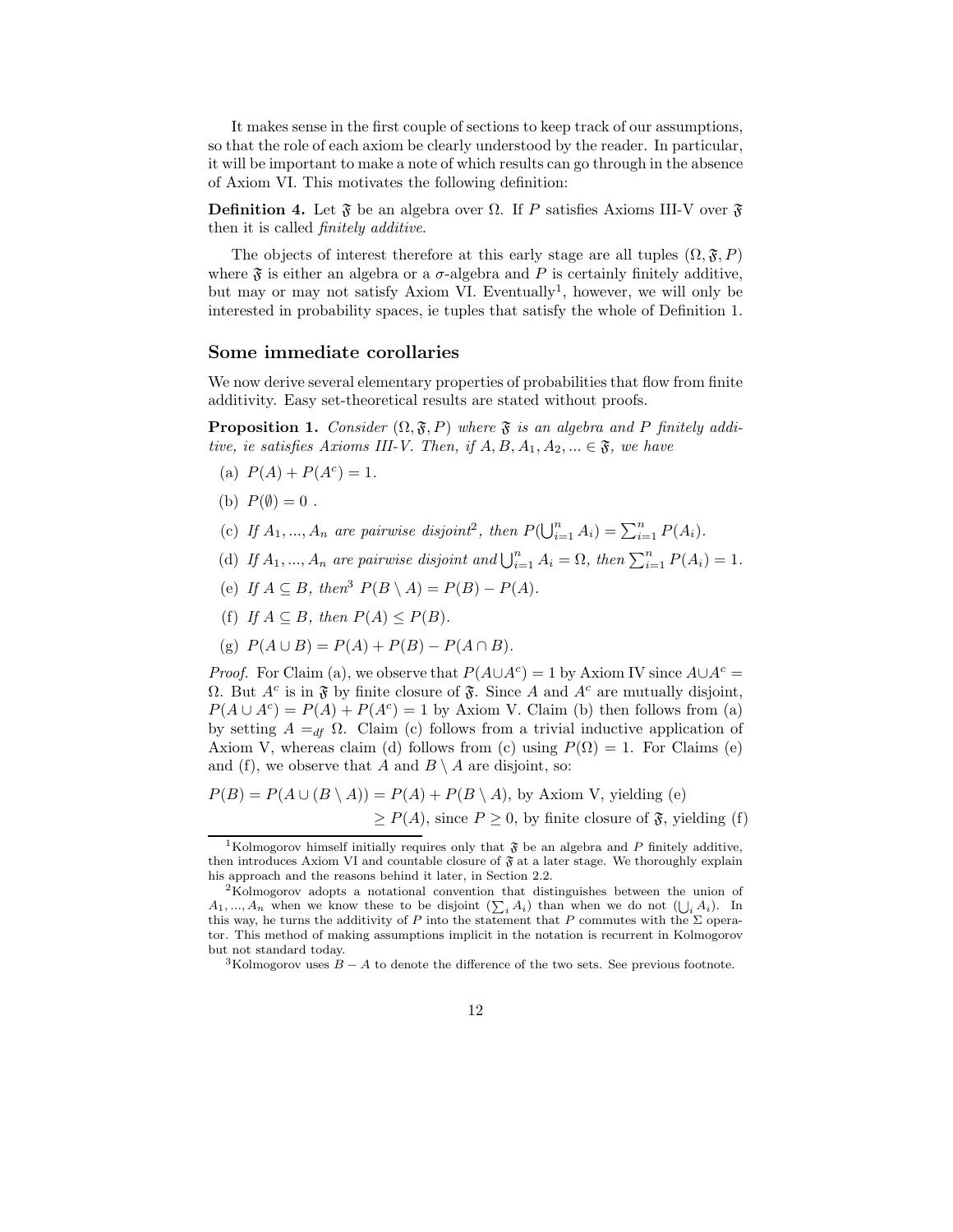Finally for Claim (g), observe that:

$$
P(A \cup B) = P(A \cup (B \setminus A)) = P(A) + P(B \setminus A), \text{ by Axiom V}
$$
  
=  $P(A) + P(B \setminus (A \cap B)), \text{ since } B \setminus A = B \setminus (A \cap B)$   
=  $P(A) + P(B) - P(A \cap B), \text{ by (e)}$ 

#### Countable Additivity

We have made no use of Axiom VI in the proof of Proposition 1. This is because we have been concerned with finite collections of events only. It is an easy observation that if finite collections is all we can get out of  $\mathfrak{F}$ , Axiom VI is redundant.

**Proposition 2.** If  $\mathfrak F$  is a finite family of subsets of  $\Omega$  and P is finitely additive over  $\mathfrak{F}$ , then P also satisfies Axiom VI over  $\mathfrak{F}$ .

*Proof.* Any descending chain  $A_1 \supseteq A_2 \supseteqeq ...$  has to involve finitely many strict inclusions (since each strict inclusion introduces a new element of the finite set  $\mathfrak{F}$ ). Therefore it eventually becomes constant:  $A_N = A_{N+1} = ... = \bigcap_n A_n = \emptyset$ . This proves that  $\lim_{n\to\infty} P(A_n) = P(A_N) = P(\emptyset)$ , as required.

Remark. The cardinality of  $\Omega$  does not come into play in the above proof.

When we deal with infinite families of events, Axiom VI becomes necessary to ensure that  $P$  is well-behaved in that it commutes with certain natural limit operations. The limit operation we have so far considered is very specific (the infimum of a descending chain with empty intersection). It is however sufficient to yield the same property for  $P$  with respect to other natural limit operations:

**Proposition 3.** Let  $\mathfrak{F}$  be a  $\sigma$ -algebra over  $\Omega$  and P be finitely additive over  $\mathfrak{F}$ . Then the following are equivalent, for sets  $A_i, B_i, C_i, D_i$  all in  $\mathfrak{F}$ :

- (a) [Axiom VI] If  $A_1 \supseteq A_2 \supseteqeq ...$  and  $\bigcap_i A_i = \emptyset$ , then  $\lim_{i \to \infty} P(A_i) = 0$ .
- (b) If  $B_1 \supseteq B_2 \supseteq ...$ , then  $\lim_{i \to \infty} P(B_i) = P(\bigcap_i B_i)$ .
- (c) If  $C_1 \subseteq C_2 \subseteq ...$ , then  $\lim_{i \to \infty} P(C_i) = P(\bigcup_i C_i)$ .
- (d) If  $D_1, D_2, ...$  are pairwise disjoint, then  $\sum_i P(D_i) = P(\bigcup_i D_i)$ .

*Proof.* Our method of proof will be to establish that  $a \Leftrightarrow b, b \Leftrightarrow c$  and  $d \Leftrightarrow a$ . Firstly, (a) is a special case of (b), so the direction (b)  $\Rightarrow$  (a) is trivial. We now show that (a)  $\Rightarrow$  (b). Denote by B the intersection of the chain in (b). Then  $P(B_i) = P(B_i \setminus B) + P(B)$ . But now consider the following chain:

$$
(B_1 \setminus B) \supseteq (B_2 \setminus B) \supseteq \dots
$$

Its intersection is empty, so we can apply (a) to obtain:

$$
\lim_{n} (P(B_n) - P(B)) = \lim_{n} P(B_n) - P(B) = 0
$$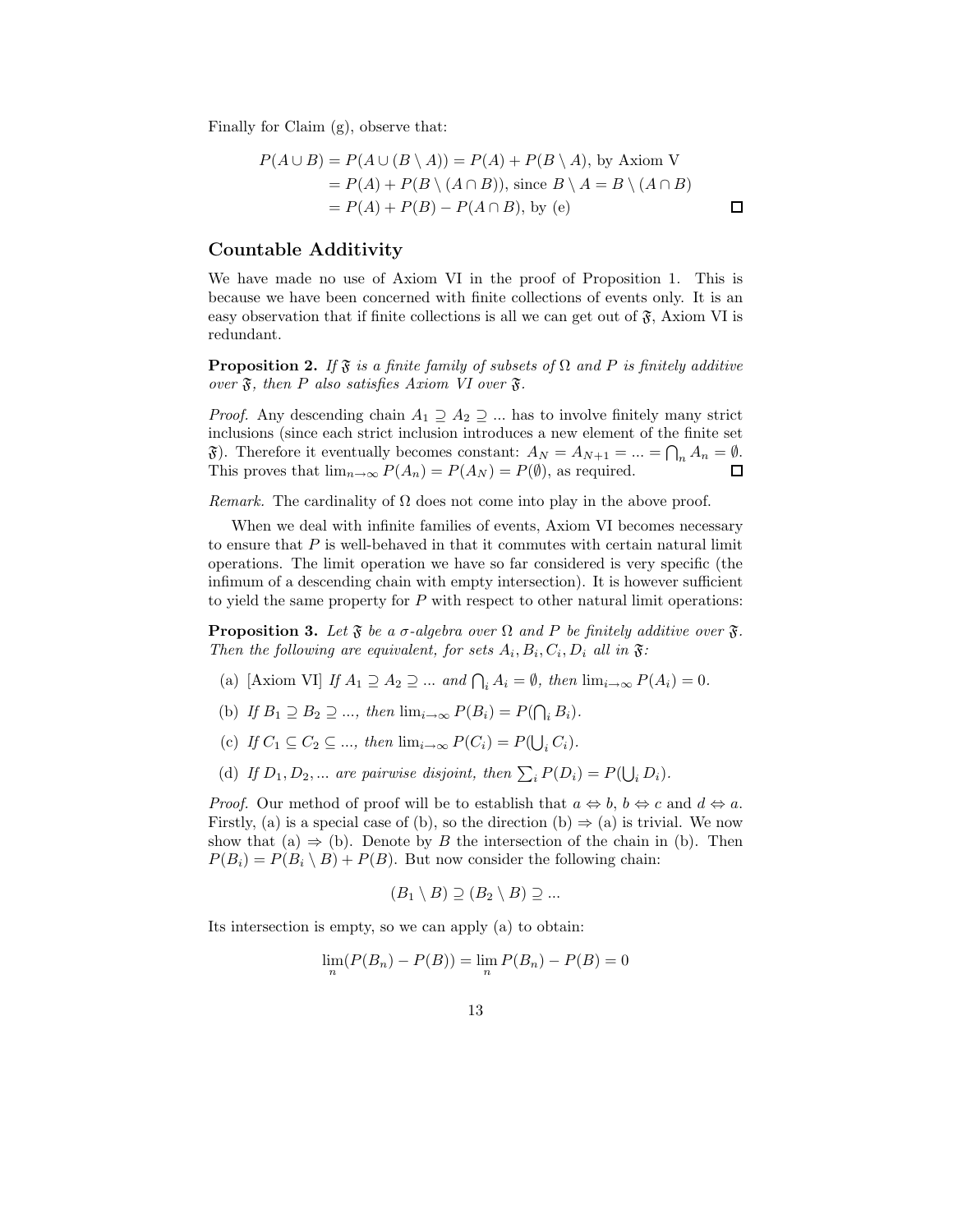as required. We have shown  $(a) \Leftrightarrow (b)$  and  $(b) \Leftrightarrow (c)$  is trivially obtained by taking complements. We presently show that  $(a) \Rightarrow (d)$ . Let:

$$
D =_{df} \bigcup_{n} D_n, \qquad D_1, D_2, \dots \in \mathfrak{F}, \text{ with the } D_i \text{'s pairwise disjoint}
$$

Now let  $A_m = \bigcup_{n>m} D_n$ . Clearly the  $A_i$ 's form a descending chain. Moreover their intersection is empty, since:

$$
[\forall m, x \in A_m] \Leftrightarrow [\forall m, \exists n > m, x \in D_n] \Leftrightarrow x \text{ is in infinitely many } D_n\text{'s}
$$

which contradicts the disjointness of the  $D_n$ 's. So by an application of (a):

$$
\lim_{m \to \infty} P(A_m) = 0
$$

This completes the proof, since  $P(D) = P(D_1) + ... + P(D_m) + P(A_m)$  for each m, by Axiom V, which yields that  $P(D) = \sum_{m} P(D_m)$  by taking the limit as m tends to infinity of each side.

Finally, we show that  $(d) \Rightarrow (a)$ . Let  $A_1 \supseteq A_2 \supseteq ...$  be a descending chain with empty intersection. Clearly then the complements of the  $A_i$ 's form an ascending chain whose union is the whole of  $\Omega$ . We can of course turn their union into a union of disjoint sets, by letting:

$$
D_1 = A_1^c
$$
 and for  $i > 1$ ,  $D_i =_{df} (A_i^c \setminus A_{i-1}^c) = (A_{i-1} \setminus A_i)$ 

We can then apply (d) and Proposition 1 to obtain that  $\lim_{n\to\infty} P(A_n) = 0$ :

$$
1 = P(\Omega) = \sum_{i} P(D_i)
$$
, by applying (d) and using  $\bigcup_{i} D_i = \Omega$   
=  $P(A_1^c) + \sum_{i>1} P(A_{i-1} \setminus A_i)$ , by definition of  $D_i$   
=  $P(A_1^c) + \sum_{i>1} (P(A_{i-1}) - P(A_i))$ , by Prop 1, also using  $A_{i+1} \subseteq A_i$   
=  $P(A_1^c) + \lim_{n \to \infty} (P(A_1) - P(A_n))$ , since all other terms cancel out  
=  $P(A_1^c) + P(A_1) - \lim_{n \to \infty} P(A_n) = 1 - \lim_{n \to \infty} P(A_n)$ , as required.  $\square$ 

Properties (b) and (c) are sometimes known as monotone convergence properties. Property (d) is known as the property of countable additivity. A probability assignment is then finitely additive iff it satisfies Axioms III-V and countably additive iff it satisfies Axiom VI as well - in this latter case, it can also be referred to as a **probability measure**<sup>4</sup>:

Remark. The tuple  $(\Omega, \mathfrak{F}, P)$  is a probability space if and only if  $\mathfrak{F}$  is a  $\sigma$ -algebra containing  $\Omega$  and P a probability measure over  $\mathfrak{F}$ .

<sup>&</sup>lt;sup>4</sup>In measure theory, a set function  $\mu : \mathfrak{F} \to \mathbb{R}^+$  defined on a family  $\mathfrak{F}$  of subsets of  $\Omega$  that satisfies countable additivity is called a *measure* iff  $\mu(\emptyset) = 0$ , a *finite* measure iff  $\mu(\Omega) < \infty$ and a *probability measure* iff  $\mu(\Omega) = 1$ .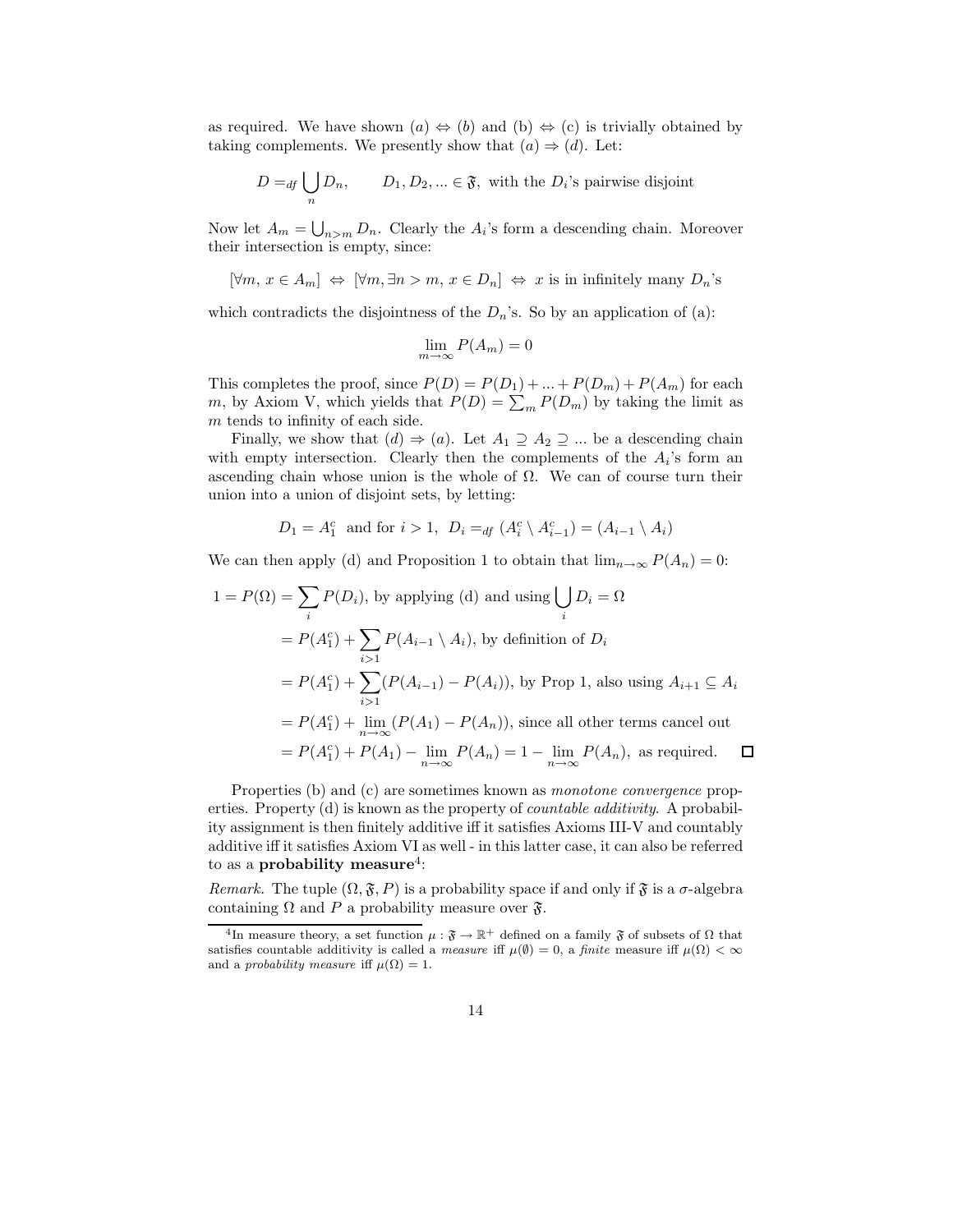#### Elementary Conditional Probability

We now introduce some new notions. We start with that of *elementary condi*tional probability. We presently give its formal definition, immediately followed by some motivation in the form of Proposition 4.

Definition 5. [Elementary Conditional Probability] The elementary conditional probability  $P_A(B)$  of B given A, where  $P(A) > 0$ , is given by:

$$
P_A(B) =_{df} \frac{P(A \cap B)}{P(A)}\tag{2.1}
$$

or, equivalently, it can be given as the unique solution of:

$$
P(A \cap B) = P(A)P_A(B)
$$
\n<sup>(2.2)</sup>

*Remark.* Arguably (2.2) has a mild advantage over (2.1), since when  $P(A) = 0$  it merely fails to produce a unique solution, rather than force an illegal operation<sup>5</sup>.

**Proposition 4.** Let  $A \in \mathfrak{F}$  with  $P(A) > 0$  and  $(\Omega, \mathfrak{F}, P)$  be a probability space. Then  $(\Omega, \mathfrak{F}, P_A)$  is also a probability space.

Proof. With immediate proofs:

$$
P_A(B) \ge 0, \quad P_A(\Omega) = 1, \quad P_A(B \cup C) = P_A(B) + P_A(C) \quad (B, C \text{ disjoint})
$$

That  $P_A$  satisfies Axiom VI is nearly as direct. If  $(A_n : n \in \mathbb{N})$  is a descending chain of events with empty intersection, so is  $(A \cap A_n : n \in \mathbb{N})$ , hence:

$$
\lim_{n \to \infty} P_A(A_n) =_{df} \frac{1}{P(A)} \lim_{n \to \infty} P(A \cap A_n)
$$
, by Def 5 and extracting  $1/P(A)$   
= 0, by Axiom VI as it applies to  $\lim_{n \to \infty} P(A \cap A_n)$ .

*Notation.* The modern notation for  $P_A(B)$  is  $P(B \mid A)$ . Observe that Kolmogorov's notation  $P_A(B)$  is much more compact in that it readily suggests a nice subscripted piece of notation for the resulting distribution,  $P_A$ .

Observe that Proposition 4 together with  $(2.2)$  imply that  $P_A$  is in fact the unique probability measure P' on  $\mathfrak F$  such that  $P'(B)$  is always proportional to  $P(A \cap B)$ . This sheds some light into the meaning of elementary conditional probability; conditioning on an event A has the effect of reevaluating the probability of any other event  $B$  to take into account as a given fact that  $A$  has also occurred. Let us now derive some simple results about conditional probabilities.

<sup>&</sup>lt;sup>5</sup>It also perhaps mirrors best the intuition of early workers in probability theory, who took  $P(A) = 0$  to mean that A was impossible (a view which was later abandoned with the introduction of continuous probability). Since the probability of  $B$  conditional on  $A$ was then essentially understood as a hypothetical statement ("if A has happened, then the probability of  $B$  is  $x$ "),  $A$  being impossible meant that the hypothetical statement had an impossible antecedent, in which case its consequent (and hence also the value of the conditional probability of  $B$ ) could be anything whatsoever.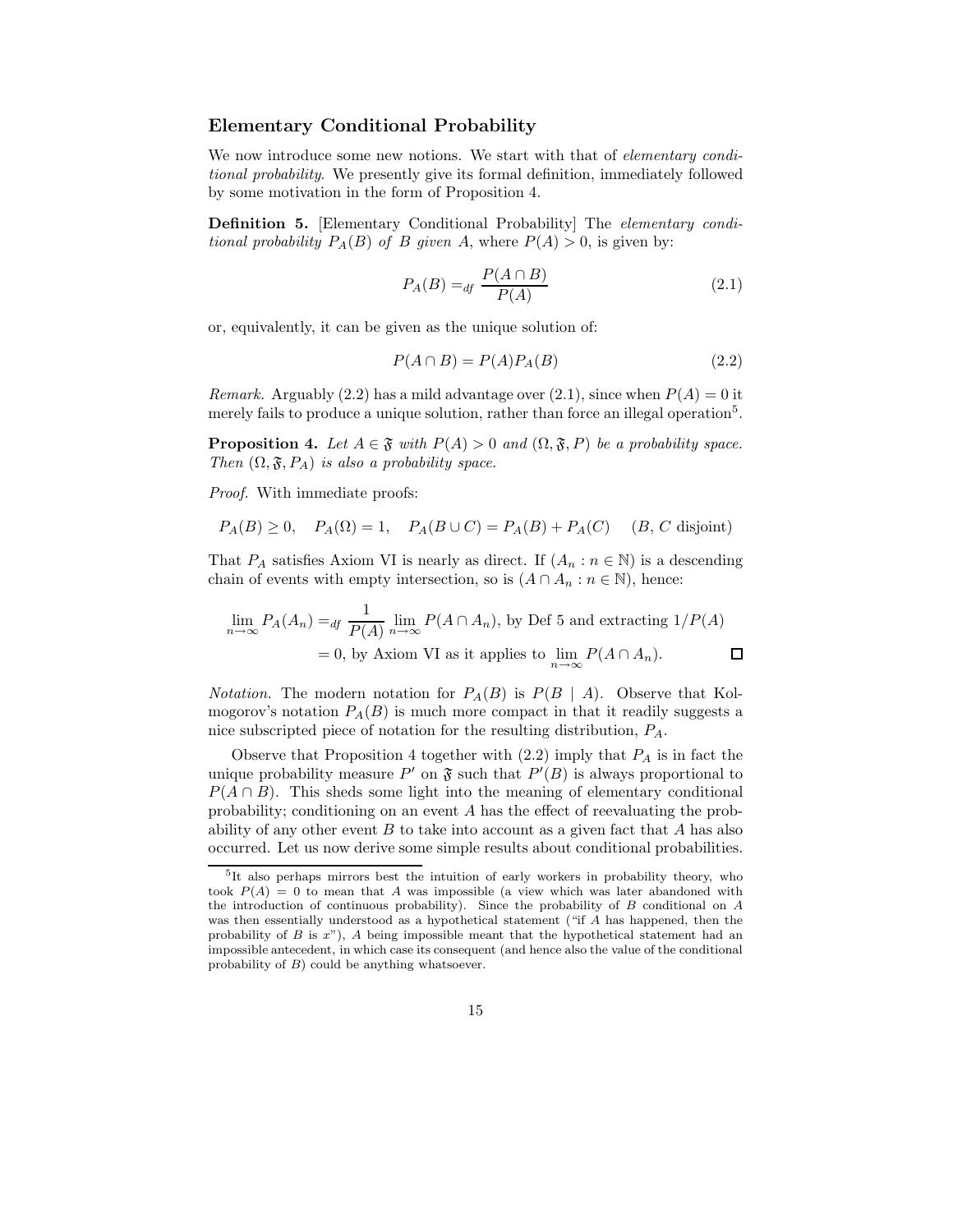**Proposition 5.** Let  $X, A_1, A_2, ..., A_n \in \mathfrak{F}$  and  $P(A_i) > 0$  for all i. Then:

(a) Multiplication Theorem:

 $P(A_1, A_2, ..., A_n) = P(A_1)P_{A_1}(A_2)P_{A_1A_2}(A_3)...P_{A_1...A_{n-1}}(A_n)$ 

(b) Total Probability Theorem: if the  $A_i$ 's are disjoint and  $\bigcup_i A_i = \Omega$ , then

$$
P(X) = P(A_1)P_{A_1}(X) + \dots + P(A_n)P_{A_n}(X)
$$

(c) Bayes' Theorem: if the  $A_i$ 's are disjoint,  $\bigcup_i A_i = \Omega$  and  $P(X) > 0$ , then

$$
\forall i, P_X(A_i) = \frac{P(A_i)P_{A_i}(X)}{P(A_1)P_{A_1}(X) + \dots + P(A_n)P_{A_n}(X)}
$$

Proof. Claim (a) follows by trivial induction on  $(2.2)$ . Moreover, clearly:

$$
X = \bigcup_{i=1}^{n} X \cap A_i, \quad \text{where the } X \cap A_i\text{'s are disjoint}
$$

so Claim (b) follows by additivity and  $(2.2)$  applied on each  $X \cap A_i$ . Finally,

$$
P_X(A_i) =_{df} \frac{P(X \cap A_i)}{P(X)} = \frac{P(A_i)P_{A_i}(X)}{P(X)}
$$

which yields precisely (c) if we substitute in the expression in (b) for  $P(X)$ .  $\Box$ 

Remark. Result (c) is known as Bayes' Theorem and is the cornerstone of the theory of Bayesian Inference. Viewed in a context of hypothesis testing, Bayes' Theorem acts as a learning scheme (otherwise known as a belief revision scheme), whereby we interpret the pairwise disjoint sets  $A_i$  as mutually exclusive competing hypotheses about a certain experiment and  $X$  as an experimentally observed event (ie, a dataset). Then, for each i, the quantity  $P_X(A_i)$  measures how probable hypothesis  $A_i$  has become given the occurrence of the data X. Bayes' theorem allows us to express this quantity in terms of:

- how likely it is under each hypothesis for data X to come up (the  $P_{A_i}(X)$ 's).
- how likely each hypothesis was prior to the observation X (the  $P(A_i)$ 's).

This is very intuitive; a quantitative version of the sort of argument common sense would produce. And yet Bayes' theorem constitutes a major point of dispute between Bayesian probability theorists and measure-theoretic probability theorists, since Bayesians often (ab)use the aforementioned interpretation by applying the theorem in situations where it is not clear what the underlying probability space is, or even whether there is one.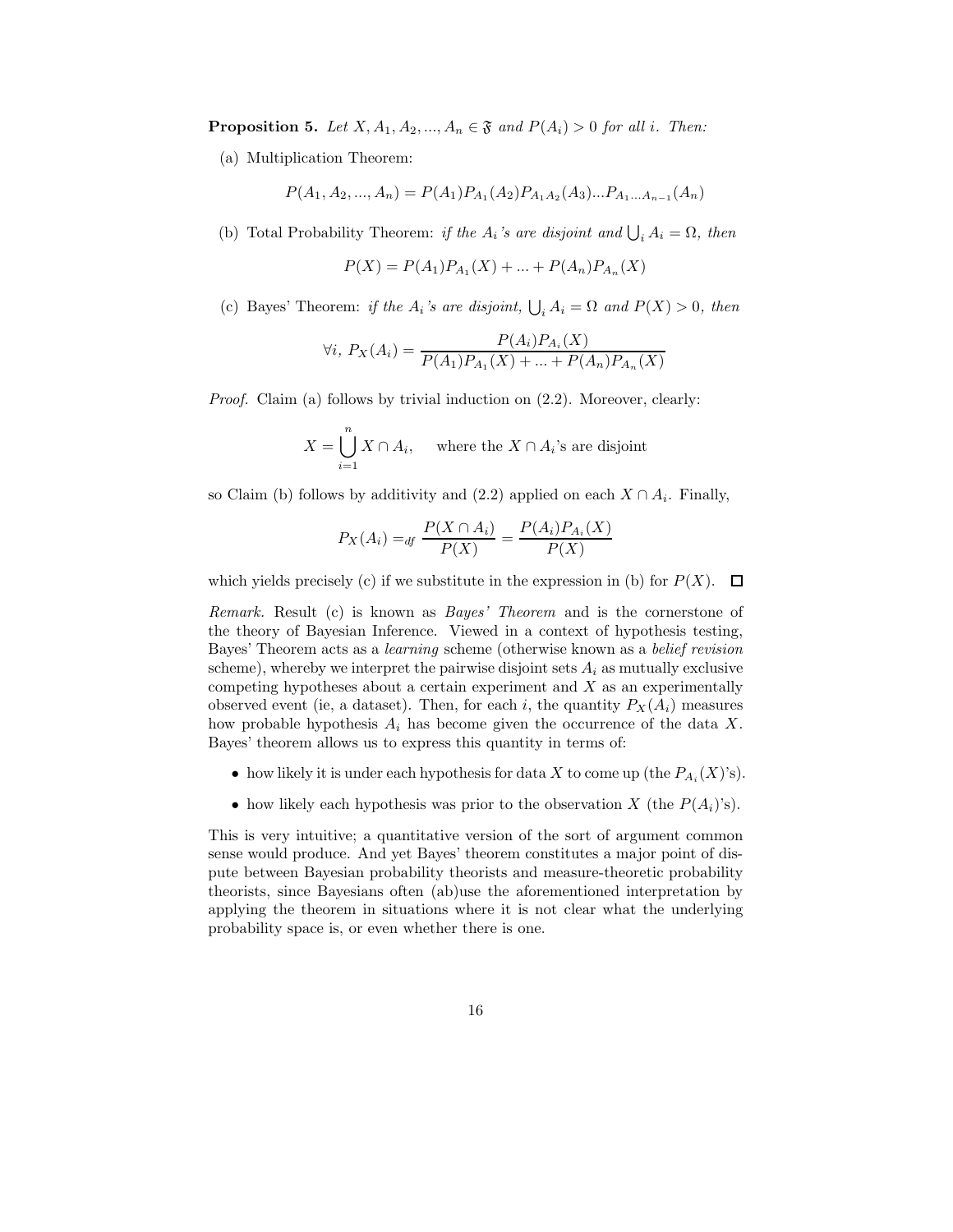#### Independence

As we have seen in the introduction, a concept closely related to conditional probabilities is that of independence.

**Definition 6.** Two events  $A_1$ ,  $A_2$  are *independent* iff:

$$
P(A_1 \cap A_2) = P(A_1)P(A_2)
$$

**Proposition 6.** Two events  $A_1$ ,  $A_2$  of positive probability are independent iff:

$$
P_{A_1}(A_2) = P(A_2)
$$
  
or equivalently 
$$
P_{A_2}(A_1) = P(A_1)
$$

Proof. Follows directly from Definition 5.

Remark. The semantics of independence and conditional probability are then intertwined: to condition on a certain event  $A$  is to assume it has happened if to do so leaves the probability of a certain event  $B$  unaffected, then the two are said to be independent.

We now generalise our definition to apply to collections of events larger than merely a pair. There are of course two ways to start:

**Definition 7.** Events  $A_1, ..., A_n$  are *(mutually) independent* iff the following holds for all  $m \leq n$  and  $1 \leq i_1 < \ldots < i_m \leq n$ :

$$
P(A_{i_1} \cap A_{i_2} \cap ... \cap A_{i_m}) = P(A_{i_1})P(A_{i_2})...P(A_{i_m})
$$

Events  $A_1, A_2, ..., A_n$  are pairwise independent iff:

$$
P(A_i \cap A_j) = P(A_i)P(A_j)
$$
, for all  $i \neq j$ 

In the case of independence, unlike that of disjointness, 'mutually' is strictly stronger than 'pairwise':

Proposition 7. Pairwise independence does not imply mutual independence.

Proof. It is easy to offer a counterexample. This one is due to S.N. Bernstein<sup>6</sup>. Let:

> $\Omega =_{df} {\xi_1, \xi_2, \xi_3, \xi_4}, \mathfrak{F} =_{df} \mathcal{P}(\Omega)$  $P({\{\xi_i\}}) = 1/4$ , from which we can derive all other values,  $A =_{df} {\xi_1, \xi_2}, B =_{df} {\xi_1, \xi_3}, C =_{df} {\xi_1, \xi_4}$

We then have that  $P(A) = P(B) = P(C) = 1/2$ . Now observe that:

$$
P(A \cap B) = P(B \cap C) = P(A \cap C) = 1/4 = (1/2)^2
$$
 (pairwise independence)  
but 
$$
P(A \cap B \cap C) = P(\{\xi_1\}) = 1/4 \neq (1/2)^3
$$
 (mutual independence fails)  $\square$ 

 $\Box$ 

 $6$ Kolmogorov makes this reference in [6, p.11].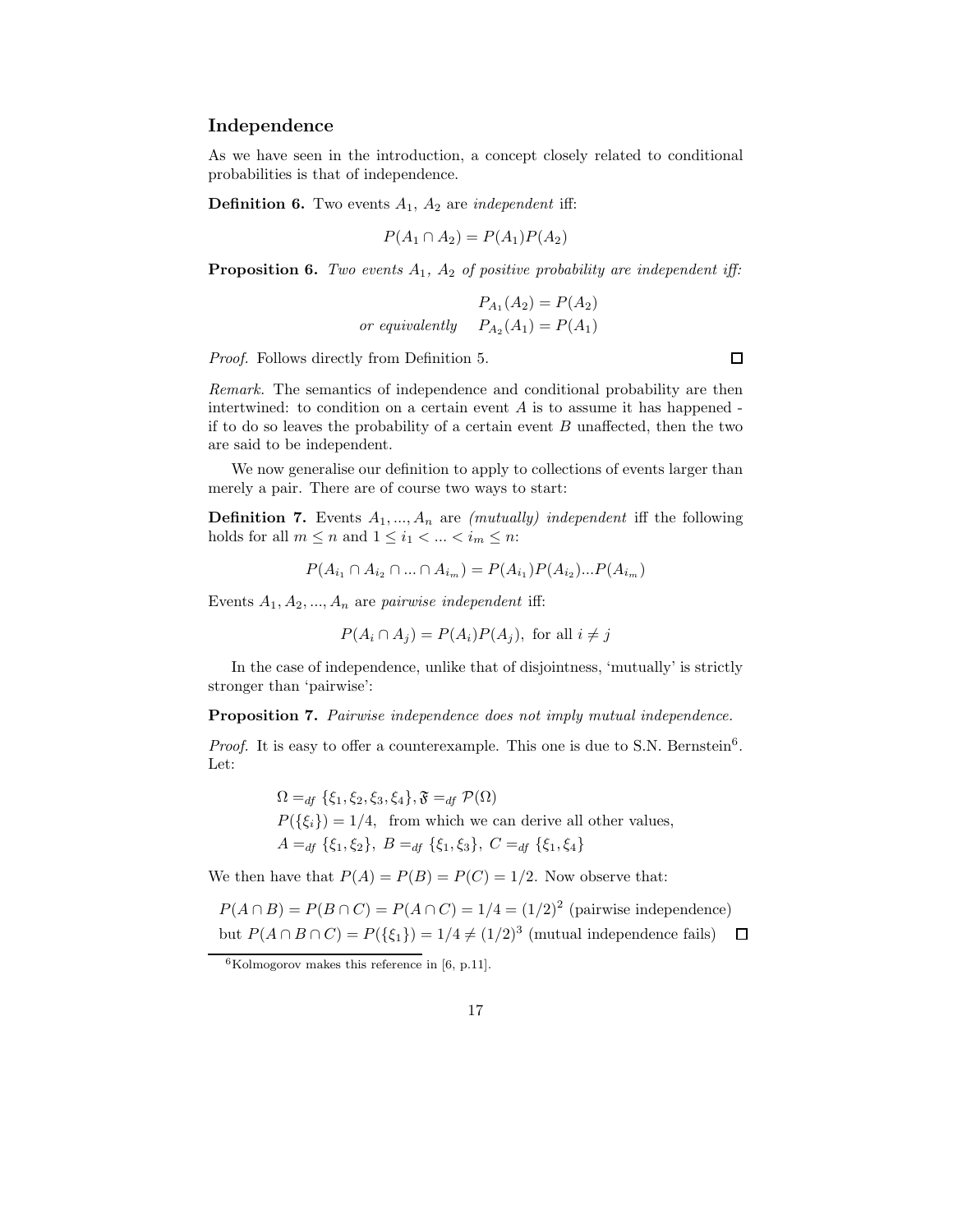So pairwise independence is a special case of mutual independence. Kolmogorov in fact views the latter as a special case of yet another more general definition, which follows (Definition 9). It has an intuitive content which is best understood if we adhere to his terminology and distinguish between independence of events and independence of experiments:

Definition 8 (experiment). An experiment (equivalently decomposition, partition)  $\mathfrak{U} = \{A_1, A_2, ..., A_r\}$  with possible results  $A_1, ..., A_r$  is a collection of mutually disjoint random events whose union is  $\Omega$  (ie they are jointly exhaustive).

**Definition 9.** Consider *n* experiments  $\mathfrak{U}^{(1)}, \mathfrak{U}^{(2)}, \dots, \mathfrak{U}^{(n)}$  where:

$$
\mathfrak{U}^{(i)} = \{A_1^{(i)}, ..., A_{r_i}^{(i)}\}
$$

The  $\mathfrak{U}^{(i)}$ 's are *(mutually)* independent iff:

$$
P(A_{q_1}^{(1)} \cap A_{q_2}^{(2)} \cap ... \cap A_{q_n}^{(n)}) = P(A_{q_1}^{(1)})P(A_{q_2}^{(2)})...P(A_{q_n}^{(n)})
$$
(2.3)

for all valid choices of  $q_i$  (ie such that  $q_1 \leq r_1, ..., q_n \leq r_n$ ).

Recall that in the case of n mutually independent events  $A_1, ..., A_n$ , it follows directly that any subcollection of events  $A_{i_1},..., A_{i_m}$ ,  $m < n$ , will also consist of mutually independent events. The same holds for mutual independence of experiments, although it requires a few lines of proof:

**Proposition 8.** If  $\mathfrak{U}^{(1)},...,\mathfrak{U}^{(n)}$  are independent then so are  $\mathfrak{U}^{(i_1)},...,\mathfrak{U}^{(i_m)}$  for any  $m < n$  and distinct  $i_j$ 's.

Proof. What needs to be established is this:

$$
P(A_{q_1}^{(i_1)} \cap A_{q_2}^{(i_2)} \cap ... \cap A_{q_m}^{(i_m)}) = P(A_{q_1}^{(i_1)}) P(A_{q_2}^{(i_2)}) ... P(A_{q_m}^{(i_m)}) \tag{2.4}
$$

We do it by induction on  $n$ . The base case is trivial, so we proceed to prove the inductive step. We need only here establish the case where  $m = n - 1$  (since if  $m < n-1$ , the result follows by the inductive hypothesis on  $n-1$ ). In this case, we can reorder the  $i_j$ 's so that  $i_1 = 1, ..., i_{n-1} = n-1$ . Then rewriting the LHS of  $(2.4)$ :

$$
P(A_{q_1}^{(1)} \cap ... \cap A_{q_{n-1}}^{(n-1)}) = \sum_{q=1}^{r_{n-1}} P(A_{q_1}^{(1)} ... A_{q_{n-1}}^{(n-1)} A_q^{(n)}), \text{ by total probability}
$$
  
\n
$$
= \sum_{q=1}^{r_{n-1}} P(A_{q_1}^{(1)}) ... P(A_{q_{n-1}}^{(n-1)}) P(A_q^{(n)}), \text{ by mutual independence}
$$
  
\n
$$
= P(A_{q_1}^{(1)}) ... P(A_{q_{n-1}}^{(n-1)}) \sum_{q=1}^{r_{n-1}} P(A_q^{(n)})
$$
  
\n
$$
= P(A_{q_1}^{(1)}) ... P(A_{q_{n-1}}^{(n-1)}), \text{ since } \sum_{q=1}^{r_{n-1}} P(A_q^{(n)}) = P\left(\bigcup_q A_q^{(n)}\right) = 1 \qquad \Box
$$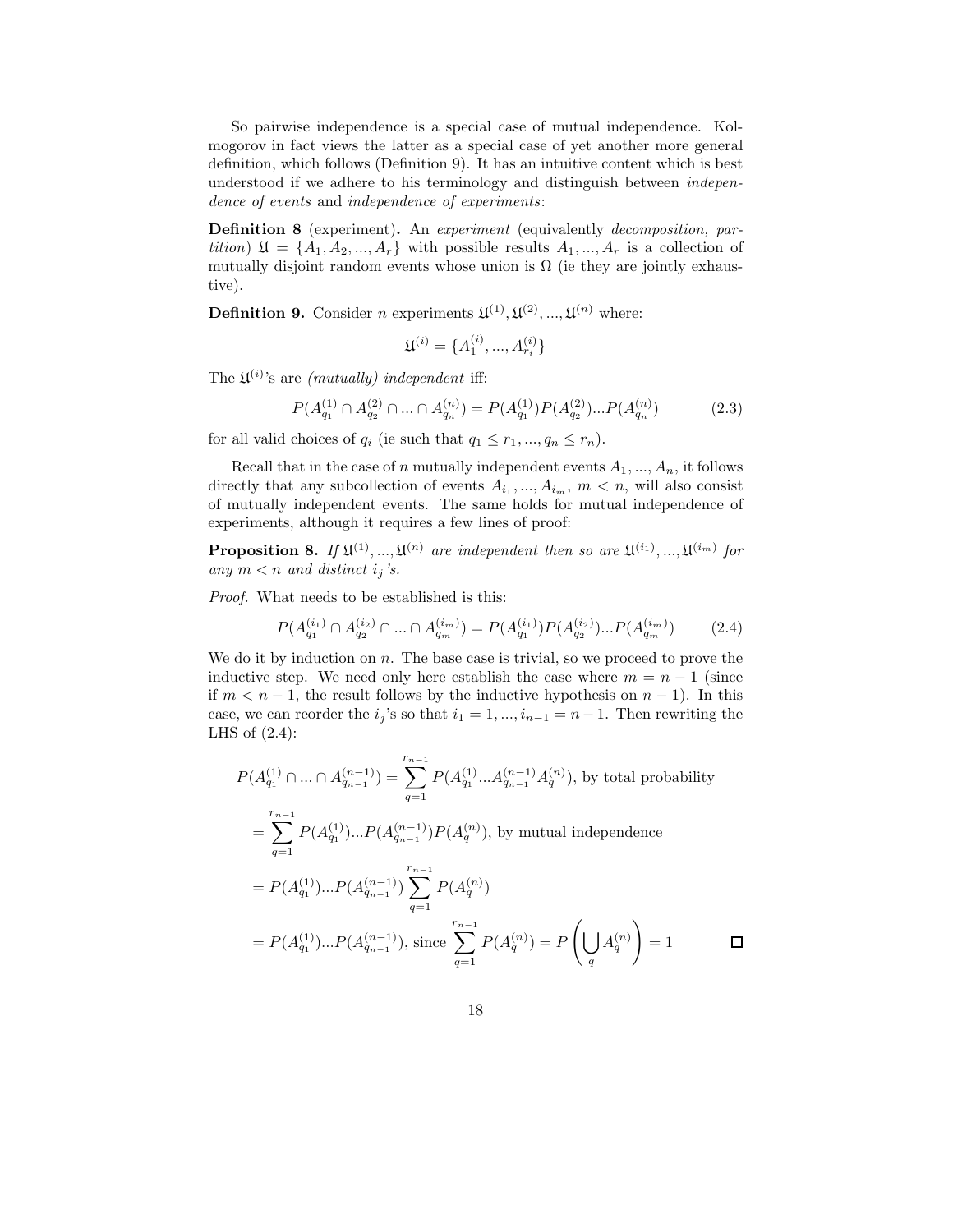We now establish that indeed the notion of mutual independence of events is a special case of that of mutual independence of experiments:

**Proposition 9.** Events  $A_1, ..., A_n$  are (mutually) independent iff the experiments  $\{A_1, A_1^c\}$ , ...,  $\{A_n, A_n^c\}$  are.

*Proof.* The ' $\Leftarrow$ ' direction is given by (2.4). The ' $\Rightarrow$ ' direction is given by an easy inductive argument. We omit the full details and only give the base case. Assume independence of the *events*  $A_1, A_2$ , ie:  $P(A_1A_2) = P(A_1)P(A_2)$ . Then:

$$
P(A_1 \cap A_2^c) = P(A_1 \setminus (A_1 \cap A_2)) = P(A_1) - P(A_1 \cap A_2),
$$
 by Proposition 1  
=  $P(A_1) - P(A_1)P(A_2)$ , by independence of the events  
=  $P(A_1)(1 - P(A_2))$   
=  $P(A_1)P(A_2^c)$  by Proposition 1

So  $P(A_1 \cap A_2^c) = P(A_1)P(A_2^c)$ . Similarly we obtain  $P(A_1^c \cap A_2) = P(A_1^c)P(A_2)$ and  $P(A_1^c \cap A_2^c) = P(A_1^c)P(A_2^c)$ . The conjunction of these four statements yields independence of the experiments, as required. □

The intuitive content of Kolmogorov's definition and choice of terms is captured in the Proposition below, which combines the definitions of experiments, elementary conditional probability and independence of experiments:

Proposition 10. A sequence of n experiments are independent iff the probability of the result of each experiment, conditional on the fact that several other experiments have had definite results (each of which has nonzero probability) is equal to the absolute probability, where no conditional assumptions are being made.

Proof. Formally, this proposition says that, assuming all events in the experiments  $\mathfrak{U}^{(1)},...,\mathfrak{U}^{(n)}$  have nonzero probability, then the experiments are independent iff for each (experiment)  $i$  and each (result)  $q$ :

$$
P(A_q^{(i)}) = P_{A_{q_1}^{(i_1)}\dots A_{q_m}^{(i_m)}}(A_q^{(i)})
$$
\n(2.5)

for each valid choice of  $i_1, ..., i_m$  (that does not include i) and each valid choice of  $q_1, ..., q_m$ . Now (2.5) follows from Proposition 8 by the definition of elementary conditional probability. Conversely, (2.5) yields (2.3) using the Multiplication Theorem. 囗

Kolmogorov's definition has the advantage of capturing standard intuitions about experiments. In modern textbooks, however, a different definition of independence is used, which can be easily shown to generalise Kolmogorov's notion:

**Definition 10.** Fix a probability space  $(\Omega, \mathfrak{F}, P)$ . A countable collection of sub- $\sigma$ -algebras  $\mathfrak{F}_1, \mathfrak{F}_2, \dots$  all contained in  $\mathfrak{F}$ , are said to be *independent*, iff for any  $1 \leq i_1 \leq \ldots \leq i_n$  and sets  $G_{i_j} \in \mathfrak{F}_j$ , we have:

$$
P(G_{i_1} \cap G_{i_2} \cap ... \cap G_{i_n}) = P(G_{i_1})P(G_{i_2})...P(G_{i_n})
$$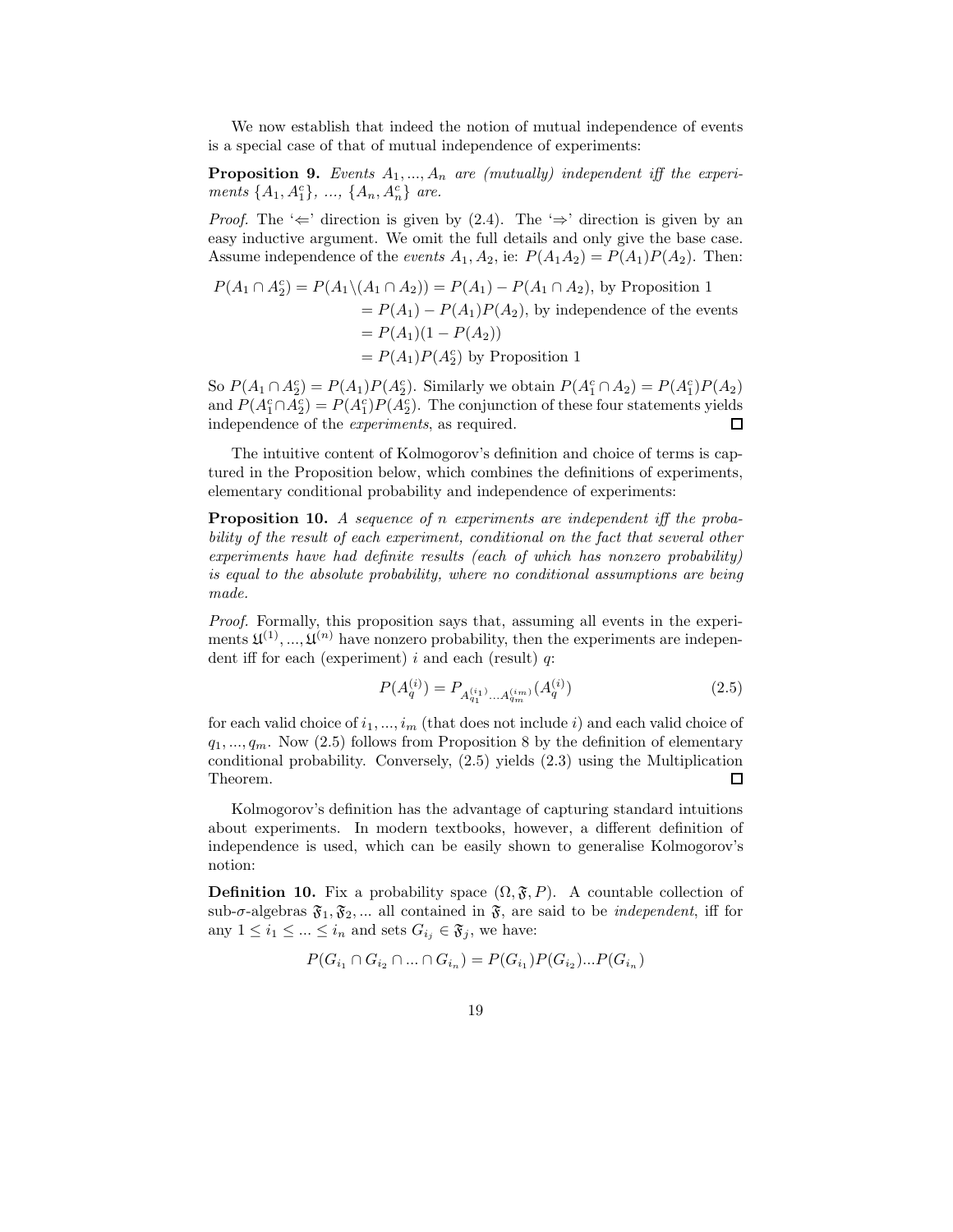**Proposition 11.** Fix a probability space  $(\Omega, \mathfrak{F}, P)$ , two<sup>7</sup> experiments  $\mathfrak{U}^{(1)}$  =  ${A_1, ..., A_n}$  and  $\mathfrak{U}^{(2)} = {B_1, ..., B_m}$  and define the following two collections:

$$
\mathfrak{F}_1 =_{df} \{ \emptyset, \bigcup_{i \in J} A_i \mid J \subseteq \{1, ..., n\} \}, \quad \mathfrak{F}_2 =_{df} \{ \emptyset, \bigcup_{i \in J} B_i \mid J \subseteq \{1, ..., m\} \}
$$

Then  $\mathfrak{F}_1$  and  $\mathfrak{F}_2$  are sub- $\sigma$ -algebras<sup>8</sup> of  $\mathfrak{F}$ . Moreover,  $\mathfrak{U}^{(1)}$  and  $\mathfrak{U}^{(2)}$  are independent (Definition 9) iff  $\mathfrak{F}_1$  and  $\mathfrak{F}_2$  are (Definition 10).

*Proof.* First we show that  $\mathfrak{F}_1$  (and hence also  $\mathfrak{F}_2$  by symmetry) is a sub- $\sigma$ algebra of  $\mathfrak{F}$ . Clearly  $\mathfrak{F}_1 \subseteq \mathfrak{F}$ , by closure of  $\mathfrak{F}$ . So it suffices to show that  $\mathfrak{F}_1$  is a  $\sigma$ -algebra. Since  $\bigcup_i A_i = \Omega$  by definition of an experiment,  $\Omega \in \mathfrak{F}_1$ . As for countable unions of (nonempty) sets in  $\mathfrak{F}_1$ , by elementary set theory

$$
\bigcup_{k \in \mathbb{N}} (\bigcup_{i \in J_k} A_i) = \bigcup_{i \in J} A_i, \text{ where } J =_{df} \bigcup_{k \in \mathbb{N}} J_k \subseteq \{1, ..., n\}.
$$

So  $\mathfrak{F}_1$  is closed under countable unions; for complements we observe that

$$
\left(\bigcup_{i\in J} A_i\right)^c = \bigcup_{i\in J^c} A_i
$$
, by disjointness of the  $A_i$ 's.

which completes the proof that  $\mathfrak{F}_1$  and  $\mathfrak{F}_2$  are both sub- $\sigma$ -algebras of  $\mathfrak{F}$ . It is immediate that if these are independent (Definition 10), then the experiments  $\mathfrak{U}^{(1)}$ ,  $\mathfrak{U}^{(2)}$  also are (Definition 9). For the converse, assume that  $A \in \mathfrak{F}_1, B \in \mathfrak{F}_2$ . If either is empty, trivially  $P(A \cap B) = P(A)P(B) = 0$ . Otherwise,

$$
A =_{df} \bigcup_{i \in I} A_i, \ B =_{df} \bigcup_{i \in J} B_i, \text{ for some } I \subseteq \{1, ..., n\}, J \subseteq \{1, ..., m\}.
$$

Then

$$
A \cap B = \bigcup_{i \in I} A_i \cap \bigcup_{i \in J} B_i = \bigcup_{(i,j) \in I \times J} A_i \cap B_j \tag{2.6}
$$

But we now observe that if  $(i, j) \neq (i', j')$ ,  $(A_i \cap B_j) \cap (A_{i'} \cap B_{j'}) = \emptyset$ , since at least one intersection of two mutually disjoint sets is involved. Therefore,

$$
P(A \cap B) = \sum_{(i,j) \in I \times J} P(A_i \cap B_j)
$$
, the RHS of (2.6) being a union of disjoint sets  
\n
$$
= \sum_{(i,j) \in I \times J} P(A_i)P(B_j)
$$
, by independence of  $\mathfrak{U}^{(1)}$ ,  $\mathfrak{U}^{(2)}$   
\n
$$
= \left(\sum_{i \in I} P(A_i)\right) \left(\sum_{j \in J} P(B_j)\right)
$$
, by simple combinatorics  
\n
$$
= P(\bigcup_{i \in I} A_i)P(\bigcup_{j \in J} B_j)
$$
, by disjointness of the  $A_i$ 's and the  $B_j$ 's  
\n
$$
=_{df} P(A)P(B)
$$
, as required for independence of  $\mathfrak{F}_1$ ,  $\mathfrak{F}_2$ .

<sup>&</sup>lt;sup>7</sup>A straightforward induction can generalise this result for any finite number of experiments.

<sup>&</sup>lt;sup>8</sup> $\mathfrak{F}_i$  is the least  $\sigma$ -algebra that contains  $\mathfrak{U}^{(i)}$ ; in modern notation,  $\mathfrak{F}_i =_{df} \sigma(\mathfrak{U}^{(i)})$ .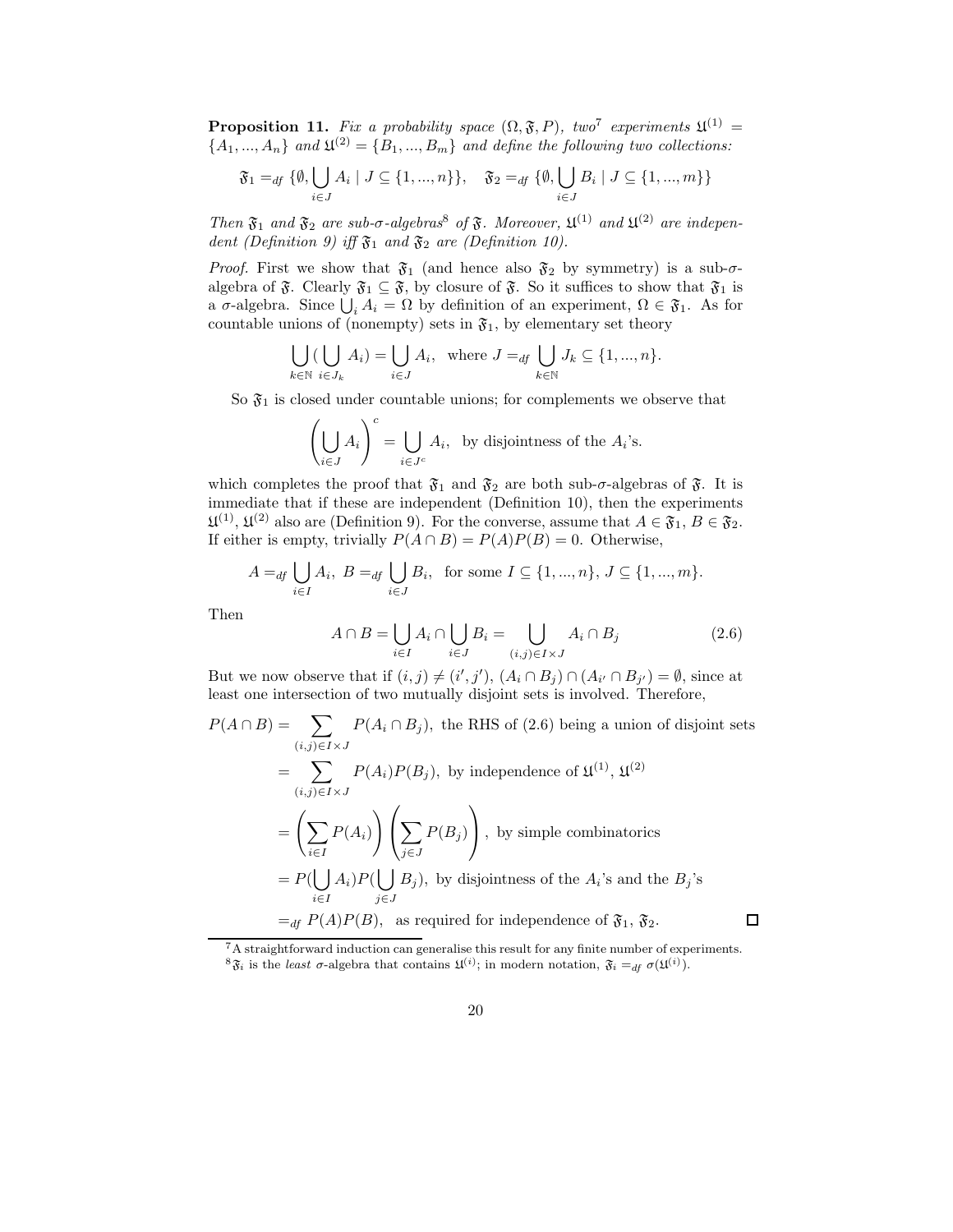#### From Partitions to Probability Functions

We have so far encountered finite partitions of  $\Omega$  only, in the form of experiments  $\mathfrak{U} = \{A_1, ..., A_r\}$ . Arbitrary partitions of  $\Omega$  are of course defined similarly:

**Definition 11** (Partition). A family  $\mathfrak{U} \subseteq \mathcal{P}(\Omega)$  is a partition of  $\Omega$  iff the elements of  $\mathfrak U$  are pairwise disjoint and their union is  $\Omega$ .

Finite, countable and arbitrary partitions alike are usually given to us via the aid of some indexing set (without any loss of generality):

$$
\mathfrak{U} =_{df} \{ A_i \mid i \in I \}
$$

Under such notation, the partition  $\mathfrak U$  is essentially represented as a function from  $\mathfrak U$  to I, where I is some (arbitrary) indexing set. We may represent it equally well by a function u from  $\Omega$  to I as follows:

$$
u: \omega \mapsto i, \text{ where } i \text{ is such that } \omega \in A_i \tag{2.7}
$$

where clearly  $u$  is a function iff  $\mathfrak U$  is a partition. Conversely, given an arbitrary probability function  $u$  we can write:

$$
\mathfrak{U} =_{df} \{ u^{-1}(i) \mid i \in I \}
$$
\n
$$
(2.8)
$$

where

$$
u^{-1}(a) =_{df} \{ \omega \in \Omega \mid u(\omega) = a \}
$$

Naturally we will also wish to assume that  $u^{-1}(i)$  be in  $\mathfrak{F}$  for all  $i \in I$ , since we wish our partition to contain sets in  $\mathfrak F$  only. This motivates the following definition.

**Definition 12** (Probability Function). Let  $(\Omega, \mathfrak{F}, P)$  be a probability space. We call a function  $u : \Omega \to I$  a probability function iff:

for all 
$$
a \in u[\Omega], u^{-1}(a) \in \mathfrak{F}
$$

Representing a partition as a function commits oneself to a particular choice of index, label so to speak, for each set in the partition. This is not so in the representation of a partition as a set of sets, since two partitions employing different indexing schemes will be equal if they contain precisely the same sets. Such 'relabellings' essentially are bijections between indexing sets, and apart from them, partitions are uniquely represented by functions:

**Proposition 12.** Let  $u_1$  and  $u_2$  be two probability functions on  $\Omega$ . Then the generated partitions  $\mathfrak{U}_1$ ,  $\mathfrak{U}_2$  are equal iff there exists a bijective mapping  $f: u_1[\Omega] \to u_2[\Omega]$  such that  $u_2 = f \circ u_1$ .

Proof. This proof is tedious definition-chasing, so we omit it.

□

The real advantage of working in terms of probability functions rather than partitions is that it allows us to better exploit any structure that our indexing set may have, such as an order relation and field operations, whereas a partition, as we have explained, understands its indexing set merely as a set of labels. This advantage will become apparent when we introduce in later chapters a special case of highly structure-preserving functions  $\Omega \to \mathbb{R}$ , random variables.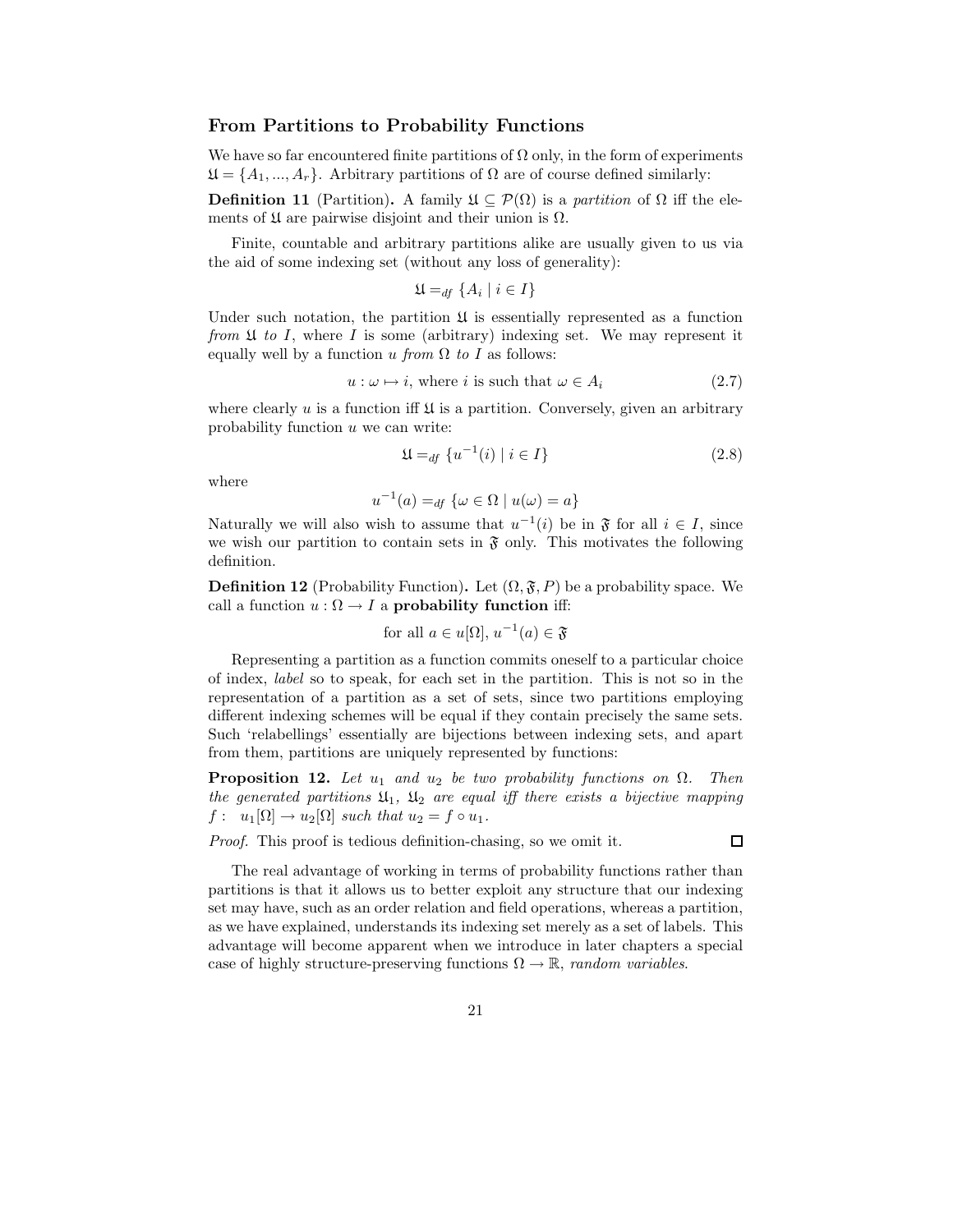#### Probability Functions and Measurability: a discussion

We will now prove certain basic results about probability functions, preparing the ground for more advanced work in the next sections. For the purpose of this subsection, we consider throughout two sets of elementary outcomes  $\Omega$ ,  $\Omega'$  and a function  $u : \Omega \to \Omega'$ , where we might as well constrain  $\Omega'$  so that  $u[\Omega] = \Omega'$ .

**Definition 13** (Pre-images). We denote by  $u^{-1}[A']$  the pre-image or inverse *image* of  $A'$  under  $u$ :

$$
u^{-1}[A'] =_{df} \{\xi \in \Omega \mid u(\xi) \in A'\}
$$

We simplify our notation for pre-images of singletons as in the previous section:

$$
u^{-1}(a) =_{df} u^{-1}[\{a\}] =_{df} \{\omega \in \Omega \mid u(\omega) = a\}
$$

Let us explain briefly why the pre-image operator is the key to this entire discussion. In terms of partitions, we would like to assign probabilities to sets of labels according to the probabilities of the sets in the partition that the labels code for. In formal terms, we assign to each subset of  $\Omega'$  the probability of its pre-image.

Clearly we can do that precisely for those subsets of  $\Omega'$  whose pre-images live in our given space  $(\mathfrak{F}, P)$ . We denote the class of such sets by  $\mathfrak{F}^{(u)}$ :

$$
\mathfrak{F}^{(u)} =_{df} \{ A' \subseteq \Omega' \mid u^{-1}[A'] \in \mathfrak{F} \}
$$
\n
$$
(2.9)
$$

We can now proceed to define on it the following assignment of probabilities:

$$
\forall A' \in \mathfrak{F}^{(u)}, \ P^{(u)}(A') =_{df} P(u^{-1}[A']) \tag{2.10}
$$

It turns out that these definitions in fact suffice to make  $(\Omega', \mathfrak{F}^{(u)}, P^{(u)})$  a probability space, as the next two propositions establish.

**Proposition 13.** If  $\mathfrak{F}$  is a  $\sigma$ -algebra over  $\Omega$ , then  $\mathfrak{F}^{(u)}$  is a  $\sigma$ -algebra over  $\Omega'$ .

*Proof.* We need to show that  $\mathfrak{F}^{(u)}$  is closed under complement and countable intersections and unions. It suffices to observe that, by elementary set theory, the pre-image construct commutes with all these operations. Hence,  $\mathfrak{F}^{(u)}$ automatically inherits closure from F.  $\Box$ 

**Proposition 14.** If  $(\Omega, \mathfrak{F}, P)$  is a probability space, then so is  $(\Omega', \mathfrak{F}^{(u)}, P^{(u)}),$ as defined by  $(2.9)$  and  $(2.10)$ .

*Proof.* Axiom I holds of  $\mathfrak{F}^{(u)}$  by the previous proposition and Axiom III holds of  $P^{(u)}$  by construction. Clearly  $u^{-1}[\Omega'] = \Omega$  so  $\Omega' \in \mathfrak{F}^{(u)}$  and  $P^{(u)}(\Omega') = 1$ , which yields Axioms II and IV.

Finally, we show countable additivity (which yields Axioms V and VI). For any countable collection  $A_1, A_2, \dots$  such that the  $A_i$ 's are pairwise disjoint,

$$
u^{-1}\left(\bigcup_{i} A_{i}\right) = \bigcup_{i} u^{-1}[A_{i}] \text{ where the } u^{-1}[A_{i}] \text{'s are pairwise disjoint, } (2.11)
$$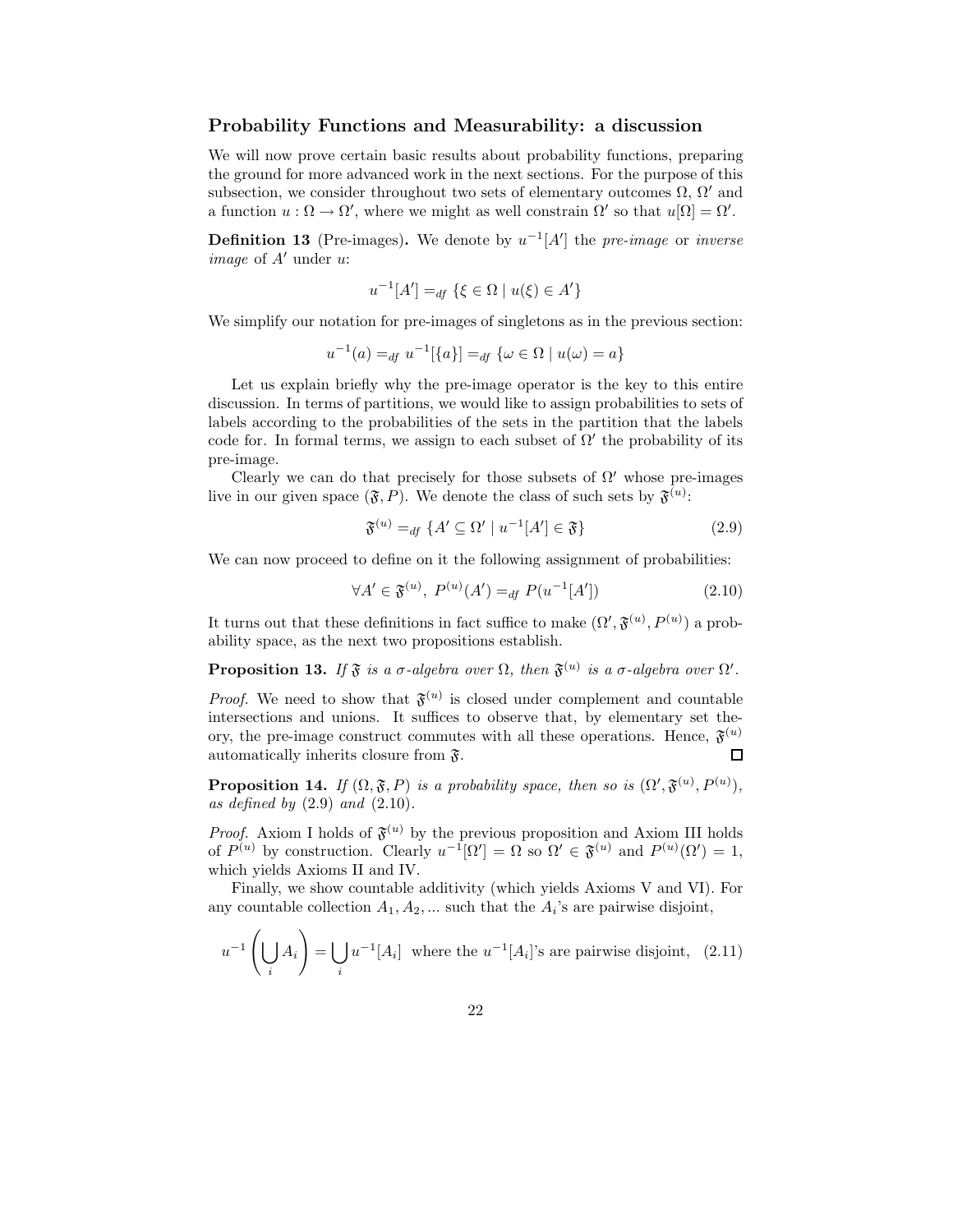since the pre-image not only commutes with unions but also with intersections, hence preserving disjointness. Then

$$
P^{(u)}(\bigcup_i A_i) =_{df} P(u^{-1}[\bigcup_i A_i])
$$
  
=  $P(\bigcup_i u^{-1}[A_i]),$  since pre-images commute with disjoint sums  
=  $\sum_i P(u^{-1}[A_i]),$  by countable additivity of P and (2.11)  
=  $_{df} \sum_i P^{(u)}(A_i).$ 

Given a probability space over the domain of  $u$ , we have managed to induce a probability space over its image, i.e.,

$$
P^{(u)}(A') =_{df} P(u(\omega) \in A') =_{df} P(u^{-1}[A'])
$$

Remark. Observe that the leftmost and rightmost expressions both represent probabilities of sets, whereas the middle expression is the probability of the proposition " $u(\omega) \in A$ ". It will often be the case, as is with " $u(\xi) \in A$ ", that a certain proposition S will correspond in a definite manner to the statement " $\xi \in B$ " where  $B \in \mathfrak{F}$  for a certain space  $(\Omega, \mathfrak{F}, P)$ . In such cases, we shall denote the probability of that proposition by  $P(S)$ . In fact, it is only such propositions that are allowed to have probabilities at all according to the Grundbegriffe<sup>9</sup> .

Having finalised our construction of the induced space  $(u[, we$ now prove a couple of technical results to familiarise the reader with the properties of this construction. Firstly, everything works well with compositions:

**Proposition 15.** Let  $u_1 : \Omega \to \Omega'$ ,  $u_2 : \Omega' \to \Omega''$  and consider:

$$
u =_{df} u_2 \circ u_1 : \Omega \to \Omega''
$$

Then the following holds true:

$$
P^{(u)}(A'') = P^{(u_1)}(u_2^{-1}(A'')), \qquad (A'' \subseteq \Omega'')
$$

Proof. Definition-chasing:

$$
u(x) \in A'' \Leftrightarrow u_2(u_1(x)) \in A'' \Leftrightarrow u_1(x) \in u_2^{-1}(A'') \Leftrightarrow x \in u_1^{-1}(u_2^{-1}(A'')) \quad \Box
$$

It is also important to remark that the construction  $\mathfrak{F}^{(u)}$  equals the whole of the power set of  $u[\Omega]$  whenever u is a probability function and  $u[\Omega]$  is countable:

**Proposition 16.** Let  $\mathfrak F$  be a  $\sigma$ -algebra over  $\Omega$  and  $u : \Omega \to u[\Omega]$  be a probability function. If  $u[\Omega]$  is countable, then  $\mathfrak{F}^{(u)} = \mathcal{P}(u[\Omega])$ .

<sup>&</sup>lt;sup>9</sup>This is in contrast to the Bayesian doctrine, which has entirely different and much weaker criteria for the admissibility of an assignment of probabilities on propositions.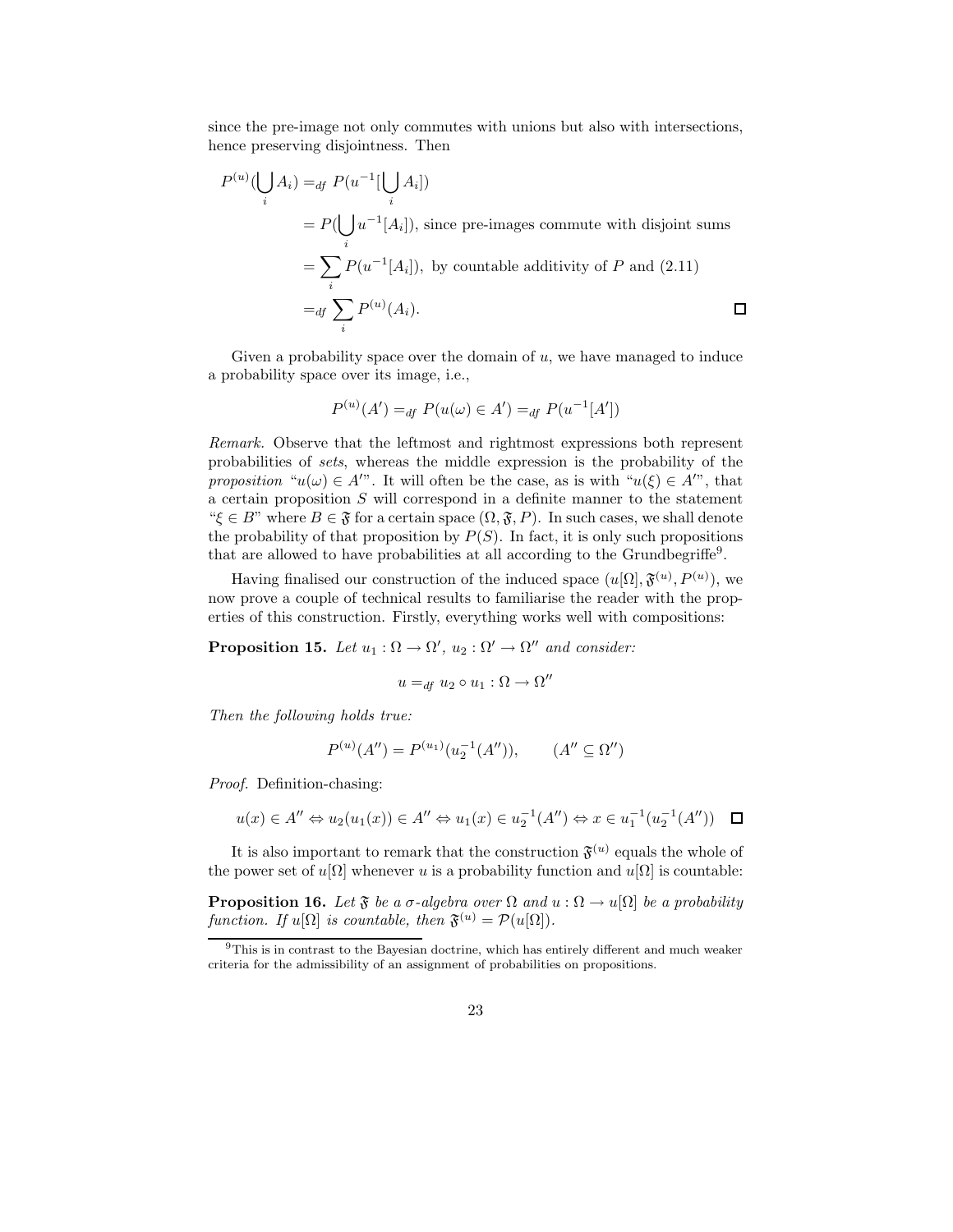*Proof.* By definition of a probability function,  $\mathfrak{F}^{(u)}$  contains all singletons of u[Ω]. Since u[Ω] is countable, it must also contain all subsets of u[Ω], by countable closure of  $\mathfrak{F}^{(u)}$ .  $\Box$ 

Whenever  $u[\Omega]$  is not countable,  $\mathfrak{F}^{(u)}$  will in general be much smaller than  $\mathcal{P}(u[\Omega])$ . A common error, for instance, is to assume that it must still contain all *images* of elements in  $\mathfrak{F}$ . An interesting but nontrivial counterexample to this statement for  $u[\Omega] = \mathbb{R}$  can be found in Proposition 46, in the Appendix.

#### A Remark on Measurability

The notion of a function from one probability space to another underpins much of probability theory. The key factor is the way in which the pre-image of a certain function u and the  $\sigma$ -algebras on either space relate. Kolmogorov's approach to the study of this problem is the one we have taken so far, whereby:

**Definition 14.** Fix a space  $(\Omega, \mathfrak{F}, P)$  and a probability function  $u : \Omega \to \Omega'$ . Then the *induced*  $\sigma$ -algebra by u is denoted by  $\mathfrak{F}^{(u)}$  and give by:

$$
\mathfrak{F}^{(u)} =_{df} \{A \mid u^{-1}[A] \in \mathfrak{F}\}\
$$

This is not the only possible set-up. In some contexts, it is convenient instead to fix a  $\sigma$ -algebra  $\mathfrak{F}'$  over the image space and construct a  $\sigma$ -algebra over the domain large enough to contain all pre-images under  $u$ :

**Definition 15.** Fix  $(\Omega', \mathfrak{F}')$  and  $u : \Omega \to \Omega'$ . Then define:

 $\sigma(u) =_{df} \{u^{-1}[A] \mid A \in \mathfrak{F}'\}$ 

This is a  $\sigma$ -algebra since the pre-image commutes with countable set operations.

Either of these two approaches serves to induce a new space from some given space<sup>10</sup>. In modern probability, however, the focus has shifted away from the construction of new spaces and now lies with the study of well-behaved functions between pairs of standardised spaces. One then fixes two probability spaces and is invited to consider functions from one to the other that are measurable:

**Definition 16.** Fix two  $\sigma$ -algebras  $\mathfrak{F}$  and  $\mathfrak{F}'$  over two sets  $\Omega$  and  $\Omega'$  respectively. A function  $u : \Omega \to \Omega'$  is said to be  $\mathfrak{F}'/\mathfrak{F}$ -measurable or simply measurable iff:

$$
\forall A' \in \mathfrak{F}', \ u^{-1}[A'] \in \mathfrak{F}
$$

Presently we show that Definitions 14, 15 and 16 can translate to one another, an indication that they are but alternative approaches to the same study.

<sup>&</sup>lt;sup>10</sup>Observe however that the construction of  $\sigma(u)$  does not automatically equip us with a probability measure over  $\Omega$ , induced by u, as is the case in the construction of  $\mathfrak{F}^{(u)}$ . It usually takes a lot more work to prove the existence of such a measure, since  $\sigma(u)$  might be too large (as large as the power set of  $\Omega$ , see the proof of Proposition 17) to admit a measure.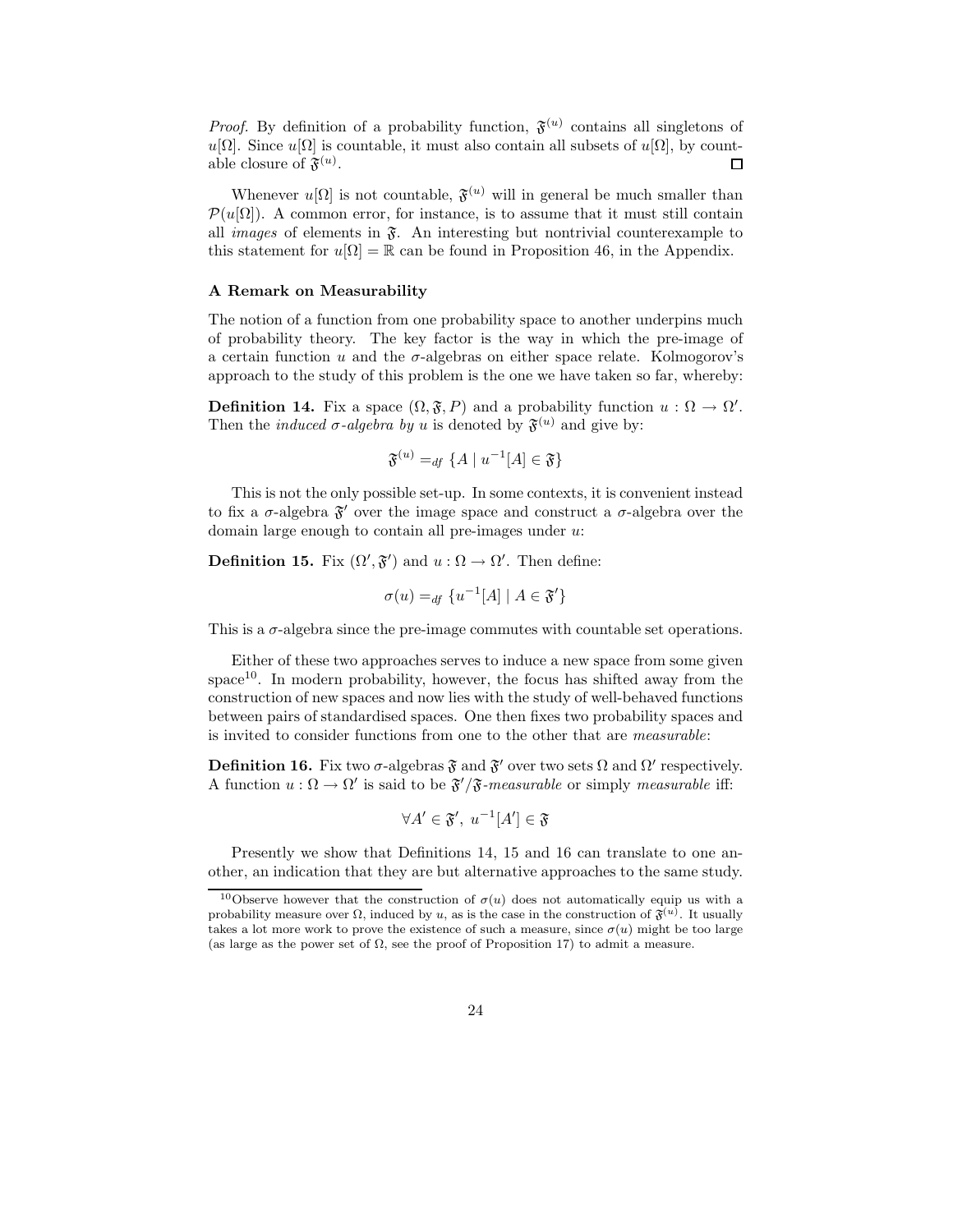**Proposition 17.** Fix two  $\sigma$ -algebras  $\mathfrak{F}$  and  $\mathfrak{F}'$  over two sets  $\Omega$  and  $\Omega'$  respectively. Then, for any function  $u : \Omega \to \Omega'$ :

- (a) the  $\sigma$ -algebra  $\mathfrak{F}^{(u)}$  is maximal such that u may be  $\mathfrak{F}'/\mathfrak{F}$ -measurable,
- (b) the  $\sigma$ -algebra  $\sigma(u)$  is least such that u may be u  $\mathfrak{F}'/\mathfrak{F}$ -measurable,
- (c) u is  $\mathfrak{F}'/\mathfrak{F}$ -measurable iff  $\mathfrak{F}' \subseteq \mathfrak{F}^{(u)}$ .
- (d) u is  $\mathfrak{F}'/\mathfrak{F}$ -mesaurable iff  $\sigma(u) \subseteq \mathfrak{F}$ .

*Proof.* We need only express  $\mathfrak{F}^{(u)}$  and  $\sigma(u)$  as extrema of families of  $\sigma$ -algebras:

 $\mathfrak{F}^{(u)} = \begin{bmatrix} \ \end{bmatrix} \mathcal{G}, \ \ \text{where } \mathcal{G} =_{df} \{\Sigma \mid u \text{ is } \Sigma / \mathfrak{F} \text{-measurable}\}\$  $\sigma(u) = \bigcap \mathcal{H}$ , where  $\mathcal{H} =_{df} {\Sigma | u \text{ is } \mathfrak{F}'/\Sigma\text{-measurable}}$ 

where neither family can be empty, since trivially  $\{\emptyset, \Omega\} \in \mathcal{G}$  and  $\mathcal{P}(\Omega) \in \mathcal{H}$ .  $\Box$ 

Remark. We can naturally generalise the Definition of  $\sigma(u)$  for the case where we are given a family of probability functions which we want to make measurable:

**Proposition 18.** Fix  $(\Omega, \mathfrak{F})$  and a family of functions  $u_{\gamma}: \Omega \to \Omega_{\gamma}$  indexed by  $\gamma \in \Gamma$ , each image associated with a  $\sigma$ -algebra  $\mathfrak{F}_{\gamma}$ . Then define:

$$
\sigma(u_{\gamma} : \gamma \in \Gamma) =_{df} \bigcap \{\mathfrak{F} \mid u \text{ is } \mathfrak{F}_{\gamma}/\mathfrak{F}\text{-}measurable for all } \gamma \in \Gamma\}
$$

This is the least  $\sigma$ -algebra that makes all of  $u_\gamma$  measurable.

Proof. That  $\sigma(u_\gamma : \gamma \in \Gamma)$  is a  $\sigma$ -algebra follows from the trivial observation that the intersection of a non-empty arbitrary collection of  $\sigma$ -algebras is a  $\sigma$ algebra. That the collection is non-empty is guaranteed by the fact that the power set  $\mathcal{P}(\Omega)$  is trivially a  $\sigma$ -algebra that makes any function measurable.  $\Box$ 

## 2.2 Constructing Probability Spaces

In this section we will study methods and theorems that can assist us in the constructions of probability spaces. These results will prove essential in the following section, wherein we will be investigating concrete examples.

#### The Caratheodory Extension Theorem: a discussion

It is usually much easier mathematically to fully specify a probability assignment on an algebra, than it is on a  $\sigma$ -algebra (recall Definitions 2 and 3). In fact,  $\sigma$ algebras themselves are rarely if ever given explicitly, but rather as the countable closure of some smaller family of subsets of  $\Omega$  (often an algebra):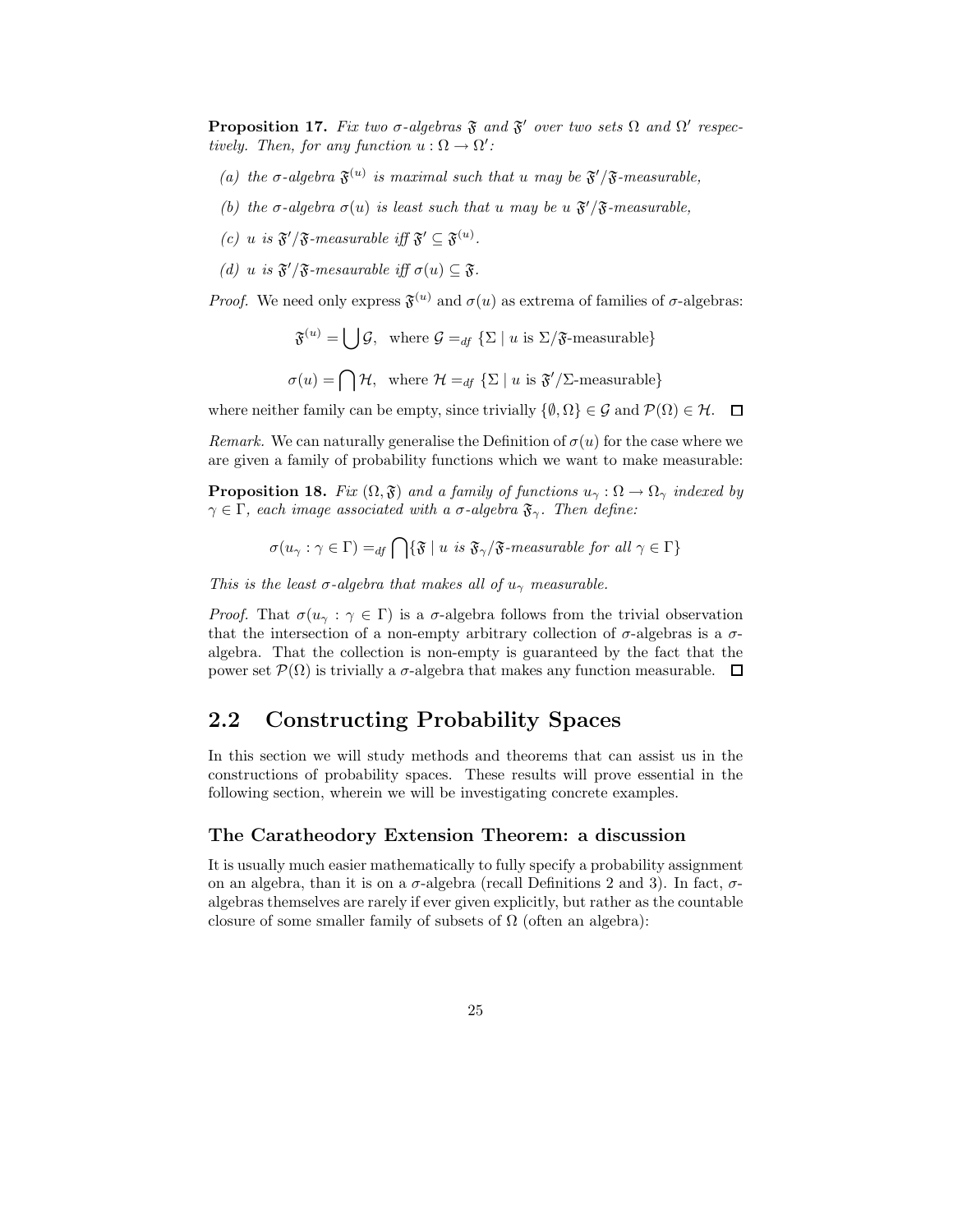**Proposition 19.** For any family S of subsets of  $\Omega$ , the following family denoted by  $\sigma(S)$  is the least  $\sigma$ -algebra containing S:

$$
\sigma(S) =_{df} \bigcap \mathcal{F}
$$
, where  $\mathcal{F} =_{df} \{\mathfrak{F} | \mathfrak{F} \text{ is a } \sigma\text{-algebra over } \Omega \text{ and } S \in \mathfrak{F}\}\$ 

We call S the generator of  $\sigma(S)$  and  $\sigma(S)$  the closure<sup>11</sup> of S.

Remark. The notation  $\sigma(S)$  can always be distinguished from the notation  $\sigma(u)$ (Definition 15) from the fact that S is a set and u a function. No clearer standard notational distinction exists.

*Proof.* Firstly note that  $\mathcal{F} \neq \emptyset$ , since F trivially contains the power set  $\mathcal{P}(\Omega)$ . We now need only show that  $\sigma(S)$  is a  $\sigma$ -algebra over  $\Omega$ , since then it is direct from definition that it is least. Clearly  $\Omega \in \sigma(S)$ , because  $\Omega$  can be found in every  $\mathfrak{F} \in \mathcal{F}$ . Moreover, any collection  $A_1, A_2, \dots \in \sigma(S)$  can also be found in each  $\mathfrak{F} \in \mathcal{F}$ . Hence, by closure of all such  $\mathfrak{F}$ , also the result of any countable operation on the collection  $A_1, A_2, ...$  must be in each  $\mathfrak{F}$  and hence also in S.  $\Box$ 

Our hope is that we can define probability measures over relatively simple generators, which would then uniquely and consistently extend to probability measures over their closures via the properties of measure. Before we establish how that can be done, we ensure that we have a proper understanding of what it means for  $P$  to be a probability measure over  $S$ , for choices of  $S$  that are not  $\sigma$ -algebras:

**Definition 17.** Let S be any family of subsets of  $\Omega$  containing  $\Omega$  and  $\emptyset$ . Then P is a probability measure over S if  $P(\Omega) = 1 - P(\emptyset) = 1$  and P is countably *additive* over  $S$  in the following sense:

if 
$$
A_1, A_2, ... \in S
$$
 and  $\bigcup_i A_i \in S$ , then  $P(\bigcup_i A_i) = \sum_i P(A_i)$ 

Note that  $\bigcup_i A_i \in S$  now forms a part of the assumption.

On the one hand, it is clear enough that any assignment of probabilities on S will uniquely determine certain probabilities in  $\sigma(S)$ , via the properties of measure. On the other, such forced assignments also raise possibilities of

for  $\xi$  a successor ordinal,  $\mathfrak{F}_{\xi+1} =_{df} \{\text{countable unions of complements of sets in } \mathfrak{F}_{\xi}\}\$ 

for  $\lambda$  a limit ordinal,  $\mathfrak{F}_{\lambda} =_{df} \{countable \ unions \ of \ sets \ in \ \ \ \ \}$  $\xi<\lambda$  $\mathfrak{F}_\xi\}$ 

$$
\sigma(S) =_{df} \bigcup_{\xi} \mathfrak{F}_{\xi}
$$

<sup>&</sup>lt;sup>11</sup>The definition of  $\sigma(S)$  as an infimum over a collection of sets is probably more recent than Kolmogorov's Grundbegriffe. At that time, mathematicians were more likely to use the equivalent 'constructive' definition which uses transfinite induction:

**Theorem** (Inductive Definition of Countable Closure). Given S, a family of subsets of  $\Omega$  we can construct  $\sigma(S)$  setting  $\mathfrak{F}_1 = S$  and using the following recursion: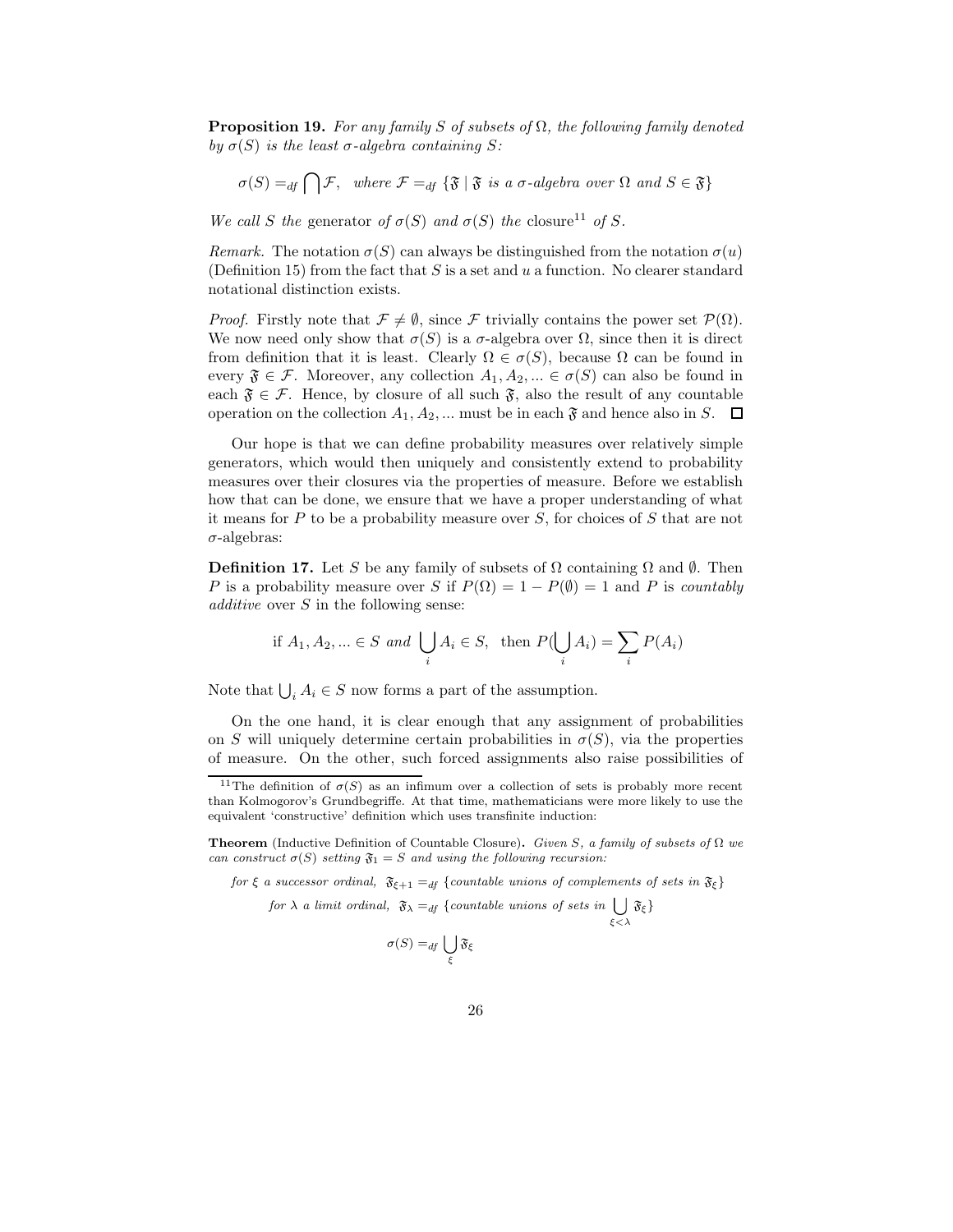conflict, since there might be more than one ways to produce a certain set A in  $\sigma(S)$  from sets in S, each yielding a different probability for A.

We therefore require two results: firstly, that no two forced assignments contradict each other (existence of an extension); Secondly, that the probabilities of all sets in  $\sigma(S)$  be forced (uniqueness of the extension).

When the generator is a  $\sigma$ -algebra both uniqueness and existence are trivially satisfied. We are hence naturally led to ask: how much, if at all, weaker can the structure of the generator  $S$  be, so that we are guaranteed uniqueness and existence of an extension over  $\sigma(S)$ ?

In the three results that follow, we separately answer this question for the case of uniqueness and the case for existence, since it turns out that the latter is a strictly stronger requirement<sup>12</sup>: existence requires finite closure, whereas uniqueness only requires closure under finite intersections.

Definition 18 ( $\pi$ -system). A collection  $\mathcal I$  of subsets of  $\Omega$  is a  $\pi$ -system over  $\Omega$ whenever it is closed under pairwise intersections.

**Theorem 1** (Uniqueness Lemma). Let  $\mathcal I$  be a  $\pi$ -system over  $\Omega$  and let  $P$ ,  $P'$ be two probability measures on  $\sigma(\mathcal{I})$ . Then:

$$
P = P' \text{ on } \mathcal{I} \Leftrightarrow P = P' \text{ on } \sigma(\mathcal{I})
$$

Proof. Omitted, can be found in [15, p.194].

**Proposition 20.** There exists a  $\pi$ -system  $\mathcal I$  and a probability measure P over I such that no extension of P to a probability measure over  $\sigma(\mathcal{I})$  exists.

 $\Box$ 

*Proof.* Let  $\Omega = {\omega_1, \omega_2, ...}$  and  $\mathcal{I} = {\Omega, \emptyset, {\omega_1}, {\omega_2}, ...}$ . This is a  $\pi$ -system. Now consider the following assignment  $P$  of probabilities on  $\mathcal{I}$ :

$$
P(\Omega) =_{df} 1 - P(\emptyset) =_{df} 1, \quad \text{and for all } i, \ P(\omega_i) =_{df} 0
$$

This assignment agrees with Definition 17, because any family of sets in  $\mathcal I$  whose union remains in  $\mathcal I$  must either contain only one non-empty set or it must contain  $\Omega$ ; either way, countable additivity is satisfied:

$$
P(A \cup \emptyset) = P(A) = P(A) + P(\emptyset), \quad \text{for any } A \in \mathcal{I}
$$

$$
P(\Omega \cup \{\omega\} \cup \ldots \cup \{\omega'\}) = P(\Omega) = P(\Omega) + P(\{\omega\}) + \ldots + P(\{\omega'\})
$$

However, there exists no probability measure P' over  $\sigma(\mathcal{I}) = \mathcal{P}(\Omega)$  that extends P, since if that were so, from countable additivity of  $P'$  we should get:

$$
1 = P'(\Omega) = P(\bigcup_i \{\omega_i\}) = \sum_i P'(\{\omega_i\}) = \sum_i P(\{\omega_i\}) = 0
$$

**Theorem 2** (Caratheodory Extension). Let  $\Sigma$  be an algebra over  $\Omega$  and P be a probability measure on  $\Sigma$ . Then there exists a (unique) probability measure on σ(Σ) that agrees with P on  $\Sigma$ .

Proof. Proof omitted, can be found in [15, pp.195-199]. Uniqueness follows by Uniqueness Lemma, since an algebra is trivially also a  $\pi$ -system.  $\Box$ 

 $12$ This makes sense, since we need  $S$  to have enough structure to reveal any conflicting information that might be implicit in P.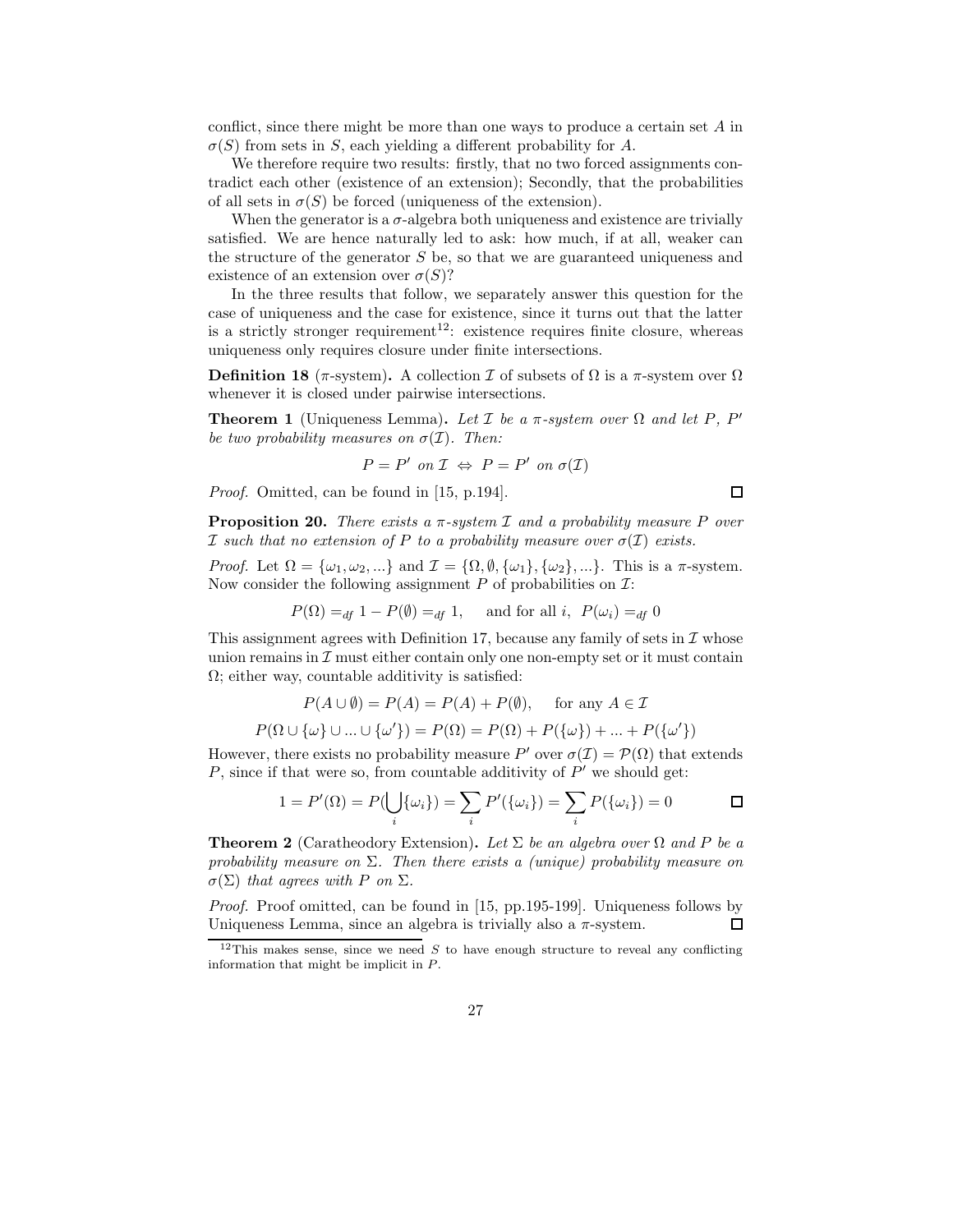#### Remark on Kolmogorov's Version of Definition 1

Equipped with the Carathéodory Extension Theorem, we are now in a position to compare Kolmogorov's approach to the axiomatic definition of probability spaces with the modern approach (Definition 1).

The results we have just established heavily rely on the presence of countable additivity (or equivalently Axiom VI). However, at the time of the writing of the Grundbegriffe, countable additivity was still generally being viewed as a separate hypothesis, useful for probabilistic reasoning in pure mathematics but otherwise lacking empirical content<sup>13</sup>. This explains the reason why Kolmogorov in 1933 goes about the definition of probability spaces in a roundabout way:

- A. Initially he works with finite closure only, defining what he called Generalised Probability Fields, ie probability spaces over algebras that do not necessarily satisfy Axiom VI.
- B. He then introduces Axiom (VI) as an extra "arbitrary" hypothesis, "found expedient in researches of the most diverse sort"<sup>14</sup>. This produces the definition of Probability Fields.
- C. Finally, he arbitrarily restricts<sup>15</sup> his attention to probability fields over  $\sigma$ -algebras, which he called *Borel Probability Fields*.

It is only this latter notion of a 'Borel Probability Field' that agrees with our notion of a Probability Space. Moreover, the extension theorem serves precisely to establish that any 'Probability Field' uniquely corresponds to a 'Borel Probability Field', although the same cannot be said for an arbitrary 'Generalised Probability Field', since there we lack Axiom VI and the Extension Theorem does not go through. In fact, our formalism has no place for 'Generalised Probability Fields'.

<sup>14</sup>See previous footnote.

<sup>&</sup>lt;sup>13</sup> Certain philosophers of probability have argued that since only finitely complex composite events are ever observed, the full strength of countable closure makes it much harder to empirically justify a choice of probability assignment  $P$ , since there will typically be an infinity of specific probability values which we will be even in principle unable to empirically verify. Axiom (VI) was similarly viewed as a philosophical compromise. Kolmogorov describes the whole matter very succintly as follows:

Since the new axiom is essential for infinite fields of probability only, it is almost impossible to elucidate its empirical meaning. [...] For, in describing any observable random process we can obtain only finite fields of probability. [...] We limit ourselves, arbitrarily, to only those models which satisfy Axiom VI. This limitation has been found expedient in researches of the most diverse sort.

<sup>&</sup>lt;sup>15</sup>In fact, he views this not as a restriction, but as an *extension*, claiming that sets of events that form algebras may admit of an empirical interpretation, but  $\sigma$ -algebras are too large to do so, since they invoke infinity in an essential way. This may seem odd to the modern reader since  $\sigma$ -algebras are formally special cases of algebras, and better behaved, if anything. However, with a 'constructive' definition of algebras in mind, as described in footnote 11 earlier, a recursively defined algebra only requires finite induction, whereas a  $\sigma$ algebra requires transfinite induction. In this context, an algebra is indeed a simpler object, which might explain Kolmogorov's reluctance to deal with  $\sigma$ -algebras straight from the onset.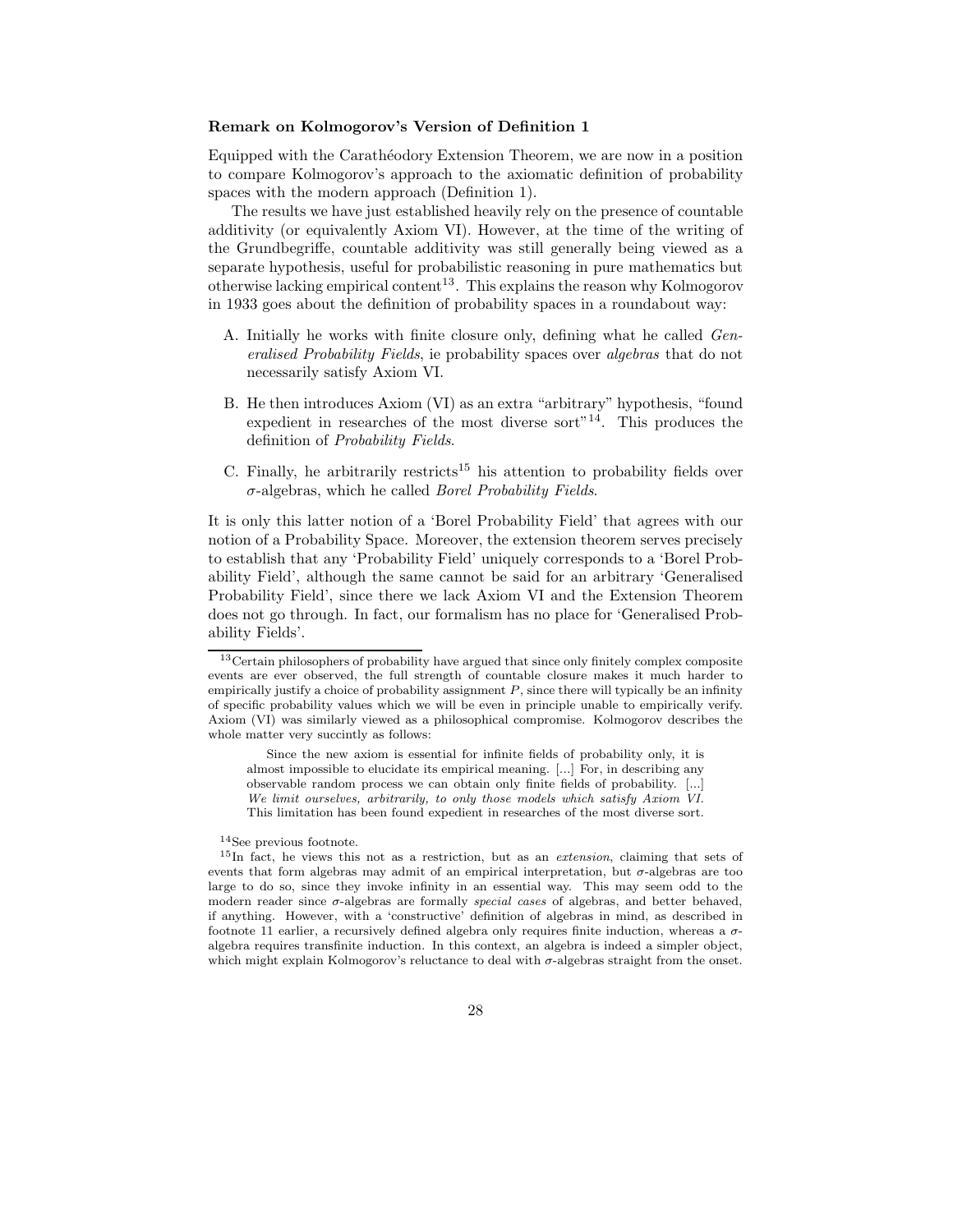Remark. The term 'Borel' is at present used only in topological contexts, as the reader will be reminded soon. For this reason we abandoned Kolmogorov's original terminology for its modern equivalent, 'Probability Space'.

#### Spaces with a Countable set of Elementary Outcomes

Let  $\Omega = \{\xi_1, \xi_2, \dots\}$  and  $p_1, p_2, \dots$  be a sequence of positive real numbers such that:

$$
\sum_{n} p_n = 1 \tag{2.12}
$$

Then, assuming that we wish our  $\sigma$ -algebra  $\mathfrak{F}$  to contain all singletons, the following assignment of probabilities on the singletons can be uniquely extended to a probability measure over  $\mathfrak{F}$ :

$$
\forall n \in \mathbb{N}, \ P(\{\xi_n\}) =_{df} p_n \tag{2.13}
$$

**Proposition 21.** There exists precisely one probability space  $(\Omega, \mathfrak{F}, P)$  such that  $\mathfrak F$  contains the singletons and P satisfies (2.13).

*Proof.* Firstly, the closure of the set of singletons is the power set  $\mathcal{P}(\Omega)$ , which is also the maximal  $\sigma$ -algebra over  $\Omega$ , so it is the only possible choice for  $\mathfrak{F}$ . Now for any set S in  $\mathfrak{F}$ , we define the following probability:

$$
P(S) =_{df} \sum_{\xi \in S} P(\{\xi\})
$$

Observe that the infinite sum on the RHS converges absolutely always, since it only consists of positive terms and the sequence of partial sums is monotonically increasing and, by (2.12), bounded above by 1.

In fact, P is a probability measure. By  $(2.12)$ ,  $P(\Omega) = 1$  and, by definition,  $P(\emptyset) = 0$ . Moreover, if  $(A_i : i \in \mathbb{N})$  is a sequence of disjoint sets in  $\mathfrak{F}$ , then:

$$
P(\bigcup_{i} A_{i}) =_{df} \sum_{\xi \in \bigcup_{i} A_{i}} P(\{\xi\}) = \sum_{i} \sum_{\xi \in A_{i}} P(\{\xi\}) =_{df} \sum_{i} P(A_{i})
$$

by absolute convergence and disjointness of the  $A_i$ 's. This completes the proof that P is a probability measure. Finally, clearly P agrees with  $(2.13)$  on all singletons, which together with the empty set form a  $\pi$ -system, so it is the unique measure that satisfies (2.13), as required.  $\Box$ 

#### Spaces with  $\mathbb R$  as a set of Elementary Outcomes

The standard  $\sigma$ -algebra to work with over the reals and by far the most important example of a  $\sigma$ -algebra in this dissertation is the following:

$$
\sigma
$$
(open sets in R)

This is in fact a special case of a general construction that works for any topological space. We recall the definition of a topological space: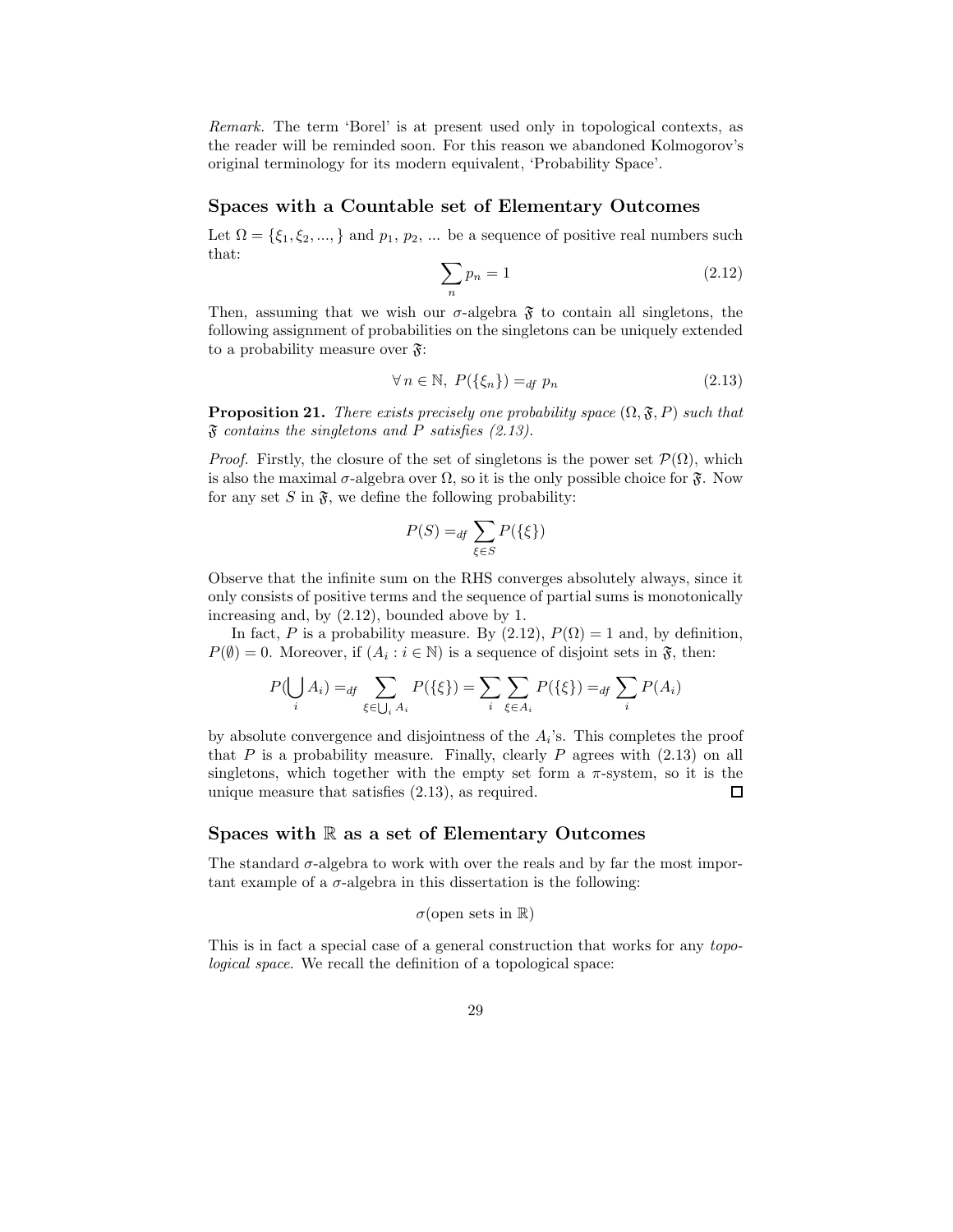Definition 19. A topological space  $\{\Omega, \mathcal{T}\}\)$  consists of a non-empty set  $\Omega$  together with a fixed collection  $\mathcal T$  of subsets of  $A$  satisfying:

- T1.  $\Omega, \emptyset \in \mathcal{T}$
- T2. T is closed under finite intersections.

T3. T is closed under arbitrary unions.

We say a set  $A \subseteq \Omega$  is open iff  $A \in \mathcal{T}$ .

Much of the theory of spaces such as  $\mathbb R$  that are naturally endowed with a topology rests on being able to reason with open sets. It is hence natural whenever  $\Omega$  can be seen as a topological space that we should consider  $\sigma$ -algebras that contain the topology of  $\Omega$ . The least such  $\sigma$ -algebra is called *Borel*:

**Definition 20.** Let  $(\Omega, \mathcal{T})$  be a topological space. Then the *Borel*  $\sigma$ *-algebra* over  $Ω$  is defined as follows:

$$
\mathcal{B}(\Omega) =_{df} \sigma(\mathcal{T})
$$

We call any set  $A \subseteq \Omega$  that is in the collection  $\mathcal{B}(\Omega)$  a *Borel set of*  $\Omega$ .

It will prove useful that in the special case where  $\Omega = \mathbb{R}$ , the Borel sets can be generated by the set of **half-rays**,  $\{(-\infty, a) | a \in \mathbb{R}\}$ :

#### Proposition 22.

$$
\mathcal{B}(\mathbb{R}) =_{df} \sigma(\{open\ sets\ in\ \mathbb{R}\}) = \sigma(\{(-\infty, a) \mid a \in \mathbb{R}\}) \tag{2.14}
$$

*Proof.* This proof relies on the simple remark that for any two sets  $G$  and  $H$ :

if  $G \subseteq \sigma(H)$  and  $H \subseteq \sigma(G)$ , then  $\sigma(G) = \sigma(H)$ 

We will be using this in several proofs. In this case, we need to establish that:

{half-rays in 
$$
\mathbb{R}
$$
}  $\subseteq \sigma$ ({open sets in  $\mathbb{R}$ }) (A)

$$
\{\text{open sets in } \mathbb{R}\} \subseteq \sigma(\{\text{half-rays in } \mathbb{R}\})\tag{B}
$$

In one direction, (A) follows trivially since half-rays are open sets. In the other, it suffices to establish that all open intervals  $(a, b)$  can be generated from halfrays, since any open set can be expressed as a countable union of open intervals. However, we readily observe that:

$$
(a, b) = (-\infty, b) \setminus (-\infty, a]
$$

whereby the following completes the proof:

$$
(-\infty,a] = \bigcap_n (-\infty,a+\frac{1}{n})
$$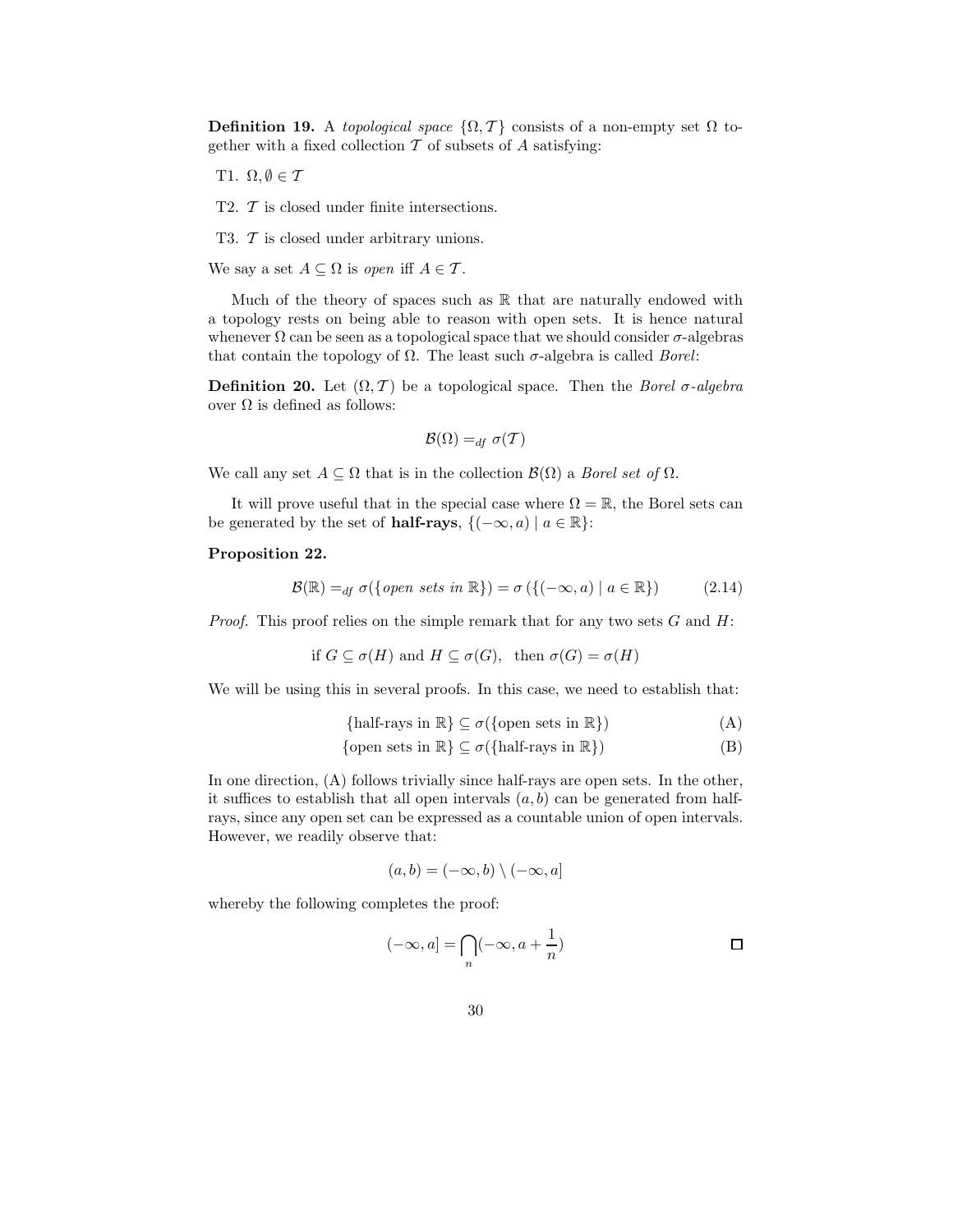Remark. By a similar proof one may show that  $\mathcal{B}(\mathbb{R}) = \sigma({(-\infty, a] | a \in \mathbb{R})})$ .

The foundation for the construction of probability measures on  $\mathbb R$  is, naturally, the notion of length, as generalised into a countably additive set function by Lebesgue. To obtain a probability measure out of the notion of length we have of course to limit ourselves to a bounded interval. We hence prove the existence of the Lebesgue probability measure on  $[0, 1]$ , with obvious generalisations to any bounded interval  $(a, b)$ ,  $[a, b)$ ,  $(a, b]$  or  $[a, b]$ .

**Theorem 3** (Existence of Lebesgue Measure). There exists a unique probability measure Leb on  $([0, 1], \mathcal{B}([0, 1]))$  such that, for all  $0 \le a \le 1$ , we have:

$$
Leb([0, a)) = a \tag{2.15}
$$

Proof. The proof is nontrivial and standard so we will not include it in full in the dissertation - we offer precisely enough information for the reader to be able to understand what the nontrivial part is.

Let  $\Omega = [0, 1]$ . We will construct an *algebra*  $\Sigma_0$  over  $\Omega$  as follows. We let  $A \in \Sigma_0$  iff A may be written as a finite disjoint union of open intervals and singletons:

$$
A = (a_1, a_2) \cup \{a_3\} \cup (a_4, a_5) \cup \dots \cup (a_{n-1}, a_n)
$$
\n(A)

where  $0 \le a_i \le a_{i+1} \le 1$ . It is routine to establish that  $\Sigma_0$  is in fact an algebra (i.e., finitely closed). We then define the following assignment Leb on open intervals and points:

$$
Leb((a,b)) =_{df} b - a, \qquad Leb({a}) = 0
$$

This extends to an assignment of probabilities to  $\Sigma_0$  simply via finite addition. It is then easy to establish that this assignment  $Leb(A)$  for  $A \in \Sigma_0$  is stable under the various ways in which A can be represented as a disjoint union of points and open intervals<sup>16</sup>. Having thus established that  $P$  is well-defined, we trivially observe that:

 $Leb(\Omega) = 1$ ,  $Leb(\emptyset) = 0$  and Leb is finitely additive

Presently the nontrivial part of this proof is required:

**Lemma.** Leb is countably additive over  $\Sigma_0$ .

Proof of Lemma. Omitted, can be found in [15, pp.200-202]. This proof makes essential use of the topological properties (namely, the compactness) of [0, 1].  $\Box$ 

It then follows from the Carathéodory Extension Theorem that  $Leb$  can be extended to  $\sigma(\Sigma_0)$ , which is of course precisely  $\mathcal{B}([0,1])$  by Proposition 22. Finally, it follows from the Uniqueness Lemma that Leb thus defined is unique, since (2.15) determines Leb on the  $\pi$ -system  $\{[0, a) | 0 \le a \le 1\}.$  $\Box$ 

In later sections, we will make essential use of Lebesgue measure to derive a general method for the construction of probability measures on  $(\mathbb{R}, \mathcal{B}(\mathbb{R}))$ , by way of their correspondence with distribution functions.

 $16$ One may argue on the basis of the observation that overlapping endpoints cancel out.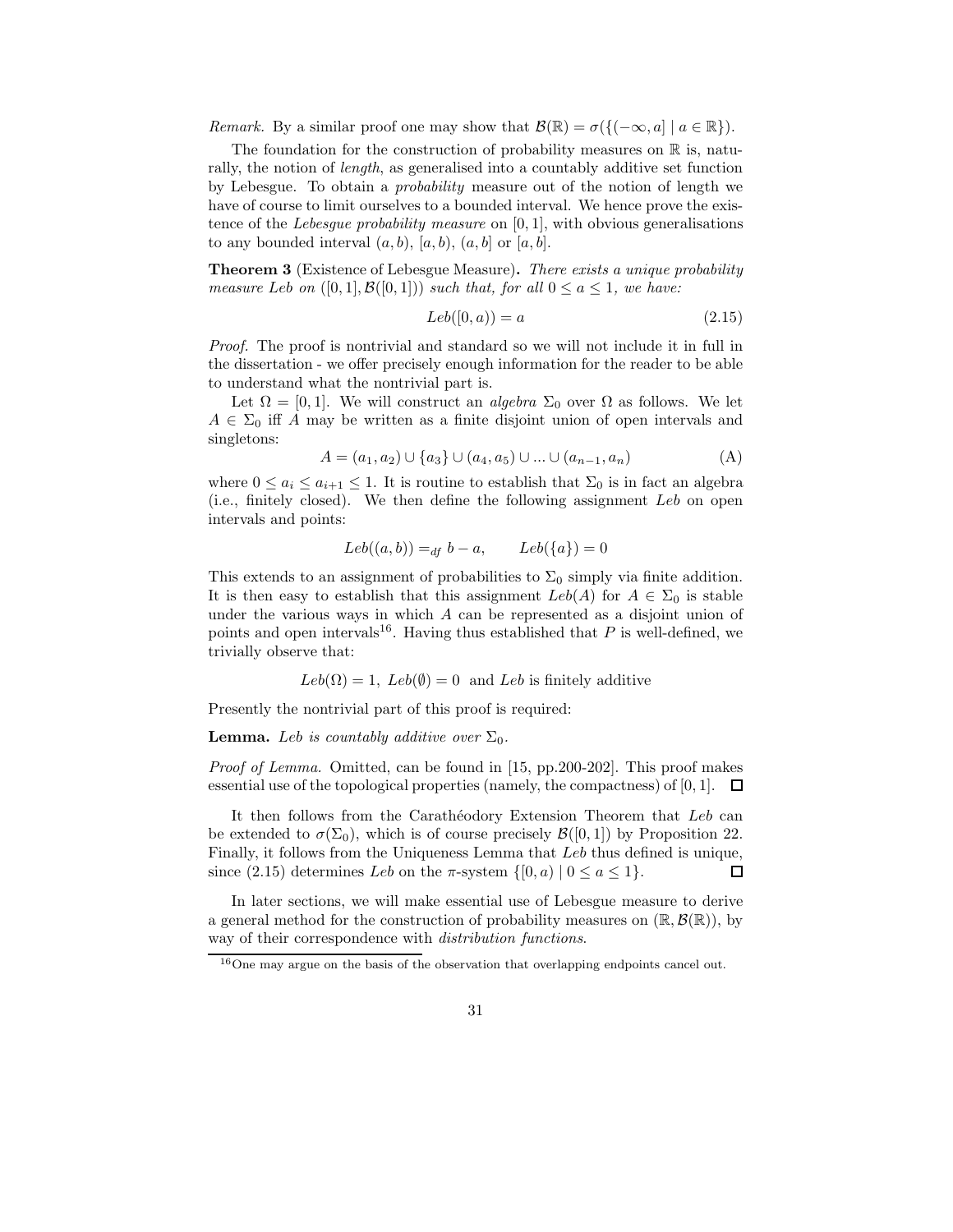#### Remark on Completions

Note that the space we have just constructed,  $([0, 1], \mathcal{B}([0, 1]), Leb)$ , is not a complete space in the measure-theoretic sense (see Appendix A) and hence  $\mathcal{B}([0, 1])$ is strictly *smaller* than what is known as the family of *Lebesgue measurable sets*. Naturally the complete space  $([0, 1], Leb([0, 1]), Leb)$  is also a probability space. However, probability theorists tend to prefer to avoid completions unless they are needed for the mathematics. In particular, for topological spaces, the Borel  $\sigma$ -algebra is sufficient for all important theorems and completions are mostly considered an unnecessary complication that results only in loss of tangibility.

#### Product and Component Spaces

Joint consideration of two sets of elementary outcomes  $\Omega_1, \Omega_2$  can be achieved by encoding our experiment with pairs of values:

$$
(\omega_1, \omega_2) \in \Omega_1 \times \Omega_2
$$

Naturally, this same representation also gives an 'encoding' of events involving, say,  $\Omega_1$  only, obtained by disregarding second coordinates:

$$
Pr(X_1) =_{df} P(\{(x', y) \in \Omega_1 \times \Omega_2 \mid x' \in X_1\}) = P(X_1 \times \Omega_2), \quad (X_1 \subseteq \Omega_1)
$$

Formally, this encoding is the pre-image  $\pi_1^{-1}(X_1)$  of  $X_1$  under the *projection*  $\pi_1$ . This invites us to consider the projection maps as probability functions:

$$
\pi_1 : (\omega_1, \omega_2) \mapsto \omega_1, \quad \pi_2 : (\omega_1, \omega_2) \mapsto \omega_2
$$

On the basis of this observation, we proceeed to investigate the relationship between distinct spaces over  $\Omega_1$  and  $\Omega_2$  and spaces 'joint' over  $\Omega_1 \times \Omega_2$ .

#### Component Spaces

Assume we are given a fixed probability space  $(\Omega_1 \times \Omega_2, \mathfrak{F}, P)$ . It is easy to construct its *component spaces* over each of  $\Omega_1$  and  $\Omega_2$ . As we observed, the encodings in  $\mathfrak{F}$  of sets in  $\mathfrak{F}_i$  are just pre-images under the projection maps. In accordance with our results on probability functions, we can then see that the two probability spaces we are looking for are:

$$
(\Omega_1, \mathfrak{F}^{(\pi_1)}, P^{(\pi_1)}) \quad \text{and} \quad (\Omega_2, \mathfrak{F}^{(\pi_2)}, P^{(\pi_2)}) \tag{2.16}
$$

#### Product Spaces

Fix now two probability spaces  $(\Omega_1, \mathfrak{F}_1, P_1)$ ,  $(\Omega_2, \mathfrak{F}_2, P_2)$ . We wish to define a σ-algebra over  $\Omega_1 \times \Omega_2$  that contains 'encodings' of all sets  $A_i$  in  $\mathfrak{F}_i$  - formally, their pre-images under the respective projections. The least such algebra is precisely the object defined in Definition 15: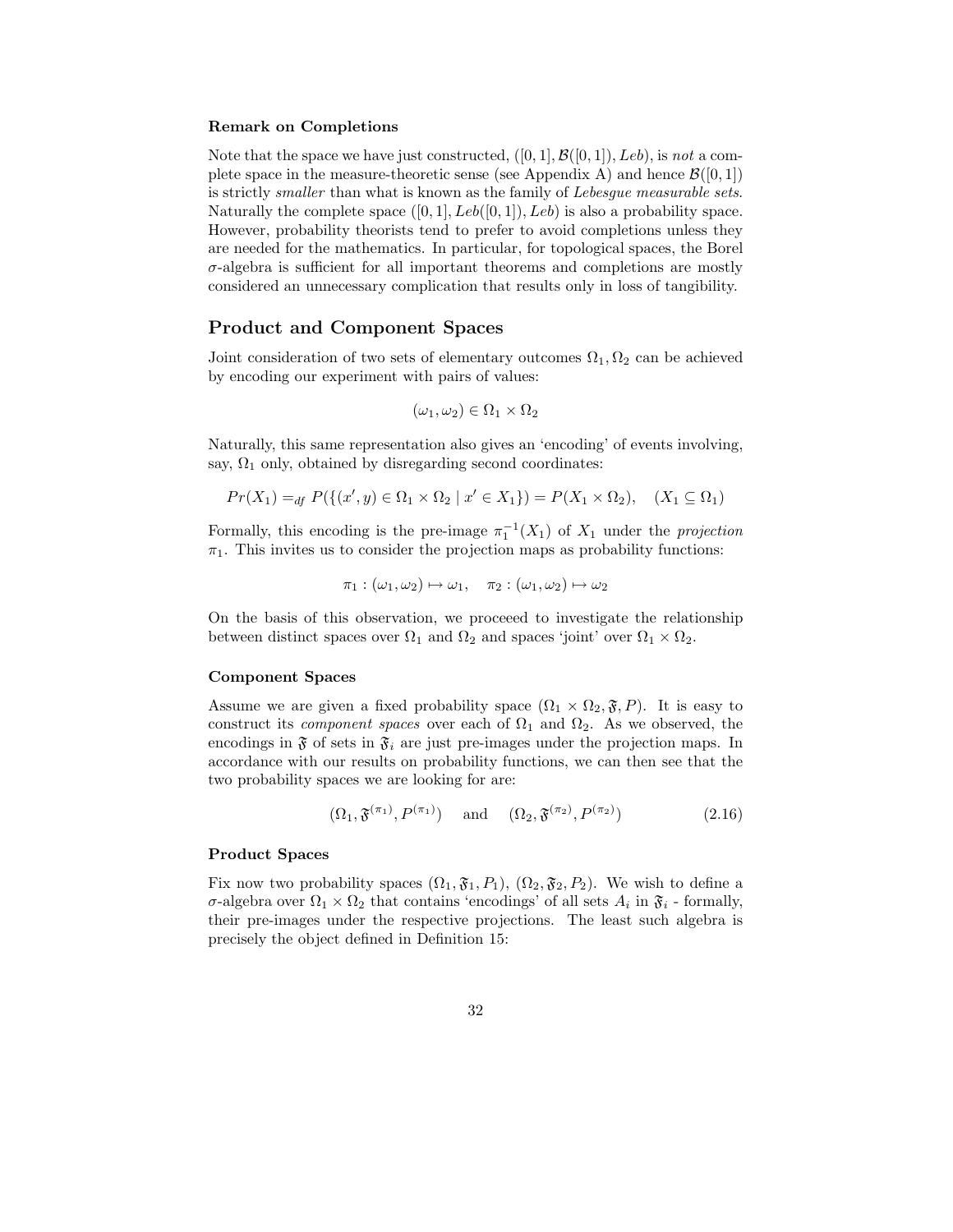**Definition 21.** Let  $\mathfrak{F}_1$ ,  $\mathfrak{F}_2$  be two given  $\sigma$ -algebras over  $\Omega_1$ ,  $\Omega_2$  respectively. We define the *product*  $\sigma$ -algebra of  $\mathfrak{F}_1$  and  $\mathfrak{F}_2$ , denoted by  $\mathfrak{F}_1 \times \mathfrak{F}_2$ , as follows:

$$
\mathfrak{F}_1 \times \mathfrak{F}_2 =_{df} \sigma(\pi_1, \pi_2) =_{df} \sigma(\{\pi_i^{-1}(A_i) \mid A_i \in \mathfrak{F}_i\})
$$

**Proposition 23.** The product  $\sigma$ -algebra can also be given as follows:

$$
\mathfrak{F}_1 \times \mathfrak{F}_2 = \sigma(\{A_1 \times A_2 \mid A_i \in \mathfrak{F}_i\})
$$
\n(2.17)

*Proof.* As we have observed, the pre-image under projection  $\pi_i$  of a set  $A_i$  in  $\mathfrak{F}_i$  can be written as a cartesian product  $\Omega_1 \times A_2$  or  $A_1 \times \Omega_1$  respectively. Conversely, the cartesian product  $A_1 \times A_2$  can be written as an *intersection* of pre-images under projections,  $\pi_1^{-1}(A_1) \cap \pi_2^{-1}(A_2)$ . Therefore:

$$
\sigma(\pi_1, \pi_2) =_{df} \sigma(\{\pi_i^{-1}(A_i) \mid A_i \in \mathfrak{F}_i\}) = \sigma(\{A_1 \times A_2 \mid A_i \in \mathfrak{F}_i\}) \qquad \Box
$$

Naturally, we are now only interested in probability measures P over  $\mathfrak{F}_1 \times \mathfrak{F}_2$ that *agree* with  $P_i$  on encodings of sets  $A_i$  in  $\mathfrak{F}_i$ . Formally:

$$
P(\pi_i^{-1}(A_i)) = P_i(A_i), \qquad (A_i \in \mathfrak{F}_i)
$$
\n(2.18)

Of particular importance is the measure that additionally demands 'independence' of the two underlying spaces, known as *product measure*:

**Theorem 4** (Existence of Product Measure). Let  $(\Omega_1, \mathfrak{F}_1, P_1)$ ,  $(\Omega_2, \mathfrak{F}_2, P_2)$  be two probability spaces. Then there exists a unique product measure P on the product  $\sigma$ -algebra  $\mathfrak{F}_1 \times \mathfrak{F}_2$  that satisfies, for all  $A_i \in \mathfrak{F}_i$ :

$$
P(A_1 \times A_2) = P_1(A_1) P_2(A_2)
$$
\n(2.19)

 $\Box$ 

This measure is sometimes denoted by  $P_1 \times P_2$ .

Proof. Existence follows from Fubini's theorem, which we will state much later (without proof), when we are equipped with the notion of Lebesgue integration. Uniqueness follows from the Uniqueness Lemma, since (2.19) constrains the values of P everywhere on the  $\pi$ -system I defined below:

$$
\mathcal{I} =_{df} \{A_1 \times A_2 \mid A_i \in \mathfrak{F}_i\}
$$

and, from Proposition 23, we know that  $\mathfrak{F}_1 \times \mathfrak{F}_2 = \sigma(\mathcal{I}).$ 

Remark. Observe that among measures that satisfy  $(2.18)$ , the additional constraint (2.19) can be written as:

$$
P(\pi_1^{-1}(A_1) \cap \pi_2^{-1}(A_2)) = P(\pi_1^{-1}(A_1))P(\pi_2^{-1}(A_2))
$$

which expresses a requirement of independence of encodings of events  $A_1 \in \mathfrak{F}_1$ from events in  $A_2 \in \mathfrak{F}_2$  in exactly the sense of Section 2.1.

The product measure is of course not the only measure over  $\mathfrak{F}_1 \times \mathfrak{F}_2$  that satisfies (2.18). There usually exists a wide range of such measures for any given choice of spaces  $(\Omega_i, \mathfrak{F}_i, P_i)$ , reflecting the existence of *correlations* between outcomes of  $\Omega_1$  and  $\Omega_2$ . We will see such examples later in the main text.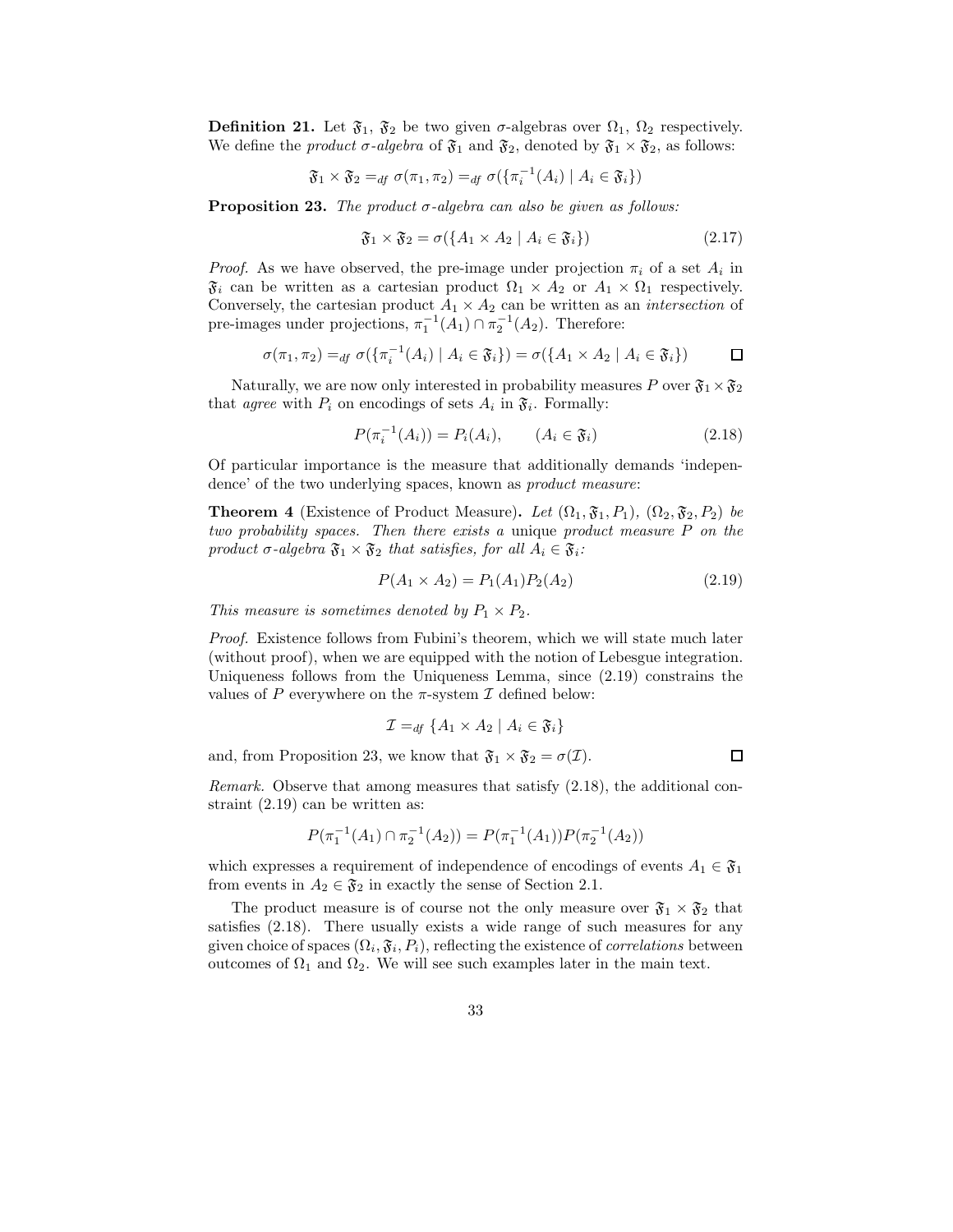#### An Aside

According to the above, we can say that two spaces  $(\Omega_1, P_1, \mathfrak{F}_1)$  and  $(\Omega_2, \mathfrak{F}_2, P_2)$ agree with a space  $(\Omega_1 \times \Omega_2, \mathfrak{F}, P)$  precisely if all encodings of sets  $A_i \in \mathfrak{F}_i$  are in  $\mathfrak F$  and are assigned the same probabilities by P as they are by  $P_i$ . Recalling Proposition 17, we can rewrite this using Kolmogorov notation as follows<sup>17</sup>:

$$
\mathfrak{F}_i \subseteq \mathfrak{F}^{(\pi_i)} \text{ and } P^{(\pi_i)} = P_i \text{ on } \mathfrak{F}_i
$$

We hence have 'agreement' whenever the component spaces of  $(\Omega_1 \times \Omega_2, \mathfrak{F}, P)$ *contain*, respectively, the givens  $(\Omega_1, \mathfrak{F}_1, P_1)$ ,  $(\Omega_2, \mathfrak{F}_2, P_2)$ . It turns out that containment is the best we can do in general. Nevertheless, identity is in fact possible in the case  $\mathfrak{F}_1 = \mathfrak{F}_2 = \mathbb{R}$ . A proof of this result, making use of the topological properties of R, is offered in the Appendix.

#### Beyond Pairs

The construction above can be extended by induction to any finite number of spaces, without any problem. We are in such a case interested in any space  $(\Omega_1 \times \ldots \times \Omega_n, \mathfrak{F}, P)$  that satisfies:

$$
\mathfrak{F} =_{df} \sigma(\pi_1, ..., \pi_n)
$$
  
and 
$$
P(\pi_i^{-1}(A_i)) = P_i(A_i), \quad (A_i \in \mathfrak{F}_i)
$$
 (2.18)

Among such spaces, one can prove the existence and uniqueness of the *product* space that additionally satisfies:

$$
P(A_1 \times ... \times A_n) = P_1(A_1) P_2(A_2) ... P_n(A_n), \quad (A_i \in \mathfrak{F}_i)
$$
 (2.19)

The analogous construction is possible for *countable* families of spaces<sup>18</sup>. First, to state the equivalent of (2.19) we need the following definition:

**Definition 22.** Let  $(\Omega_i : i \in \mathbb{N})$  be a countable family of sets. A set  $A \subseteq$ **Definition 22.** Let  $(\Omega_i : i \in \mathbb{N})$  be a countable family of sets. A set  $A \subseteq \prod_{i \in \mathbb{N}} \Omega_i$  is a rectangle set iff it is a product  $\prod_{i \in \mathbb{N}} A_i$  of sets  $A_i \subseteq \Omega_i$ , where only a finite number of these containments are not identities. Formally:

$$
A \text{ rectangle } \Leftrightarrow A = \prod_{i=1}^{n} A_i \times \prod_{j>n} \Omega_j, \qquad \text{(some } n\text{)}
$$
\n
$$
\text{or equivalently } A \text{ rectangle } \Leftrightarrow A = \bigcap_{i \in I} \pi_i^{-1}(A_i), \qquad \text{(some finite } I\text{)}
$$

We can now state the Theorem in question:

<sup>&</sup>lt;sup>17</sup>We require that the pre-image ('encoding') of any set in  $\mathfrak{F}_i$  be in  $\mathfrak{F}_i$ . This can be precisely stated as  $A_i \in \mathfrak{F}_i \Rightarrow A_i \in \{A \mid \pi_i^{-1}(A_i) \in \mathfrak{F}\},\$  or equivalently,  $\mathfrak{F}_i \subseteq \mathfrak{F}^{(\pi_i)}$ .

<sup>&</sup>lt;sup>18</sup>It is also possible, under certain conditions, for uncountable families. We omit this discussion since we lack the technical notions required even to state the theorems in question.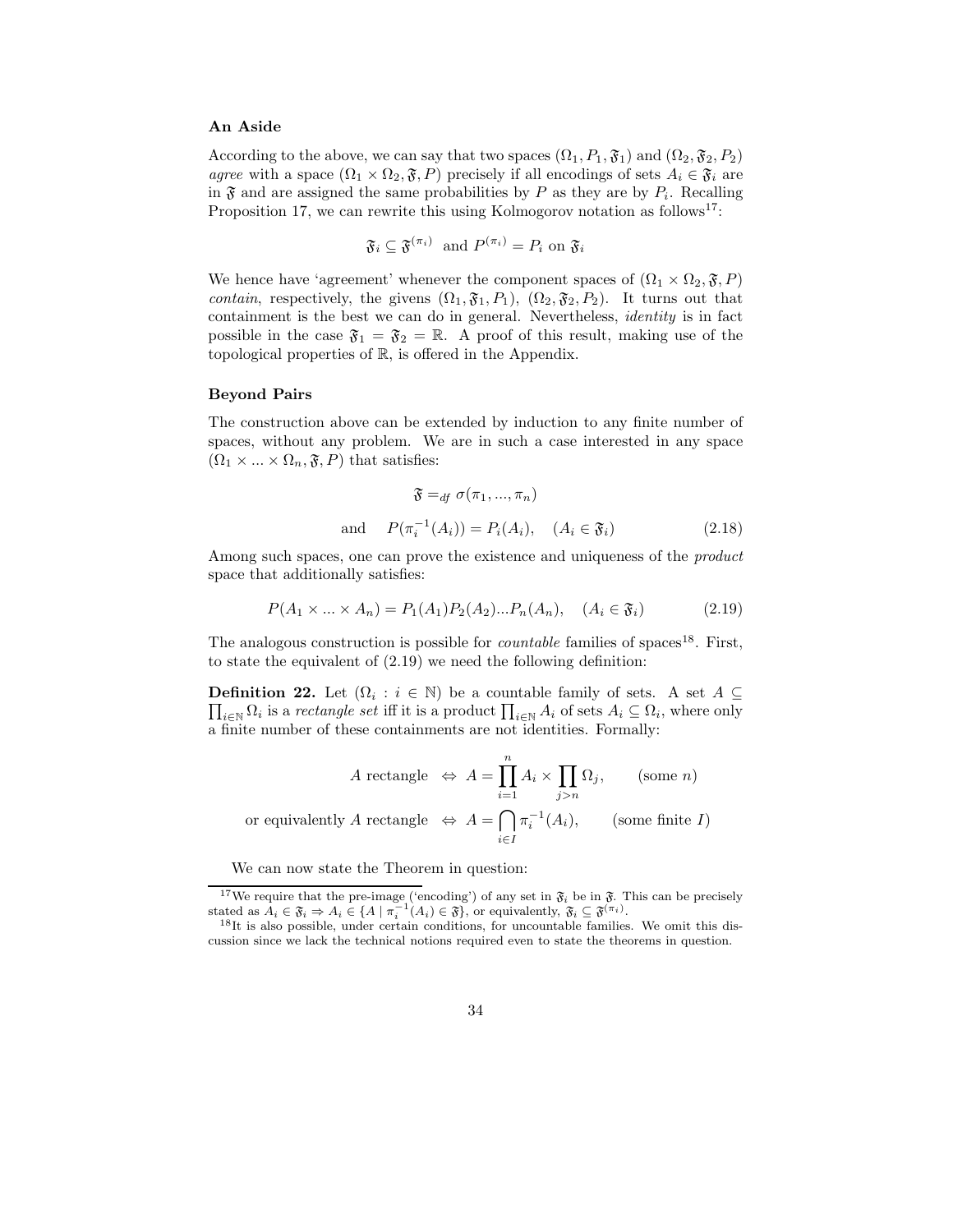**Theorem 5** (Countable Product Space). Let  $((\Omega_i, \mathfrak{F}_i, P_i) : i \in \mathbb{N})$  be a countable collection of probability spaces and let  $\Omega =_{df} \prod_i \Omega_i$ . Now define  $\pi_i$  to be the projections of  $\Omega$  onto its component spaces and define the product  $\sigma$ -algebra over  $\Omega$  as follows:

$$
\mathfrak{F} =_{df} \sigma(\pi_i : i \in \mathbb{N}) = \sigma(\{\pi_i^{-1}(A_i) \mid A_i \in \mathfrak{F}_i\})
$$

There exists a unique choice of P over  $(\Omega, \mathfrak{F})$  that satisfies the following:

$$
P(\bigcap_{i \in I} \pi_i(A_i)) = \prod_{i \in I} P_i(A_i), \qquad (I \text{ finite}, A_i \in \mathfrak{F}_i)
$$
\n
$$
(2.20)
$$

Proof. Nontrivial, omitted, can be found in [15]. Uses techniques different to the analogous result for finite products. П

Remark. In the finite case, the product  $\sigma$ -algebra was understood variably either as the least  $\sigma$ -algebra containing all products  $\prod_i A_i$ ,  $A_i \in \mathfrak{F}_i$ , or as the least  $\sigma$ algebra that makes all projections measurable. In the countable case, the former definition becomes problematic, but the latter definition generalises painlessly.

### Spaces with  $\mathbb{R}^n$  as a set of Elementary Outcomes

Precisely as in the case of  $(\mathbb{R}, \mathcal{B}(\mathbb{R}))$ , the foundation for the construction of probability measures over  $(\mathbb{R}^n, \mathcal{B}(\mathbb{R}^n))$  is the notion of *n*-dimensional Lebesgue measure, a generalisation of the notion of 'volume'.

In this section, we will outline the key steps in the construction of  $n$ -fold Lebesgue measure, which is a straightforward abstraction of the 1-dimensional case. We will also use the results of the previous section to establish that the n-fold Lebesgue measure over  $[0, 1]^n$  agrees with the measure obtained by taking the product of n copies of  $([0, 1], \mathcal{B}([0, 1]), \text{Leb}).$ 

**Definition 23.** A half-ray in  $\mathbb{R}^n$  is denoted by  $L_{a_1...a_n}$  and is given by:

$$
L_{a_1...a_n} =_{df} (-\infty, a_1) \times (-\infty, a_2) \times ... \times (-\infty, a_n), \quad (a_i \in \mathbb{R}) \tag{2.21}
$$

Proposition 24.

$$
\sigma(\{open\ sets\ in\ \mathbb{R}^n\}) = \sigma(\{half-rays\ in\ \mathbb{R}^n\})
$$

*Proof.* We readily observe that half-rays are open sets. It now suffices to prove that open sets in  $\mathbb{R}^n$  can be countably generated from the set of half-rays. By standard results, any open subset is a countable union of open 'hypercubes' of the form:

$$
\prod_{1 \le i \le n} (a_i, b_i), \quad 0 < a_i, b_i \le 1
$$

We observe that:

$$
\prod_i [a_i, b_i] = L_{b_1...b_n} - L_{a_1b_2...b_n} - L_{b_1a_2...b_n} - ... - L_{a_1a_2...b_n}
$$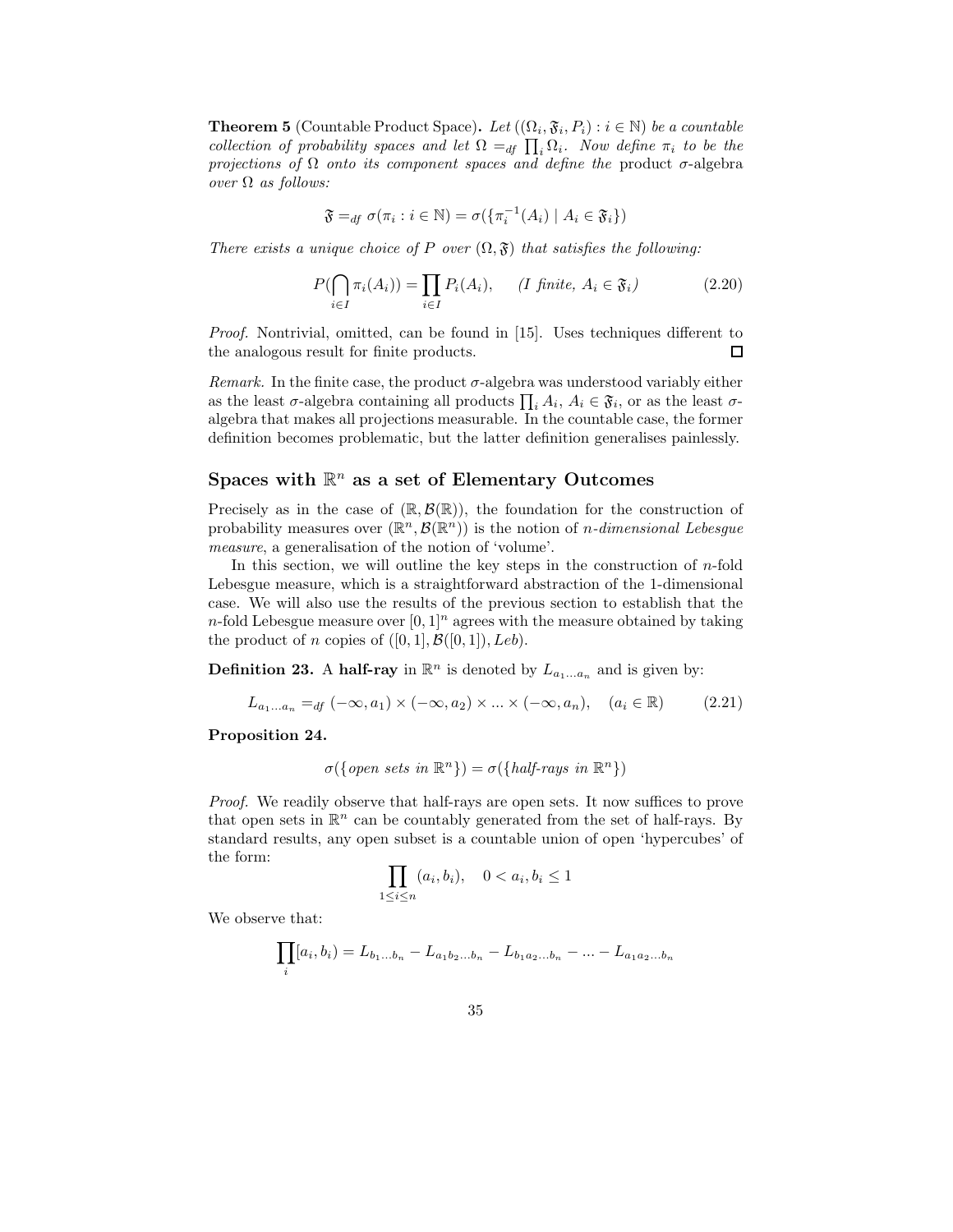and also that the singleton  $\{(a_1, ..., a_n)\}\)$  is given by:

$$
\{(a_1, ..., a_n)\} = \left(\bigcap_m L_{a_1 + \frac{1}{n}, ..., a_n + \frac{1}{m}}\right) \setminus L_{a_1...a_n}
$$

which completes the proof since:

$$
\prod_i (a_i, b_i) = \left(\prod_i [a_i, b_i)\right) \setminus \{(a_1, ..., a_n)\}\qquad \qquad \Box
$$

**Theorem 6** (Existence of *n*-dimensional Lebesgue Measure). There exists a unique probability measure Leb<sub>n</sub> on  $([0,1]^n, \mathcal{B}([0,1]^n))$  such that:

$$
Leb_n(L_{a_1...a_n}) = \prod_{i=1}^n a_i, \qquad (0 \le a_i \le 1)
$$
 (2.22)

In later chapters where there is no risk of comfusion, we denote  $Leb_n$  by Leb.

Proof. The proof of existence is analogous to that of the one-dimensional result and can be found in [15]. The proof of uniqueness follows from Uniqueness Lemma since the set of half-rays in  $\mathbb{R}^n$  is a  $\pi$ -system that generates  $\mathcal{B}([0,1]^n)$ .  $\Box$ 

This establishes the existence of the space  $([0, 1]^n, \mathcal{B}([0, 1]^n), \text{Leb}_n)$ , as required. The following lemma shows that this space is identical to the product space  $([0, 1]^n, \mathcal{B}([0, 1]) \times ... \times \mathcal{B}([0, 1]), Leb \times ... \times Leb)$ :

## **Theorem 7.**  $\mathcal{B}(\mathbb{R}) \times ... \times \mathcal{B}(\mathbb{R}) = \mathcal{B}(\mathbb{R}^n)$

*Proof.* That  $\mathcal{B}(\mathbb{R}^n) \subseteq \mathcal{B}(\mathbb{R}) \times ... \times \mathcal{B}(\mathbb{R})$  is trivial since the former is generated by  $n$ -dimensional half-rays (by Proposition 24) whereas the latter is generated by products of 1-dimensional Borel sets (by definition) and clearly n-dimensional half-rays are special cases of such products:

$$
L_{a_1...a_n} =_{df} (-\infty, a_1) \times ... \times (\infty, a_n)
$$

In the other direction, we need to use the following lemma:

Lemma. The inverse image of a Borel set under a continuous map is Borel.

*Proof of Lemma.* Consider two Borel spaces  $(\Omega_1, \mathcal{B}(\Omega_1)), (\Omega_2, \mathcal{B}(\Omega_2))$ , where

$$
\mathcal{B}(\Omega_i) =_{df} \sigma(\mathcal{T}_1)
$$

Assuming  $u : \Omega_1 \to \Omega_2$  continuous, we are precisely required to show that

$$
\mathcal{B}(\Omega_2) \text{ is contained in } \{A \subseteq \Omega_2 \mid u^{-1}[A] \text{ Borel in } \Omega_1\} \tag{2.23}
$$

This containment follows by observing that  $\{A \mid u^{-1}[A] \in \mathcal{B}(\Omega_1)\}$  is in fact a  $\sigma$ -algebra that contains  $\mathcal{T}_2$ : it contains  $\mathcal{T}_2$  by the definition of continuity; it is a  $\sigma$ -algebra because the pre-image operator commutes with countable set operations and  $\mathcal{B}(\Omega_1)$  is closed under countable set operations.  $\Box$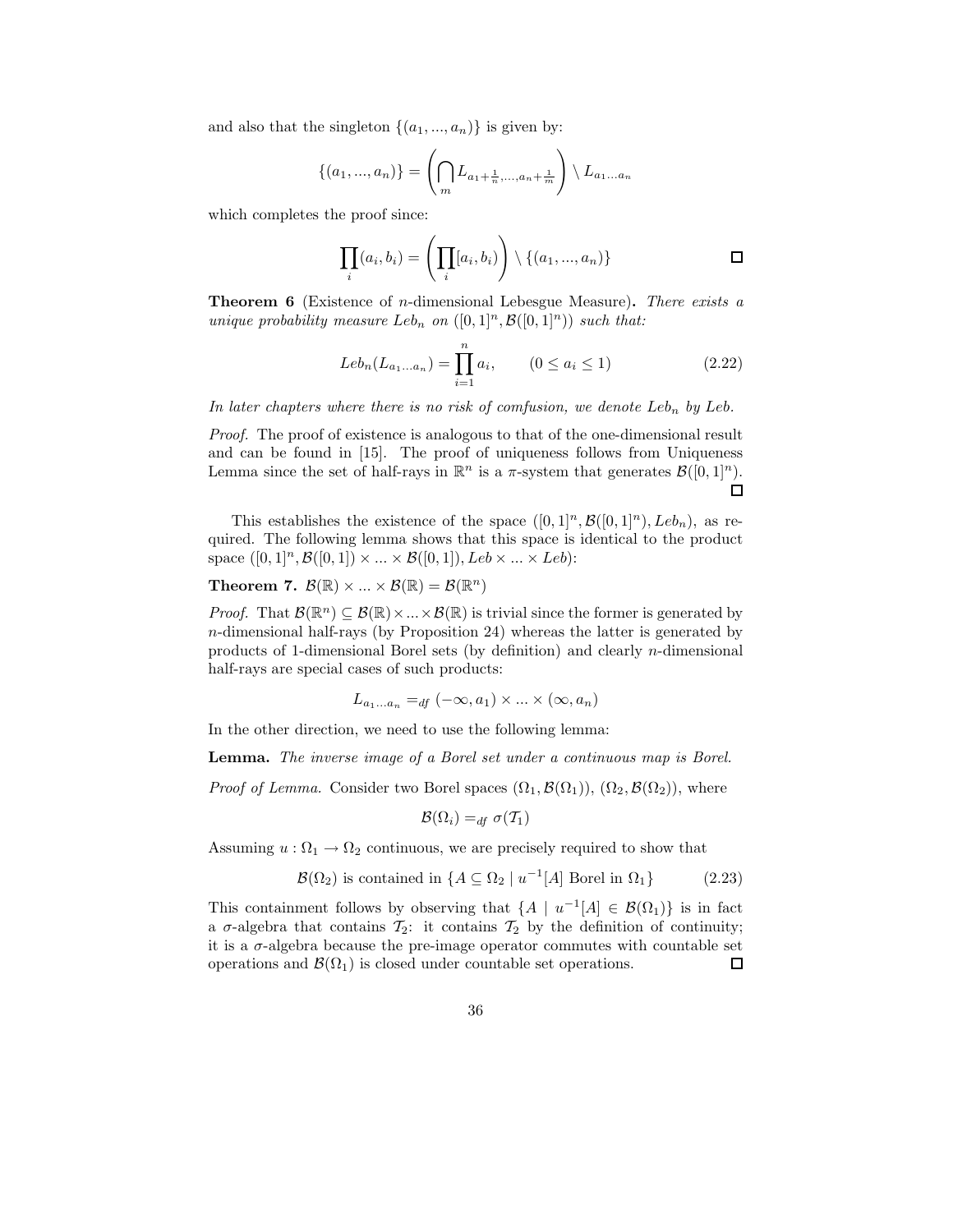Finally, the Lemma applied to the continuous mapping  $\pi_i$  yields:

for all 
$$
A_i \in \mathcal{B}(\mathbb{R}), \pi_i^{-1}(A_i) \in \mathcal{B}(\mathbb{R}^n)
$$
  
\n
$$
\therefore \mathcal{B}(\mathbb{R}) \times \dots \times \mathcal{B}(\mathbb{R}) =_{df} \sigma(\{\pi_i^{-1}(A_i) \mid A_i \in \mathcal{B}(\mathbb{R})\}) \subseteq \mathcal{B}(\mathbb{R}^n)
$$

as required.

Since the  $\sigma$ -algebras match, it follows that the measures  $Leb \times ... \times Leb$  and  $Leb_n$  also match, since they agree on the  $\pi$ -system of half-rays by (2.19).

Remark. We will be using the lemma encountered above elsewhere in this dissertation as well. It is a very standard result in measure theory and is usually expressed by the statement 'continuous functions are Borel', where a Borel function is simply a measurable function between two Borel spaces:

**Definition 24.** Consider two Borel spaces  $(\Omega_1, \sigma(\mathcal{T}_1)), (\Omega_2, \sigma(\mathcal{T}_2))$  and a probability function  $u : \Omega_1 \to \Omega_2$ . Then u is *Borel measurable* or *Borel* iff it is  $\mathcal{T}_2/\mathcal{T}_1$ -measurable.

# 2.3 Applying and Interpreting Probability Spaces

The first two examples are of special importance, since either of them can be thought of as a way of deriving the axioms of finite probability spaces from basic intuitions about counting and chance events<sup>19</sup>.

### Sequences of trials (frequentist interpretation)

Our first example of a setup that can be modelled by a finite probability space is known as the finitistic frequentist interpretation of the axioms and was the preferred interpretation of Kolmogorov at the time of writing of the Grundbegriffe. I summarily but faithfully reproduce his views here ([6, p.3]). It essentially concerns the modelling of repeatable experiments under controlled conditions (idealised laboratory experiments).

We study a definite set of events that could take place as a result of the establishment of an assumed complex of conditions,  $\mathfrak{C}$ , which allows of any number of repetitions. Then:

- $\Omega = \{\xi_1, \xi_2, ...\}$  is set equal to the *countable* set of all possible variants of the outcome of the experiment that we consider  $\dot{a}$  priori possible.
- A set  $A \subseteq \Omega$  is in  $\mathfrak{F}$  iff it can be defined in any way that allows us to assert in a definite manner whether a given outcome belongs to A or not.

 $\Box$ 

<sup>&</sup>lt;sup>19</sup>Moreover, any space equipped with a finite  $\sigma$ -algebra where all the probabilities are rational can be brought in isomorphy to either of them.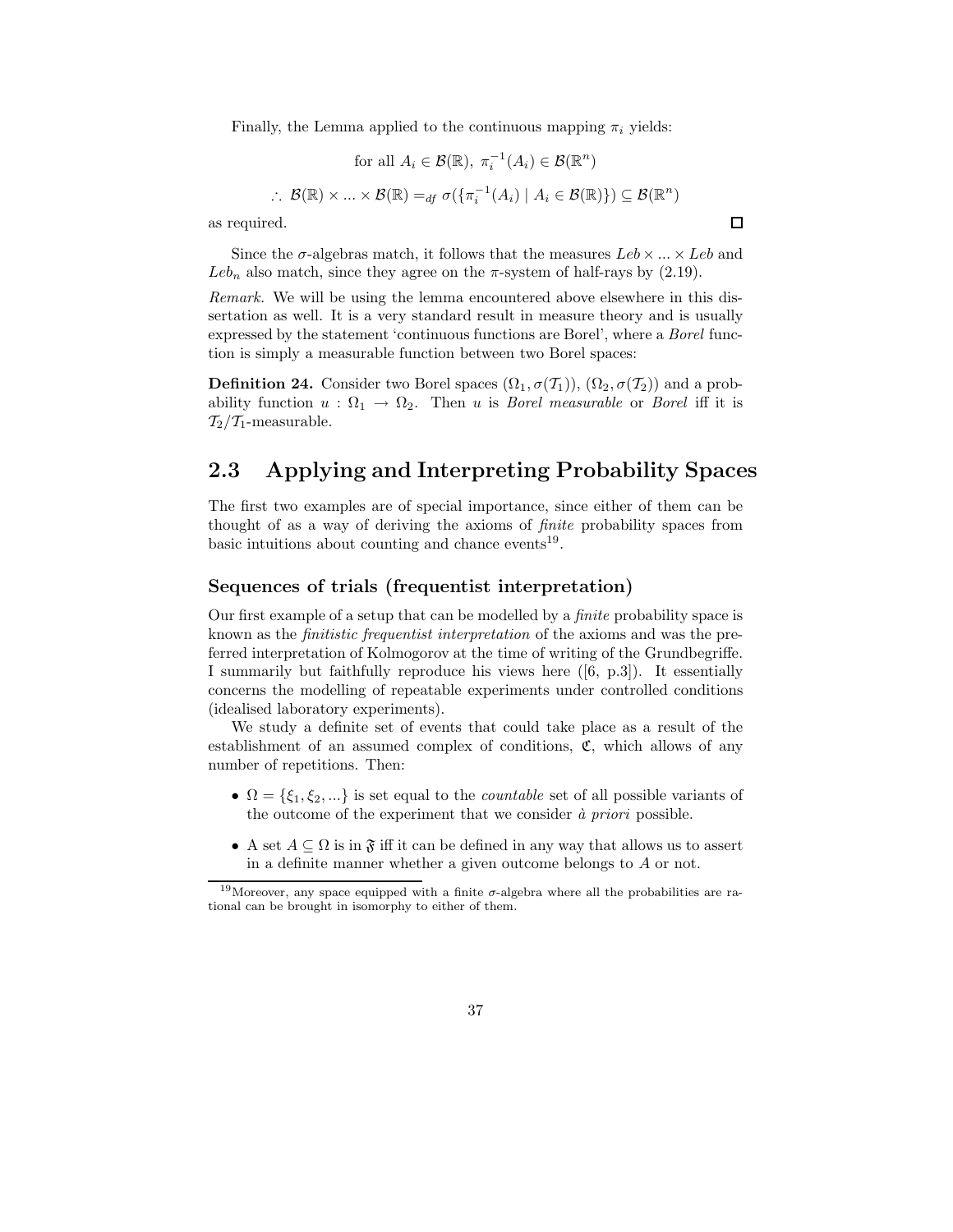• Under certain conditions, which Kolmogorov abstains from investigating in the Grundbegriffe, we can set  $P(A)$  equal to a real number such that if m is the number of occurrences of A after a very large<sup>20</sup> number n of trials, then  $\frac{m}{n}$  is very close to  $P(A)$ .

Having defined in this intuitive manner a space  $(\Omega, \mathfrak{F}, P)$ , we are in a position to derive that Axioms I-V hold of this space. Clearly  $\Omega$  is well-defined, so is in  $\mathfrak{F}$ . So is any set defined from previously well-defined sets via countable<sup>21</sup> unions, intersections and differences. Hence Axioms I and II hold. Moreover, clearly  $0 \leq m/n \leq 1$  and, since  $\Omega$  occurs always,  $P(\Omega) = n/n = 1$ , which yields Axioms III and IV. Finally, if A and B are mutually exclusive and  $m_1, m_2$  are the numbers of their respective occurrences in a sample of  $n$  trials, then clearly their disjunction has occurred precisely  $m_1 + m_2$  times, yielding Axiom V.

This leaves Axiom VI, which clearly holds trivially if  $\Omega$  is finite. Nevertheless, Kolmogorov's notation " $\Omega =_{df} {\xi_1, \xi_2, ...}$ " also leaves open the possibility that  $\Omega$  be countably infinite, in which case some separate argument is required to motivate Axiom VI. It is debatable whether or not it is possible to provide such an argument in this purely finitistic context of relative frequencies. Kolmogorov in 1933 thinks it "almost impossible" ([6, p.15]):

Since the new axiom is essential for infinite fields of probability only, it is almost impossible to elucidate its empirical meaning, as has been done, for example, in the case of Axioms I -V [...].

Remark. The relative frequency interpretation also serves to motivate the crucial definition of elementary conditional probability as a reflection of the fact that in conditioning upon an event A, we are essentially focusing our interest in the subsequence of trials where A was indeed observed.

### Single choice out of an urn (logical interpretation)

According to the rival logical interpretation of probability theory, a finite probability space can be defined only if one correctly identifies a fine-grained enough description of the problem so that elementary outcomes are in all respects symmetric, hence equiprobable. Such a description is meant to be reached via a logical breakdown of the outcomes of the experiment at hand into their finest constituents.

Once such a fine-grained description has been achieved, it can brought in isomorphy with an urn with  $n$  balls, for some natural number  $n$ . In this case

<sup>20</sup>The problem of how large 'very large' ought to be did not escape Kolmogorov nor his contemporaries. By some it was in fact viewed as a grave disadvantage of the frequentist foundations for probability. Taking a more modern standpoint, one would perhaps be inclined to view this problem not as a foundational problem of mathematics, but rather of science in general, very much akin the problem of accurate measurement in physics. As such, it cannot be claimed to pose a greater peril for probability theory than it does for any other scientific discipline.

 $21K$ olmogorov only considers finite closure at this point in the text (see Remark on Kolmogorov's Approach, earlier).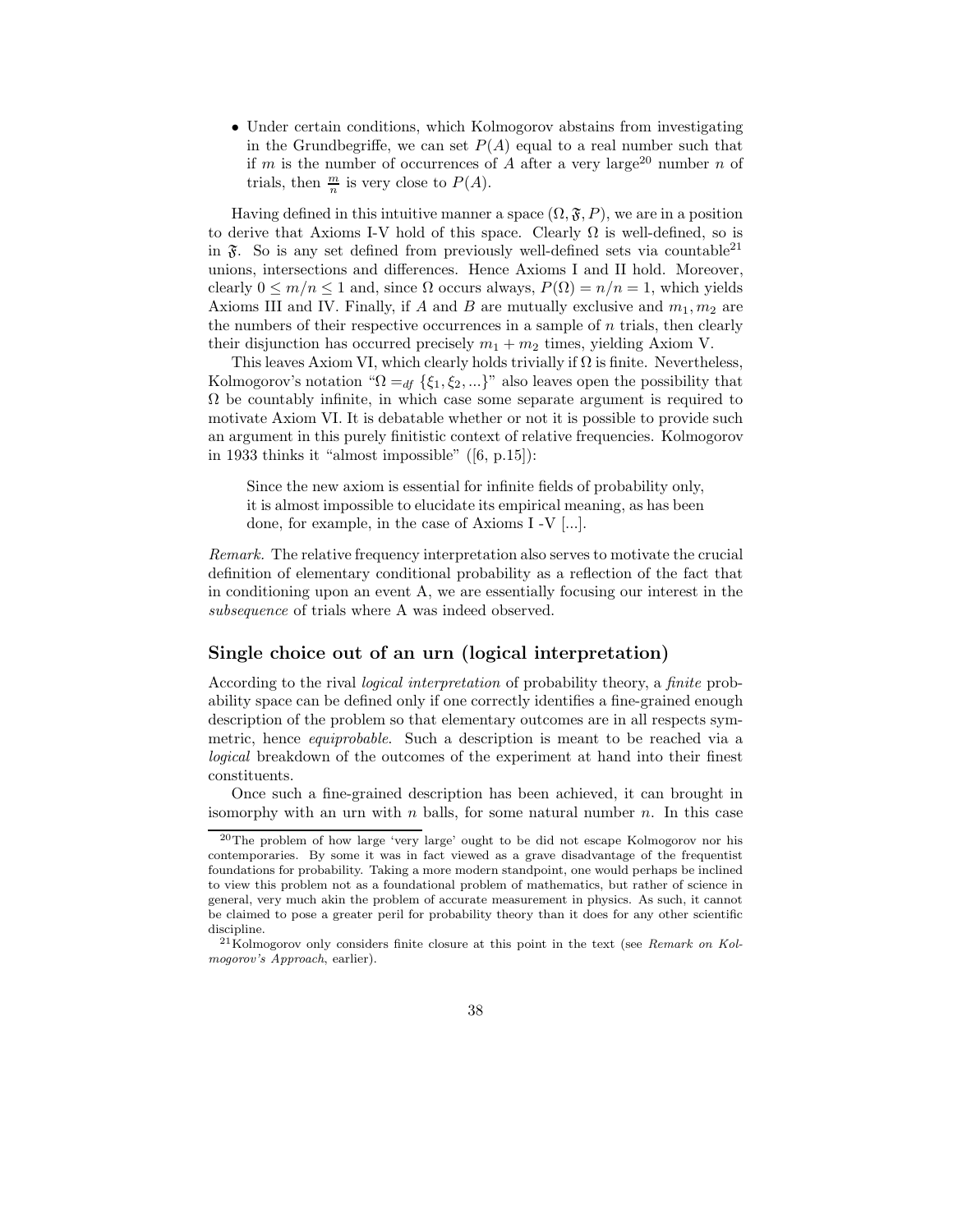$\Omega = {\xi_1, ..., \xi_n}, \mathfrak{F} = \mathcal{P}(\Omega)$ . We posit that a random choice can be made out of that urn. By symmetry then we consider the selection of a certain ball to be equiprobable with the selection of any other. This precisely implies that  $P(\xi_i)=1/n$ .

We then let some balls have an attribute that the others do not<sup>22</sup>. Intuitively, the probability of an attribute A coming up ought to be equal to

$$
P(A) =_{df} \frac{\sharp A}{\sharp \Omega} = \frac{\sharp A}{n}
$$
 (2.24)

where  $\sharp A$  counts the number of elements in the set A. This agrees with the calculations made via Axiom V and the values of  $P$  on the singletons:

let 
$$
m =_{df} \sharp A
$$
, then  $P(A) = P(\{\xi_{i_1}, \xi_{i_2}, ..., \xi_{i_m}\}) = \sum_{j=1}^{m} P(\{\xi_{i_j}\}) = \frac{m}{n}$ 

In this context, Axioms I and II hold by construction, whereas Axioms III, IV and V can be derived by the following simple counting arguments:

$$
P(\Omega) = \frac{\sharp\Omega}{\sharp\Omega} = 1, \quad 0 \le P(A) = \frac{\sharp A}{\sharp\Omega} \le 1 \quad \text{ and}
$$

$$
P(A \cup B) = \frac{\sharp(A \cup B)}{n} = \frac{\sharp A + \sharp B - \sharp(A \cap B)}{n} = P(A) + P(B) - P(A \cap B)
$$

 $\overline{n}$ 

Remark. The definition of elementary conditional probability is sensible in this context, too. For readability, we denote the extensions of each attribute by the respective first letter. Now, what is the probability that a randomly chosen ball from a certain urn be wooden, given that it is black? The formulation of the question presupposes that in this particular experiment we have somehow been assured that the outcome will be a black ball. The space we are sampling out of is therefore not really  $\Omega$ , but rather B, whereas the attribute 'wooden' no longer refers to  $W$  but to its restriction to black balls. These two observations together with (2.24) motivate the definition of conditional probability:

assuming 
$$
B \neq \emptyset
$$
,  $P_B(W) = \frac{\sharp(B \cap W)}{\sharp B} = \frac{\sharp(B \cap W)/n}{\sharp B/n} = \frac{P(B \cap W)}{P(B)}$ 

# Logical Interpretation for Infinite Spaces - a discussion<sup>23</sup>

Both the frequentist and logical interpretations offered above fail to apply to spaces where  $\Omega$  is *continuous*<sup>24</sup>. Nevertheless, the logical interpretation has a

 $22$ Care must be taken in practice that this does not affect the random selection (for instance, if randomness is ensured by blindfolding the person who picks, attributes of colour can be brought into the discussion but attributes of shape cannot).

<sup>&</sup>lt;sup>23</sup>This discussion largely repeats certain arguments made in the Introduction.

 $^{24}$ In fact, even the countable case is problematic - the frequentist interpretation fails to incorporate Axiom VI, whereas the logical interpretation directly contradicts it, since there exists no space with a countable set of equiprobable elementary events: in any such space, by countable additivity  $P(\Omega)$  should equal either  $\infty$  or 0.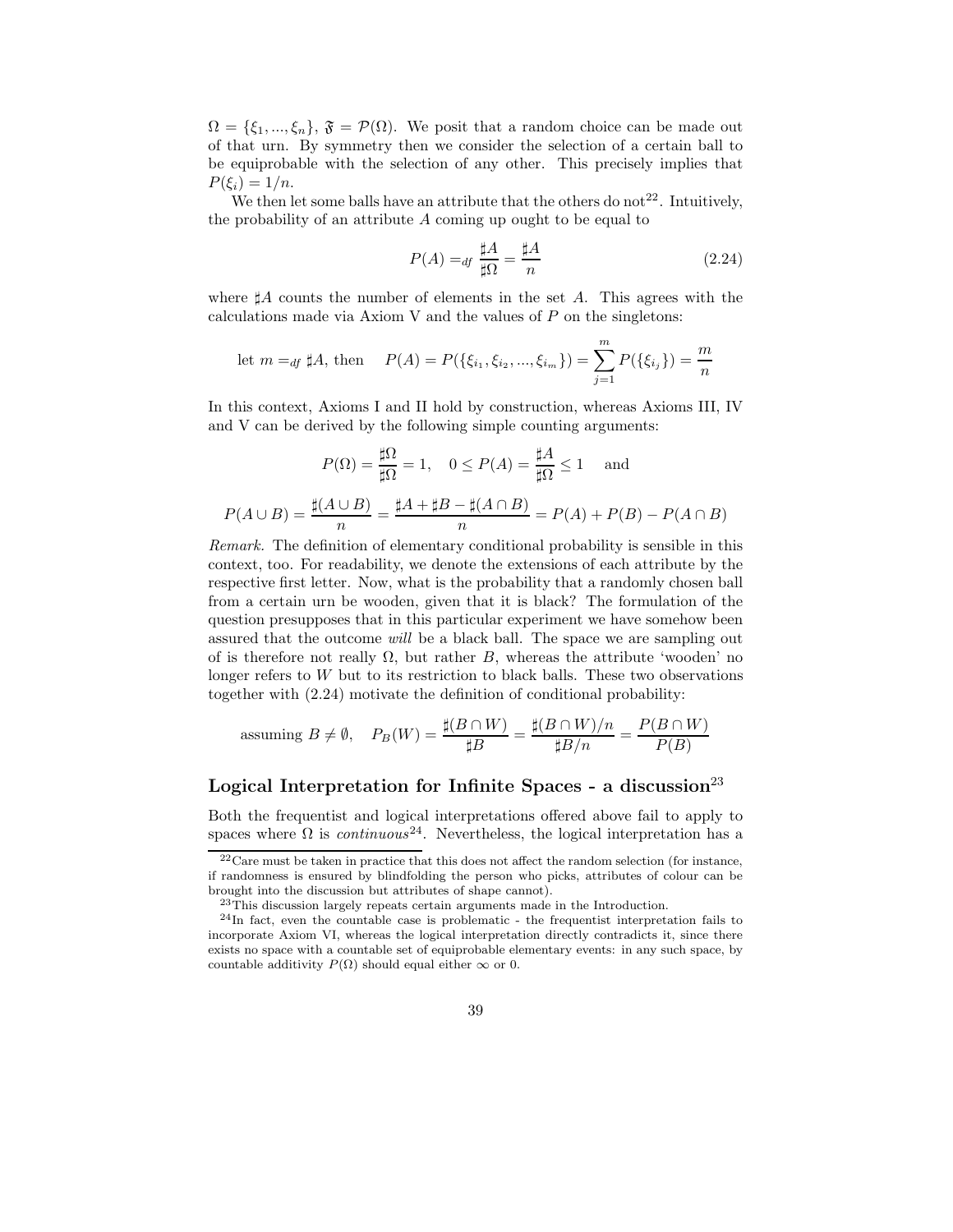particularly simple analogue for the continuous case, which is of relevance to Bertrand paradoxes. We review this analogue here.

One assumes that a real number  $x \in [a, b]$  is said to be chosen *completely* or uniformly at random if the probability that it ends up in any interval is equal to the length of that interval<sup>25</sup>. This of course corresponds to the Lebesque measure on [0, 1], otherwise known in this context as the *uniform* measure.

Therefore the task of the logical probabilist now becomes one of reparameterising the problem, until the parameter 'sampled' is sampled 'uniformly at random'. It is however questionable whether this task can be accomplished by the same 'logical' reasoning that is usually employed in the finite case. In particular, the following basic intuition about symmetric outcomes now fails:

if we have two descriptions of the set of elementary outcomes that are in bijective correspondence between them, then if in one of them elementary outcomes are equiprobable, this also holds of the other.

That this fails in the continuous case can be witnessed via even very simple bijections on [0, 1], such as the map  $f(x) = x^2$ . This failing lies at the very core of Bertrand paradoxes, as we will explain in Chapter 3.

## Two choices out of an urn with replacement

Let us now return to the task of modelling simple experiments and try to represent the choice of two balls, *with replacement*, from an urn: the experimenter picks a ball at random, registers its attributes, then replaces it and repeats once more. Assume  $(\Omega, \mathfrak{F}, P)$  models a single choice out of an urn  $\Omega = {\xi_1, ..., \xi_n}$  as before. For two choices we then must have:

$$
\Omega' =_{df} \Omega \times \Omega, \quad \mathfrak{F}' = \mathcal{P}(\Omega)
$$

Moreover, the following must hold true of  $P'$ , since by symmetry any pair  $(\xi_i, \xi_j)$ is equally likely:

$$
P'(A \times B) =_{df} \frac{\sharp(A \times B)}{\sharp\Omega} = \frac{(\sharp A)(\sharp B)}{n^2} = P(A)P(B)
$$

This identifies  $(\Omega', \mathfrak{F}', P')$  with the product space<sup>26</sup> of two copies of  $(\Omega, \mathfrak{F}, P)$ . Note that we could have equally well derived this by insisting that the second

<sup>25</sup>There are several ways to motivate this choice. One is to insist that the probability be invariant with respect to translations, expressing a certain symmetry with respect to the position of x. This yields the Lebesgue measure. Another is to view decimal expansions as sequences of random selections from  $\{0, 1, ..., 9\}$ , where each digit has equal probability. As we will establish at the end of this section, this representation also yields the Lebesgue measure.

<sup>26</sup>This example gives us an opportunity to make an important remark: Kolmogorov's choice of formalisation picks out the notion of an experiment as the most basic notion of informal probability talk and uses it as the cornerstone of the formal theory as well. This is also remarked by Prof. Williams in the opening sentence of the second chapter of his textbook as follows ([15, p.23]):

A model for an experiment involving randomness takes the form of a probability triple  $(\Omega, \mathfrak{F}, P)$  [...].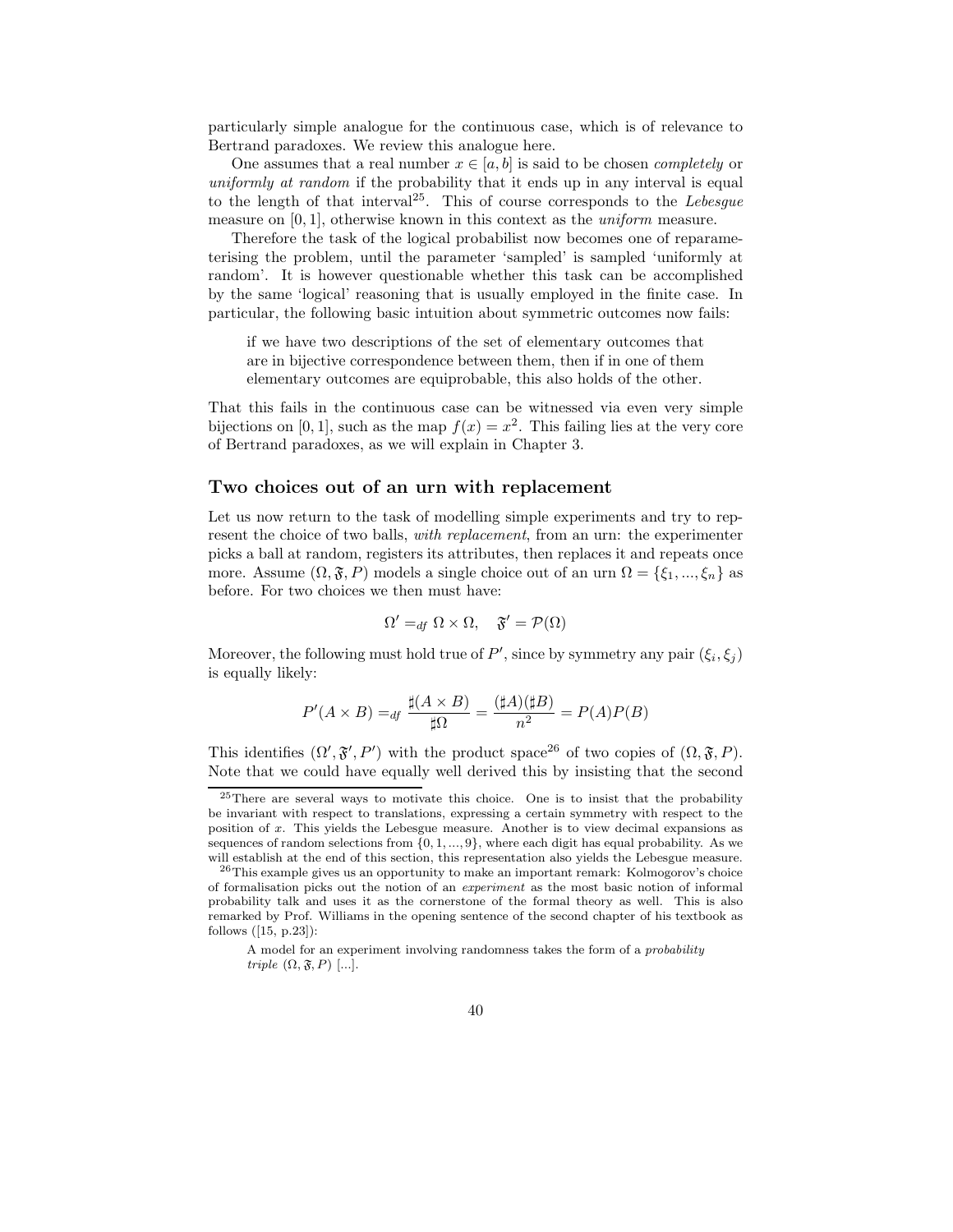choice be independent of the first. We will demonstrate this alternative route in dealing with the

#### Two choices out of an urn without replacement

Let us now model the experiment where a choice of two balls without replacement from the urn is being made at random: the experimenter randomly chooses a ball, registers its attributes and then repeats without replacing the ball. The first choice determines what urn the second choice is made out of.

Naturally, we have to ban pairs of the form  $(\xi_i, \xi_i)$ . We can either do that explicitly by leaving them out of our set of elementary outcomes, or do it implicitly by giving them zero probability. We take the latter route and work over the full Cartesian product  $\Omega \times \Omega$  and its power set. The choice of P'' can now be dictated via the use of conditional probability from elementary intuitions, namely that symmetry holds for each choice:

1st choice is symmetric: 
$$
P''(\text{1st choice is } \xi) = \frac{1}{n}
$$
  
2nd choice is symmetric:  $P''_{\text{1st choice is } \xi}(\text{2nd choice is } \xi') = \begin{cases} \frac{1}{n-1}, & \text{if } \xi \neq \xi' \\ 0, & \text{if } \xi = \xi' \end{cases}$ 

The uniqueness of conditional probability (Proposition 4) ensures us that there exists only one probability assignment on the singletons that satisfies both these constraints:

$$
P''(\xi, \xi') = P''(\text{1st choice is } \xi)P''_{\text{1st choice is } \xi}(\text{2nd choice is } \xi')
$$
  
= 
$$
\begin{cases} \frac{1}{n(n-1)}, \text{ if } \xi \neq \xi'\\ 0, \text{ if } \xi = \xi' \end{cases}
$$

Since this is a finite space, this assignment on the singletons suffices to uniquely induce the full probability measure. Now, typically<sup>27</sup> in this situation we are

$$
\frac{n(A_1)n(A_2) - n(A_1 \cap A_2)}{n(A_1)(n-1)} = \frac{n_2}{n-1}
$$

This principle can be seen at work in the fact that the probability space  $(\Omega, \mathfrak{F}, P)$  is related, but not the same with  $(\Omega', \mathfrak{F}', P')$ . This reflects the fact that a single choice out of an urn is different as an *experiment* than two choices out of an urn, although the experimental setups are the same (namely, the urn).

This is a point of importance, since there is no shortage of alternative formalisations of probability theory, in which different basic notions are employed: for instance, that of a random sequence, a random source or a degree of belief.

<sup>&</sup>lt;sup>27</sup>In teaching of probability theory in secondary education it is customary to ask this question for particular choices of  $A_1$  and  $A_2$ . The student is expected to concoct a separate argument for each such choice. For instance, assume that we have an urn with n balls,  $n_1$ of which are black,  $n_2$  red and  $n_3$  green (so  $n_1 + n_2 + n_3 = n$ ). Assume we now pick a ball without replacement. What is the probability that the second ball is red given that the first one was black? We expect this answer to be  $\frac{n_2}{n-1}$ . Indeed, letting  $A_1$  be the set of black balls and  $A_2$  the set of red ones,  $A_1 \cap A_2 = \emptyset$ , so (2.25) becomes: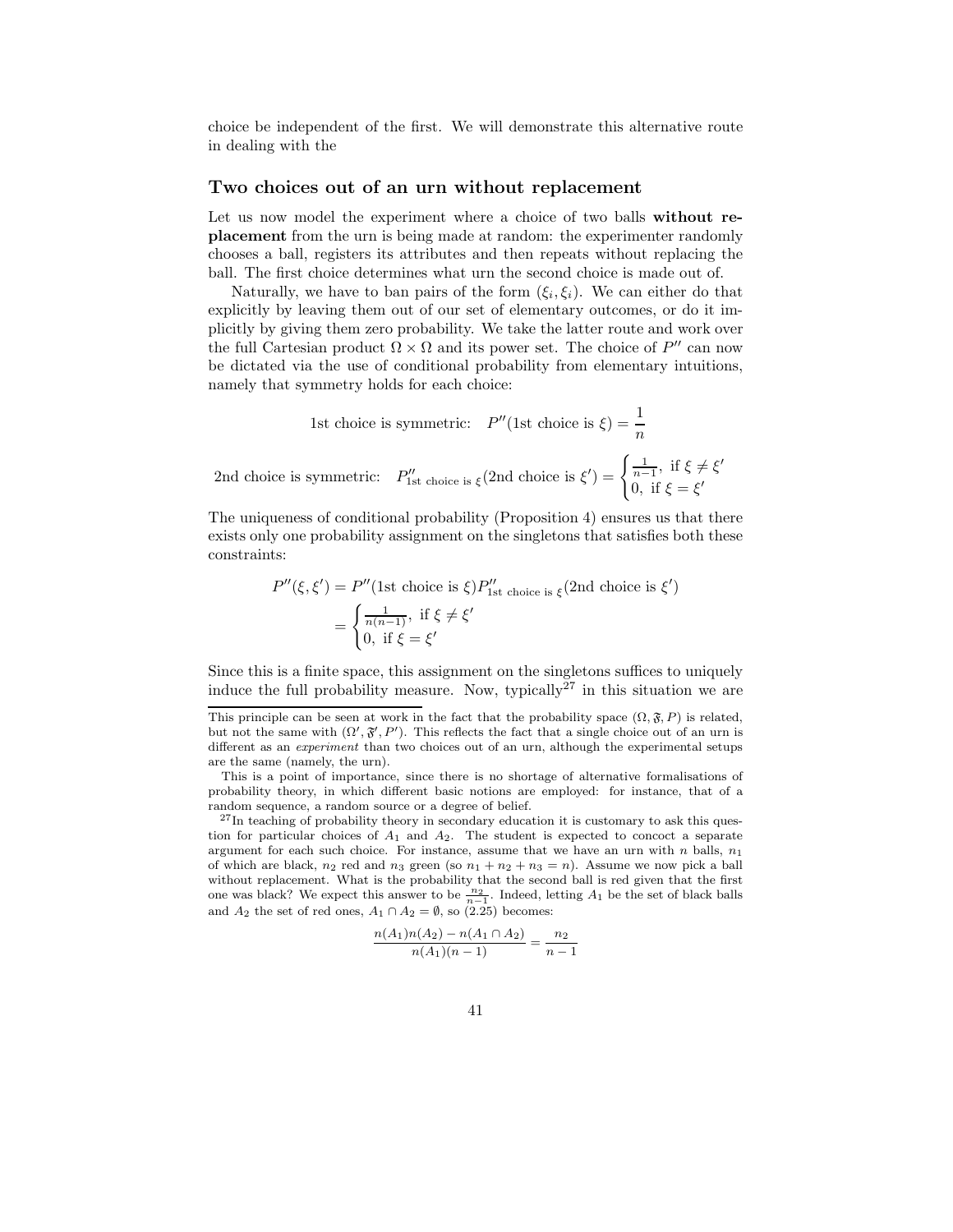asked to calculate the probability that the second choice has a certain attribute  $A_2$  given that the first had attribute  $A_1$ . Attributes  $A_1$  and  $A_2$  are represented formally via their extensions, as follows:

1st choice is in  $A_1 =_{df} \{(\xi_i, \xi_j) | \xi_i \in A_1\} =_{df} X$ 

2nd choice is in 
$$
A_2 =_{df} \{(\xi_i, \xi_j) | \xi_j \in A_2\} =_{df} Y
$$

Therefore, by an easy calculation which we omit, we have (provided  $A_1 \neq \emptyset$ ):

$$
P_{1st \text{ choice is in } A_1}^{\prime\prime}(2nd \text{ choice is in } A_2) = \frac{n(A_1)n(A_2) - n(A_1 \cap A_2)}{n(A_1)(n-1)} \quad (2.25)
$$

## Denumerable coin tossing

We now move to a different kind of experiment:

a biased coin with probability of heads equal to p, where  $0 < p < 1$ , is tossed repeatedly until tails turns up.

We 'reset' our notation and denote by  $\Omega$  the underlying set of possible outcomes, which in this case is given by

 $\Omega = \{T, HT, HHT, HHHT, ...\} \cup \{HHHH...\}.$ 

In particular it must contain the infinite sequence 'HHHH...', since in principle (and in literature<sup>28</sup>) the coin might for ever refuse to turn up tails. We give this sequence the special name  $H^{\infty}$ .

A fully formal approach would express  $\Omega$  in terms of countable products of single tosses. For a while, we allow ourselves a significant head start and rely on our intuition<sup>29</sup> to explicitly assign probabilities on singletons of  $\Omega$ :

$$
P({x}) =_{df} \begin{cases} 0, & \text{if } x = H^{\infty} \\ (1-p)p^{n-1}, & \text{otherwise} \end{cases} \qquad (x \in \Omega)
$$
 (2.26)

where *n* is the length of the sequence *x*, a finite number whenever  $x \neq H^{\infty}$ . It follows that

$$
P(\Omega) = P(\lbrace H^{\infty} \rbrace) + \sum_{x \in \Omega \setminus \lbrace H^{\infty} \rbrace} P(\lbrace x \rbrace), \text{ by countable additivity}
$$

$$
= 0 + \sum_{n=1}^{\infty} (1 - p)p^{n-1}, \text{ by definition of } P
$$

 $= 1$ , by the summation of the geometric series.

 $29$ This is as formal as one would get in an applied probability course.

<sup>28</sup>In the well-known play Rosencrantz and Guildenstern are Dead by Tom Stoppard, Guildenstern, on his way to assassinate Hamlet, loses a substantial amount of money on account of a certain coin for ever refusing to turn up heads. The character interprets this alarmingly bad luck as a sign that he is soon meant to die. Indeed, he is right. Just as such a sequence of die tosses can only be predetermined, so is the fate of Guildenstern, having been decided centuries ago when Shakespeare described his death in Hamlet.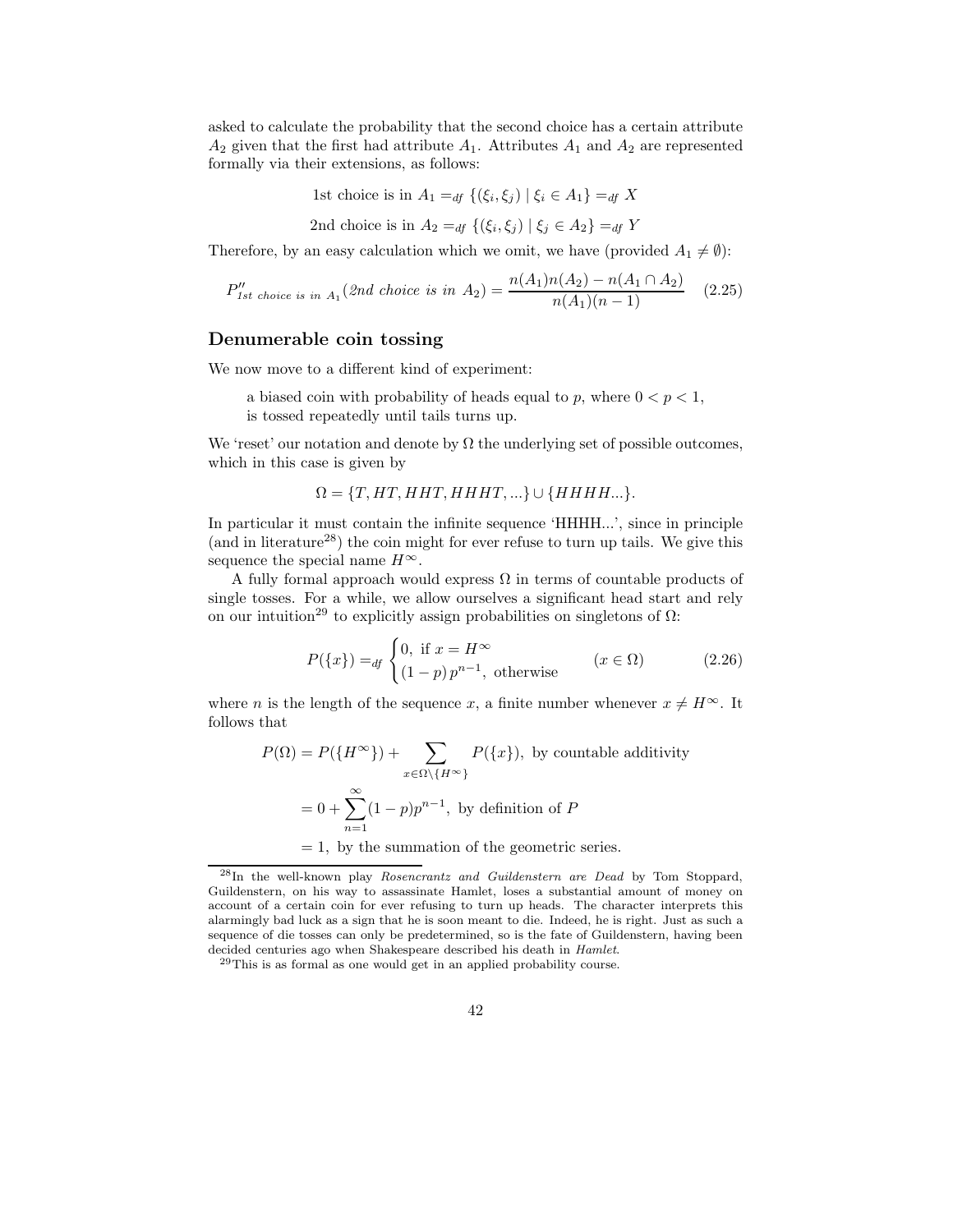We hence have an assignment of probabilities on the singletons such that  $P(\Omega) =$ 1. From the results on spaces over countable sets of elementary outcomes, this uniquely defines a probability measure on  $\mathcal{P}(\Omega)$ .

Completing the gaps, we now demonstrate a more formal alternative, wherein the assignment (2.26) is derived from the independence of the tosses. To do so, we have to look at a much bigger space, which we now describe. First, let  $(\Omega_0, \mathfrak{F}_0, P_0)$  denote a single toss of the biased coin:

$$
\Omega_0 = \{H, T\}, \quad \mathfrak{F}_0 = \{\emptyset, \{H\}, \{T\}, \{H, T\}\}
$$

$$
P_0(\{H\}) = p, \quad P_0(\{T\}) = 1 - p, \quad \text{for some } 0 < p < 1
$$

We can now represent infinite sequences of tosses as elements of the cartesian product of countably many identical copies of  $\Omega_0$ :

$$
\Omega' =_{df} \{H, T\}^{\mathbb{N}} \cong (\mathbb{N} \to \{H, T\})
$$

Naturally, we equip it with the respective product  $\sigma$ -algebra:

$$
\mathfrak{F}' =_{df} \sigma(\lbrace R \mid R \text{ is a rectangle set}\rbrace)
$$

where *rectangle sets*, as explained in the section on product spaces, are finite intersections of inverse images of projections. Since the inverse image under the *i*'th projection map can only be one of the two sets  $S_i$  and  $S_i^c$  defined below:

$$
S_i =_{df} \pi_i^{-1}(\{H\}) = \{s \in \Omega' \mid s(i) = H\}
$$
  

$$
S_i^c =_{df} \pi_i^{-1}(\{T\}) = \{s \in \Omega' \mid s(i) = T\}
$$

then an arbitrary rectangle  $R$  is given by

$$
R =_{df} \prod_{i \in Q} S_i \cap \prod_{j \in R} S_j^c, \quad (Q, R \subseteq \mathbb{N}, \text{ disjoint and finite})
$$

We now factor in the independence of the tosses and the understanding that the probability of the  $i$ 'th toss is constant, equal to  $p$ . Together these enforce the following requirement on our probability measure  $P'$ :

$$
P'\left(\prod_{i\in Q} S_i \cap \prod_{j\in R} S_j^c\right) = \prod_{i\in Q} P'(S_i) \prod_{j\in R} P'(S_j^c) = p^q (1-p)^r \tag{2.27}
$$

where  $q = \sharp Q$  and  $r = \sharp R$ . Clearly, this requirement<sup>30</sup> precisely defines  $(\Omega', \mathfrak{F}', P')$ to be the countable product space of countably infinite many copies of  $(\Omega_0, \mathfrak{F}_0, P_0)$ .

 $30$ The crucial application of Theorem 5 at this point means that there is no need in  $(2.27)$ to posit independence for infinitely many trials - just for any finite combination of trials. This is the difficulty that Borel had not addressed in his strong law of large numbers and which Kolmogorov eventually resolved using the extension theorems.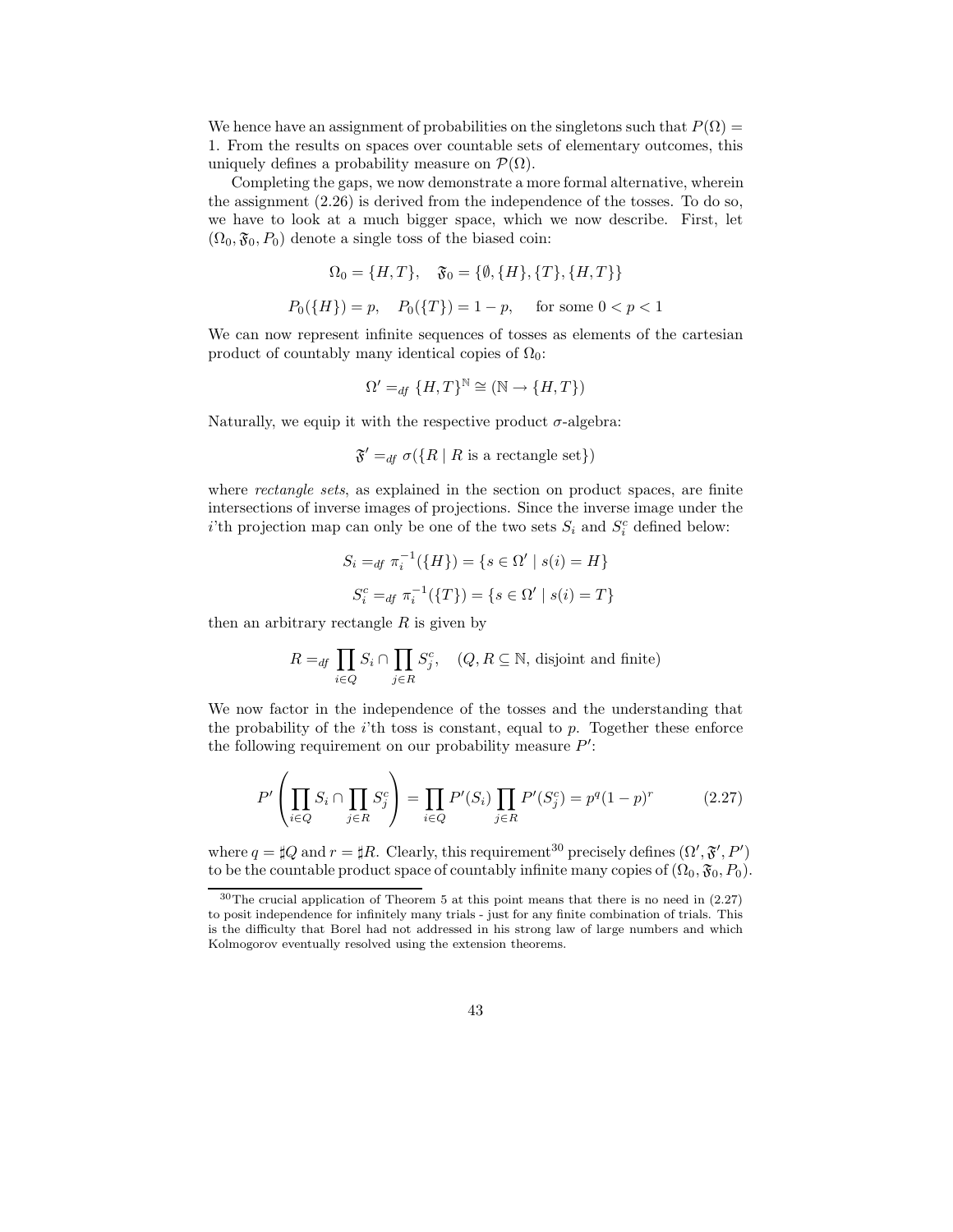We presently compare  $(\Omega, \mathfrak{F}, P)$  with  $(\Omega', \mathfrak{F}', P')$ . First, we need to represent the singletons of  $\Omega$  in  $\Omega'$ . This is trivial in the case of  $H^{\infty}$ :

$$
{H^{\infty}}
$$
 is given by  $\bigcap_{i \in \mathbb{N}} S_i$ 

Moreover, it is clear that any finite sequence is represented in  $\mathfrak{F}'$  by the set of all its possible continuations. In this spirit, the singletons of  $\Omega \setminus \{H^{\infty}\}\$ are represented in  $\mathfrak{F}'$  as follows:

$$
\{HHH...T\} \text{ is given by } \bigcap_{i=1}^{n-1} S_i \cap S_n^c, \quad \text{where } n \text{ is the length of } HH...T.
$$

We now check whether the probabilities of these sets in  $(\Omega', \mathfrak{F}', P')$  match our intuitive assignment  $(2.26)$  on the singletons of  $\Omega$ . First,

$$
P'(\lbrace HHH...T \rbrace) = P(S_n^c) \prod_{i=1}^{n-1} P(S_i) = (1-p)p^n, \text{ directly via (2.27)}
$$

yielding one branch of (2.26). The other branch is also easy to recover:

$$
P'(H^{\infty}) = P'(\lim_{n \to \infty} \bigcap_{i=1}^{n} S_i),
$$
 since  $\{H^{\infty}\}$  is given by  $\bigcap_{i \in \mathbb{N}} S_i$   
=  $\lim_{n \to \infty} P'(\bigcap_{i=1}^{n} S_i)$ , by monotone convergence (Proposition 3)  
=  $\lim_{n \to \infty} p^n$ , by (2.27)  
= 0, since  $0 < p < 1$ .

This completes the derivation of (2.26) from the independence of tosses, as promised. We have gained much more, though: whereas  $(\Omega, \mathfrak{F}, P)$  was tailored to answer one specific question, the space  $(\Omega', \mathfrak{F}', P')$  can answer any sensible question we wish to ask about an infinite number of coin tosses. For instance:

Theorem 8 (Borel). Almost surely H will occur infinitely often.

Remark. Naturally we insist on the assumption that  $0 < p < 1$ .

Proof. Consider the singleton of any sequence s of tosses with a finite number of occurrences of  $H$ . Then from a certain toss onwards, say the  $m$ 'th toss, only T ever comes up. This precisely means that:

$$
\{s\} \subseteq \bigcap_{i=m}^{\infty} S_i^c, \quad \text{therefore} \quad P(\{s\}) \le P\left(\bigcap_{i=m}^{\infty} S_i^c\right) = 0
$$

again by Proposition 3. Moreover, the set of all such s is countable, since

 $\{s \mid H \text{ occurs finitely many times}\} = \begin{bmatrix} 1 \end{bmatrix}$ n∈N  $\{s \mid H$  does not occur after n'th toss $\}$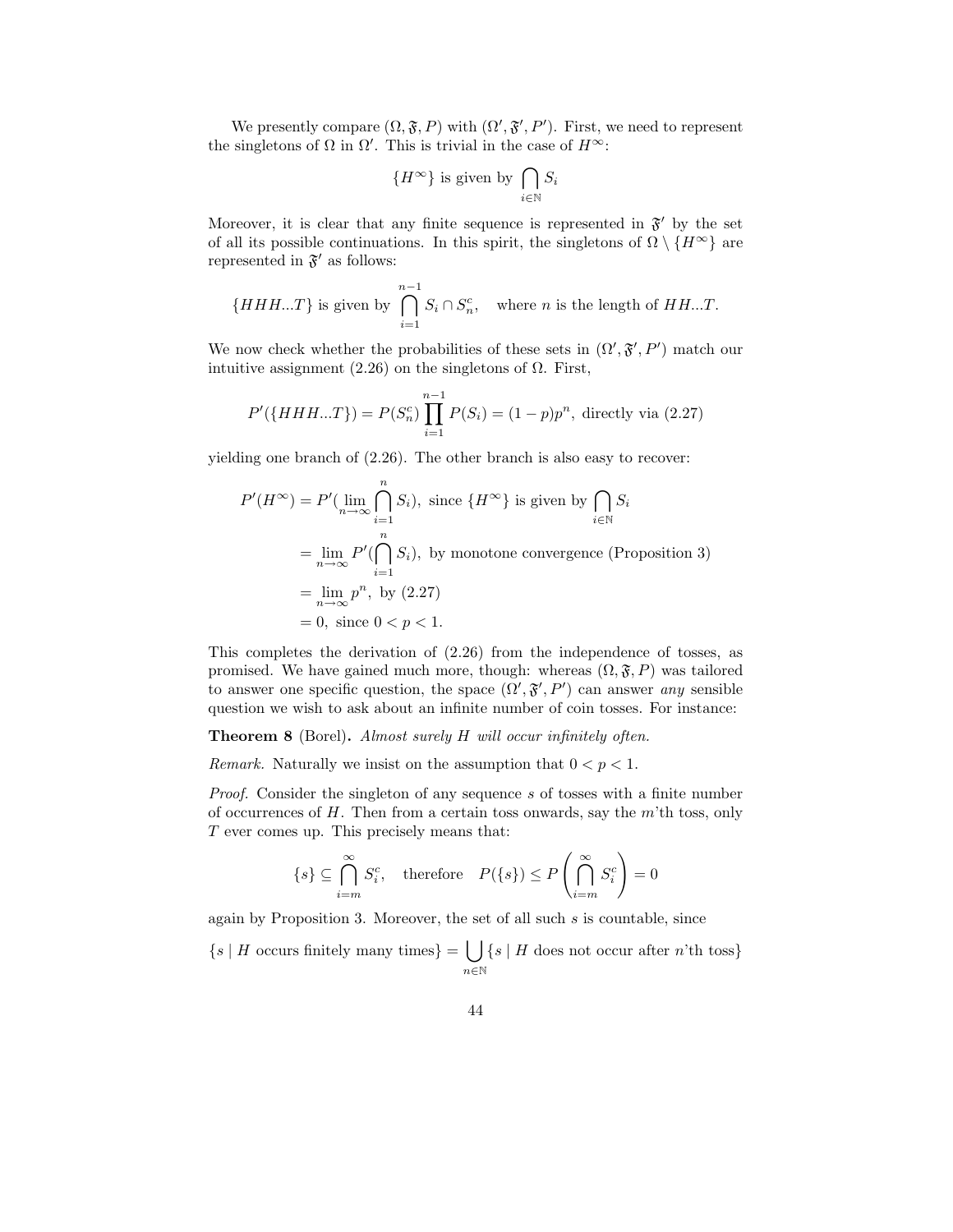and the sets under the union in the RHS are finite. So by countable additivity

 $P'(H \text{ occurs finitely many times}) = 0,$ ∴ P  $'(H \text{ occurs infinitely often}) = 1.$ 

 $\Box$ 

## Denumerable coin tossing and Lebesgue Measure

If, throughout the above example, we replace the biased coin with an unbiased dekahedron (ten-sided die), we can then think of each infinite sequence of tosses to represent the decimal expansion of a certain real number  $x \in [0,1]$ . We can make this mapping bijective if we ban sequences that end in an infinite repetition of 9's (they form a countable set with zero probability eitherway).

It is then easy to show that the end-product of our construction of  $(\Omega', \mathfrak{F}', P')$ above is equivalent to the *Lebesgue measure* over  $[0, 1]$ . For instance:

[0.13, 0.14] is represented in  $\mathfrak{F}'$  by  $\pi_1^{-1}(1) \cap \pi_2^{-1}(3)$ 

$$
\therefore P'([0.13, 0.14]) = P'(\pi_1^{-1}(1))P'(\cap \pi_2^{-1}(3)) = \frac{1}{100} = Leb([0.13, 0.14])
$$

This argument in fact works for any interval whose endpoints admit of a finite decimal expansion. This together with the following simple proposition, suffices to prove that  $P' = Leb$  for any Borel set, via the Uniqueness Lemma:

**Proposition 25.** Let  $I$  be the set of intervals whose endpoints admit of a finite decimal expansion. Then  $\mathcal I$  is a  $\pi$ -system that generates the Borel sets in [0,1]:

$$
\sigma(\mathcal{I}) = \mathcal{B}[0,1]
$$

Proof. Clearly the reals that admit of a finite decimal expansion form a dense set in  $[0, 1]$ , as this is equivalent to saying that the decimal expansion representation of the reals exists. So for any interval  $[a, b]$  we can found a countable sequence of intervals that tends to it, in the sense that  $[a, b]$  is the infimum of the sequence. This proves that  $\sigma(\mathcal{I})$  contains all intervals and hence also all Borel sets. П

Remark. It was precisely in the context of this argument that Emile Borel was first motivated to introduce the property of countable additivity.

## What about spaces over  $\Omega = \mathbb{R}^n$  other than the Lebesgue measure?

As we mentioned earlier, spaces over  $\mathbb{R}^n$  are usually defined via the concept of a distribution function, which is the topic of the next subsection. For concrete examples of such spaces, the reader is invited to wait until Chapter 3, where Bertrand paradoxes are investigated.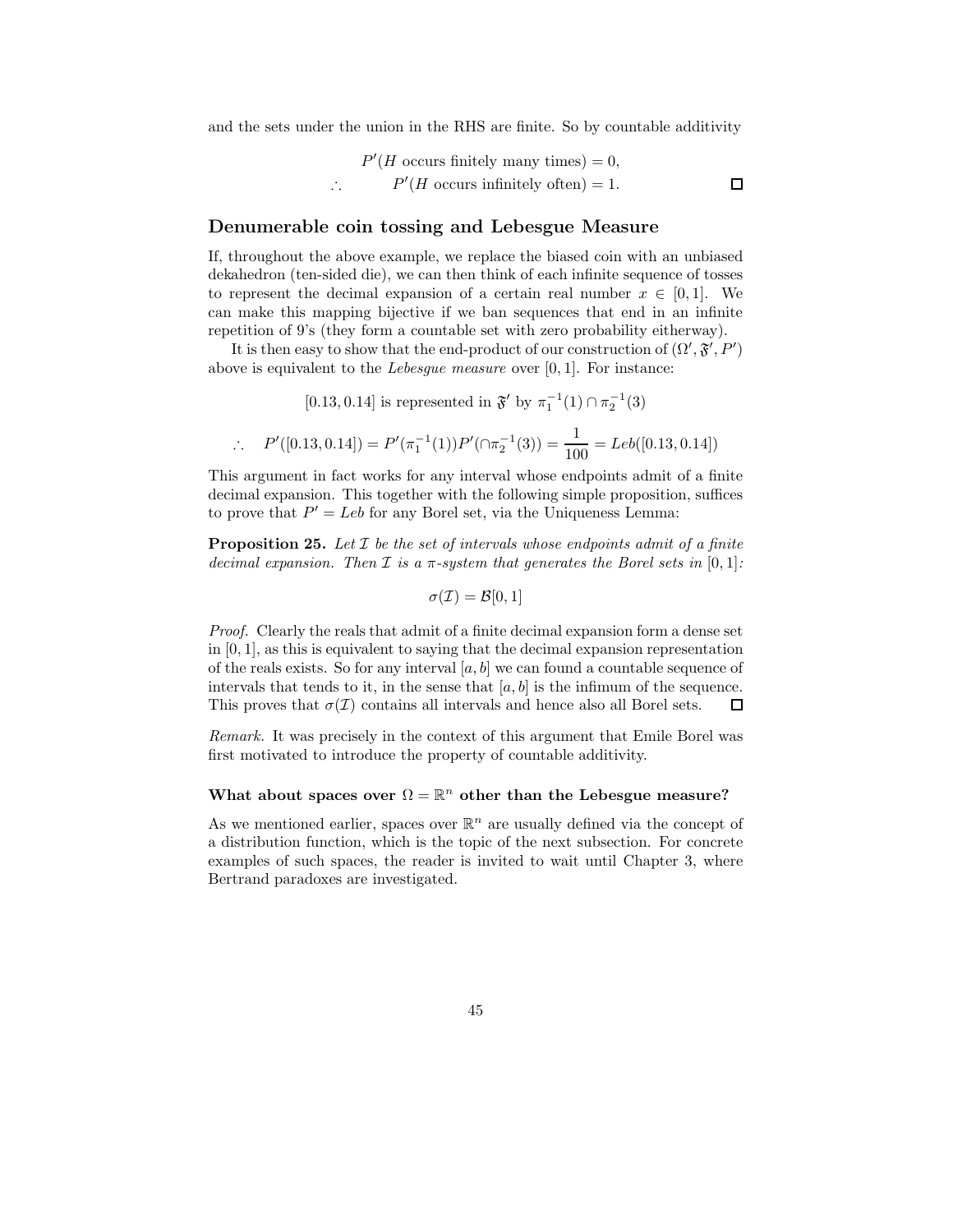# 2.4 Random Variables and Spaces over  $\mathcal{B} \mathbb{R}^n$

We will now turn our attention to probability functions *into the reals*. We have explained that a probability function  $u : \Omega \to \Omega'$  is useful in that it allows us to reason about  $(\Omega, \mathfrak{F}, P)$  *indirectly*, by investigating the induced space  $(\Omega', \mathfrak{F}^{(u)}, P^{(u)})$ . In particular, probability functions into the reals allow us to take advantage of topological methods, provided the topology of the reals can is contained in the induced field  $\mathfrak{F}^{(u)}$ . Equivalently, the Borel  $\sigma$ -algebra over the reals must be contained in  $\mathfrak{F}^{(u)}$ :

 $\mathcal{B}(\mathbb{R})\subseteq \mathfrak{F}^{(u)}$ 

This motivates $31$  the following definition:

**Definition 25.** A probability function  $u : \Omega \to \mathbb{R}$  carried by the probability space  $(\Omega, \mathfrak{F}, P)$  is a *random variable* iff  $\mathcal{B}(\mathbb{R}) \subseteq \mathfrak{F}^{(u)}$ .

Proposition 26. The following are equivalent:

- A. The probability function u is a random variable.
- B. The probability function u is  $\mathcal{B}(\mathbb{R})/\mathfrak{F}$ -measurable.
- C. For every  $a \in \mathbb{R}$ ,  $(-\infty, a) \in \mathfrak{F}^{(u)}$ .
- D. For every  $a \in \mathbb{R}$ ,  $(-\infty, a] \in \mathfrak{F}^{(u)}$ .

*Proof.* Claim  $(A)$  is equivalent to  $(B)$  by definition (see Remark on Measurability in Section 2.1). The equivalence of  $(C)$  with  $(A)$  follows from Proposition 22 and the equivalence of (D) with (A) from the remark that follows it. 口

Remark. On the basis of the previous proposition we will restrict our attention to Borel sets only in this section,

working with 
$$
(\mathbb{R}, \mathcal{B}(\mathbb{R}), P^{(u)})
$$
, as opposed to  $(\mathbb{R}, \mathfrak{F}^{(u)}, P^{(u)})$ 

We take this step since, in dealing with distribution functions, our purpose is precisely to investigate probability measures over the Borel  $\sigma$ -algebra on the reals. In modern probability theory, this restriction is presupposed straight from the onset, by defining a random variable to be a  $\mathcal{B}(\mathbb{R})/\mathfrak{F}$ -measurable function.

<sup>&</sup>lt;sup>31</sup>A less formal motivation arises by thinking of a random variable as roughly capturing the concept of a 'measuring device', or an 'observable'. Consider an arbitrarily complex underlying process that yields measurements via some device. It would then be desirable that the set of possible measurements be (a subset of) a complete ordered field, namely  $\mathbb{R}$ , and that we can always ask the question "what is the probability that the measured quantity is below a certain value a?". These are precisely the two formal requirements we demand of a probability function so that it be called a 'random variable', as described in (C) of Proposition 26.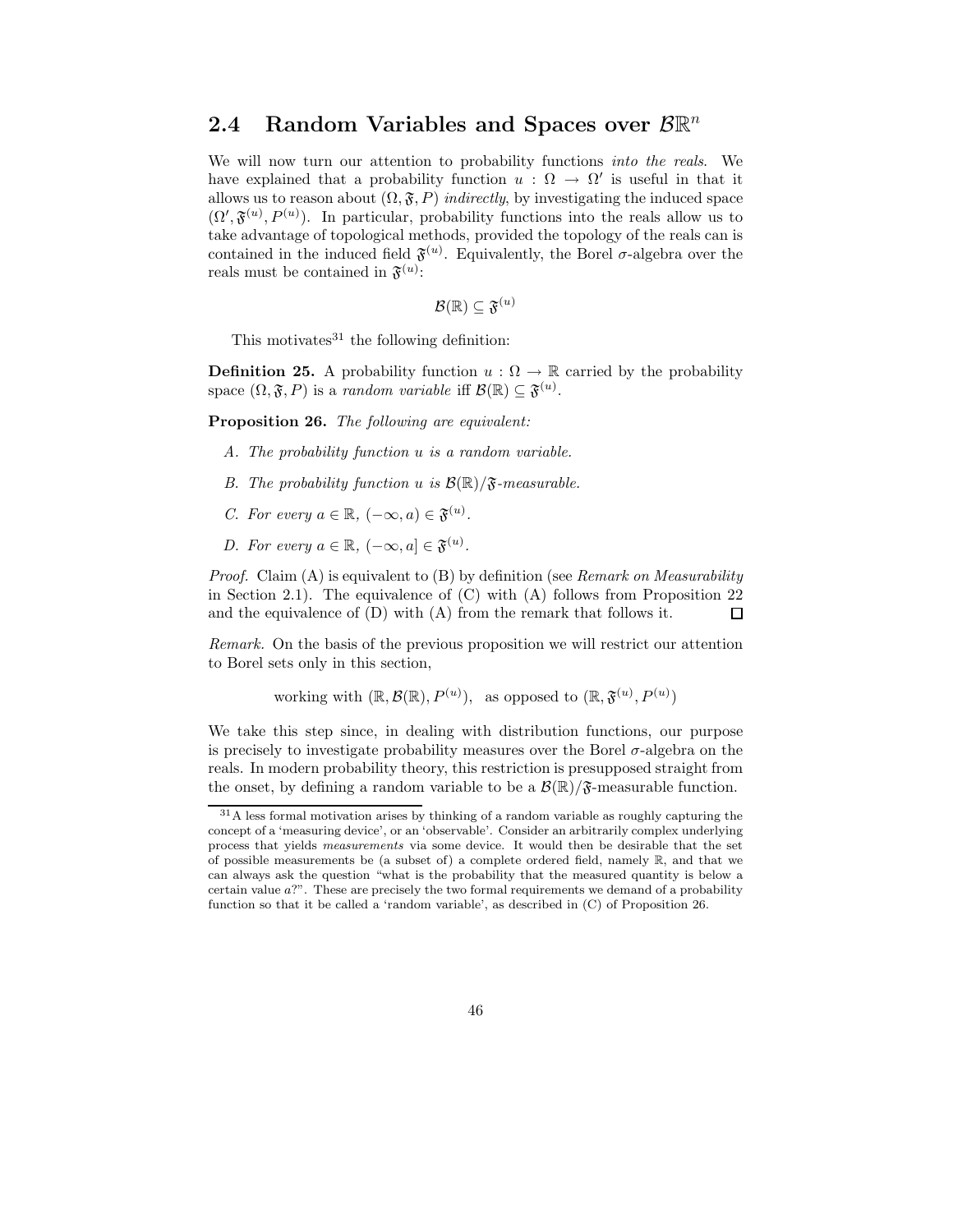Half-rays<sup>32</sup> have two useful properties: firstly, they generate the Borel sets of R (Proposition 22). Secondly, their probabilities can be naturally given in a functional form, via a distribution function:

**Definition 26.** The *distribution function*  $F^{(x)}$  of a random variable x is:

$$
F^{(x)}(a) =_{df} P^{(x)}((-\infty, a)), \quad (a \in \mathbb{R})
$$
\n(2.28)

Remark. Distribution functions are often defined over the extended real field which includes the points  $\infty, -\infty$ , under the understanding that  $(-\infty, -\infty) =_{df}$  $\emptyset$  and  $(-\infty,\infty) =_{df} \mathbb{R}$ . It follows directly from the properties of measure that for any random variable x,  $F^{(x)}(\infty) = 1$  and  $F^{(x)}(-\infty) = 0$ .

**Proposition 27.** Let x be an r.v. and F its distribution function. Then<sup>33</sup>:

$$
F: \mathbb{R} \to [0, 1] \tag{2.29}
$$

$$
F \text{ is non-decreasing} \tag{2.30}
$$

$$
lim_{x \to -\infty} F(x) = 0 \text{ and } lim_{x \to \infty} F(x) = 1 \tag{2.31}
$$

$$
F \text{ is continuous on the left.} \tag{2.32}
$$

Proof. By Proposition 26 all half-rays have probabilities, which proves (2.29). Moreover, for all  $a, b \in \mathbb{R}$ :

$$
a < b \Rightarrow (-\infty, a) \subseteq (-\infty, b) \Rightarrow P(-\infty, a) \subseteq P(-\infty, b) \Rightarrow F(a) \le F(b)
$$

which proves  $(2.30)$ .

Now for any sequence of reals  $a_1, a_2, \dots$  diverging to  $\infty$ , we have that

$$
(-\infty, a_1) \subseteq (-\infty, a_2) \subseteq \dots
$$
 and  $\bigcup_{n \in \mathbb{N}} (a_n, \infty) = \mathbb{R}$ 

so by monotone convergence

$$
\lim_{n \to \infty} F(a_n) = \lim_{n \to \infty} P((-\infty, a_n)) = P(\mathbb{R}) = 1
$$

Entirely analogously monotone convergence also yields that

$$
\lim_{n \to \infty} a_n = -\infty \implies \lim_{n \to \infty} F(a_n) = 0
$$
  
and 
$$
\lim_{n \to \infty} a_n = b \implies \lim_{n \to \infty} (F(b) - F(a_n)) = 0
$$

 $\Box$ 

which proves  $(2.31)$  and  $(2.32)$ .

<sup>32</sup>In some modern textbooks, closed half-rays (−∞, a] are used instead of open half-rays throughout the discussion in this section. Our choice of open half-rays seems to me neater since it emphasizes the fact that the same system of open sets generates both the topology and the Borel  $\sigma$ -algebra of R. As we have explained both approaches are equivalent, although the choice of approach affects several technical details in certain proofs. We will take care to make note of such discrepancies.

<sup>&</sup>lt;sup>33</sup>Had we been using closed half-rays instead, this proposition would still go through, except with right-continuity rather than left-continuity in (2.32).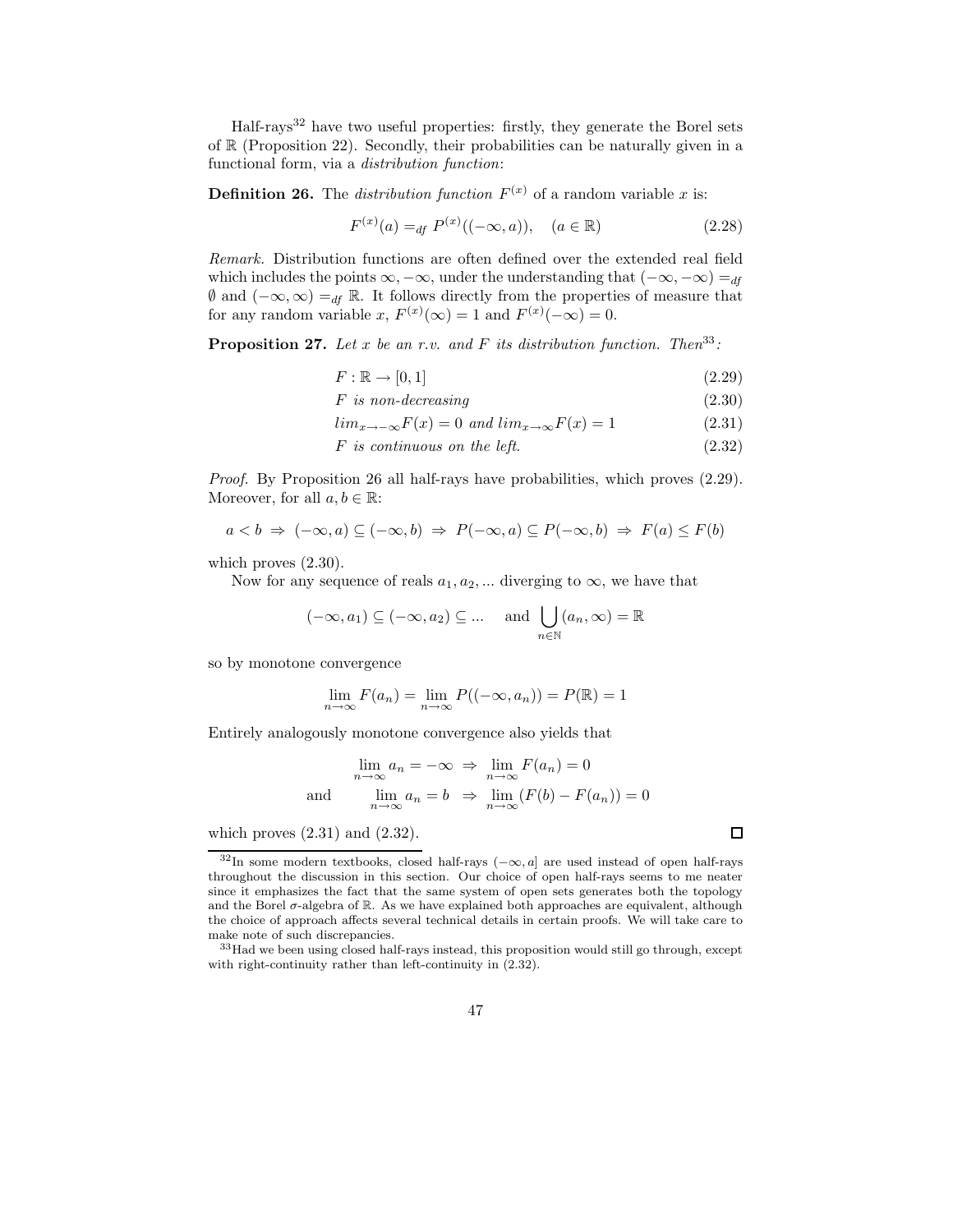In fact, not only are  $(2.29)-(2.32)$  necessary for a certain function to be the distribution function of a random variable, but they are also *sufficient*, as the following result, found in [15, p.34] establishes:

**Theorem 9** (Skorokhod Representation). Let F be any function that satisfies (2.29)-(2.32). Then the function  $X_F : [0,1] \to \mathbb{R}$  defined by:

$$
X_F(\omega) =_{df} \inf \{ z : F(z) > \omega \}
$$

is a random variable with distribution function  $F$  when understood as a probability function from the space  $([0, 1], \mathcal{B}([0, 1]), Leb)$ . We call  $X_F$  the Skorokhod Representation<sup>34</sup> of  $F$ .

Proof. In the Appendix.

Therefore, any function that satisfies  $(2.29)-(2.32)$  is the distribution of some random variable, which validates the following choice of terminology:

**Definition 27.** A function F that satisfies  $(2.29)-(2.32)$  is called a *distribution*.

Corollary. The following equation defines a bijective correspondence between probability measures  $P'$  on  $(\mathbb{R}, \mathcal{B}\mathbb{R})$  and distribution functions  $F$ :

$$
F(a) =_{df} P'((-\infty, a))
$$
\n
$$
(2.33)
$$

*Proof.* Let P' be an arbitrary probability measure on  $(\mathbb{R}, \mathcal{B}(\mathbb{R}))$ . Then the following assignment:

$$
F(a) =_{df} P'((-\infty, a))
$$

uniquely defines a distribution  $F$ , namely the distribution function of the identity, viewed as a random variable.

Conversely, let F be an arbitrary distribution. Then consider  $P^{(X_F)}$ , the probability measure on  $\mathbb R$  induced by the Skorokhod Representation<sup>35</sup> of F. By construction, the distribution of  $X_F$  is F, so  $P^{(X_F)}$  satisfies (2.33):

$$
P^{(X_F)}((-\infty, a)) = F(a)
$$

On the other hand, there cannot be any *other* measure over  $\mathcal{B}(\mathbb{R})$  that does, by Uniqueness Lemma. In particular, if  $F$  had initially been defined via  $(2.33)$ from an arbitrary probability measure P', then it must be that  $P^{(X_F)} = P'$ .

Remark. This correspondence we have just established allows applied probability textbooks to encourage students to think of probability spaces directly in terms of distribution functions, rather than measure spaces, hence allowing the tools of calculus to be used in more familiar ground.

 $\Box$ 

 $34$ Had we assumed that distributions are right-continuous,  $X_F$  would have to defined as inf{ $z : F(z) \ge \omega$ } for an analogous proof to go through. In any case, the two versions of  $X_F$ can be easily seen to agree almost everywhere.

 $35$ This measure is otherwise known as the *Stieltjes measure with respect to*  $F$  - see the discussion of the Skorokhod Representation Theorem that follows.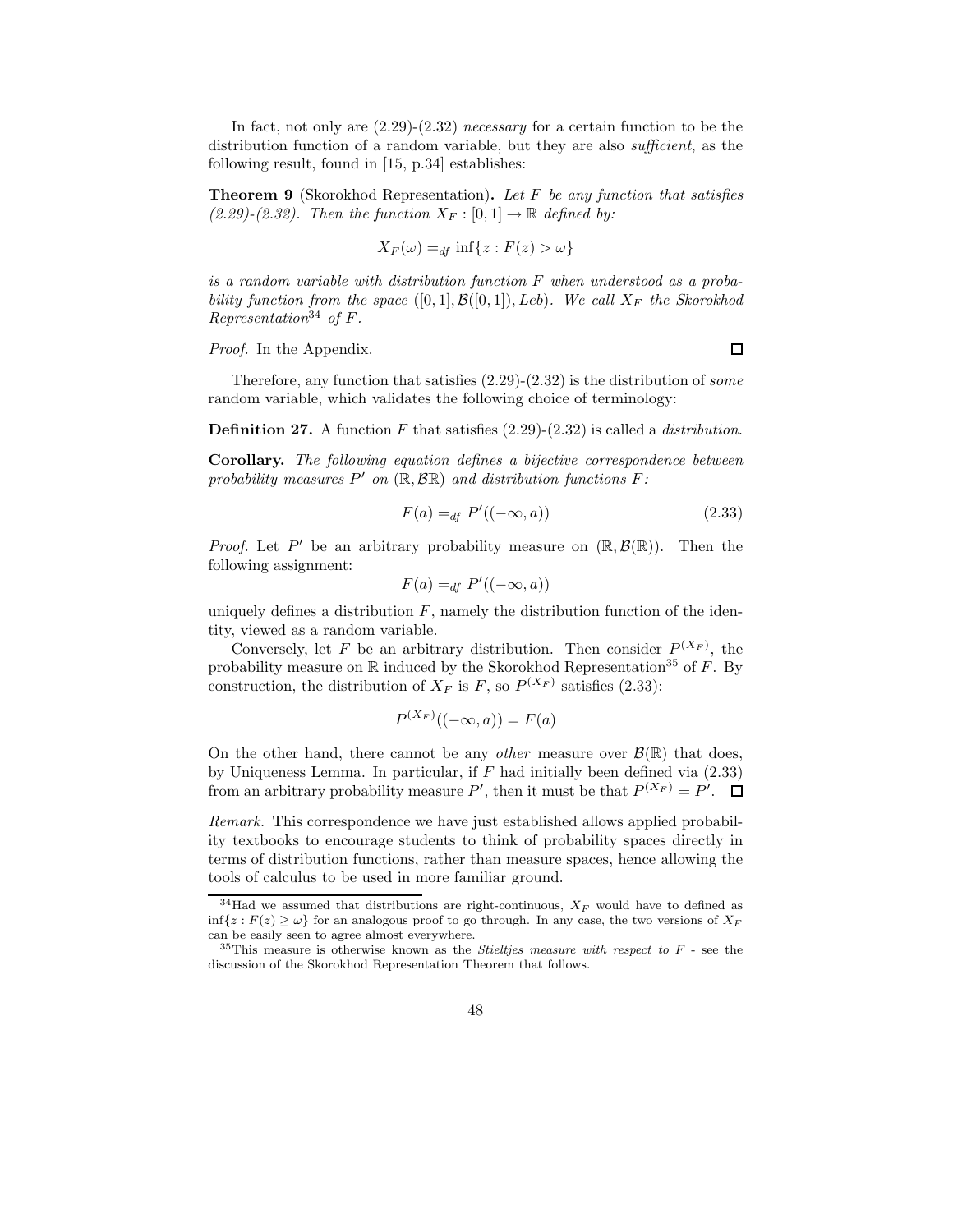#### The Skorokhod Representation Theorem: a discussion

Theorem 9 ensures us that any random variable  $x$  carried by an *arbitrary* space  $(\Omega, \mathfrak{F}, P)$ , insofar as the investigation of the induced probabilities of Borel sets are concerned, can be equally well represented by the Skorokhod representation of the distribution function of  $x$ , which is a random variable carried by  $([0, 1], \mathcal{B}([0, 1]), \text{Leb})$ . This explains the following important observation made by David Williams in [15, p.35]:

It is in fact true that every experiment you will meet in this (or any other) course can be modelled via the triple  $([0, 1], \mathcal{B}[0, 1], \text{Leb}).$ 

Williams then hastens to add:

However, this observation normally has only curiosity value.

In my opinion, it truly could be argued that Williams' initial observation "normally has only curiosity value" in a philosophical sense. Similarly its importance is little in a practical, applied sense; the correspondence between measures and distribution functions being instead the key tool in terms of applicability. However, the modelling 'omnipotence' of  $([0, 1], \mathcal{B}[0, 1], \text{Leb})$  is of grand foundational significance, especially in the context of geometric probability. Indeed, with some care one will observe that the existence and properties of all examples of continuous probability spaces contained in this dissertation flow from the existence and properties of Lebesgue measure.

On a technical note, it ought to be remarked that the bijective correspondence between probability measures over  $\mathcal{B}(\mathbb{R})$  and distribution functions can be proved without the Skorokhod Representation Theorem, by properly amending the argument used for the proof of the existence of Lebesgue measure. Our approach, although less direct, is better suited to our discussion, since it presupposes the existence of Lebesgue measure and only does the necessary 'extra work', hence emphasizing the foundational importance of the existence of Lebesgue measure and avoiding the repetition of technical proofs.

For completeness, we make a note here of the notation and terminology employed in the absence of the Skorokhod Representation Theorem:

**Definition 28** (Stieltjes Measure). Let  $F$  be a distribution. Then consider the unique probability measure  $m_F$  over  $\mathcal{B}(\mathbb{R})$  that satisfies the following:

$$
m_F(\lbrace z \in \mathbb{R} \mid z < a \rbrace) =_{df} F(a) \tag{2.34}
$$

This choice of measure is called the Stieltjes measure with respect to F.

In the terminology of Theorem 9, the Stieltjes measure with respect to  $F$  is the measure induced over  $\mathcal{B}(\mathbb{R})$  by the Skorokhod Representation of F, ie:

$$
m_F =_{df} P^{(X_F)}
$$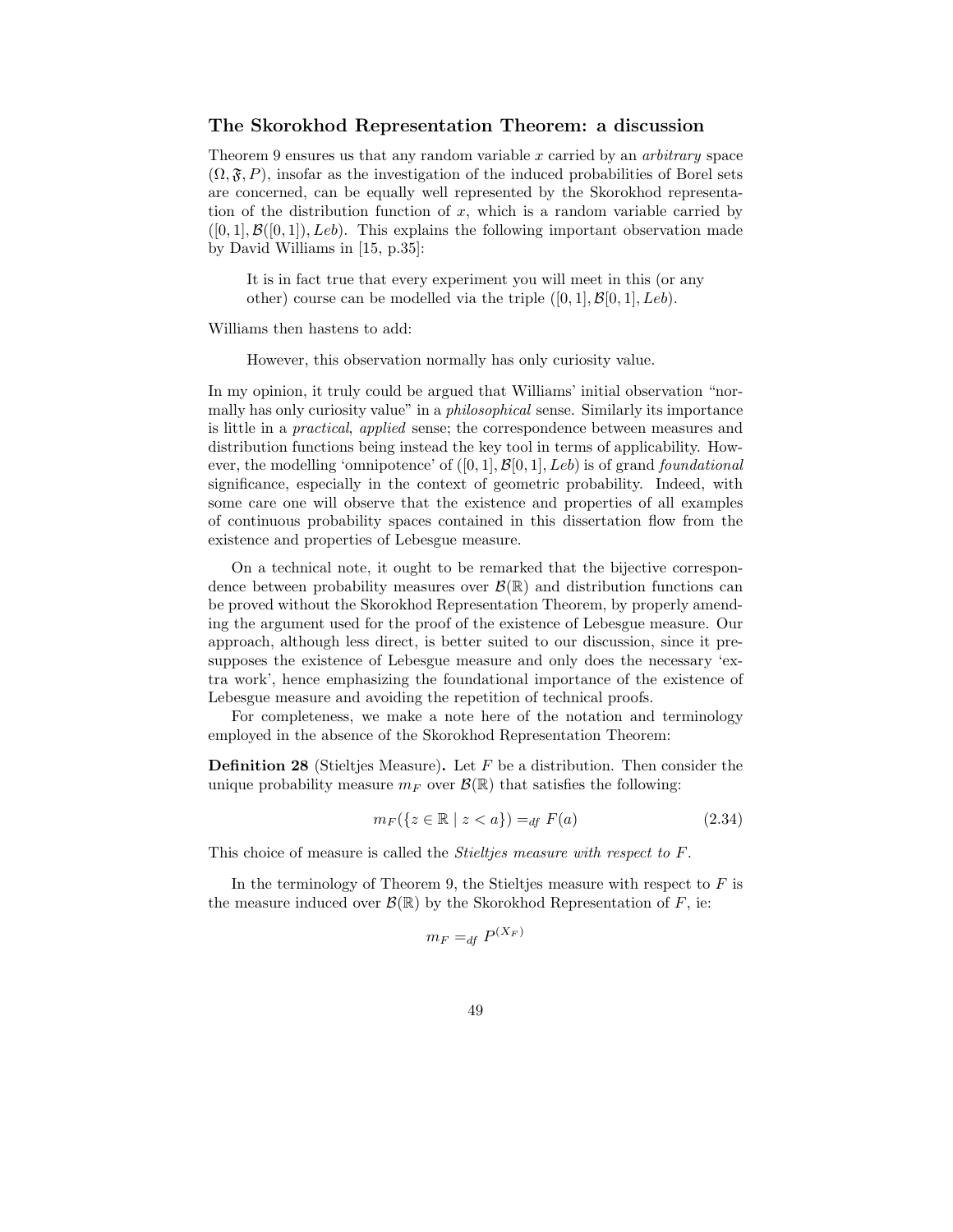#### Multidimensional Distribution Functions

Consider n random variables,  $x_1, ..., x_n$  carried by a probability space  $(\Omega, \mathfrak{F}, P)$ . We now view the tuple of the  $n$  random variables as a probability function from  $\Omega$  to  $\mathbb{R}^n$ :

$$
x : \omega \mapsto (x_1(\omega), x_2(\omega), ..., x_n(\omega)), \qquad (\omega \in \Omega, x_i(\omega) \in \mathbb{R})
$$

We can now work in the induced space  $(\mathbb{R}^n, \mathfrak{F}^{(x)}, P^{(x)})$ . However we choose to restrict it to the Borel sets only, analogously to the one-dimensional case. We are allowed to do that since

## $\text{Proposition 28.} \ \ \mathfrak{F}^{(x)} \supseteq \mathcal{B}(\mathbb{R}^n)$

*Proof.* It suffices to show that the *n*-fold half-rays are in  $\mathfrak{F}^{(x)}$ , since  $\mathcal{B}(\mathbb{R}^n)$  is the least  $\sigma$ -algebra that contains them.

$$
x^{-1}(L_{a_1...a_n}) = \{ \omega \mid x(\omega) =_{df} (x_1(\omega), ..., x_n(\omega)) \in L_{a_1...a_n} \}
$$
  
=  $\{ \omega \mid x_i(\omega) \in (-\infty, a_i), 1 \le i \le n \}$   
=  $\bigcap_{i=1}^n x_i^{-1}((-\infty, a_i)) \in \mathfrak{F}$ 

Remark. One is certainly tempted to use the methods employed in the section on product spaces to see in what way  $(\mathbb{R}^n, \mathcal{B}(\mathbb{R}^n), P^{(x)})$  is related to the spaces induced by each random variable on its own, again restricted to Borel sets,  $(\mathbb{R}, \mathcal{B}(\mathbb{R}), P^{(x_i)})$ . We remind the reader that the crucial conditions are two, one of *agreement* and one of *independence*, labelled  $(2.18)$  and  $(2.19)$  respectively:

*Agreement.* for 
$$
A_i
$$
 Borel,  $P^{(x)}(\pi_i^{-1}(A_i)) = P^{(x_i)}(A_i)$ ,  $(1 \le i \le n)$   
*Independence.* for  $A_i$  Borel,  $P^{(x)}(A_1 \times ... \times A_n) = \prod_{i=1}^n P^{(x_i)}(A_i)$ 

It is easy to see that agreement is guaranteed by the definition of  $x$ , since the composition of x with the projection  $\pi_i$  yields precisely  $x_i$ . On the other hand, clearly independence will not always hold and  $P^{(x)}$  may very well not agree with the product measure  $P^{(x_1)} \times ... \times P^{(x_n)}$ , as we will see in Proposition 29 below. This is natural, since the existence of the underlying space  $(\Omega, \mathfrak{F}, P)$  yields the expressive power to introduce correlations. It is also desirable since it provides a method of defining measures over  $\mathcal{B}(\mathbb{R}^n)$  other than the product measure. Such a method was lacking in Section 2.2.

**Proposition 29.** It is not always true that  $P^{(x)} = P^{(x_1)} \times ... \times P^{(x_n)}$ .

*Proof.* Consider the probability space  $([0, 1], \mathcal{B}([0, 1]), Leb)$  equipped with two random variables  $x_1, x_2$ . The requirement of independence demands that for any Borel sets  $A_1$  and  $A_2$ ,

$$
P^{(x)}(A_1 \times A_2) = P^{(x_1)}(A_1)P^{(x_2)}(A_2)
$$
  
\n
$$
\Leftrightarrow P(x_1^{-1}(A_1) \cap x_2^{-1}(A_2)) = P(x_1^{-1}(A_1))P(x_2^{-1}(A_2)) \qquad (2.35)
$$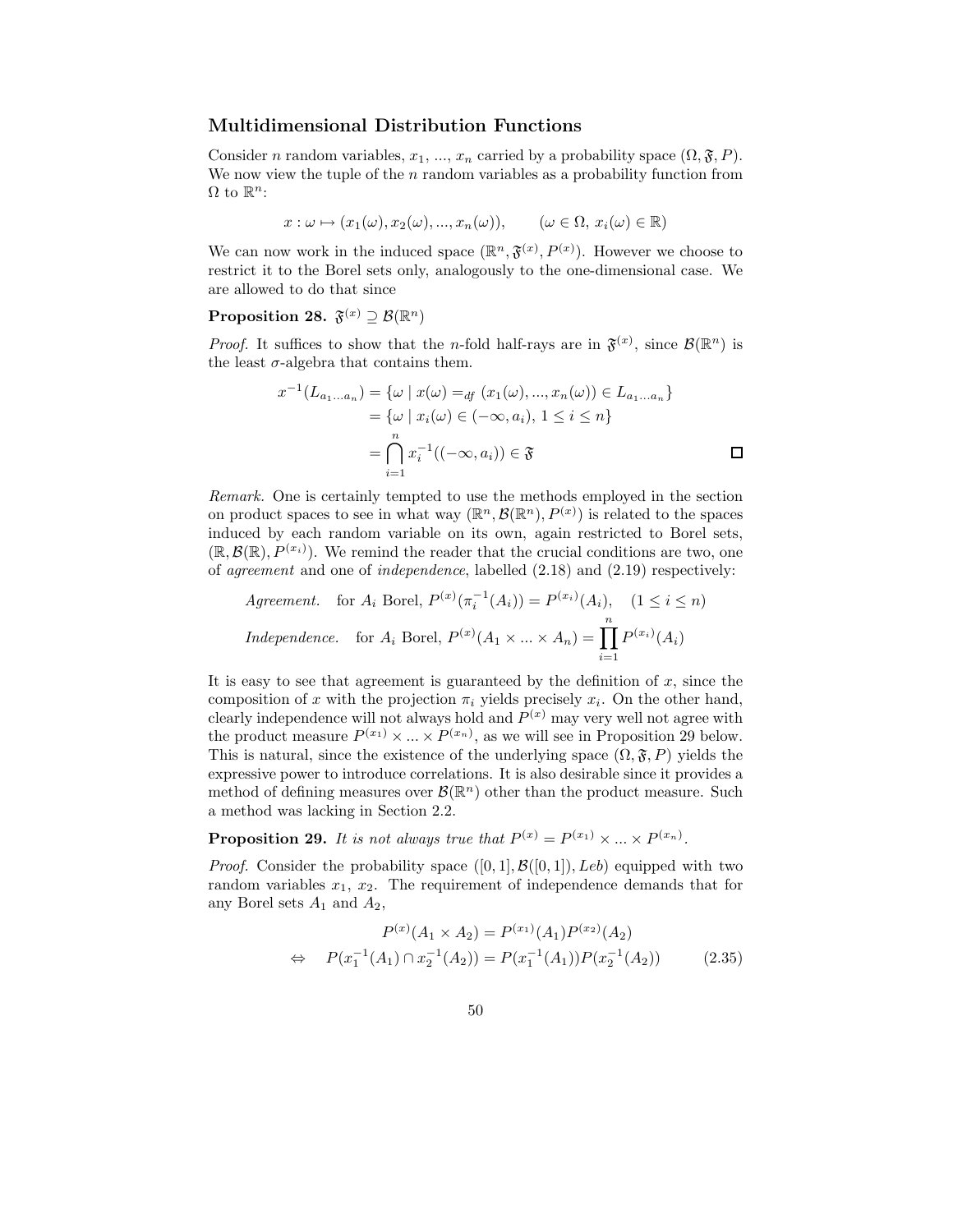Now set  $x_1(\omega) = x_2(\omega) = \omega$  and  $A_1 = A_2 = [0, 0.5]$ , in which case the LHS of (2.35) becomes:

$$
P(x_1^{-1}(A_1) \cap x_2^{-1}(A_2)) = P(x_1^{-1}(A_1)), \text{ since } x_1 = x_2 \text{ and } A_1 = A_2
$$
  
=  $P(A_1), \text{ since } x_1 \text{ is the identity and } A_1 \subseteq [0, 1]$   
= 0.5

whereas by the same reasoning the RHS of (2.35) is equal to 0.25.

Having briefly investigated the properties of the tuple function, we can now proceed to define the multidimensional analogue of distribution functions:

Definition 29. The following function is called the n-dimensional distribution function of the random variables  $x_1, ..., x_n$ :

$$
F^{(x_1,...,x_n)} =_{df} P^{(x)}(L_{a_1...a_n})
$$
\n(2.36)

**Proposition 30.** Let  $x_1, ..., x_n$  be random variables and F their n-dimensional distribution function. Then:

$$
F: (\mathbb{R} \cup \{-\infty, \infty\})^n \to [0, 1] \tag{2.37}
$$

$$
F \text{ is non-decreasing in each variable } \tag{2.38}
$$

$$
lim_{a_i \to -\infty} F(a_1, ..., a_n) = F(a_1, ..., a_{i-1}, -\infty, a_{i+1}, ..., a_n) = 0
$$
\n
$$
F(a_1, ..., a_n) = 0
$$
\n(2.39)

$$
lim_{a_1,...,a_n \to \infty} F(a_1,...,a_n) = F(\infty,...,\infty) = 1
$$
\n(2.40)

$$
F \text{ is continuous on the left in each variable} \tag{2.41}
$$

Proof. The proof is entirely analogous of that of Proposition 27.

**Definition 30.** Any function  $F : \mathbb{R}^n \to [0,1]$  that satisfies  $(2.37)-(2.41)$  is called an (n-dimensional) distribution function.

Theorem 10. The following equation defines a bijective correspondence between probability measures  $P'$  on  $(\mathbb{R}^n, \mathcal{B}(\mathbb{R}^n))$  and n-dimensional distributions  $F$ :

$$
F(a_1, ..., a_n) =_{df} P'(L_{a_1...a_n})
$$
\n(2.33)

We denote the measure  $P'$  that corresponds to the distribution  $F$  by  $m_F$ .

Proof. Again, the proof is analogous to the one-dimensional case.

 $\Box$ 

 $\Box$ 

#### Probability Density Functions

Distribution functions become even more useful when they satisfy certain additional 'nicety' conditions, in which case calculus can be brought to bear on the computation of probability values. The result that follows presupposes an understanding of Lebesgue Integrability. However, it is best to place it here and invite the reader to revisit its proof after a proper treatment of the integral is provided in Section 2.5.

 $\Box$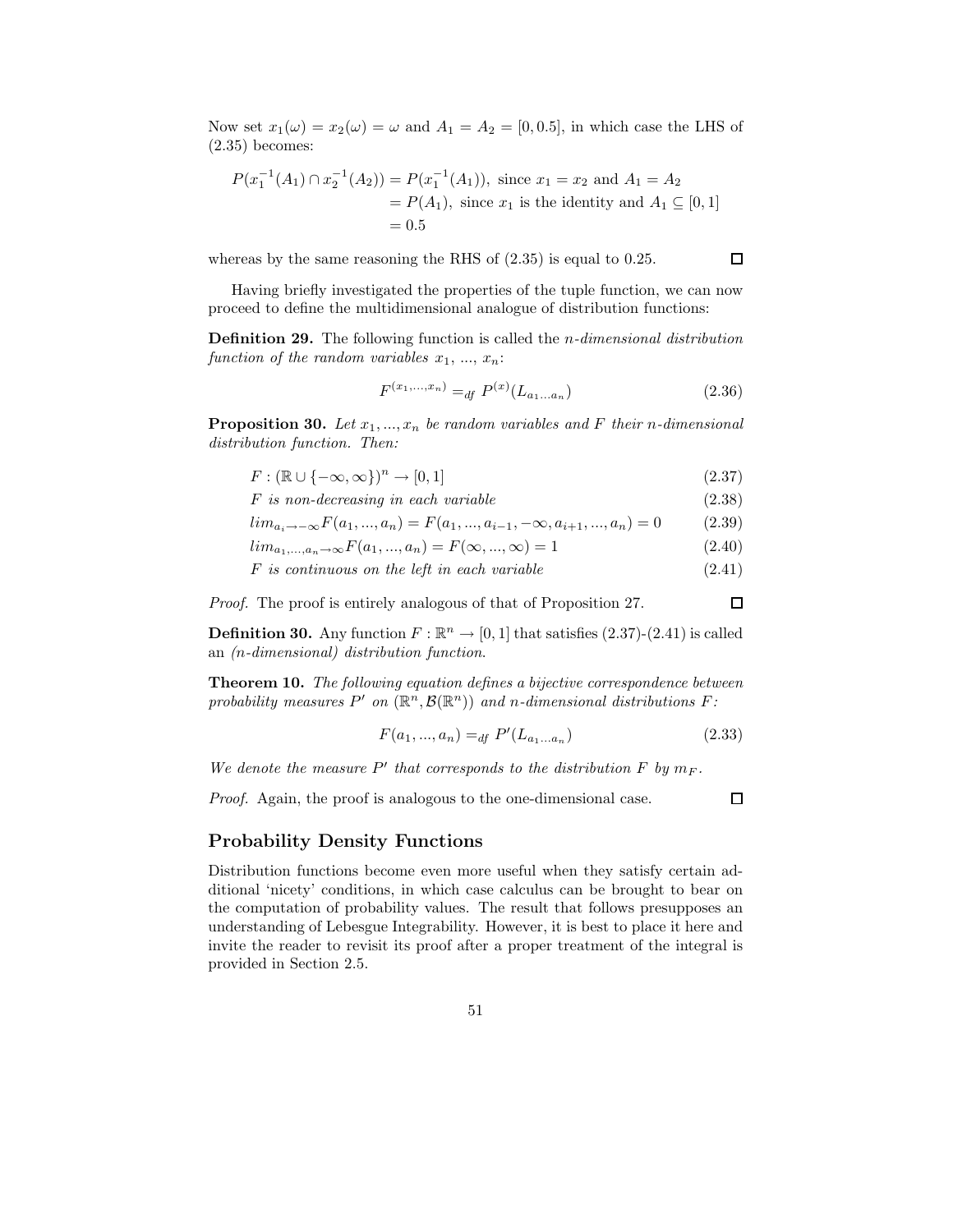Proposition 31. Let F be an n-dimensional distribution function. Assume that it is also the case that for some Borel-measurable function  $f$ :

$$
F(a_1...a_n) = \int_{L_{a_1...a_n}} f(t_1,...,t_n) d_{Leb}(\mathbf{t}), \quad ((a_1,...,a_n) \in \mathbb{R}^n)
$$
 (2.42)

Then for any Borel set A we have:

$$
m_F(A) = \int_A f(\mathbf{t}) d_{Leb}(\mathbf{t})
$$

where all integrals are understood in the Lebesgue sense.

*Proof.* We prove the result for the case  $n = 1$  only. The multidimensional case can be proved analogously. Let  $\mu$  be defined via:

$$
\mu(A) =_{df} \int_A f(t) d_{Leb}(t)
$$

Then  $\mu$  is countably additive by Property II of Theorem 15. Moreover, since  $F$ is monotonically increasing, f is nowhere negative, therefore  $\mu(A) \geq 0$ . Finally, since  $F(a) \to 1$  as  $a \to \infty$ , we get that:

$$
\mu(\mathbb{R}) = \int_{-\infty}^{\infty} f(t) d_{Leb}(t) = 1
$$

Therefore  $\mu$  is a measure. But now observe that:

$$
\mu((-\infty, a)) =_{df} \int_{-\infty}^{a} f(t) d_{Leb}(t)
$$

$$
= F(a), \text{ by hypothesis (2.42)}
$$

So  $\mu$  is in fact identical to  $m_F$  on the  $\pi$ -system of half-rays and therefore is identical to it everywhere, by Uniqueness Lemma. 口

Remark. In the 1-dimensional case, under suitable conditions, we may write

$$
f =_{df} \frac{d}{da} F(a)
$$
\n(2.43)

for the function  $f$  that appears under the Lebesgue integral in  $(2.42)$ . In this case, the function is called the probability density function of F. The relationship between definition (2.42) and definition (2.43) is simple but not trivial and involves the Fundamental Theorem of Calculus for Lebesgue integrals. An equivalent discussion is possible for the n-dimensional case, using partial derivatives:

$$
f =_{df} \frac{\partial^n}{\partial a_1 \dots \partial a_n} F(a_1, \dots, a_n)
$$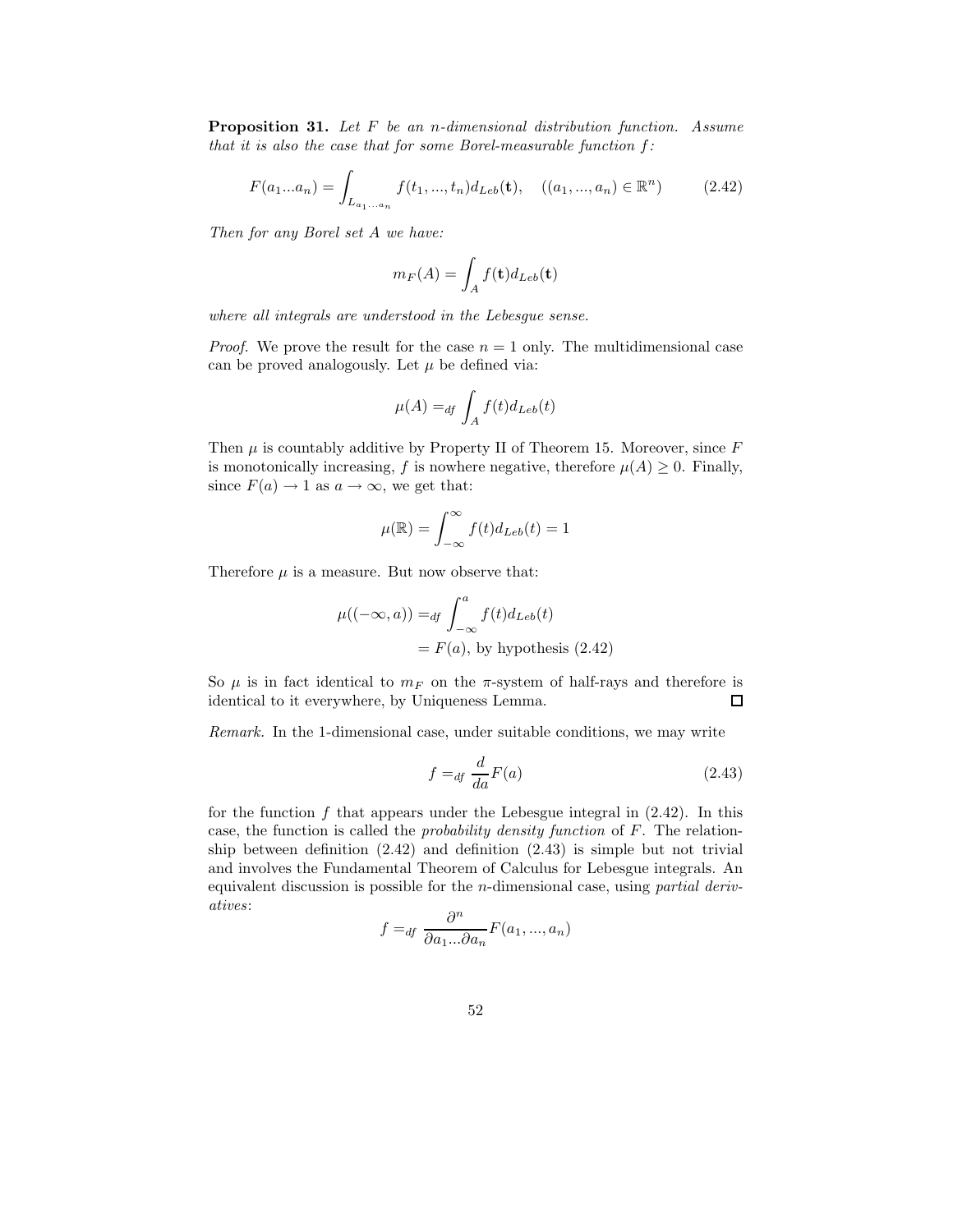## Equivalence of Random Variables

We will often be interested of identifying properties defined on  $\Omega$  that can be seen to hold with probability 1, or, as is the standard term, almost surely<sup>36</sup>:

**Definition 31** (Almost Surely). Fix a probability space  $(\Omega, \mathfrak{F}, P)$ . A property R of elements of  $\Omega$  is said to hold *almost surely* iff

 $\{\omega \mid R(\omega) \text{ holds}\}\in \mathfrak{F}$  and  $P(\{\omega \mid R(\omega) \text{ holds}\})=1$ 

An important application of this notion is the following. Let  $x, y$  be two random variables carried by  $(\Omega, \mathfrak{F}, P)$ . We wish to call them **equivalent** iff they are equal almost surely. To ensure this definition is valid, we need to show that the truth-set of this property is in  $\mathfrak{F}$ , for an arbitrary choice of space, x and y.

**Proposition 32.** Let x, y be random variables carried by  $(\Omega, \mathfrak{F}, P)$ . Then,

$$
Z =_{df} {\omega \mid x(\omega) = y(\omega)} \in \mathfrak{F}
$$

Proof. We will use the following lemma:

**Lemma.** Let the function  $y : \Omega \to \mathbb{R}$  be defined as follows:

$$
y(\xi) =_{df} f(x_1(\xi), ..., x_n(\xi))
$$

Whenever  $f : \mathbb{R}^n \to \mathbb{R}$  is a Borel function, y is a random variable.

Proof of Lemma. A composition of measurable functions is measurable.

Consider now the probability function  $w(\omega) =_{df} x(\omega) - y(\omega)$ . Since  $f(x, y) =$  $x-y$  is a continuous function, it is also Borel (recall the Lemma in Section 2.2). Therefore w is a random variable, which implies that  $w^{-1}(\{0\})$  is in  $\mathfrak{F}$ , since {0} is a Borel set. This completes the proof, since

$$
w^{-1}(\{0\}) =_{df} \{ \omega \mid w(\omega) =_{df} x(\omega) - y(\omega) = 0 \} = Z
$$

口

We are now assured the following definition is valid:

**Definition 32.** Two random variables x and y carried by a probability space  $(\Omega, \mathfrak{F}, P)$  are said to be *equivalent* iff they are equal almost surely.

We now show that any two equivalent random variables carried by a space  $(\Omega, \mathfrak{F}, P)$  induce the *same* measure over R and therefore also have identical distribution functions. In this sense, any results we may prove about a certain random variable x only by appeal to its distribution or induced measure can at best identify  $x$  up to equivalence.

 $36$ In real analysis, the counterpart term is 'almost everywhere'. This is inappropriate here since it fails to emphasize the dependence on the particular choice of probability measure, which might not be the Lebesgue measure. Measure theorists often make this dependence explicit by writing "almost everywhere  $(\mu)$ ", where  $\mu$  is the particular measure in question. We adopt Kolmogorov's 'almost surely' as a midway solution.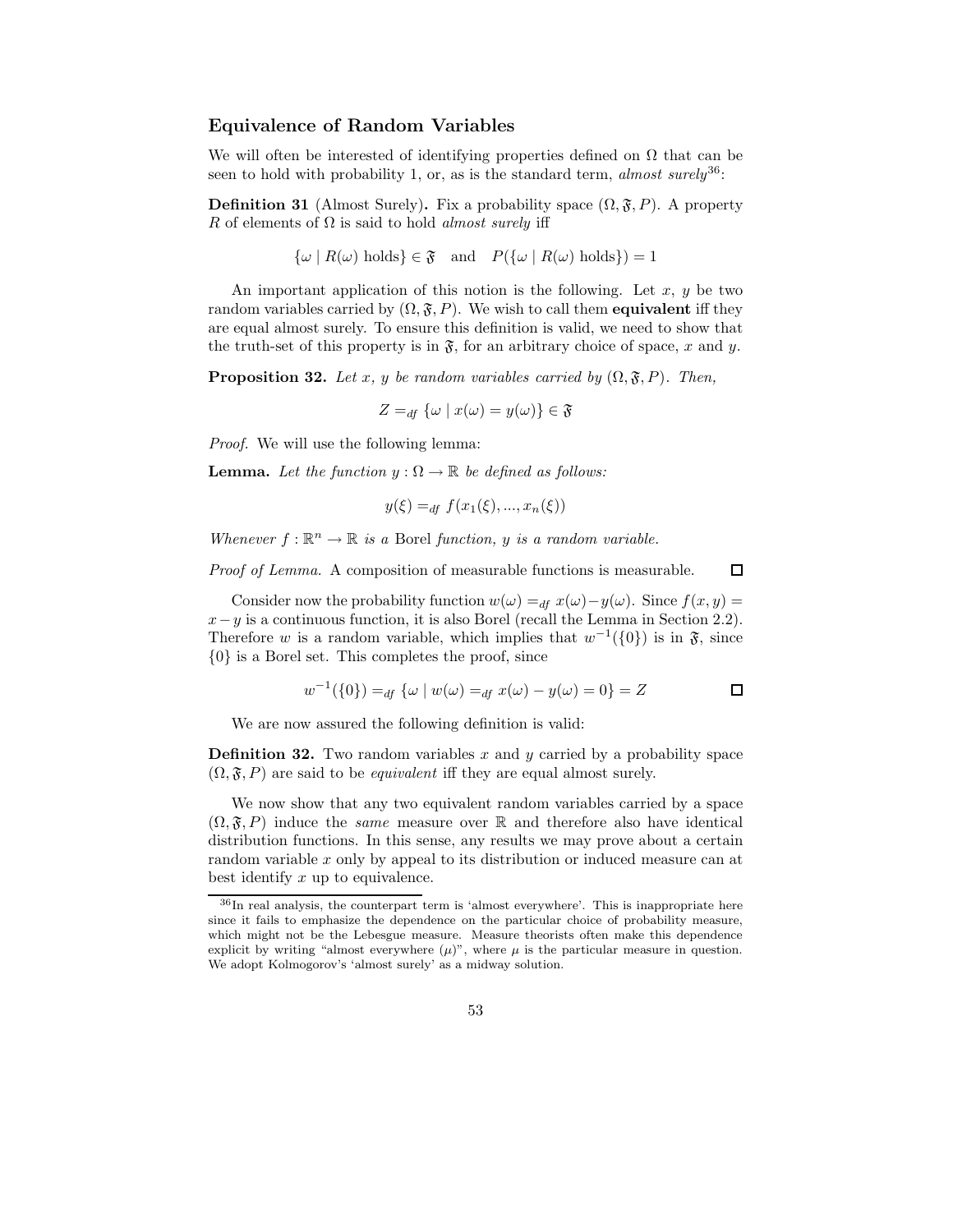**Proposition 33.** If  $x$  and  $y$  are equivalent, then

for all 
$$
A \in \mathcal{B}(\mathbb{R}), \quad P^{(x)}(A) = P^{(y)}(A)
$$
 (2.44)

Proof. Considering Z as before:

$$
P(x^{-1}(A)) = P(x^{-1}(A) \cap Z^c) + P(x^{-1}(A) \cap Z), \text{ by additivity}
$$
  
=  $P(x^{-1}(A) \cap Z^c)$ , since  $P(x^{-1}(A) \cap Z) \le P(Z) = 0$ 

Similarly, we get  $P(y^{-1}(A)) = P(y^{-1}(A) \cap Z^c)$ . But we now observe that:

$$
x^{-1}(A) \cap Z^{c} = \{ \omega \mid x(\omega) = y(\omega) \in A \} = y^{-1}(A) \cap Z^{c}
$$
  
 
$$
\therefore P(x^{-1}(A)) = P(x^{-1}(A) \cap Z^{c}) = P(y^{-1}(A) \cap Z^{c}) = P(y^{-1}(A)). \quad \Box
$$

## Convergence of Sequences of Random Variables

Consider now a sequence of random variables  $x_1, x_2, \dots$ . We first prove that the proposition " $(x_i : i \in \mathbb{N})$  converges" corresponds to an event in  $\mathfrak{F}$ , which we call the *convergence set* of  $(x_i : i \in \mathbb{N})$ .

**Proposition 34.**  $A =_{df} \{ \xi \in \Omega \mid \text{ the sequence } x_1(\xi), x_2(\xi), \dots \text{ converges} \} \in \mathfrak{F}$ 

*Proof.* We write down what this set  $\vec{A}$  is by definition of (Cauchy) convergence:

$$
\xi \in A \Leftrightarrow \forall k \exists n \,\forall m, m' \ge n, |x_m(\xi) - x_{m'}(\xi)| \le 1/k
$$
  
 
$$
\therefore \qquad A = \bigcap_{k} \bigcup_{n} \bigcap_{m \ge n} \bigcap_{m' \ge n} \{\xi : |x_m(\xi) - x_{m'}(\xi)| \le 1/k\}
$$

But, for each fixed m, m', k, the set  $\{\xi : |x_m(\xi) - x_{m'}(\xi)| \leq 1/k\}$  is the inverse image of the Borel set  $(-\infty, 1/k]$  under the function:

$$
a(\xi) =_{df} |x_m(\xi) - x_{m'}(\xi)|
$$

However, a is a random variable, since the function  $f(x, y) =_{df} |x - y|$  is continuous, hence Borel. So  $A \in \mathfrak{F}$  as required.  $\Box$ 

We can now speak of the probability of convergence of a sequence of random variables. In fact, the limit of this sequence, if it exists  $37$ , is itself a random variable.

Proposition 35. The function defined below is a random variable:

$$
x(\xi) =_{df} \begin{cases} \lim_{n \to \infty} x_n(\xi), & \text{if } \xi \in A \\ 0, & \text{otherwise} \end{cases}
$$
 (2.45)

 $37$ In most modern textbooks, random variables are understood to be functions from  $\Omega$  to the extended real field. Under this understanding, the qualification 'if the limit exists' above only serves to cover cases of oscillating divergence and can be dropped altogether in the case of lim sup's and lim inf's.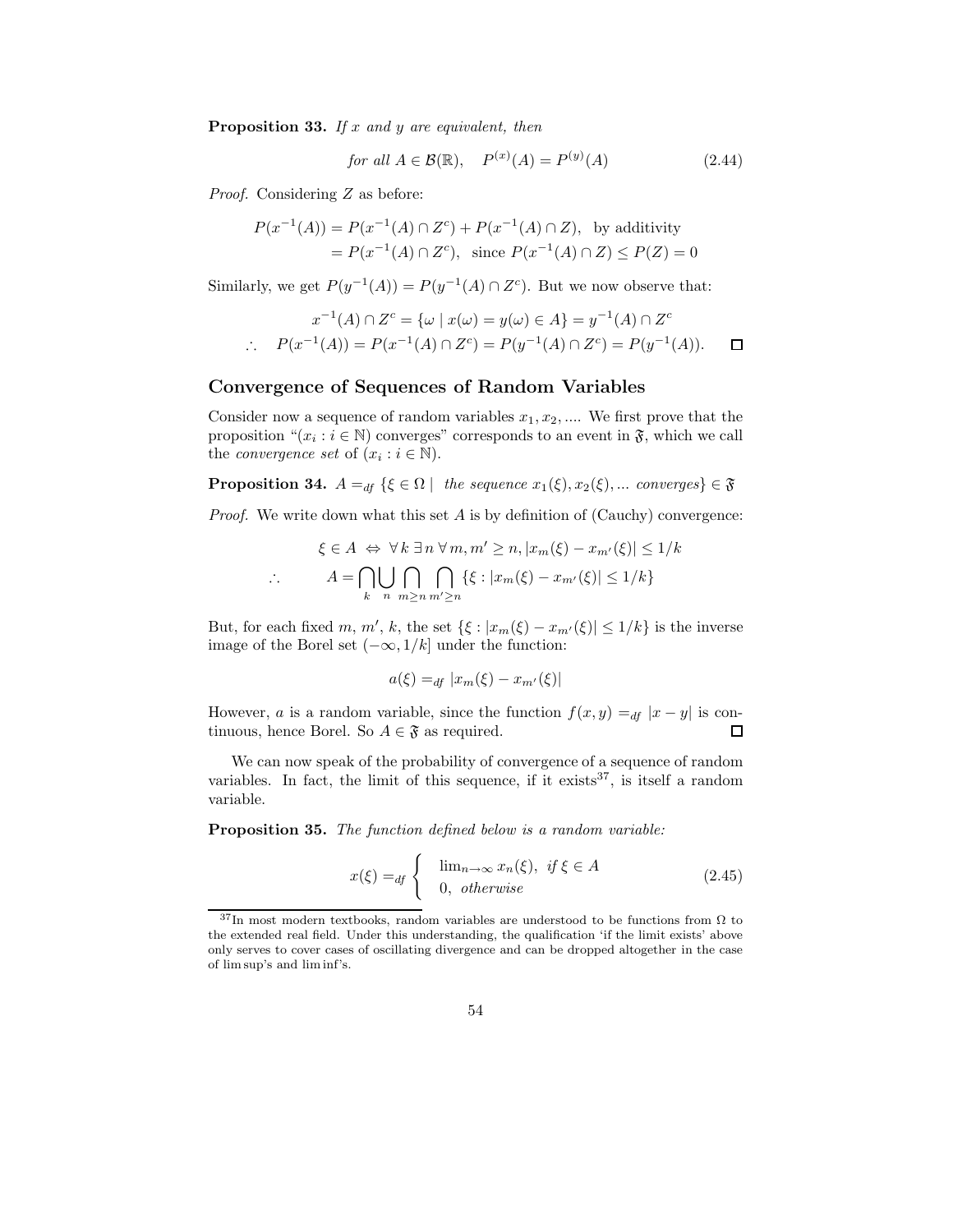*Proof.* We need to show that the set  $B =_{df} {\xi | x(\xi) < a}$  is in  $\mathfrak F$  for each a. We take cases, depending on whether  $a \leq 0$  or  $a > 0$ . In case  $a \leq 0$ , then:

$$
\xi \in B \implies
$$
 the sequence  $(x_i(\xi) : i \in \mathbb{N})$  converged

since otherwise, by convention,  $x(\xi) = 0$  which contradicts  $x(\xi) < a \leq 0$ . So:

$$
\{\xi \mid x(\xi) < a\} = A \cap \{\xi \mid \text{the limit is strictly less than } a\}
$$
\n
$$
= A \cap \{\xi \mid \exists q \in \mathbb{Q} \exists N \in \mathbb{N} \,\forall n > N, \, x_n < a - q\}
$$
\n
$$
= A \cap \bigcup_{q \in \mathbb{Q}} \bigcup_{N \in \mathbb{N}} \bigcap_{n > N} \{\xi \mid x_n < a - q\} \in \mathfrak{F}
$$

This concludes the case  $a \leq 0$ . If  $0 < a$ , the event  $x(\xi) < a$  can occur either because of convergence as above, or because the sequence in fact diverged, in which case  $x(\xi)$  is set to  $0 < a$  by convention. Hence:

$$
\{\xi \mid x(\xi) < a\} = A^c \cup \left(A \cap \bigcup_{q \in \mathbb{Q}} \bigcup_{N \in \mathbb{N}} \bigcap_{n > N} \{\xi \mid x_n < a - q\}\right) \in \mathfrak{F} \qquad \Box
$$

It is useful to distinguish between the following three different types of convergence of sequences of random variables.

**Definition 33.** Recall that  $(x_i : i \in \mathbb{N})$  is said to converge *pointwise* to the random variable x, given by (2.45), iff  $A = \Omega$ . We now say that  $(x_i : i \in \mathbb{N})$ converges *almost surely* to the random variable x, given by  $(2.45)$ , iff:

$$
P(A) = 1\tag{2.46}
$$

Moreover, we say that  $(x_i : i \in \mathbb{N})$  converges in probability to the random variable x, given by (2.45), iff, for every  $\epsilon > 0$ :

$$
\lim_{n \to \infty} P(\{\omega : |x_n(\omega) - x(\omega)| > \epsilon\}) = 0 \tag{2.47}
$$

Kolmogorov proves several results concerning convergence which we summarise in the following theorem:

**Theorem 11.** Consider a sequence of random variables  $(x_i : i \in \mathbb{N})$  and the respective sequence of distribution functions  $(F_i : i \in \mathbb{N})$ . Then:

- I. if  $(x_i : i \in \mathbb{N})$  converges almost surely to x, then it also converges in probability to x
- II. if  $(x_i : i \in \mathbb{N})$  converges in probability to x and also to x', then x and x' are equivalent
- III. if  $(x_i : i \in \mathbb{N})$  converges in probability to x, then  $(F_i : i \in \mathbb{N})$  converges to the distribution function  $F$  of  $x$  at each point of continuity of  $F$ .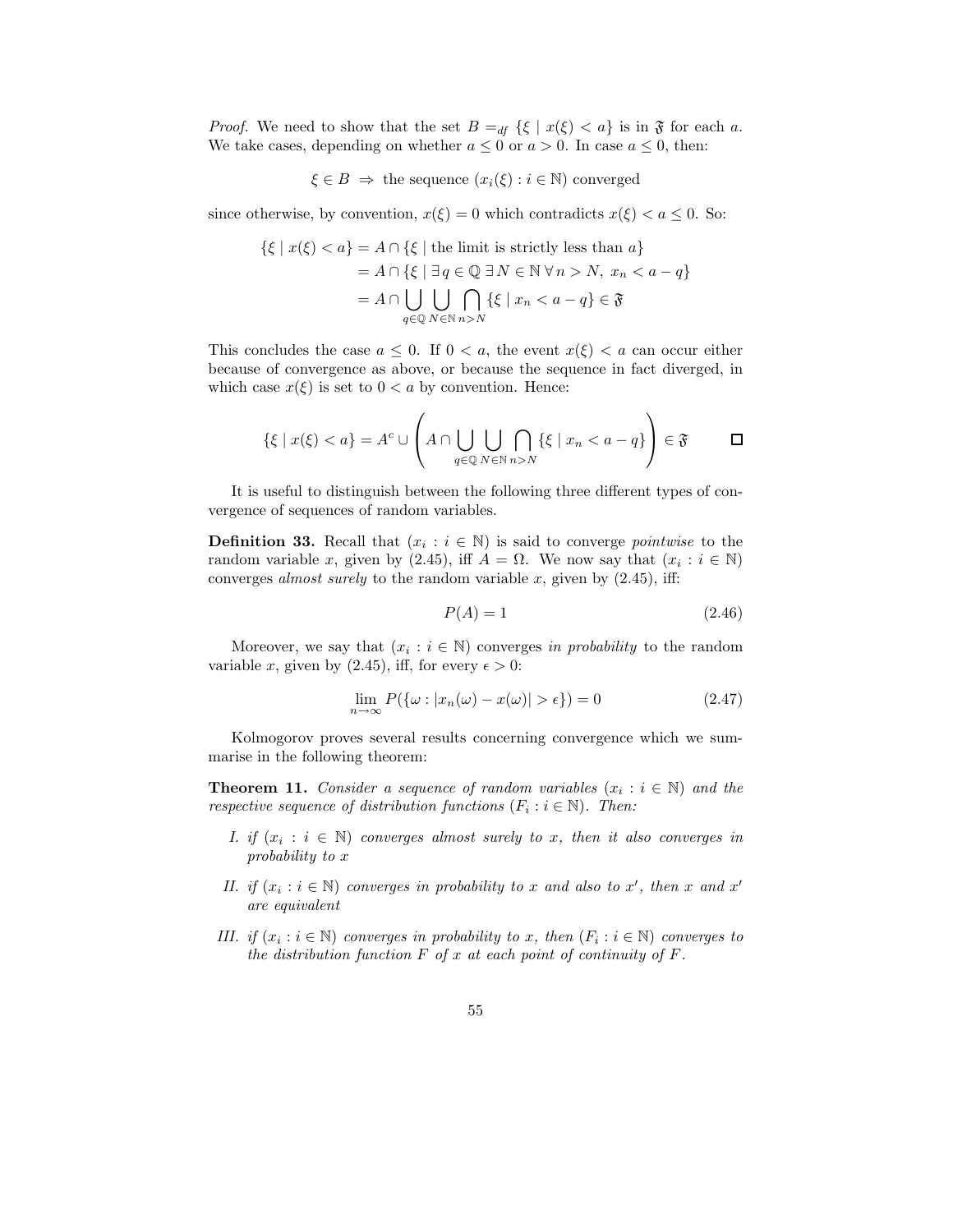

Figure 2.1: A graphical illustration of the definition of  $x_n : \mathbb{R} \to \mathbb{R}$ 

Proof. We only prove (I) here, since the rest of the proofs are as direct and can be found in the Grundbegriffe. Assume  $(x_i : i \in \mathbb{N})$  converges a.s. to x and let A be the convergence set of  $(x_i : i \in \mathbb{N})$ . Now pick  $\epsilon > 0$ . Then for every  $\xi \in A$ ,

$$
\exists n \,\forall p \, |x_{n+p}(\xi) - x(\xi)| < \epsilon
$$
\n
$$
\therefore A \subseteq \bigcup_{n} S_n \tag{2.48}
$$

where  $S_n =_{df} \bigcap_{p} \{\xi \mid |x_{n+p}(\xi) - x(\xi)| < \epsilon\}.$  We now observe that

$$
m' \ge m \implies S_{m'} \supseteq S_m \tag{S1}
$$

$$
\text{and } S_n \subseteq \{ \xi : |x_n(\xi) - x(\xi)| < \epsilon \} \tag{S2}
$$

Therefore,

$$
P(A) \le \bigcup_{n} S_n
$$
, by (2.48)  
=  $\lim_{n \to \infty} P(S_n)$ , by (S1) and Axiom VI  
 $\le \lim_{n \to \infty} P(\{\xi : |x_n(\xi) - x(\xi)| < \epsilon\})$ , by (S2)

So, as required,

$$
1 = P(A) \le \lim_{n \to \infty} P(\{\xi : |x_n(\xi) - x(\xi)| < \epsilon\}) \le 1 \qquad \Box
$$

We conclude this section by offering a counterexample to the converse of the statement proved above - a sequence  $(x_i : i \in \mathbb{N})$  that converges in probability but fails to converge almost surely.

**Proposition 36.** Convergence in probability  $\Rightarrow$  Convergence almost surely.

*Proof.* We will provide a counterexample in the probability space  $(\mathbb{R}, \mathcal{B}(\mathbb{R}), Leb)$ . Enumerate  $\mathbb{Q} = \{r_1, r_2, ...\}$ . Then define for each n, the random variable  $x_n(\xi)$ :  $\mathbb{R} \to \mathbb{R}$  as indicated in Figure (2.1), where:

$$
\epsilon_n = \frac{1}{2^{2n+1}}
$$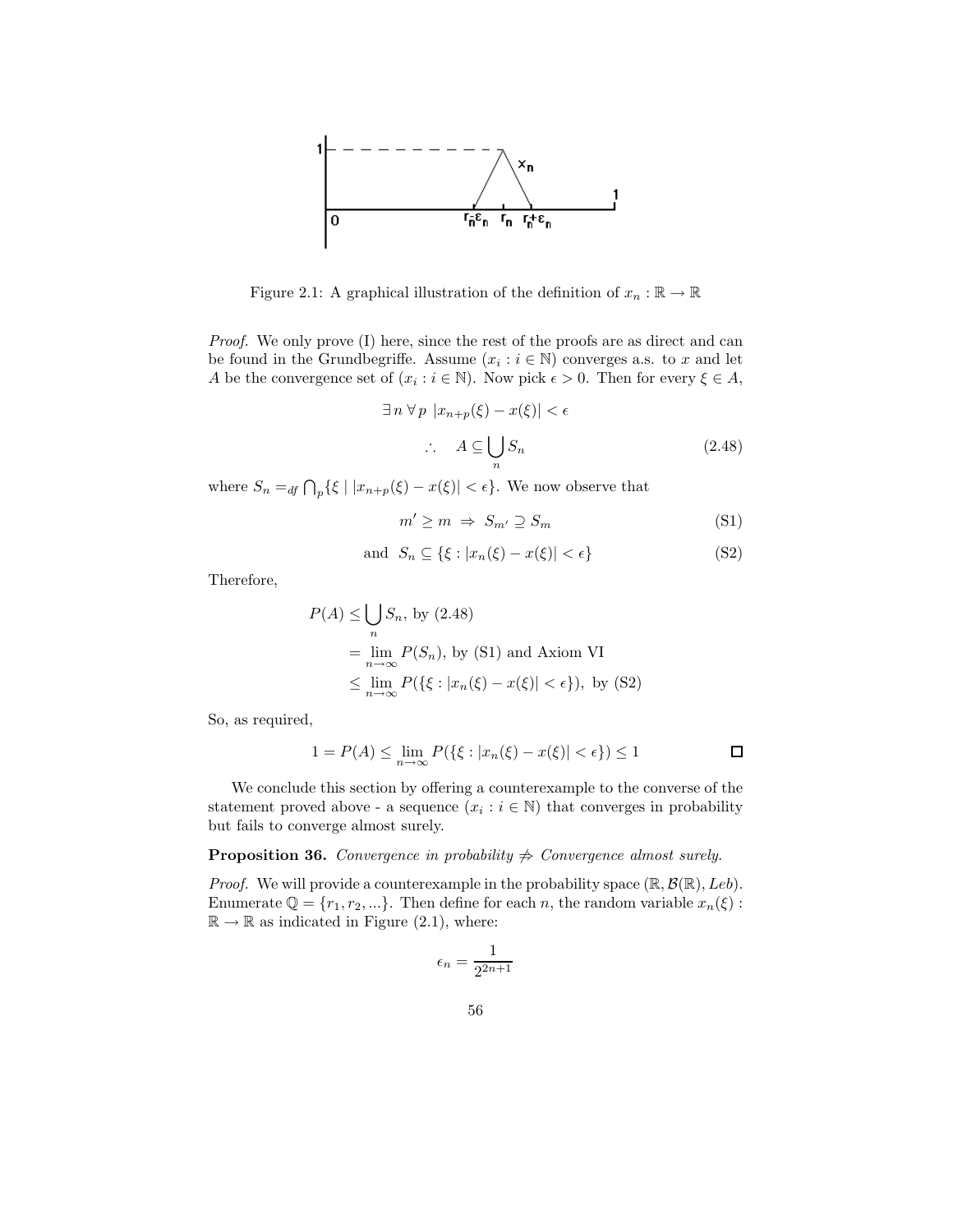In other words  $x_n$  is zero everywhere except in the region  $(r_n-\epsilon_n, r_n+\epsilon_n)$ , where it is linearly increasing in  $(r_n - \epsilon_n, r_n]$  and linearly decreasing in  $[r_n, r_n + \epsilon_n)$ , attaining its maximum value 1 at  $r_n$ . Moreover each  $x_n$  is continuous, hence a random variable.

We now remark that for any  $\epsilon > 0$  and letting x be the constant function 0:

$$
P(\{\xi : |x_n(\xi) - x(\xi)| > \epsilon\}) = Leb(\{\xi : |x_n(\xi) - x(\xi)| > \epsilon\})
$$
  

$$
\leq Leb(\{\xi : |x_n(\xi) - x(\xi)| > 0\}) = 2 \cdot \epsilon_n = \frac{1}{2^{2n}}
$$

So  $(x_n : n \in \mathbb{N})$  converges in probability to the constant function 0:

$$
\lim_{n \to \infty} P(\{\xi : |x_n(\xi) - x(\xi)| > \epsilon\}) \le \lim_{n \to \infty} \frac{1}{2^{2n}} = 0
$$

We will now show that convergence almost surely fails. The key observation is that, for any enumeration  $(r_n)_n$  of the rationals, any of its tails,  $(r_n)_{n>N}$ , is dense in [0, 1]. This means that for any  $\xi \in [0,1]$ ,  $(r_n)_n$  will return arbitrarily close to  $\xi$  infinitely often:

$$
\forall \delta > 0 \,\forall N \,\exists n > N \,, |r_m - \xi| < \delta \tag{2.49}
$$

So now pick an arbitrary  $\xi \in \mathbb{R}$  and let M be any number. If we set  $N := M$ and  $\delta := 0.5 \cdot \epsilon_M$  in (2.49), we obtain that

$$
\exists n > M, \text{ for which } |r_n - \xi| < 0.5 \cdot \epsilon_M, \text{ hence } x_n(\xi) > 0.5.
$$

With the same argument applied to  $\xi' = \xi + 10$  we obtain that

$$
\exists n' > M, \text{ for which } |r_{n'} - \xi| > \epsilon_M, \text{ hence } x_n(\xi) = 0.
$$

Since for each  $M$  we can find such numbers  $n$  and  $n'$ , we can construct two subsequences of  $(x_n(\xi): n \in \mathbb{N})$ , one of which is bounded below by 0.5 and the other of which is identically zero. This implies that  $(x_n(\xi) : n \in \mathbb{N})$  diverges.

Since  $\xi$  was arbitrary, we have just shown that the convergence set of the sequence of random variables  $(x_n : n \in \mathbb{N})$  is empty and hence has probability 0 by the properties of measure. In particular, its probability is not 1, which  $\Box$ completes the proof.

# 2.5 Mathematical Expectations

We dedicate this section to the study of *mathematical expectations*, an application of Lebesgue integration on probability fields. Besides being very useful in applications of probability theory (by way of their intuitive meaning), expectations are invaluable as a formal tool for the study of random variables. In particular, they will play a central role in the definition of conditional probability that appears in the next section.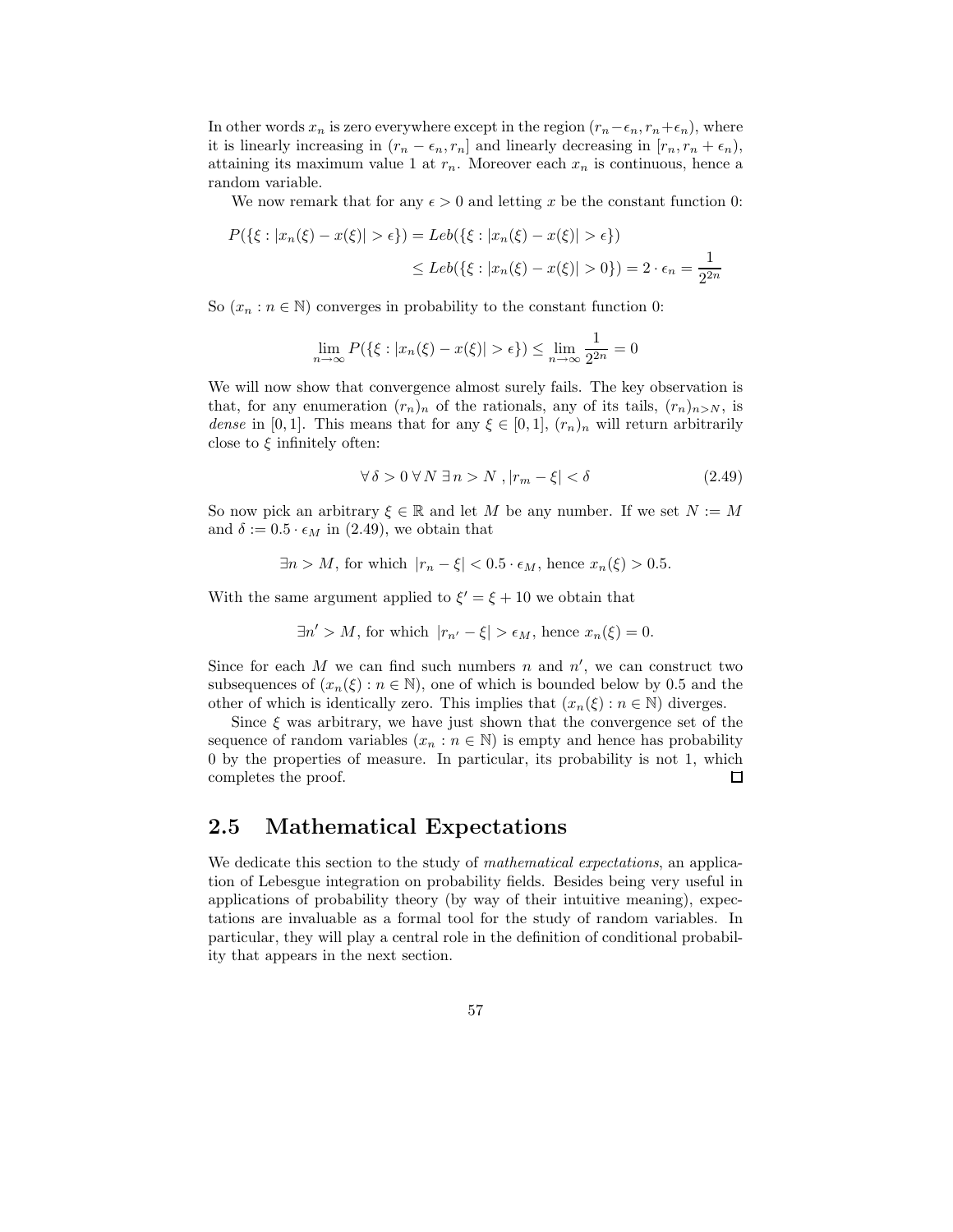

Figure 2.2: A graphical illustration of *Lebesgue's ladder*; the real line, which is the *image space* of f, is partitioned into intervals<sup>39</sup> of length  $\lambda$ . The inverse image operator  $f^{-1}$  then induces a partition over the *domain*, which is  $\Omega$ .

## Definition and Properties

Consider a probability space  $(\Omega, \mathfrak{F}, P)$  equipped with a random variable  $x : \Omega \rightarrow$  $\mathbb R$  and A an arbitrary set of  $\mathfrak F$ . In a familiar approach, we will attempt to approximate the integral of x over A by weighted sums of the form  $\sum_{B \in \mathfrak{U}} P(B)x_B$ , where  $\mathfrak U$  is some partition of A and  $x_B$  is some indicative value of the values  $x(\omega)$  takes for  $\omega \in B$ . In particular, we consider the following series:

$$
S_{\lambda}(x, A, P) =_{df} \sum_{k=-\infty}^{k=+\infty} k \lambda P(\{\omega \mid k\lambda \le x(\omega) < (k+1)\lambda\} \cap A) \tag{2.50}
$$

Remark. The partition  $\mathfrak U$  that generates this series is not defined directly in the domain of x. Instead, we consider a regular partition of the image space of x, the real line, into intervals  $[k\lambda,(k+1)\lambda)$  for  $k \in \mathbb{Z}$ . We then produce the partition  $\mathfrak U$  by considering the inverse images of these intervals. In this manner, we exploit the measurability of  $x$  to ensure that our partition contains measurable sets only (ie  $\mathfrak{U} \subseteq \mathfrak{F}$ ) and are also assured that the values that x takes on each interval  $[k\lambda,(k+1)\lambda)$  are very close to our choice of indicative value  $k\lambda$ . This idea of carving up in a regular manner the image space as opposed to the domain is what differentiates Lebesgue integration from Riemann integration and has come to be known as Lebesgue's Ladder (see Figure 2.2).

In case the series  $S_{\lambda}(x, A, P)$  converges absolutely for every  $\lambda$  and its limit as  $\lambda \rightarrow 0$  exists, it is then defined to be the *Lebesgue integral* or simply *integral*<sup>40</sup> of x over  $A$ , relative to the probability measure  $P$ :

<sup>&</sup>lt;sup>40</sup>The standard measure theoretic notation for this integral is  $\int_A x dP$ , which can however prove comfusing when  $x$  is a function of several variables or defined via composition. The notation in (2.51) makes the domain somewhat more explicit and is also closer to Kolmogorov's choice,  $\int_A x P(dE)$ .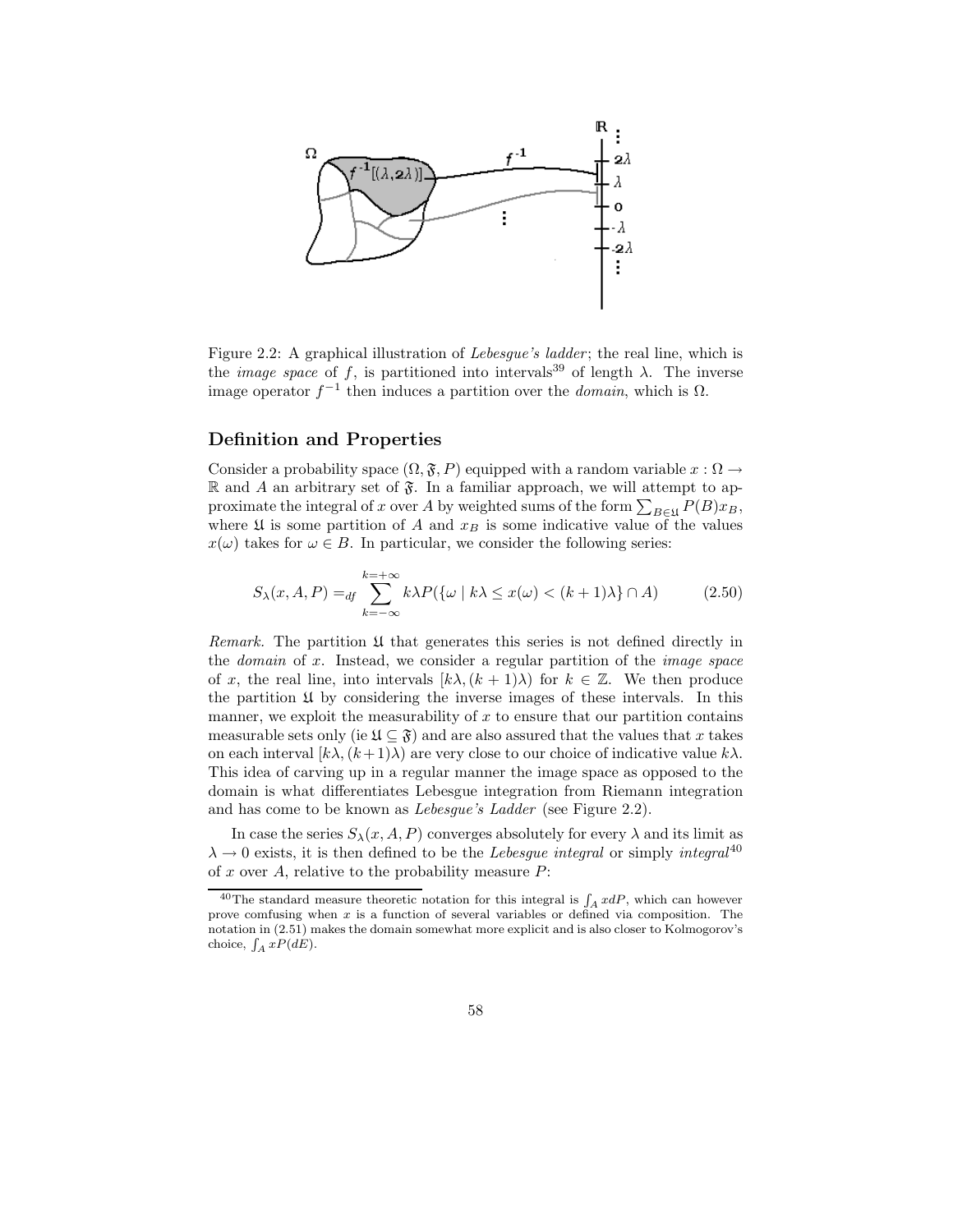Definition 34.

$$
\int_{A} x(\omega) dP(\omega) =_{df} \lim_{\lambda \to 0} S_{\lambda}
$$
\n(2.51)

**Definition 35.** We call x integrable on  $A$  iff (2.51) exists.

The expectation of  $x$  can now be defined as the integral of  $x$  over the entire sample space  $\Omega:$ 

**Definition 36.** The *mathematical expectation* of an r.v.  $x$  is given by

$$
E(x) =_{df} \int_{\Omega} x(\omega) d_P(\omega)
$$
 (2.52)

We now introduce certain useful properties of integrals and mathematical expectations in the following two theorems, which we state without proof:

Theorem 12. The following all hold:

- I. If x is integrable on A, then it is integrable on any  $A' \subseteq A$ ,  $A' \in \mathfrak{F}$ .
- II. If x is integrable on  $A = \bigcup_{n \in \mathbb{N}} A_n$ ,  $A_n$  pairwise disjoint sets of  $\mathfrak{F}$ , then:

$$
\int_A x(\omega) d_P(\omega) = \sum_n \int_{A_n} x(\omega) d_P(\omega)
$$

III. If x is integrable on A, then  $|x|$  is also integrable on A and:

$$
\left| \int_A x(\omega) d_P(\omega) \right| = \int_A |x(\omega)| d_P(\omega)
$$

IV. If  $\forall \omega \in A$ ,  $0 \le y(\omega) \le x(\omega)$  and x is integrable on A, then y is also integrable on A and:

$$
\int_A y(\omega) dP(\omega) \le \int_A x(\omega) dP(\omega)
$$

V. If  $\forall \omega \in A$ ,  $m \leq x(\omega) \leq M$ , then:

$$
mP(A) \le \int_A x(\omega) d_P(\omega) \le MP(A)
$$

VI. If x and y are integrable on A, then  $Kx + Ly$  is also integrable and:

$$
\int_{A} (Kx(\omega) + Ly(\omega))d_P(\omega) = K \int_{A} x(\omega)d_P(\omega) + L \int_{A} y(\omega)d_P(\omega)
$$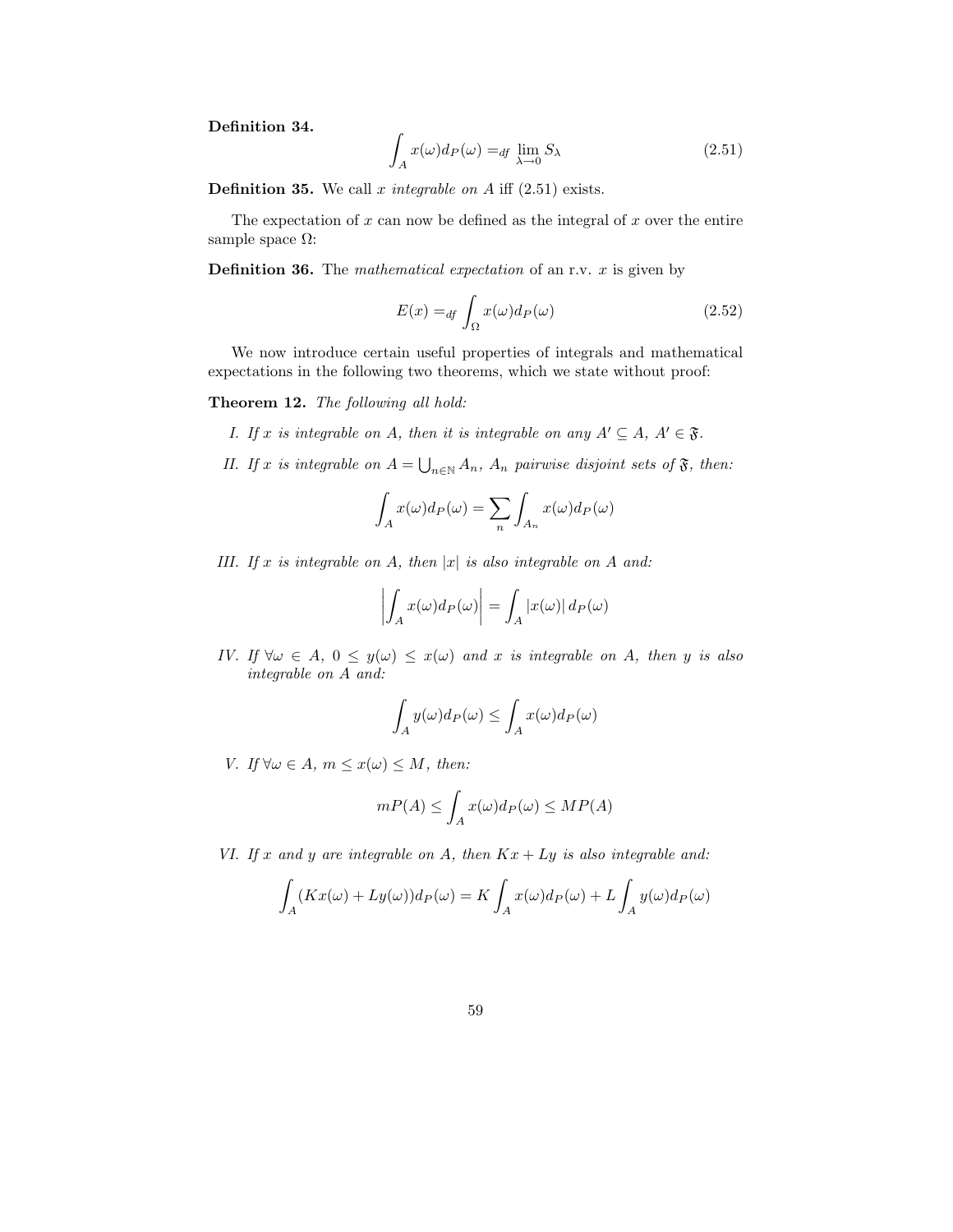VII. Let  $(x_n : n \in \mathbb{N})$  be a sequence of random variables such that

$$
\sum_{n} \int_{C} |x_{n}(\omega)| d P(\omega) < \infty
$$

Then the random variable x defined by  $x =_{df} \sum_{n} x_n$  converges pointwise on  $C \setminus B$  for some set B such that  $P(B) = 0$ . Moreover, setting  $x(\xi) = 0$ for  $\xi \in B$ , we get:

$$
\int_A x(\omega) d_P(\omega) = \sum_n \int_A x_n(\omega) d_P(\omega)
$$

VIII. If x and y are equivalent then for any  $A \in \mathfrak{F}$ :

$$
\int_{A} x(\omega) d_P(\omega) = \int_{A} y(\omega) d_P(\omega)
$$
\n(2.53)

IX. If (2.53) holds for every  $A \in \mathfrak{F}$ , then x, y are equivalent.

X. Every bounded random variable is integrable.

Proof. Not included. Refer to [9] and [8].

 $\Box$ 

Remark. Property IX makes it possible to implicitly specify a function almost everywhere by explicitly specifying all its integrals. This will be crucial in the construction of conditional probability with respect to probability 0 events in the next subsection.

The following properties of mathematical expectations now follow directly from its definition and Theorem 12:

Theorem 13. The following hold:

- I.  $|E(x)| \le E(|x|)$
- II. If  $0 \le y \le x$  everywhere, then  $E(y) \le E(x)$ .
- III. inf(x)  $\leq E(x) \leq \sup(x)$
- IV.  $E(Kx + Ly) = KE(x) + LE(y)$
- V.  $E(\sum_n x_n) = \sum_n E(x_n)$  if  $\sum_n E(|x_n|)$  converges.
- VI. If x,y are equivalent, then  $E(x) = E(y)$ .

VII. Every bounded random variable has a mathematical expectation.

Proof. Trivially follows from Theorem 12.

 $\Box$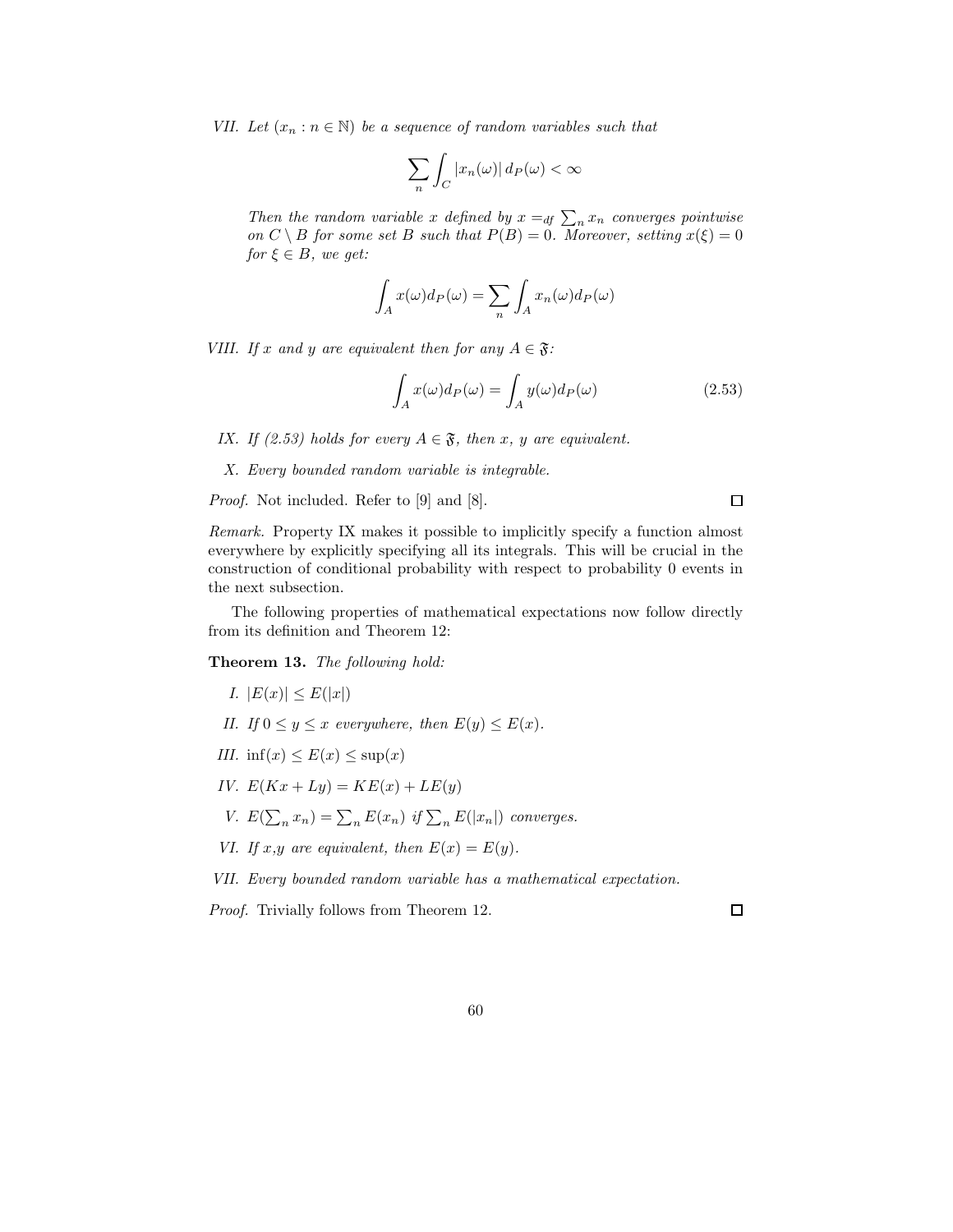### Elementary Conditional Mathematical Expectations

It is useful to introduce a concept of elementary conditional mathematical expectation, by employing the elementary conditional probability measure  $P_B$  which we encountered in Section 2.1:

**Definition 37.** Let x be a random variable and let  $B \in \mathfrak{F}$ , with  $P(B) > 0$ . The conditional mathematical expectation of x with respect to  $B$  is given by:

$$
E_B(x) = \int_{\Omega} x(\omega) d_{P_B}(\omega) \tag{2.54}
$$

where  $P_B$  is defined as in (2.1) and is a probability measure by Proposition 4:

$$
P_B(A) =_{df} \frac{P(A \cap B)}{P(B)}, \quad (A \in \mathfrak{F})
$$

Conditional expectations are most useful when written in a different form, which we now prove equivalent to (2.54):

**Proposition 37.** For  $P(B) \neq 0$ :

$$
E_B(x) = \frac{1}{P(B)} \int_B x(\omega) d_P(\omega)
$$
\n(2.55)

In particular, we get that:

$$
E(x) = P(B)E_B(x) + P(B^c)E_{B^c}(x)
$$
\n(2.56)

Proof. We observe that:

$$
E_B(x) =_{df} \int_E x P_B(dE) = \int_B x(\omega) d_{P_B}(\omega) + \int_{B^c} x(\omega) d_{P_B}(\omega)
$$

by Theorem 12.II. Since  $P_B$  is 0 everywhere on  $B^c$ , the series  $S_\lambda(x, B^c, P_B)$ consists of zero terms only and respectively the limit as  $\lambda \to 0$  must also be zero, so:

$$
\int_{B^c} x(\omega) d_{P_B}(\omega) = 0
$$

On the other hand, we observe that only sets intersected with  $B$  are featured in the series  $S_{\lambda}(x, B, P)$ . Therefore, conditioning with respect to B has the following effect:

$$
S_{\lambda}(x, B, P_B) = \frac{1}{P(B)} S_{\lambda}(x, B, P)
$$
  

$$
\therefore \int_{B} x(\omega) d_{P_B}(\omega) = \frac{1}{P(B)} \int_{B} x(\omega) d_{P}(\omega)
$$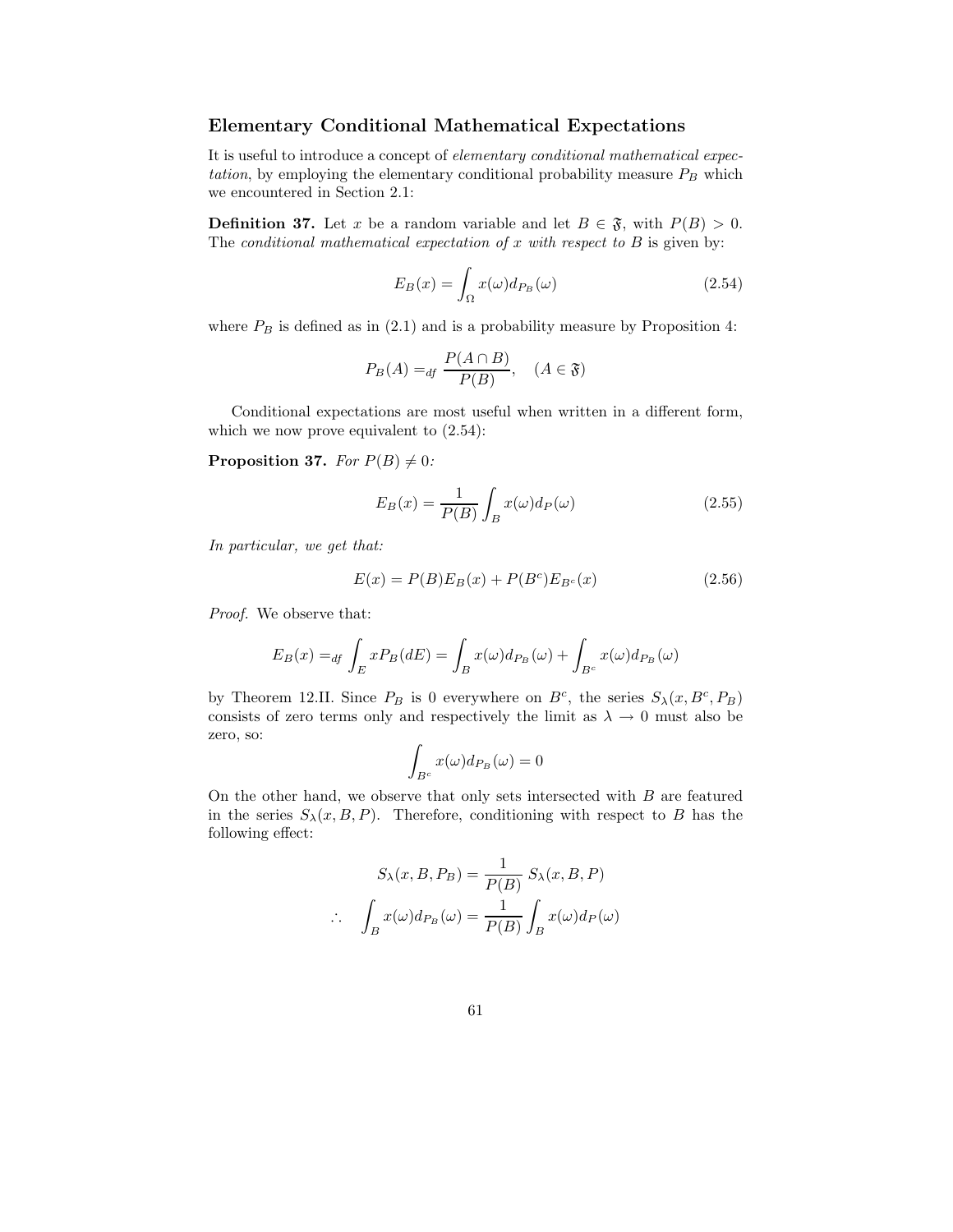as required for  $(2.55)$ . Now,  $(2.56)$  follows easily from  $(2.55)$ :

$$
E_B(x) = \frac{1}{P(B)} \int_B x(\omega) d_P(\omega), \text{ by (2.55)}
$$
  
=  $\frac{1}{P(B)} \left( \int_{\Omega} x(\omega) d_P(\omega) - \int_{B^c} x(\omega) d_P(\omega) \right)$ , by Theorem 12.(II)  
=  $\frac{1}{P(B)} (E(x) - E_{B^c}(x) \cdot P(B^c))$ , again by (2.55)

### Differentiation and Integration of Expectations

Although we will not need the results of this section for the purpose of defining conditional probabilities, we provide them along with an example of their application as further indication of the power of Kolmogorov's formalism in dealing with abstract questions in geometric probability.

Fix a probability space  $(\Omega, \mathfrak{F}, P)$  and consider a function  $f : \Omega \times \mathbb{R}^n \to \mathbb{R}$ ,

$$
f(\omega, t) \in \mathbb{R}, \quad (\omega \in \Omega, t \in \mathbb{R}^n)
$$

Let us call such a function an  $\Omega$ -functional. It can be viewed as a family of real functions indexed by  $\omega \in \Omega$  or equivalently as a family of probability functions indexed by  $t \in \mathbb{R}^n$ . Accordingly, an  $\Omega$ -functional can be acted upon in various ways, in particular:

- By evaluation of its first argument at  $\omega \in \Omega$ , which returns a real function  $\mathbb{R} \to \mathbb{R}$ , denoted by  $f_{\omega}(t)$ .
- By evaluation of its second argument, which returns a probability function  $\Omega \to \mathbb{R}$  denoted by  $f_t(\omega)$ .
- By differentiation with respect to its second argument, which (when all derivatives exist) returns an  $\Omega$ -functional  $(\Omega \times \mathbb{R}) \to \mathbb{R}$ , denoted by:

$$
\frac{\partial}{\partial t} f(\omega, t)
$$

• By Lebesgue integration along its first argument over a set  $A \in \mathfrak{F}$ , which (when all integrals exist) returns a real function  $\mathbb{R} \to \mathbb{R}$ , denoted by:

$$
\int_A f(\omega,t)d_P(\omega)
$$

Remark. As a special case, taking the expectation of f along its first argument falls under this type of operation.

• By Riemann integration along its second argument over a rectangle  $S =$  $\prod_{i=1}^n [a_i, b_i]$ , which (when all integrals exist) returns a probability function  $\Omega \to \mathbb{R}$ , denoted by:

$$
\int_{S} f(\omega, t)dt =_{df} \int_{a_1}^{b_1} \int_{a_2}^{b_2} \dots \int_{a_n}^{b_n} f(\omega, t)dt_1 dt_2 \dots dt_n
$$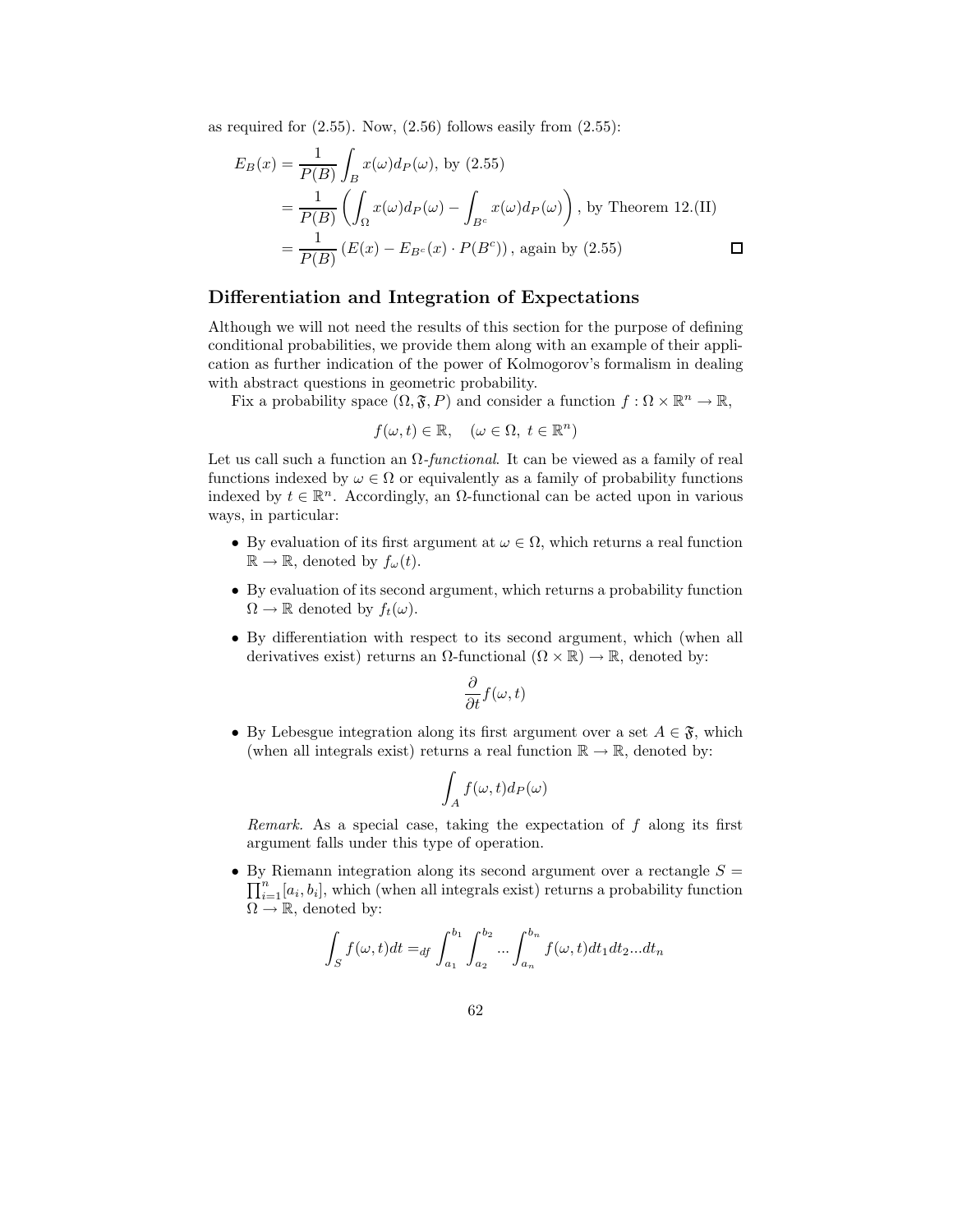Observe, however that the series  $S_{\lambda}(x, A, P)$  via which we defined the Lebesgue integral can only be defined for  $x$  a random variable (since the inverse images of all intervals must be in  $\mathfrak{F}$ ). This makes the following definition natural:

**Definition 38.** If x is an  $\Omega$ -functional and for all t,  $x_t(\xi)$  is a random variable, then let us call x a random  $\Omega$ -functional.

Finally, we introduce some useful notation for the taking the expectation of f along its first argument (provided the Lebesgue integral converges):

Definition 39. If f is a random  $\Omega$ -functional, then we define

$$
E(f)(t) =_{df} \int_{\Omega} f(\omega, t) d_P(\omega), \text{ if it exists}
$$

It is customary upon encountering a function on the cartesian product of two distinct spaces to enquire whether a change of the order of certain operations is allowed. We will now demonstrate two cases in which such a change is allowed. Both results can be found in Section IV, Paragraph 5 of the Grundbegriffe, with complete proofs, although Kolmogorov's notation makes the proofs somewhat hard to follow. We omit the proof of Theorem 14 since we will not be using this Theorem again. However, we do reproduce the proof of Theorem 15, with different notation and some gaps filled, since this theorem will serve as the basis for some discussion later.

**Theorem 14** (Leibniz's Rule). Let  $x(\omega, t)$  be a random  $\Omega$ -functional, where  $\omega \in \Omega$  and  $t \in \mathbb{R}$  (ie we take  $n = 1$  in the original definition). Now assume that the following conditions hold:

- 1. for each t,  $E(f)(t)$  exists
- 2. for all  $\omega$ ,  $f_{\omega}(t)$  is an everywhere differentiable real function
- 3. there exists a single constant M, such that for all  $\omega$ ,  $\frac{\partial}{\partial t} f(\omega, t)$  is bounded in absolute value by M.

Then  $\frac{\partial}{\partial t} f(\omega, t)$  is also a random  $\Omega$ -functional and:

$$
\frac{d}{dt}E(f)(t) = E\left(\frac{\partial}{\partial t}f(\omega, t)\right) \tag{2.57}
$$

 $\Box$ 

Proof. Omitted. Can be found in [6, p.44].

**Theorem 15.** Let f be a random  $\Omega$ -functional. If f is bounded in absolute value by some constant K and each real function  $f_{\omega}$  is integrable in the Riemann sense, then:

$$
\int_{a}^{b} f(\omega, t) dt
$$

is a random variable. Moreover, its expectation exists and is equal to:

$$
\int_{a}^{b} E(f)(t)dt = E(\int_{a}^{b} f(\omega, t)dt)
$$
\n(2.58)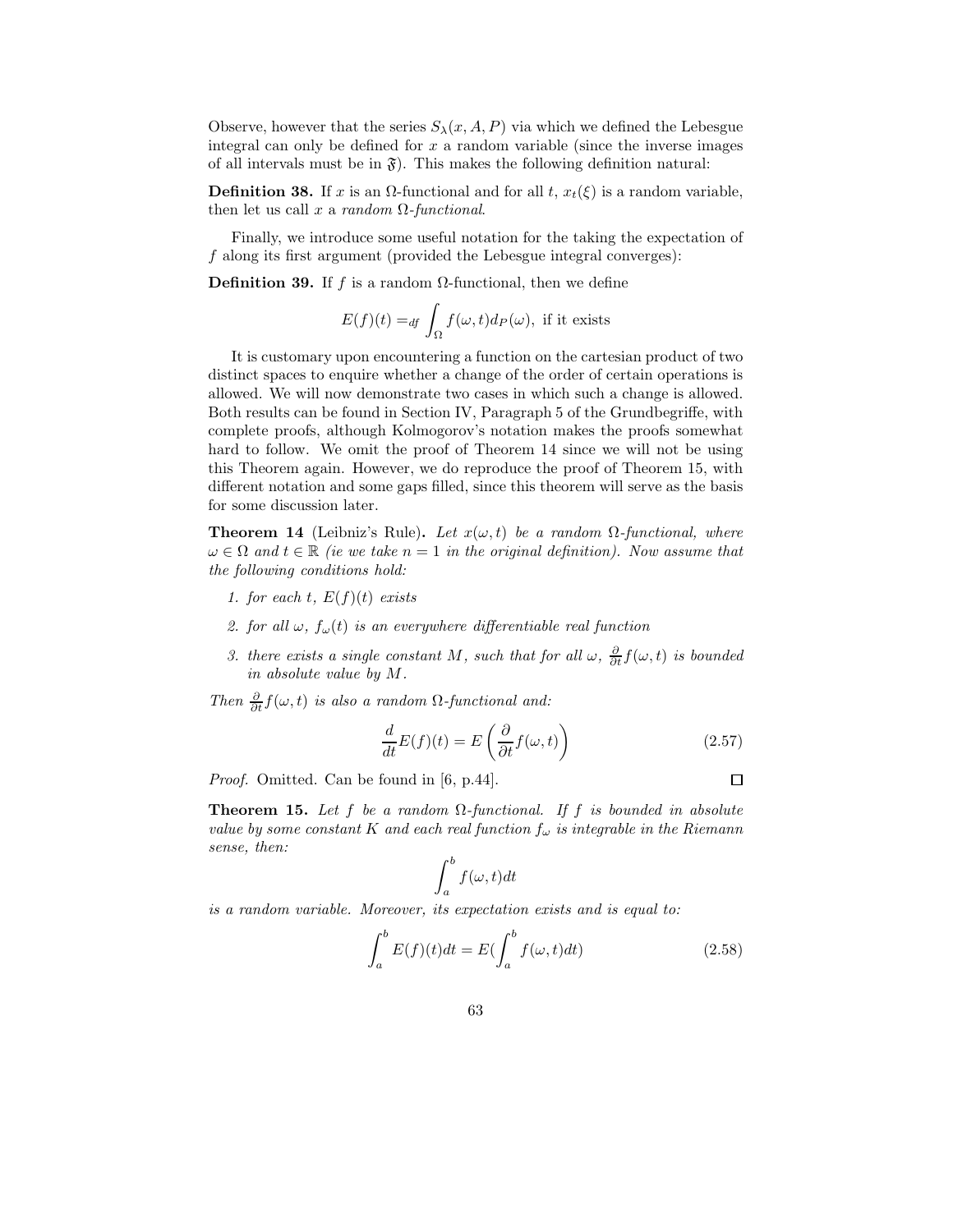*Proof.* For any  $\omega$ , the real function  $f_{\omega}$  is Riemann integrable, so:

$$
J(\omega) =_{df} \int_{a}^{b} f(\omega, t) dt
$$

exists, which of course yields a probability function  $J : \omega \mapsto J(\omega)$ . Now define:

$$
S_n(\omega) =_{df} \frac{1}{h} \sum_{k=1}^n f_{a+kh}(\omega), \text{ where } h =_{df} \frac{b-a}{n}
$$
 (2.59)

Then for each  $n, S_n$  is a random variable, since it is a scalar multiple of a sum of random variables (the  $f_{a+kh}$ 's). Moreover, for any fixed  $\omega$ , the sequence  $(S_n(\omega): n \in \mathbb{N})$  satisfies:

$$
\lim_{n \to \infty} S_n(\omega)
$$
 exists and is equal to  $J(\omega)$ 

by definition of the Riemann integral.

Clearly then the sequence  $(S_n : n \in \mathbb{N})$  of random variables converges pointwise to the probability function  $J$ . Pointwise convergence is a (trivial) instance of convergence almost surely, which implies by Proposition 35 that J is a random variable, too. Moreover,  $J(\omega) \leq K(b-a)$ , by (2.59), since f is bounded above by  $K$ . So  $J$  is in fact a *bounded* random variable, which means its expectation  $E(J)$  exists by VII of Theorem 13.

Convergence a.s. also implies that the  $S_n$ 's converge to J in probability, by I of Theorem 13. This is to say that

$$
\forall \epsilon > 0, \ \lim_{n \to \infty} P(\{\omega : |S_n(\omega) - J(\omega)| > \epsilon\}) = 0
$$

which in particular implies

$$
\forall \epsilon > 0, \exists N, \forall n \ge N, \ P(\{\omega : |S_n(\omega) - J(\omega)| > \epsilon\}) < \epsilon \tag{2.60}
$$

For readability in what follows, we denote the set involved in (2.60) as follows:

$$
A =_{df} \{ \omega : |S_n(\omega) - J(\omega)| > \epsilon \} \tag{2.61}
$$

Now for each n,  $S_n$  is a random variable bounded above by  $K(b - a)$ , so its expectation exists and is equal to:

$$
E(S_n) = \frac{1}{h} \sum_{k=1}^{n} E(f_{t+kh}),
$$
 by (IV) of Theorem 13.

We finally have:

$$
|E(S_n) - E(J)| = |E(S_n - J)|
$$
, by Theorem 13.(IV)  
\n
$$
\leq E(|S_n - J|)
$$
, by 13.(I)  
\n
$$
= P(A)E_A(|S_n - J|) + P(A^c)E_{A^c}(|S_n - J|)
$$
, by (2.56)  
\n
$$
\leq P(A)E_A(|S_n| + |J|) + P(A^c)E_{A^c}(|S_n - J|)
$$
, by 13.(II) and triangle inequality  
\n
$$
\leq P(A)(E_A(|S_n|) + E_A(|J|)) + P(A^c)E_{A^c}(|S_n - J|)
$$
, by 13.(IV)  
\n
$$
\leq 2K(b-a)P(A) + P(A^c)E_{A^c}(|S_n - J|)
$$
\n(2.62)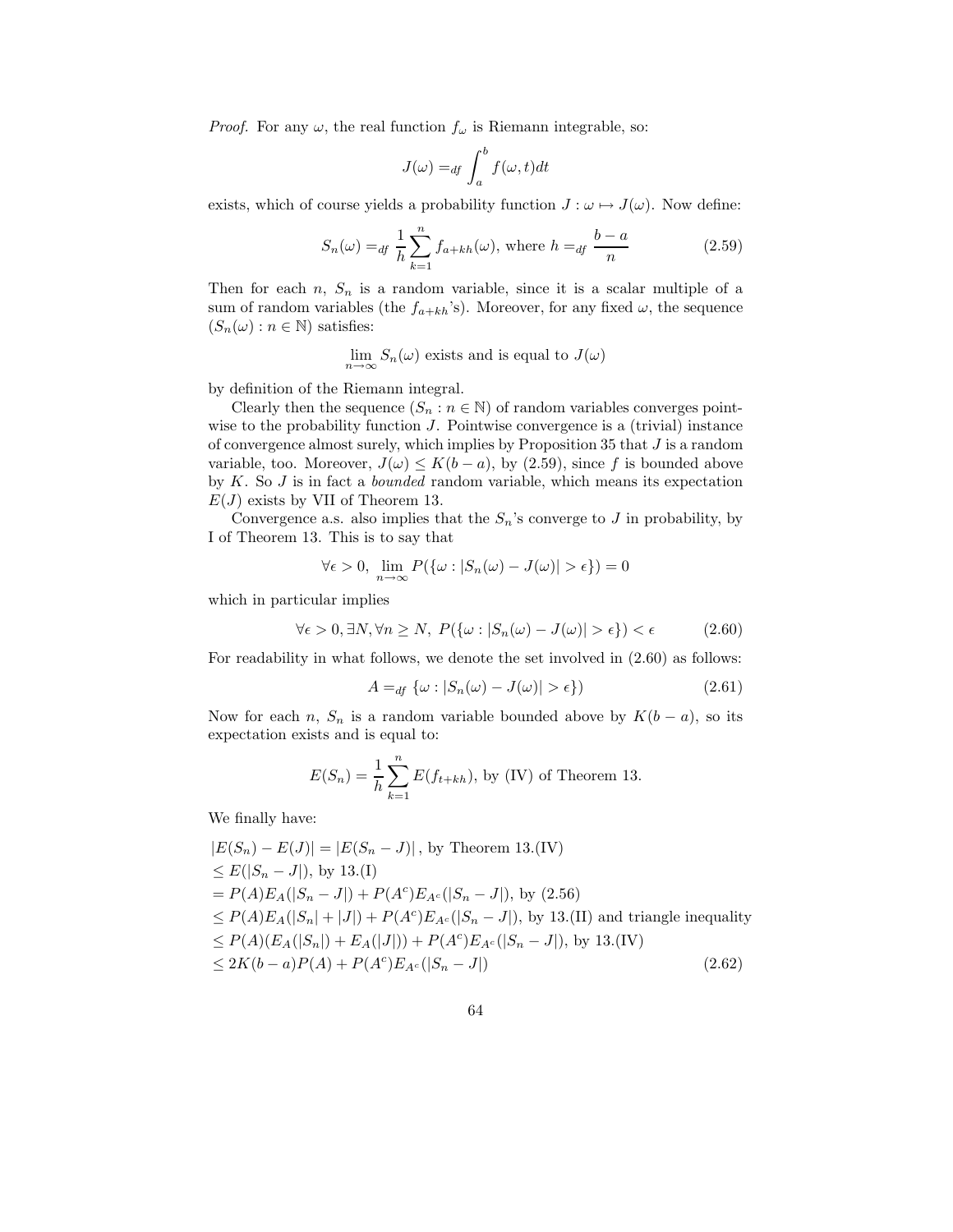by (III) of Theorem 13 and since both |J| and  $|S_n|$  are bounded by  $K(b-a)$ .

We now observe that we can bound strictly the rightmost summand in (2.62) by  $\epsilon$ . If  $P(A^c) = 0$ , then trivially the rightmost summand is  $0 < \epsilon$ . If not, by definition of A, we have that for all  $\omega \notin A$ ,  $|S_n(\omega) - J(\omega)| \leq \epsilon$ . Therefore:

$$
\sup\{|S_n(\omega) - J(\omega)| : \omega \in A^c\} \le \epsilon
$$
  
 
$$
\therefore E_{A^c}(|S_n(\omega) - J(\omega)|) \le \epsilon, \text{ by 13.(III)}
$$
  
 
$$
\therefore P(A^c)E_{A^c}(|S_n(\omega) - J(\omega)|) \le \epsilon, \text{ since } P(A^c) \le 1.
$$

Overall then we have:

$$
|E(S_n) - E(J)| \le 2K(b-a)P(A) + \epsilon
$$
  
\n
$$
\le (2K(b-a) + 1)\epsilon, \text{ by (2.60)}.
$$

Therefore

$$
\lim_{n \to \infty} E(S_n) = E(J)
$$

$$
\int_a^b E(f)(t)dt = E(J)
$$

assuming  $E(f)(t)$  is Riemann integrable.

∴

*Remark.* Observe that the existence of  $\int_a^b E(f)(t)dt$  implies the existence of  $\lim_{n} E(S_n)$  but not vice versa, which is why we need to separately assume that  $E(f)(t)$  is Riemann integrable.  $\Box$ 

The above proof holds as is for a double integral, that is, where  $f$  is now a family of random variables indexed by  $(x, y) \in \mathbb{R}^2$ :

**Theorem 16.** Let f be a family of random variables indexed by  $(x, y) \in \mathbb{R}^2$ . Then it is also a family of functions  $f_{\omega}: \mathbb{R}^2 \to \mathbb{R}$  indexed by  $\omega \in \Omega$ . If all these latter are bounded in absolute value by some constant  $K$  and are integrable in the Riemann (double integral) sense, and the expectation  $E(f)(x, y)$  is also Riemann integrable, then  $\int_a^b \int_c^d f(\omega, x, y) dx dy$  is a random variable and:

$$
\int_{a}^{b} \int_{c}^{d} E(f)(x, y) dx dy = E\left(\int_{a}^{b} \int_{c}^{d} f(\omega, x, y) dx dy\right)
$$
 (2.63)

#### Change of order of integration: Theorem 15 or Fubini's Theorem?

Observe that Theorems 15 and 16 are results that guarantee a change in the order of integration is possible (although one of the two integrals is Lebesgue and the other Riemann). It is then natural to attempt a comparison between this theorem and the standard measure-theoretic result that is customarily used to justify a change in the order of integration, Fubini's Theorem: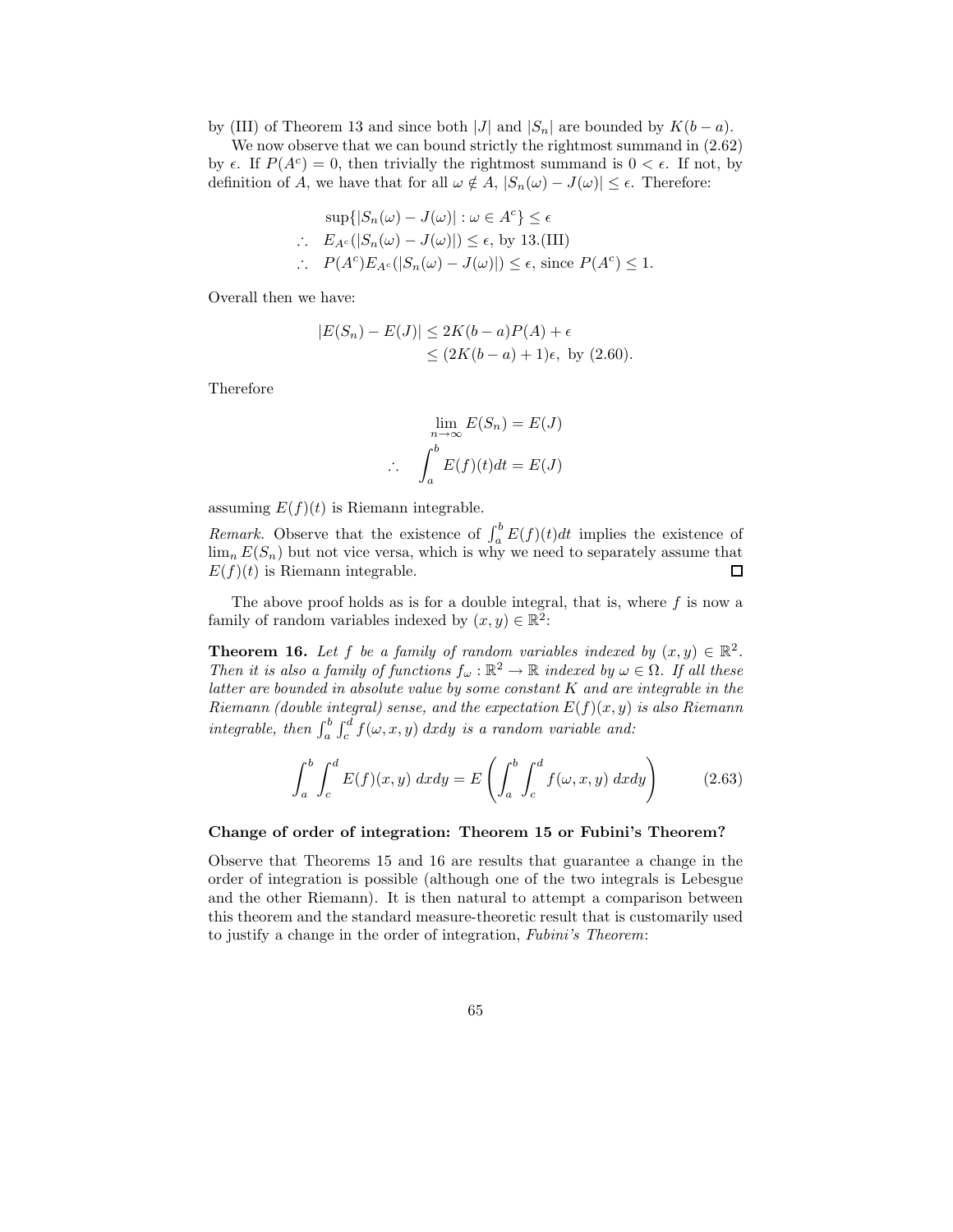**Theorem** (Fubini's Theorem). Consider two probability spaces  $(\Omega_1, \mathfrak{F}_1, \mu_1)$ ,  $(\Omega_2, \mathfrak{F}_2, \mu_2)$  and consider a bounded random variable defined on the cartesian product  $f : \Omega_1 \times \Omega_2 \to \mathbb{R}$ , equipped with the product  $\sigma$ -algebra  $\mathfrak{F}_1 \times \mathfrak{F}_2$ . Now consider the following two probability functions:

$$
I_1^f(\omega_1) =_{df} \int_{\Omega_2} f(\omega_1, \omega_2) d_{\mu_2}(\omega_2), \qquad I_2^f(\omega_2) =_{df} \int_{\Omega_1} f(\omega_1, \omega_2) d_{\mu_1}(\omega_1)
$$

Then both  $I_1^f$  and  $I_2^f$  are bounded random variables and:

$$
\int_{\Omega_1} I_1^f(\omega_1) d\mu_1(\omega_1) = \int_{\Omega_2} I_2^f(\omega_2) d\mu_2(\omega_2)
$$

Proof. Omitted, can be found in [15].

In the next subsection, we attempt to compare the applicability of the two theorems by way of an example in geometric probability.

## An Example: Splatters on a Wall

The prototypical experiment in geometric probability on the plane is one of 'picking a point at random' from a bounded region S of  $\mathbb{R}^2$ , where without loss of generality we can assume  $S = [a, b] \times [c, d]$ . This is usually modelled by the probability space  $(S, \mathcal{B}(S), Leb)$ , or, more generally,  $(S, \mathcal{B}(S), P)$ .

Kolmogorov invites us to consider a different kind of experiment where we are picking regions ('shapes') at random, not points. One is invited to throw paint splatters on a wall, so to speak. We are hence looking to model this experiment by a probability space of the form  $(\Omega, \mathfrak{F}, \mu)$ , where  $\Omega$  is the family of allowable splatters. Certainly it is natural to assume that splatters be Borel regions:

$$
\Omega \subseteq \mathcal{B}(S)
$$

Note then that  $\mu$  assigns probabilities not to individual spatters, but rather to families of splatters.

#### An Interesting Duality

Consider now the following statement:

"splatter 
$$
G
$$
 turns out to contain  $(x, y)$ " (S1)

We are accustomed to contexts where it is the point  $(x, y)$  that is randomly selected, whence the probability of  $(S1)$  is given by  $P(G)$ . However, in the context of the probability space  $(\Omega, \mathfrak{F}, \mu)$ , one imagines a fixed point on the wall and considers the probability that it ends up painted (ends up in the region randomly selected):

$$
Pr(x, y) =_{df} \mu(\{G \in \Omega \mid (x, y) \in G\})
$$
\n(2.64)

 $\Box$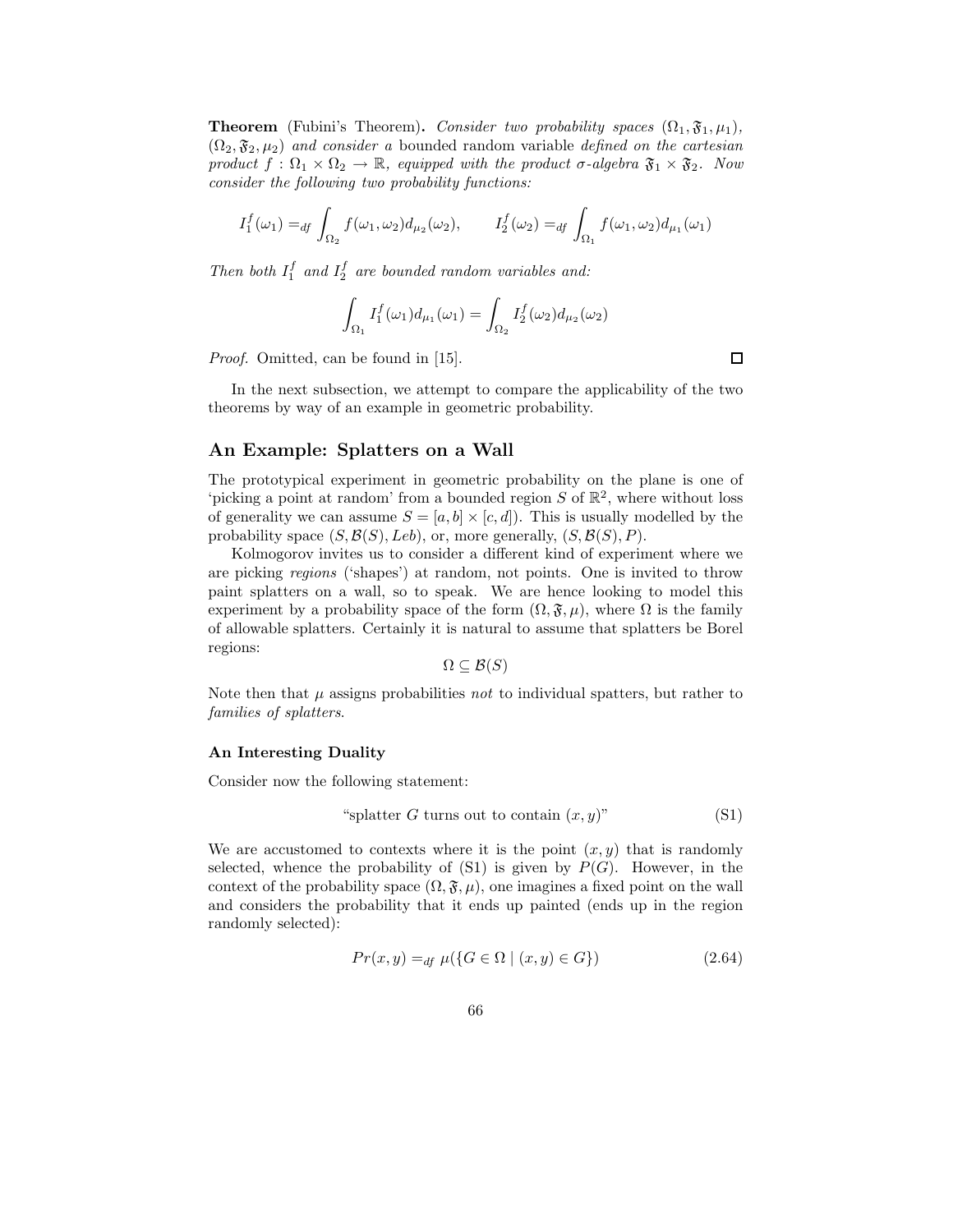This duality is perhaps best seen by examining the indicator function of (S1):

$$
f(G, (x, y)) =_{df} \begin{cases} 1, & \text{if } (x, y) \in G \\ 0, & \text{otherwise} \end{cases} \qquad (G \in \mathcal{B}(S), (x, y) \in S) \qquad (2.65)
$$

For a fixed choice of  $G, f_G$  is a probability function carried by the space  $(S, \mathcal{B}(S), Leb)$ , whereas for fixed  $(x, y)$ ,  $f_{(x, y)}$  is a probability function carried by the space  $(\mathcal{B}(S), \mathfrak{F}, P')$ .

Remark. Note that for the above argument to go through,  $Pr(x, y)$  as defined in  $(2.64)$  must be the probability of a set in  $\mathfrak{F}$ , otherwise it does not exist. Therefore, the following assumption must be made:

$$
X =_{df} \{ G \in \Omega \mid (x, y) \in G \} \in \mathfrak{F}
$$
\n
$$
(A1)
$$

We will now investigate the probability space  $(\Omega, \mathfrak{F}, \mu)$ . It will turn out that our initial assumption that  $\Omega \subseteq \mathcal{B}(S)$  is too weak to allow us to argue with Riemann integrals, we therefore restrict further our set of elementary events:

 $\Omega \subseteq \mathcal{RI}(S)$ , ie  $f_G(x, y)$  is Riemann integrable

An interesting question that we may ask of our space is "what is the expected area of a randomly selected splatter?" The following recipe for the computation of this value seems intuitively appealing: weigh the presence of each  $(x, y)$  by the probability  $Pr(x, y)$  that it should belong to a randomly selected splatter integrate over S. However, the formal response involves instead a much more complicated integral over all splatters, rather than one over all points. The comparison of these two approaches gives us the opportunity we were looking for so as to contrast Theorem 16 with Fubini's Theorem.

Theorem 17. Assume that  $4^{41}$ :

$$
X =_{df} \{ G \in \mathcal{B}(S) \mid (x, y) \in G \} \in \mathfrak{F};\tag{A1}
$$

Leb is a random variable as a probability function on  $\Omega$ ; (A2)

 $Pr(x, y)$  is integrable as a function of  $(x, y)$  in the Riemann sense; (A3)

then

$$
\int_{a}^{b} \int_{c}^{d} Pr(x, y) dx dy = E(Leb)
$$
\n(2.66)

Proof. First, we need a lemma:

**Lemma.** For each fixed  $(x, y)$ , the function  $f_{(x,y)}$  is a random variable and:

$$
Pr(x,y) = E(f_{(x,y)})\tag{2.67}
$$

<sup>41</sup>The extra assumptions A3, A4 are in fact the minimal assumptions such that the Riemann integral on the LHS of (2.66) and the Lebesgue integral on its RHS be well-defined.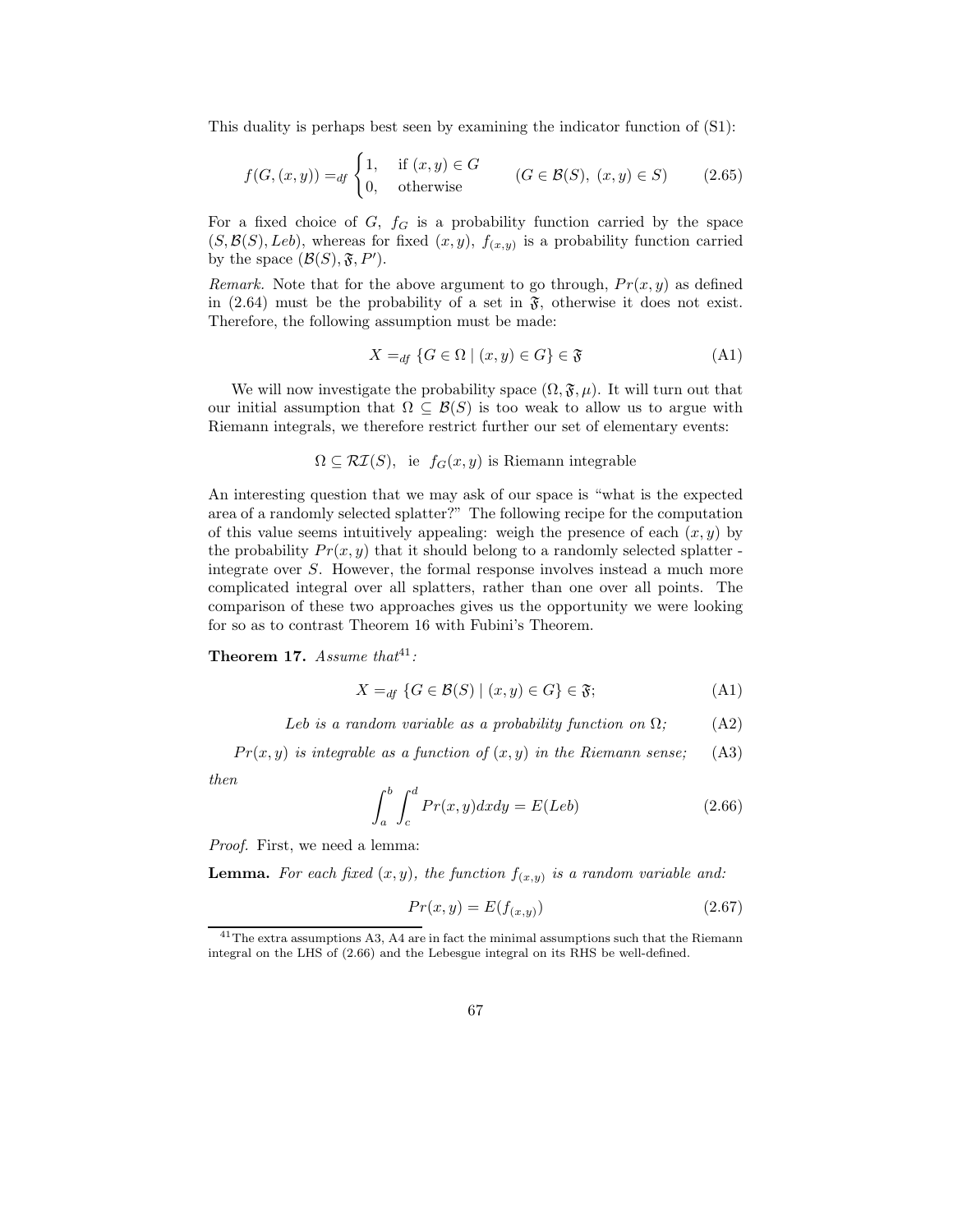*Proof of Lemma.* Observe that  $f(x,y)$  is the indicator function of X. Hence:

$$
f_{(x,y)}^{-1}(-\infty, a) =_{df} \{G \mid f_{(x,y)}(G) < a\} = \begin{cases} \Omega, & \text{if } a \ge 1 \\ X^c, & \text{if } 0 \le a < 1 \\ \emptyset, & \text{if } a < 0 \end{cases} \tag{2.68}
$$

Clearly  $\Omega, \emptyset \in \mathfrak{F}$ , but also  $X^c \in \mathfrak{F}$  by (A1). Also clearly:

$$
E(f_{(x,y)}) = \mu(X) =_{df} Pr(x,y)
$$

by the properties of the integral when applied to indicator functions.

 $\Box$ 

Observe now that, since  $G \in \mathcal{RI}(S)$ , the Lebesgue integral of the indicator function of G matches its Riemann integral (because whenever the Riemann and the Lebesgue integrals both exist, they agree - see Appendix on Integration):

$$
Leb(G) =_{df} \int_{S} f_G(x, y) d_{Leb}(x, y) = \int_{a}^{b} \int_{c}^{d} f_G(x, y) dx dy
$$

Using this to write out fully either side of (2.66) we get:

$$
RHS = E(Leb) =_{df} \int_{\Omega} Leb(G)d_{\mu}(G) = \int_{\Omega} \int_{a}^{b} \int_{c}^{d} f_G(x, y) dx dy d_{\mu}(G)
$$

$$
LHS = \int_{a}^{b} \int_{c}^{d} Pr(x, y) dx dy = \int_{a}^{b} \int_{c}^{d} \int_{\Omega} f_{(x, y)}(G) d_{\mu}(G) dx dy
$$

This makes (2.66) a straightforward application of Theorem 16, provided we establish that  $f$  satisfies its requirements. Indeed, by the Lemma,  $f$  is a bounded random  $\Omega$ -functional and by assumptions (A2) and (A3), f and  $E(f)$  are both Riemann integrable as functions of  $(x, y)$ .  $\Box$ 

We now observe that the same theorem can be inferred under different assumptions using Fubini's Theorem:

**Theorem 18.** Consider the product  $\sigma$ -algebra  $\mathfrak{F} \times \mathcal{B}(S)$ . Now define D to be the truth-set of the relation  $(x, y) \in G$ :

$$
D =_{df} \{ (G, (x, y)) \in \Omega \times S \mid (x, y) \in G \} = \bigcup_{G \in \Omega} (\{G\} \times G).
$$

Now assume that

$$
D \in \mathfrak{F} \times \mathcal{B}(S). \tag{A4}
$$

Then the following holds, where the LHS integral is Lebesgue:

$$
\int_{S} Pr(x, y) d_{Leb}(x, y) = E(Leb).
$$
\n(2.69)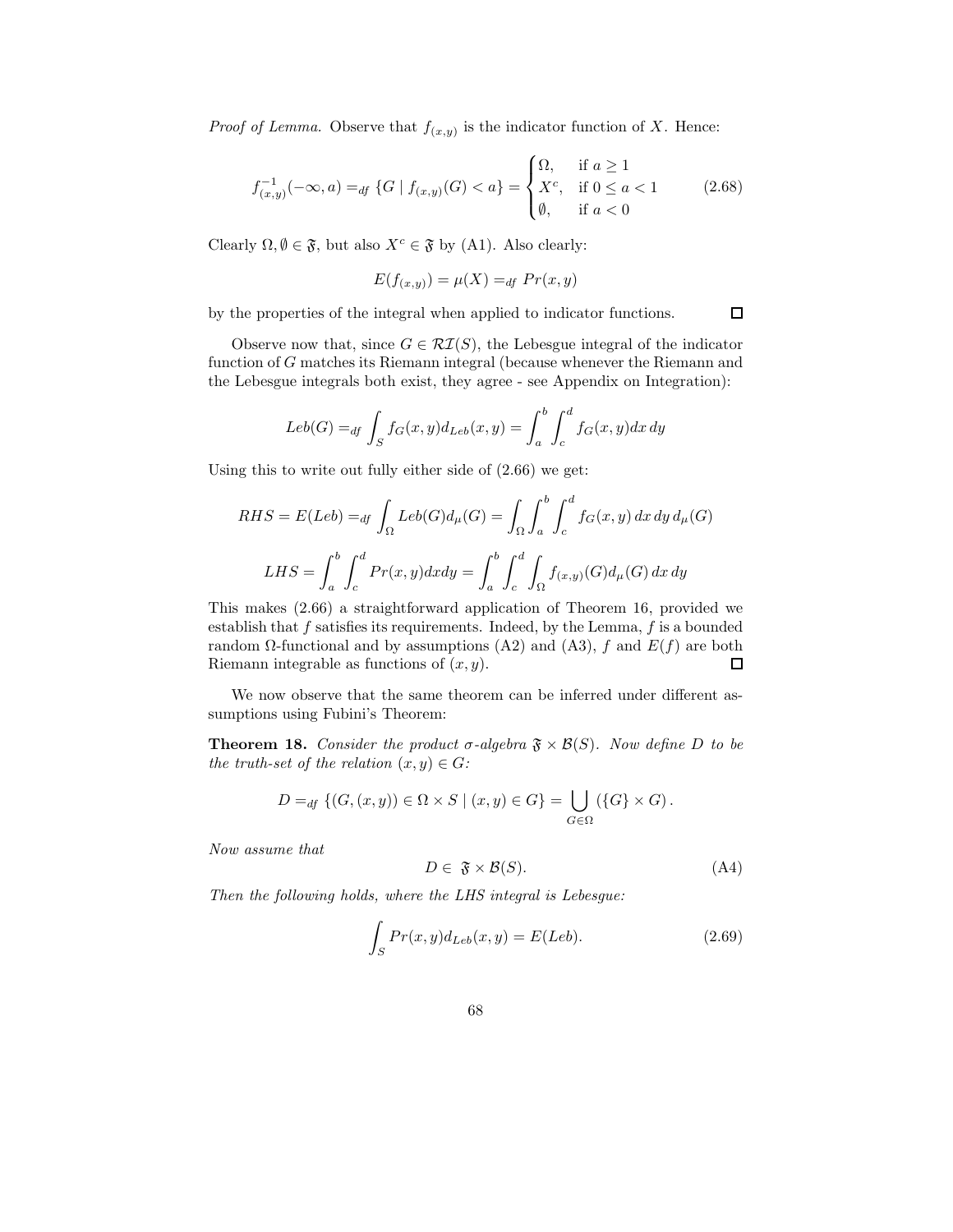*Proof.* We will apply Fubini on the spaces  $(S, \mathcal{B}(S), Leb)$ ,  $(\Omega, \mathfrak{F}, \mu)$  and the function  $f$ . We need only show that  $f$  is measurable in the product sense, but this holds precisely iff  $D \in \mathfrak{F}$ . The result then follows from (A4) and the observation:

$$
Leb(G) = \int_{S} f_G(x, y) d_{Leb}(x, y)
$$

Remark. That the proof we have just provided is also a proof of Theorem 17 under the extended set of assumptions  $(A1)-(A4)$  follows from the observation that, if  $Pr(x, y)$  is Riemann integrable, the integral on the LHS of (2.69) can be replaced by a Riemann integral, hence yielding (2.66).

We pause to make explicit the simple relationship that exists between the set of assumptions  $(A1)$ - $(A3)$  and the set of assumptions  $(A1)$ - $(A4)$ :

**Proposition 38.** Assumptions  $(A1)$  and  $(A2)$  hold precisely whenever f is separately measurable with respect to each argument. Therefore:

$$
(A4) \Rightarrow (A1)
$$
 and  $(A2)$ 

*Proof.* Assume that  $f$  is measurable in the product sense. Then, from standard results, it is also measurable separately, so:

$$
X =_{df} f^{-1}_{(x,y)}(\{1\}) \in \mathfrak{F}
$$

This yields (A1). Now consider the quantity  $I_1^f(\omega_1)$  that appears in the statement of Fubini's Theorem. By setting  $\Omega_1 =_{df} \Omega$  and  $\Omega_2 =_{df} S$  (and substituting in the respective  $\sigma$ -algebras and measures), we obtain that:

$$
I_1^f(G) =_{df} \int_S f(G, (x, y)) d_{Leb}(x, y) = Leb(G)
$$

It forms part of the conclusion that  $I_1^f$  is measurable, which yields (A3).  $\Box$ 

What is interesting here is that, despite appearances, none of the two theorems can be seen as a stronger version of the other. Theorem 18 does yield Theorem 17 as a special case, but rests on a stronger hypothesis, A4. Conversely, Theorem 17 holds under a weaker set of hypotheses, which makes it a stronger result, but it is also of more limited applicability, since it applies only to  $\Omega \subseteq \mathcal{RI}(S)$ , whereas Theorem 18 can apply to any  $\Omega \subseteq \mathcal{B}(S)$ . So there is a genuine question here as to which approach is better suited to model our intuitive understanding of what "picking regions at random" means. In what follows, we will provide some insight into this question by way of examples, although we will unfortunately fail to settle it.

#### Various Ways of Throwing Splatters - the countable case

We will now produce specific examples of spaces  $(\Omega, \mathfrak{F}, \mu)$ , where  $\Omega \subseteq \mathcal{RI}(S)$ , and investigate whether it is more natural to invoke Theorem 17 together with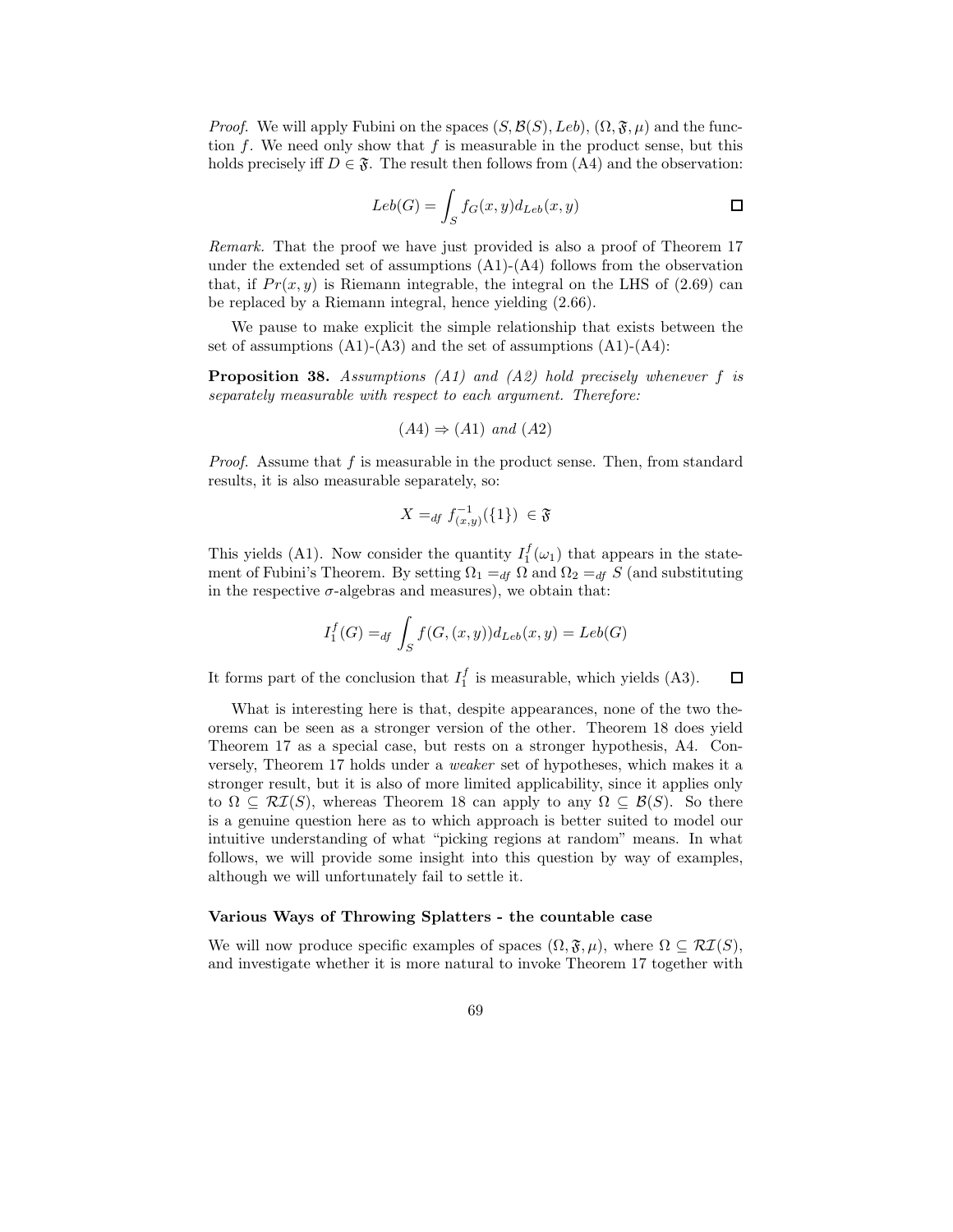the set of assumptions  $(A1)-(A3)$  or Theorem 18 together with the single assumption  $(A4)$ .

We first show that in the countable case the question is trivialised.

**Example 1** (The Countable Case). Let  $\Omega = \{S_1, S_2, ...\}$  be any countable family of Riemann Integrable regions and  $\mathfrak F$  be a  $\sigma$ -algebra over  $\Omega$  that contains the singletons. Then let  $\mu$  be the (unique) measure generated by the following values on the singletons:

$$
\mu({S_i}) =_{df} p_i
$$

Then all of  $(A1)$ - $(A4)$  hold of  $(\Omega, \mathfrak{F}, \mu)$ .

*Proof.* Recall that  $D$  as expressed in  $(A4)$  is given by

$$
D = \bigcup_{G \in \Omega} \{G\} \times G
$$

Since the singletons  $\{G\}$  are in  $\mathfrak{F}$  and  $G \in \Omega \subseteq \mathcal{B}(S)$ , the expression above is a countable union of elements of  $\mathfrak{F} \times \mathcal{B}(S)$  and so (A4) holds; hence also (A1) and (A2) hold.

To prove that (A3) also holds, we first observe that, by countable additivity:

$$
Pr(x, y) =_{df} \mu(\{S_i \mid (x, y) \in S_i\}) = \sum_i f_{S_i}(x, y) p_i
$$

We now need a lemma:

**Lemma.** The following limit converges uniformly with respect to x and y:

$$
\lim_{n \to \infty} \sum_{i=1}^{n} f_{S_i}(x, y) p_i = Pr(x, y)
$$

*Proof of Lemma.* We know that, for all  $(x, y)$ ,

$$
\sum_{i=1}^{m} f_{S_i}(x, y) p_i \le \sum_{i=1}^{m} p_i
$$

since  $0 \leq f_{S_i} \leq 1$ . Then, as the partial sums  $\sum_{i=1}^{m} p_i$  converge, so do their weighted versions,  $\sum_{i=1}^{m} f_{S_i}(x, y) p_i$ , which proves that the convergence rate is independent of  $(x, y)$ .  $\Box$ 

We now invoke two standard results: firstly, any finite linear combination of Riemann integrable functions is also Riemann integrable. This makes each partial sum a Riemann integrable function, since it is a linear combination of finitely many indicator functions of Riemann Integrable regions. Secondly, if  $(f_n : n \in \mathbb{N})$  is a sequence of Riemann integrable functions that converge uniformly to  $f$ , then  $f$  is Riemann integrable. This result applied to the sequence of partial sums implies that  $Pr(x, y)$  is Riemann Integrable, yielding (A3).  $\Box$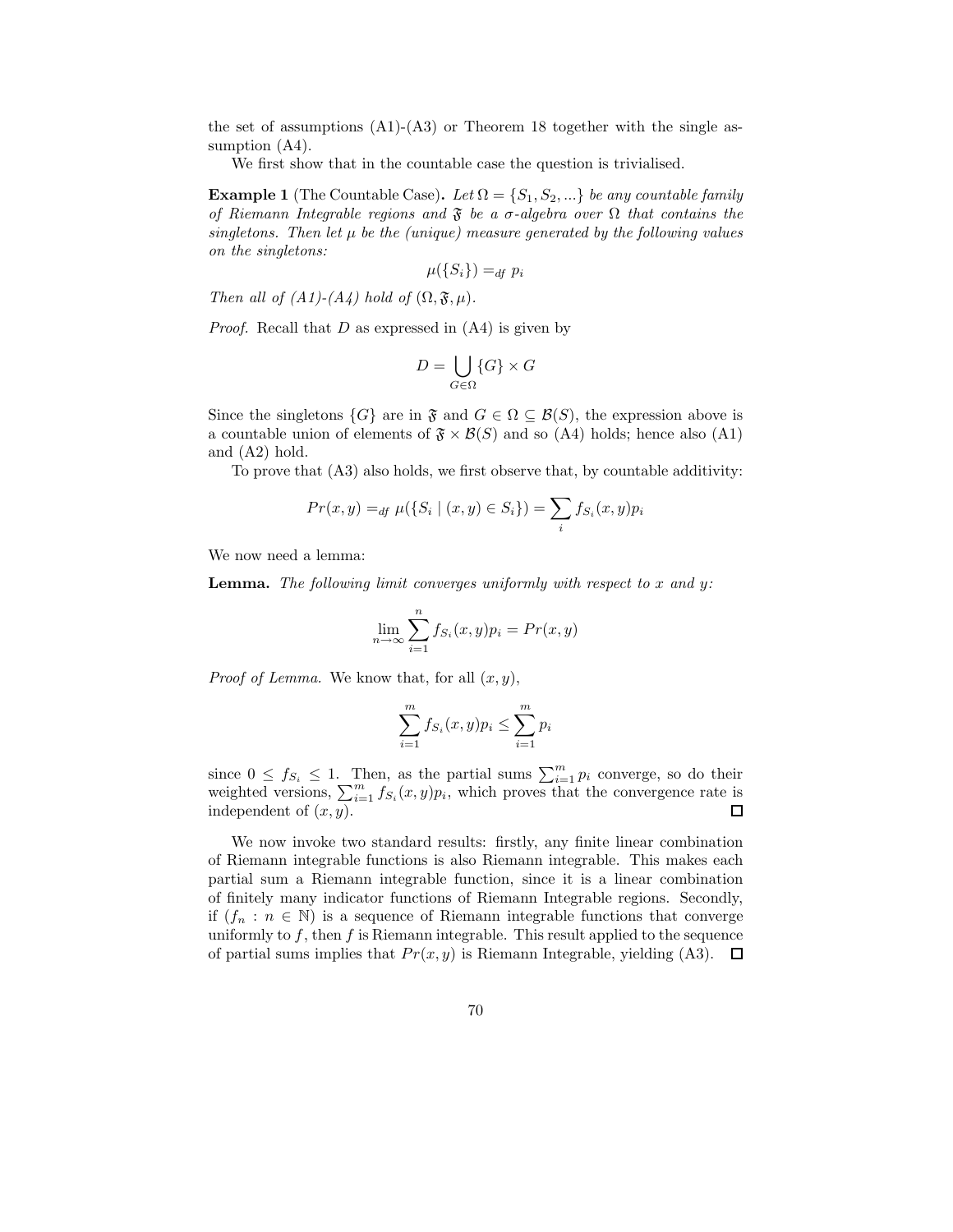#### Various Ways of Throwing Splatters - the uncountable case

We will now move to the uncountable case and begin by providing a general framework which captures all cases where  $\Omega$  can be parameterised by n real parameters. Riemann Integrability here becomes quite hard to deal with in general, so we discuss it individually for each example.

Proposition 39 (A Framework for the Uncountable Case). Let our set of elementary events be parameterised by n real parameters  $x_1, ..., x_n$  via an injective function  $\phi$ , ie:

$$
\Omega =_{df} \{ G_{\vec{z}} \mid \vec{z} \in [0,1]^n \} \quad and \quad \phi(G_{\vec{z}}) = \vec{z}
$$

Now define  $\mathfrak F$  via the the Borel sets in  $[0,1]^n$ , ie:

 $\mathfrak{F} =_{df} \{ C_S \mid S \in \mathcal{B}([0,1]^n) \},$  where  $C_S =_{df} \{ G_{\vec{z}} \mid \vec{z} \in S \}$ 

Then, clearly,  $\mathfrak F$  is a  $\sigma$ -algebra,  $\phi$  is a random variable and for every probability measure  $\lambda$  on  $\mathcal{B}([0,1]^n)$ ,  $\mu =_{df} \lambda \circ \phi$  is a probability measure on  $\mathfrak{F}$ . Moreover if there exists some Borel function  $h : [0,1]^{n+2} \to \mathbb{R}$  and some Borel set  $A \in \mathcal{B}(\mathbb{R})$ such that:

$$
(x, y) \in G_{\vec{z}} \iff h(\vec{z}, x, y) \in A \tag{2.70}
$$

then  $(A1)$ ,  $(A2)$  and  $(A4)$  all hold.

*Proof.* Since  $C_S = \phi^{-1}(S)$  by construction, clearly  $\mathfrak F$  is a  $\sigma$ -algebra and  $\phi$  is a random variable. This same reasoning establishes that  $\lambda \circ \phi$  is a probability measure on  $\mathfrak{F}$ . The truth of the last claim is equally easy to establish, since in the presence of (2.70), D can be written as a composition of  $h^{-1}$ ,  $\phi^{-1}$  and inverse images of projections, overall acting on some Borel set A. Since all these maps are Borel measurable, so is their composition and hence  $D \in \mathfrak{F}$ .  $\Box$ 

We now provide two examples that satisfy this framework; hence also  $(A4)$ .

Example 2 (Picking Lines). Let  $S = [0, 1]^2$  and let  $\Omega$  consist of all vertical lines:

 $\Omega =_{df} \{L_z \mid z \in [0,1]\},$  where  $L_z =_{df} \{(z,y) \mid y \in [0,1]\}$ 

We then observe that

$$
(L_z, (x, y)) \in D \Leftrightarrow z - x = 0
$$

Since  $h(z, x, y) = z - x$  and  $\{0\}$  are both Borel, this example falls under the general framework.

Example 3 (Picking Disks). Let  $S = [0, 1]^2$  and let  $\Omega$  contain disks as follows:

$$
\Omega =_{df} \{ B_{r,x',y'} \mid (r, x', y') \in [0, 1]^3 \},
$$

where  $B_{r,x',y'} =_{df}$  the disk of radius r centered at  $(x', y')$  intersected with S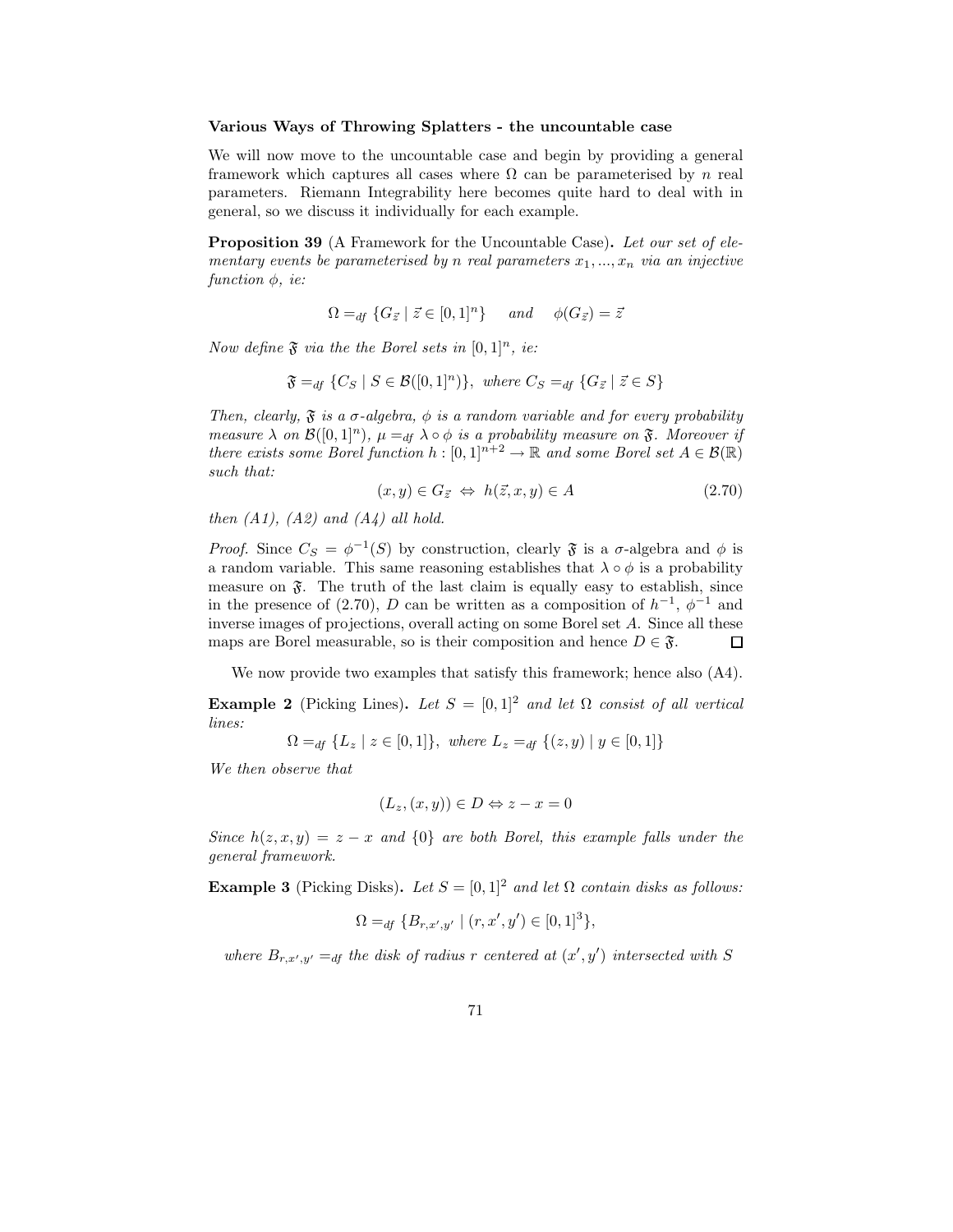We now observe that:

$$
(B_{r,x',y'}, (x,y)) \in D \Leftrightarrow (x-x')^{2} + (y-y')^{2} - r \le 0
$$

Since  $h(r, x', y', x, y) = (x - x')^{2} + (y - y')^{2} - r$  and  $(-\infty, 0]$  are both Borel, this example falls under the general framework.

Since  $(A4)$  holds of the last two examples, then also  $(A1)$  and  $(A2)$  hold. What about (A3)? Clearly the answer will depend on the measure on  $(\Omega, \mathfrak{F})$ , which in turn, via the general framework, depends on the choice of measure  $\lambda$ over the parameter space. In the simplest case where  $\lambda =_{df} Leb$ , (A3) holds trivially both in the case of lines and that of disks:

$$
Pr(x, y) = \mu(\{L_z \mid (x, y) \in L_z\}) = \lambda(\{z \mid x = z)\}) = 0
$$

$$
Pr(x, y) = \mu(\lbrace B_{r,x',y'} \mid (x, y) \in B_{r,x',y'} \rbrace)
$$
  
=  $\lambda(\lbrace (r, x', y') \mid (x - x')^{2} + (y - y')^{2} - r \le 0 \rbrace) = \pi r^{2}$ 

Both these quantities are independent of  $(x, y)$ , hence trivially Riemann Integrable. This is because our choice of  $\lambda$  was the choice of 'uniform' measure, which is translation invariant. However, the calculations above ought to convince the reader that a wide range of well-behaved choices of measure (for instance, measures induced by continuous distribution functions) will lead to Riemann Integrable expressions for  $Pr(x, y)$ .

Remark. It is possible to generalise further the framework above, without relapsing to the abstractness of the original problem. For instance, everything works as before if we allow ourselves to use *any* Borel function  $h : \mathbb{R}^n \to \mathbb{R}^m$ to capture the relation  $(x, y) \in G$ , as opposed to restricting attention to Borel functions  $h : \mathbb{R}^n \to \mathbb{R}$ . This generalisation allows us for instance to deal with rectangles:

$$
(x, y) \in [a, b] \times [c, d] \Leftrightarrow (a - x, x - b, c - y, y - d) \in (-\infty, 0] \times ... \times (-\infty, 0]
$$

where:

$$
h(a, b, c, d, x, y) = (a - x, x - b, c - y, y - d)
$$

The key then is to pick a parameterisation  $\phi$  that makes it possible for us to produce a toolbox of functions  $h : \phi[\Omega] \times S \to \Omega'$  known to be measurable with respect to the respective product measure. It falls beyond the scope of this dissertation to discuss such classes of functions other than the Borel functions.

Remark. Observe that we have not produced an example where separate measurability is satisfied but product measurability is not.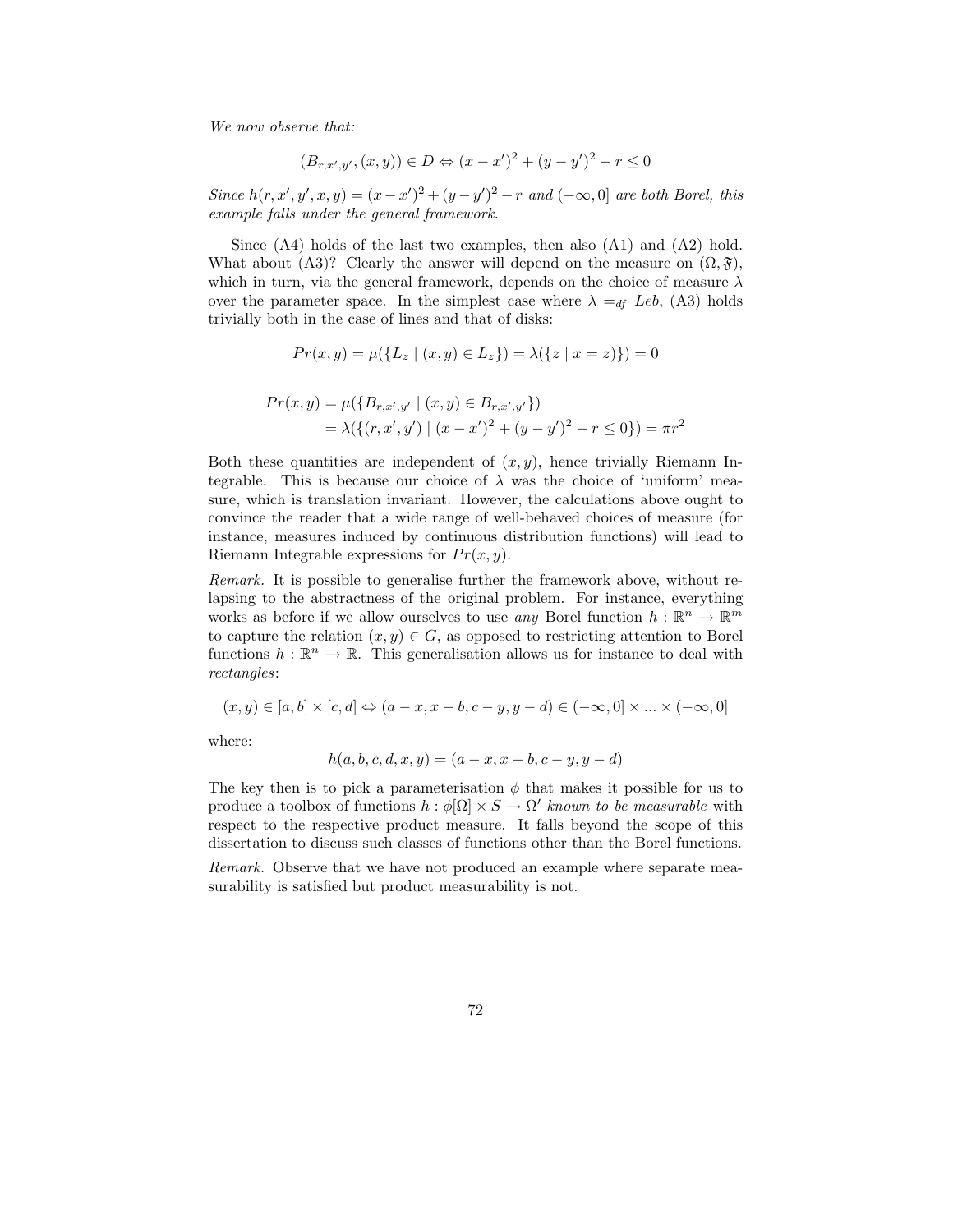#### 2.6 Conditional Probability

We now return to the development of the theory and the question of the correct way to generalise the elementary definition of conditional probability.

#### Beyond Elementary Conditional Probability - a discussion

#### The Elementary Definition

The defining equation of elementary conditional probability is the following:

$$
P_A(B) =_{df}
$$
 the unique solution to  $P_A(B)P(A) = P(B)$  (Elem)

This fails to give a unique solution for  $P_A(B)$  when  $P(A) = 0$ , since any value for  $P_A(B)$  would satisfy this equation. By now it should be obvious however that there are plenty of situations where ' $P(A) = 0$ ' is very different from the statement 'A is impossible', which urges us to provide a definition of conditional probability that allows us to condition upon events of probability 0.

#### The Limit Definition

One's first guess would presumably be that a limit operation may be used to circumvent the 'division by zero' problem, in the spirit of the definition of derivatives in analysis. We would in this approach think of the set A as the limit value of a decreasing sequence of sets  $(A_n : n \in \mathbb{N})$  of non-zero probability:

$$
A = \bigcap_{n \in \mathbb{N}} A_n
$$
, where for all  $n, P(A_n) > 0$ 

and then consider the limit of the values obtained by conditioning in an elementary manner on each set  $A_n$ :

$$
P_A(B) =_{df} \lim_{n \to \infty} P_{A_n}(B) =_{df} \lim_{n \to \infty} \frac{P(A_n \cap B)}{P(A_n)}
$$
(Lim)

Clearly the problem here is that no canonical choice of a family  $(A_n : n \in \mathbb{N})$ suggests itself in general, whereas  $P_A(B)$  is not well-defined as it stands since it can be easily seen to vary with the choice of  $(A_n : n \in \mathbb{N})$ . Indeed the Borel paradox of the great circle was seen precisely as a counterexample to this definition by Borel himself, as we will see at the end of this section.

On the other hand, in most questions of geometric probability, the set A we are conditioning on is in fact understood as a member of a partition generated by a certain real parameter, usually a coordinate function. For instance, in the Borel paradox, one wishes to condition on the event that the value of the longitude coordinate function be a. This event,  $A =_{df} {\omega : \phi(\omega) = a}$ , is indeed of measure 0. It is however not understood singly for a particular value of a only, but rather as an element of the set of great circles. As a result, it can be readily seen as the limit of ever thinner 'bundles' of great circles:

$$
A = \{\omega : \phi(\omega) = a\} = \bigcap_{n} \{\omega : \phi(\omega) \in [a, a + 1/n]\}
$$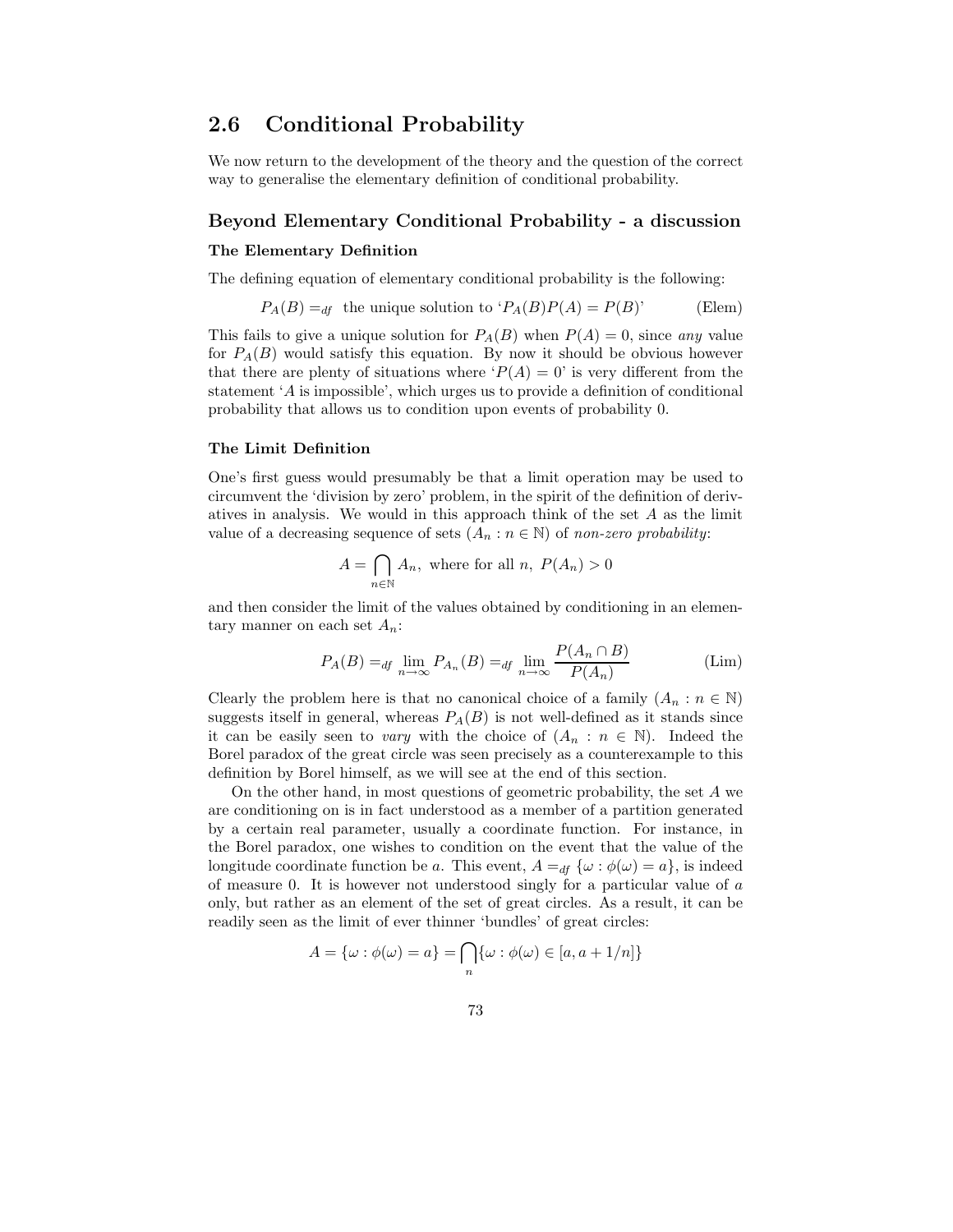or in equivalent notation:

$$
A = \phi^{-1}(\{a\}) = \bigcap_{n} \phi^{-1}([a, a + 1/n])
$$

We can now use  $(\phi^{-1}([a, a+1/n]) : n \in \mathbb{N})$  as the canonical choice in (Lim) to produce a definition of the probability of B conditional on the event  $\phi(\omega) = a$ :

$$
P_{\phi^{-1}(\{a\})}(B) =_{df} \lim_{n \to \infty} \frac{P(\phi^{-1}([a, a + 1/n]) \cap B)}{P(\phi^{-1}([a, a + 1/n]))}
$$
(Rv)

The choice of label for the above equation rests on the immediate observation that this definition can only work when  $\phi$  is a *random variable*, since the inverse image of the intervals  $[a, a + 1/n]$  for each n and a must be in  $\mathfrak{F}$ .

#### Kolmogorov's Definition

Kolmogorov's approach is somewhat different than the above. It rests however on the same observation that it is impossible to define a notion of probability conditional on a single event of probability 0, but it may be possible to define a notion of probability conditional on the value of a probability function or, synonymously, on a choice out of a partition of  $\Omega$  indexed by an arbitrary set I:

$$
A =_{df} u^{-1}(a), \quad \text{for some } a \in I.
$$

Hence, we ought to abandon the type of object employed in the elementary case,

$$
A \mapsto (B \mapsto P_A(B))
$$

for the following type of object:

$$
u \mapsto ((B, a) \mapsto P_{u^{-1}(a)}(B))
$$

This will be a very different kind of entity than that of elementary conditional probability. We hence replace the notation  $P_{u^{-1}(a)}(B)$  with the new notation  $P_u(B)(a)$ , to keep the two notions separate<sup>42</sup>. The new notation also emphasizes the point that, assuming we can make it precise, the notion denoted by  $P_u(B)(a)$ will be a function from  $u[\Omega]$  to [0, 1], when viewed as a function of a.

Kolmogorov's definition of  $P_u(B)$  rests on the requirement that  $P_u(B)$  must agree with elementary conditional probability, whenever the latter is defined. Certainly this entails the *coincidence* of the two notions whenever  $u^{-1}(a)$  has nonzero probability:

if 
$$
P(u^{-1}(a)) \neq 0
$$
, then  $P_{u^{-1}(a)}(B) = P_u(B)(a)$ 

However, our new notion must also agree with the elementary values  $P_{u^{-1}[C]}(B)$ , whenever they are defined (i.e., whenever  $u^{-1}[C]$  has nonzero probability).

<sup>&</sup>lt;sup>42</sup>Kolmogorov uses  $P_u(a; B)$  in place of  $P_u(B)(a)$ .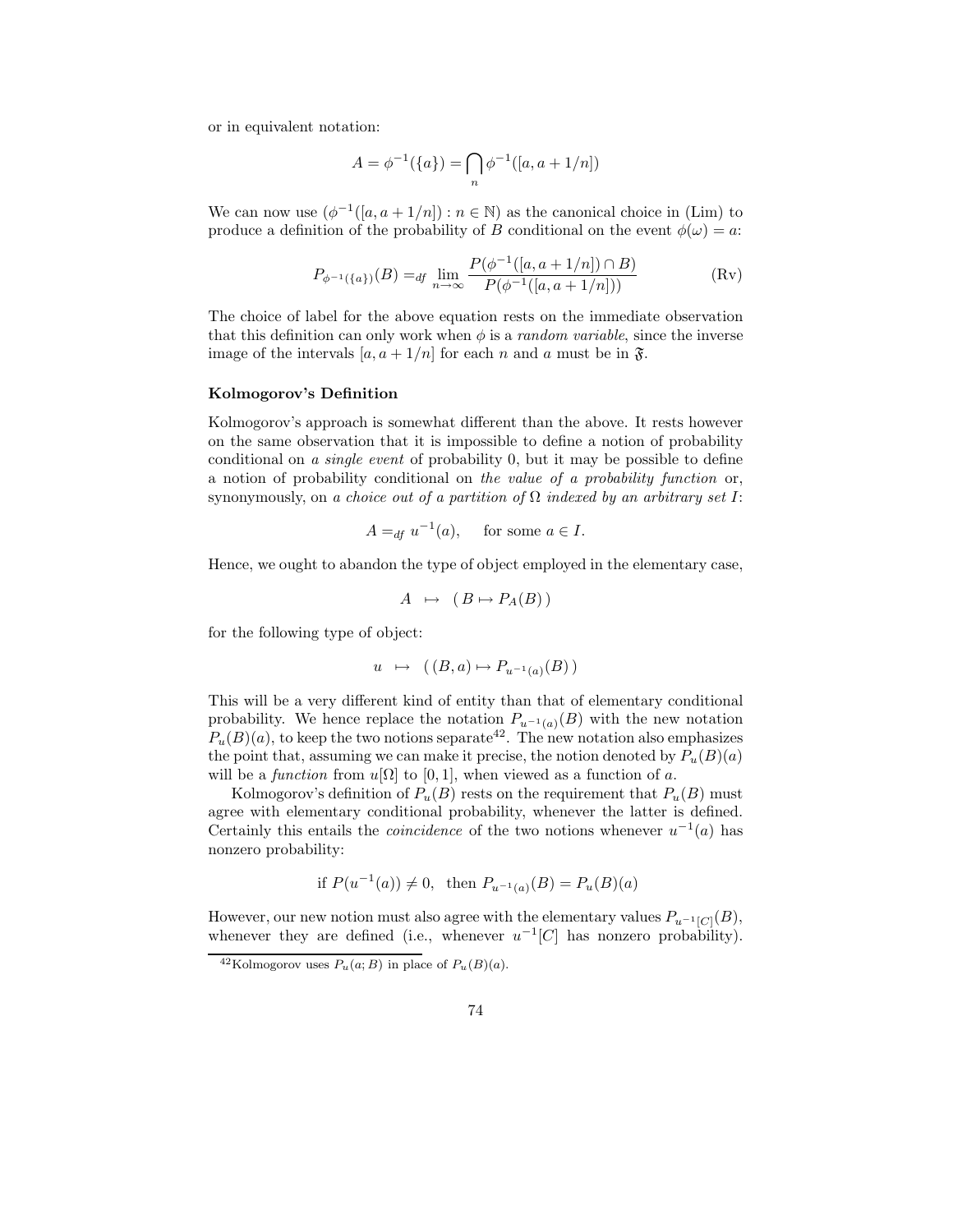This agreement translates to the requirement that the integral (expectation) of  $P_{u^{-1}(a)}(B)$  over  $a \in C$  must yield the same value as the elementary formula:

$$
P_{u^{-1}(C)}(B) = \int_C P_u(B)(a) d_\mu(a), \quad (P(u^{-1}[C]) \neq 0)
$$

where the measure  $\mu$  we must integrate with respect to is the measure induced over possible values of a, appropriately conditioned (in an elementary manner):

$$
\mu =_{df} P_{u^{-1}(C)}^{(u)}
$$

Remark. Using formula (2.55) we can drop the notationally awkward dependence of  $\mu$  on  $u^{-1}(C)$  and rewrite the condition of interest as follows:

$$
P_{u^{-1}(C)}(B) = \frac{1}{P(u^{-1}(C))} \int_C P_u(B)(a) \, d_{P(u)}(a), \text{ where } u^{-1}(C) \neq 0. \text{ (Kolm)}
$$

It follows from a nontrivial argument which we will produce in the next subsection, that this equation indeed defines  $P_u(B)$  to be a *random variable*  $u[\Omega] \rightarrow [0,1]$ , but only up to equivalence. In other words, there always exists one random variable  $P_u(B)$  that satisfies (Kolm) and any two such random variables are equal everywhere on  $a \in u[\Omega]$ , except possibly on a certain set of probability 0.

In the context of definition  $(Rv)$  above, the set  $C$  would be an interval  $[a, a + 1/n]$  and the inverse image of C would be a 'bundle' of great circles. In fact, one immediately now suspects that (Rv) may prove to be a special case of (Kolm), since 'integrals' are a stronger existence requirement than 'derivatives'. This is indeed the case, albeit with the unavoidable introduction of the 'almost surely' disclaimer.

This completes our discussion of how one can motivate Kolmogorov's notion from that of elementary conditional probability. It is certainly a natural step to take - although formally it is not a generalisation of the elementary notion, but rather a different entity altogether.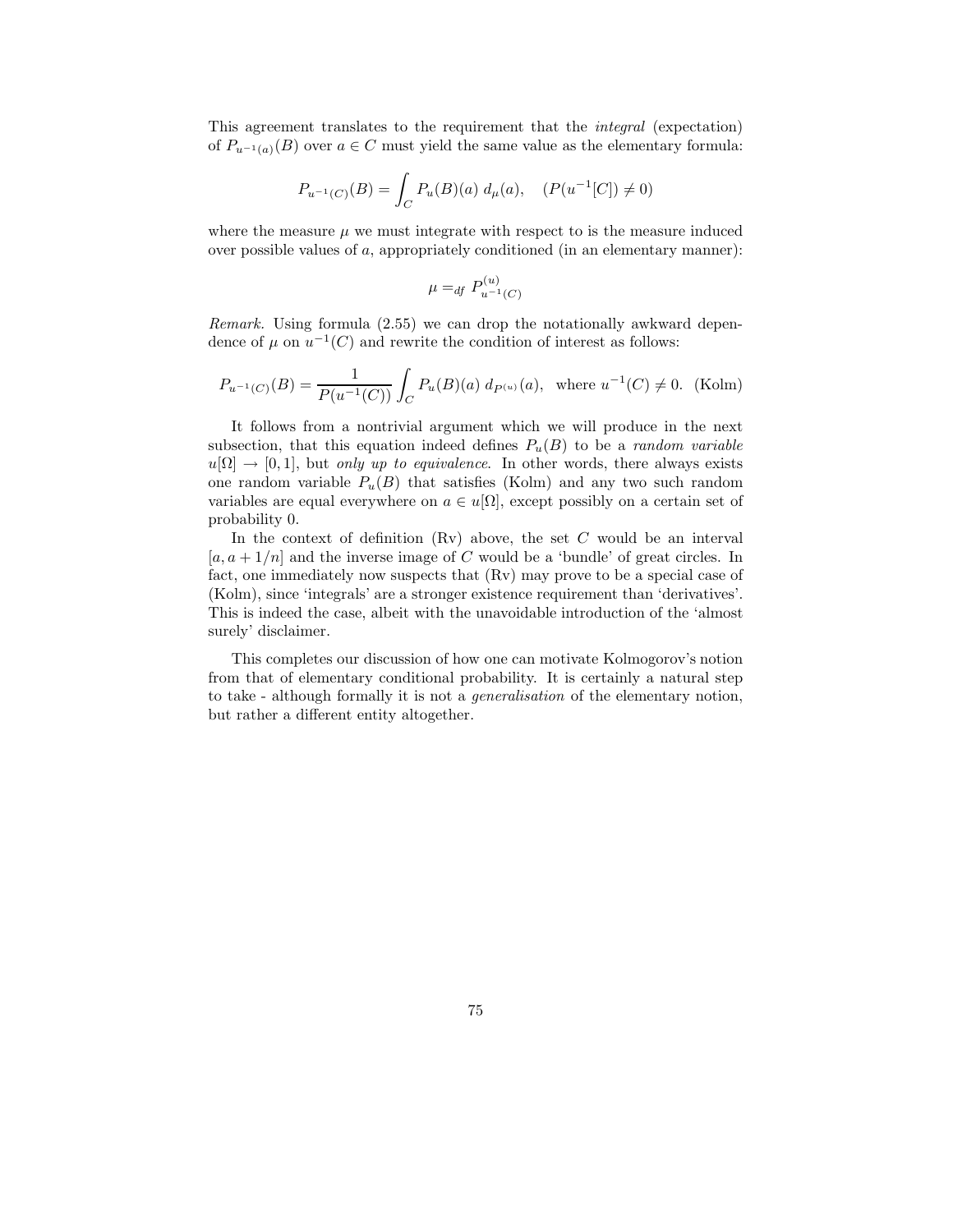#### Kolmogorov's Definition of Conditional Probability

**Definition 40.** Any random variable  $P_u(B)$  that satisfies (Kolm) is called a version of the conditional probability of B with respect to the partitioning u:

$$
\forall C \in \mathfrak{F}^{(u)}, \quad P(u^{-1}(C) \cap B) = \int_C P_u(B)(a) \, d_{P^{(u)}}(a) \tag{Kolm}
$$

Remark. Observe that  $P_u(B)$  must be a random variable for its Lebesgue integral to be defined. Observe also that (Kolm) trivially holds if  $P(u^{-1}(C)) = 0$ , whereas, if not, we can divide both sides by  $P(u^{-1}(C))$  to obtain the statement of (Kolm) we encountered in the previous subsection.

We would like to prove two things for Definition 40 to be satisfactory. Firstly, we must establish existence: ie that there always exists a random variable that satisfies (Kolm). Indeed, existence is an almost trivial application of the Radon-Nikodým Theorem, as we will see. Secondly, we would like to establish uniqueness, ie that there only exists *one* random variable that satisfies (Kolm). This is however not true, which is why we have introduced the term 'version of the conditional probability' - the best we can do is establish uniqueness up to equivalence, ie that any two versions will be equal for all  $a \in u[A]$ , except possibly on a set  $C \in \mathfrak{F}^{(u)}$  with  $P^{(u)}(C) = 0$ . We formally state these results in the following theorem:

**Theorem 19.** There always exists a random variable  $P_u(B)$  that satisfies (Kolm). Moreover, any two such random variables are equivalent.

Proof. We first establish uniqueness up to equivalence. Consider any two random variables  $x: u[\Omega] \to \mathbb{R}$  and  $y: u[\Omega] \to \mathbb{R}$  that both satisfy (Kolm) for any  $C \in \mathfrak{F}^{(u)}$ . Then:

$$
\int_C x(a)d_{P^{(u)}}(a) = \int_C y(a)d_{P^{(u)}}(a) = P(B \cap u^{-1}(C))
$$

by dividing (Kolm) through by  $P^{(u)}(C)$  if it is nonzero, or trivially so otherwise. Therefore:

$$
\forall C \in \mathfrak{F}^{(u)}: \quad \int_C x(a)d_{P^{(u)}}(a) = \int_C y(a)d_{P^{(u)}}(a)
$$

which implies, by  $(IX)$  of Theorem 12, that x is equivalent to y, as required. To establish existence, we need to state the  $Radon-Nikodým$  theorem ([1]):

**Theorem** (Radon-Nikodým). Let  $\mu$  and  $\lambda$  be  $\sigma$ -finite measures on a  $\sigma$ -algebra  $\Sigma$  associated to a set S, such that

$$
\forall C \in \Sigma, \quad \lambda(C) \neq 0 \Rightarrow \mu(C) \neq 0; \tag{2.71}
$$

then  $\lambda = f\mu$  for some non-negative Borel function  $f : S \to \mathbb{R}$  (ie a non-negative random variable), where:

$$
\lambda = f\mu \text{ means } \lambda(C) =_{df} \int_C f(a)d_{\mu}(a) \tag{2.72}
$$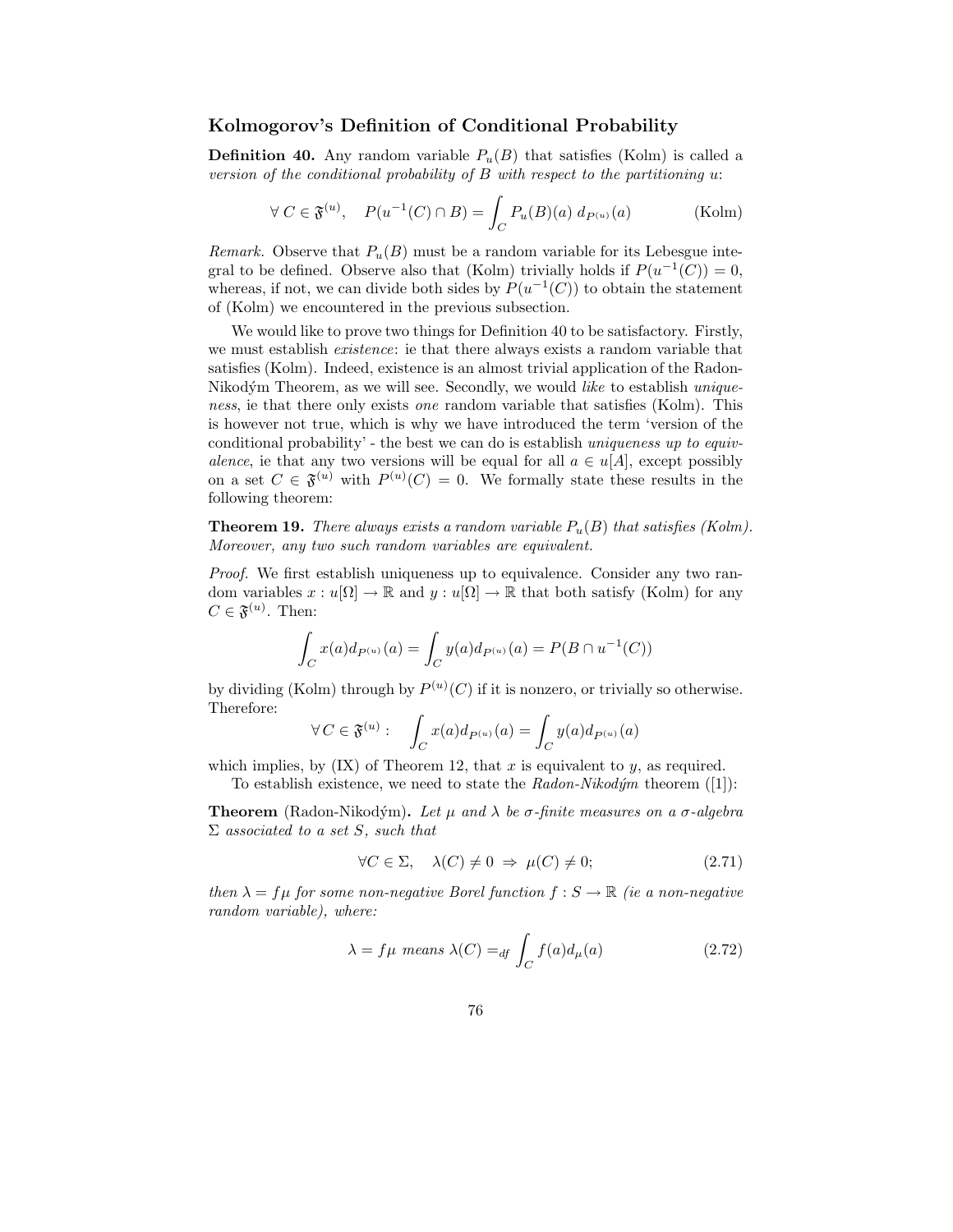To use this theorem for our purposes, we prove that the conditions of the theorem hold in the following case:

$$
S =_{df} u[\Omega], \quad \Sigma =_{df} \mathfrak{F}^{(u)}
$$

$$
\mu =_{df} P^{(u)}
$$

$$
\lambda : C \mapsto P(B \cap u^{-1}[C]), \quad (C \in \mathfrak{F}^{(u)})
$$

Certainly  $\mu$  and  $\lambda$  are  $\sigma$ -finite measures, since probability measures are by definition *finite*, hence also  $\sigma$ -finite. Also  $\lambda$  is a measure: since inverse images commute with all set operations,  $\lambda$  inherits countable additivity from P. Finally, condition (2.71) holds by virtue of the elementary observation:

$$
\forall C \in \mathfrak{F}^{(u)}: \quad \mu(C) =_{df} P(u^{-1}[C]) \ge P(B \cap u^{-1}[C]) =_{df} \lambda(C)
$$

Note that this is a very easy application of the Radon-Nikodým Theorem, since the two measures  $\lambda$  and  $\mu$  are related to each other in a very simple manner. We have hence established that

$$
\forall C \in \mathfrak{F}^{(u)}: \quad P(B \cap u^{-1}(C)) =: \ \lambda(C) = \int_C f(a) d_{\mu}(a) \ =_{df} \int_C f(a) d_{P^{(u)}}(a)
$$

for some non-negative random variable  $f$ , which proves existence.

$$
\Box
$$

We can now investigate whether  $P_u(B)(a)$  as a function of B satisfies the axioms of probability, as was the case in the elementary definition of  $P_A(B)$ . We will see that it does 'almost surely' (in the sense of  $P^{(u)}$ ):

**Theorem 20.** Almost surely  $0 \leq P_u(B) \leq 1$ 

*Proof.* Recall that  $P_u(B)$  is almost surely equal to f in the proof of Radon-Nikodým, which is guaranteed to be non-negative. This proves that almost surely  $0 \leq P_u(B)$ .

We now show that  $P_u(B) \leq 1$  almost surely. We assume by way of contradiction that there exists some  $M \in \mathfrak{F}^{(u)}$  such that  $P^{(u)}(M) > 0$  and  $P_u(B)(a) > 1$ for every a in M. We can in fact make this statement stronger. Observe that

$$
P_u(B)(a) > 1 \Leftrightarrow \exists n, \, P_u(B)(a) \ge 1 + \frac{1}{n}
$$
\n
$$
\therefore \, M \subseteq \bigcup_n M_n, \text{ where } M_n =_{df} \{a \mid P_u(B)(a) \ge 1 + \frac{1}{n}\}
$$

Hence  $P^{(u)}(M_k) > 0$  for at least one natural number k, otherwise

$$
P^{(u)}(M) \le P^{(u)}\left(\bigcup_{n \in \mathbb{N}} M_n\right) = \sum_{n} P^{(u)}(M_n) = 0
$$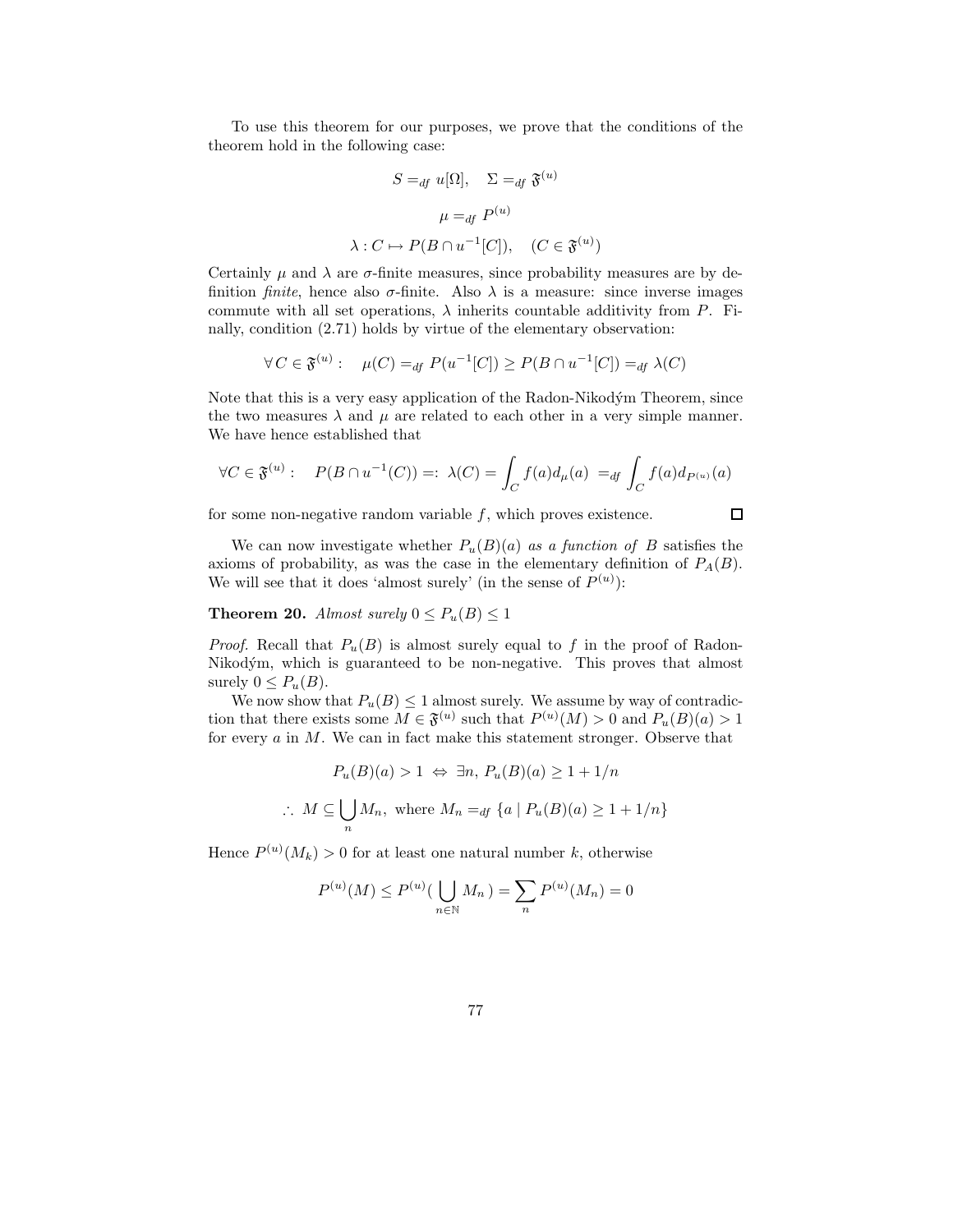contradicting our hypothesis that  $P^{(u)}(M) > 0$ . Hence, letting  $M' =_{df} M_k$ ,

$$
P(B \cap u^{-1}(M')) \ge P_{u^{-1}(M')}(B)
$$
 by definition of elementary conditional probability  
=  $E_{u^{-1}(M')}(P_u(B))$  by (Kolm)  
 $\ge E_{u^{-1}(M')}(1 + 1/n)$  by Theorem 13.(II)  
=  $(1 + 1/n)P(u^{-1}(M'))$  by definition of expectations  
 $> P(u^{-1}(M'))$ , which is a contradiction.

**Theorem 21.** If  $B = \bigcup_{n \in \mathbb{N}} B_n$  where the  $B_n$ 's are pairwise disjoint, then almost surely  $P_u(B) = \sum_n P_u(B_n)$ .

*Proof.* First observe that if we set  $C = u[\Omega]$  in (Kolm) we get:

$$
P(B) = E(P_u(B))\tag{2.73}
$$

Now we have that:

$$
P(B) = \sum_{n} P(B_n)
$$
, by countable additivity of  $P$   
=  $\sum_{n} E(P_u(B_n))$ , by (2.73)  
=  $\sum_{n} E(|P_u(B_n)|)$ , since  $P_u(B_n) = |P_u(B_n)|$  a.s., by (VI) of Theorem 13

So, in particular, this latter expression converges (since  $P(B)$  is finite). Then for any  $C \in \mathfrak{F}^{(u)}$  such that  $P^{(u)}(C) > 0$ , we get:

$$
E_{u^{-1}[C]}(P_u(B)) = P_{u^{-1}[C]}(B), \text{ by (Kolm)}
$$
  
=  $\sum_n E_{u^{-1}[C]}(P_u(B_n))$ , by additivity of P and (2.73)  
=  $E_{u^{-1}[C]}(\sum_n P_u(B_n))$ , by (V) of Theorem 13

since  $\sum_n E(|P_u(B_n)|)$  converges. But this latter implies that  $\sum_n P_u(B_n) =$  $P_u(B)$  a.s., by the same proof as the one for uniqueness a.s. in Theorem 19.

#### The Limit Definition of Conditional Probability

In case the partition is generated by a random variable  $x : \Omega \to \mathbb{R}$ , a simpler definition is available as we previously discussed:

$$
P_x(B)(a) =_{df} \lim_{h \to 0} \frac{P(x^{-1}[a, a+h] \cap B)}{P(x^{-1}[a, a+h])}
$$
 (Lim)

This presupposes that  $P(x^{-1}[a, a+h]) \neq 0$  and, of course, that the limit featured exists, two assumptions somewhat hard to work with. We then amend (Lim) as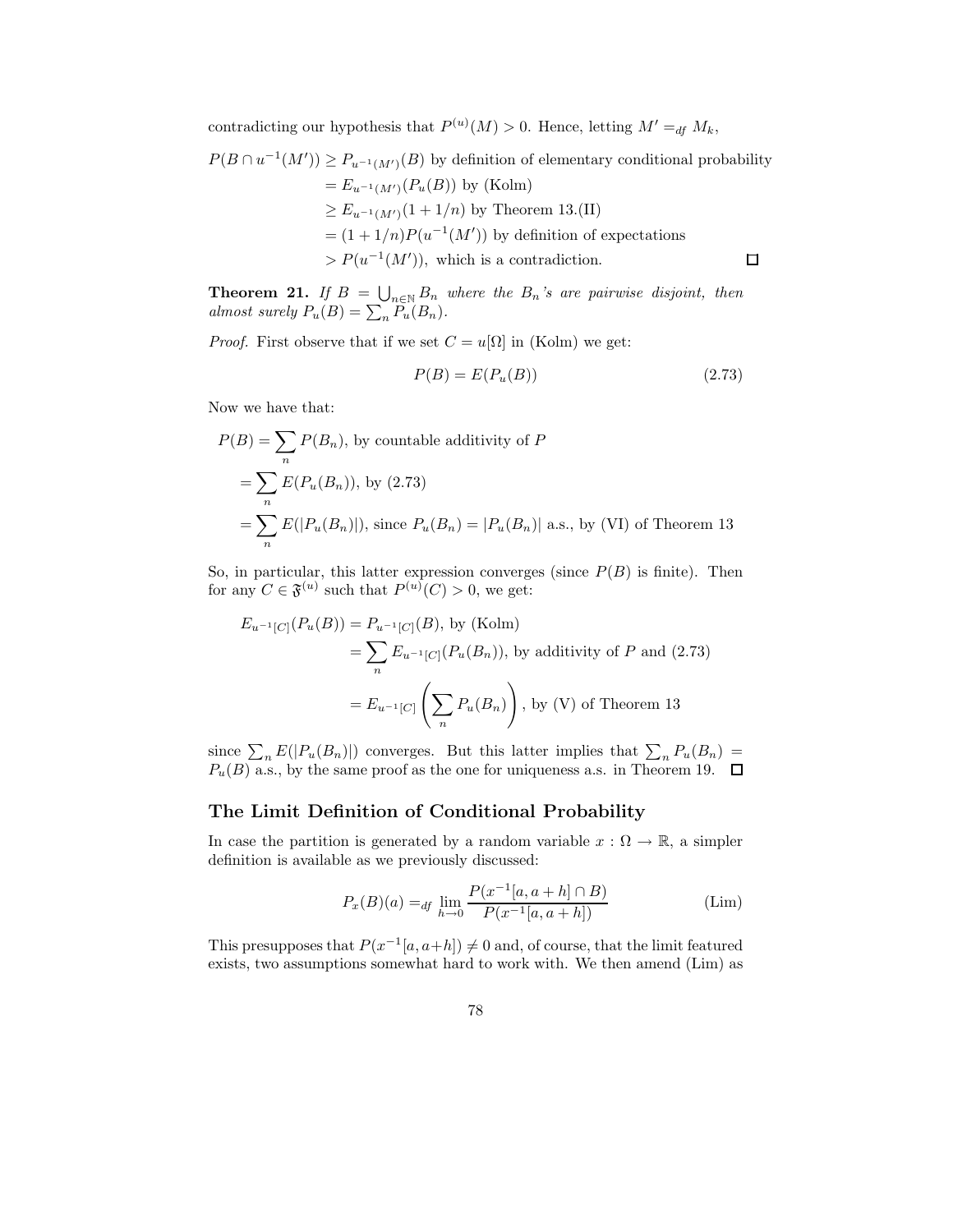follows to circumvent them:

$$
P_x(B)(a) =_{df} \begin{cases} \text{the limit in (Lim), if it exists} \\ 0, \text{ otherwise} \end{cases} \tag{Lim*}
$$

We allow ourselves to use the same notation  $P_x(B)$  for the probability function defined by either (Kolm) or (Lim\*), precisely because of the following result:

**Theorem 22.** Fix a random variable x. Then any random variable that satisfies (Kolm) is almost surely equal to the probability function defined in  $(Lim^*)$ .

*Proof.* Let f be a random variable that satisfies (Kolm) and let g be the probability function defined in (Lim\*):

$$
g: a \mapsto \begin{cases} & \text{the limit in (Lim), if it exists} \\ & 0, \text{ otherwise} \end{cases}
$$

Both f and g are probability functions  $x[\Omega] = \mathbb{R} \to \mathbb{R}$ . Recall definition (Kolm):

$$
\forall C \in \mathfrak{F}^{(x)}, \quad P(x^{-1}(C) \cap B) = \int_C f(a) \, d_{P^{(x)}}(a) \tag{Kolm}
$$

We now take cases, according to whether  $P(B) = 0$ . If yes,  $g(a) = 0$  for all a, by definition (Lim\*). Moreover, (Kolm) becomes:

$$
\forall C \in \mathfrak{F}^{(x)}, \quad \int_C f(a) \, d_{P^{(x)}}(a) = 0
$$

Therefore all the integrals of f with respect to the measure  $P^{(x)}$  are equal to the integrals of  $g$  (since we have shown  $g$  to be identically zero). Hence by IX of Theorem 12, it follows that  $f$  is equal to  $g$  almost surely, as required.

Now for the nontrivial case, where  $P(B) \neq 0$ . We rewrite (Kolm) as follows:

$$
\forall C \in \mathfrak{F}^{(x)}, \quad P(B)P_B(x^{-1}(C)) = \int_C f(a) \, d_{P^{(x)}}(a)
$$

using the elementary definition for  $P_B(x^{-1}(C))$ . Taking  $C =_{df} (-\infty, t)$ ,

$$
P(B)F_B^{(x)}(t) = \int_{-\infty}^t f(a) \, d_{P^{(x)}}(a)
$$

where  $F_B^{(x)}$  is the distribution function induced by x from the measure  $P_B$ . Kolmogorov now invokes a theorem of Lebesgue's to finally infer that:

almost surely 
$$
f(a) = P(B) \lim_{h \to 0} \frac{F_B^{(x)}(a+h) - F_B^{(x)}(a)}{F^{(x)}(a+h) - F^{(x)}(a)}
$$
 (2.74)

The RHS is of course by definition equal to  $q$  iff it exists, so we are done.  $\Box$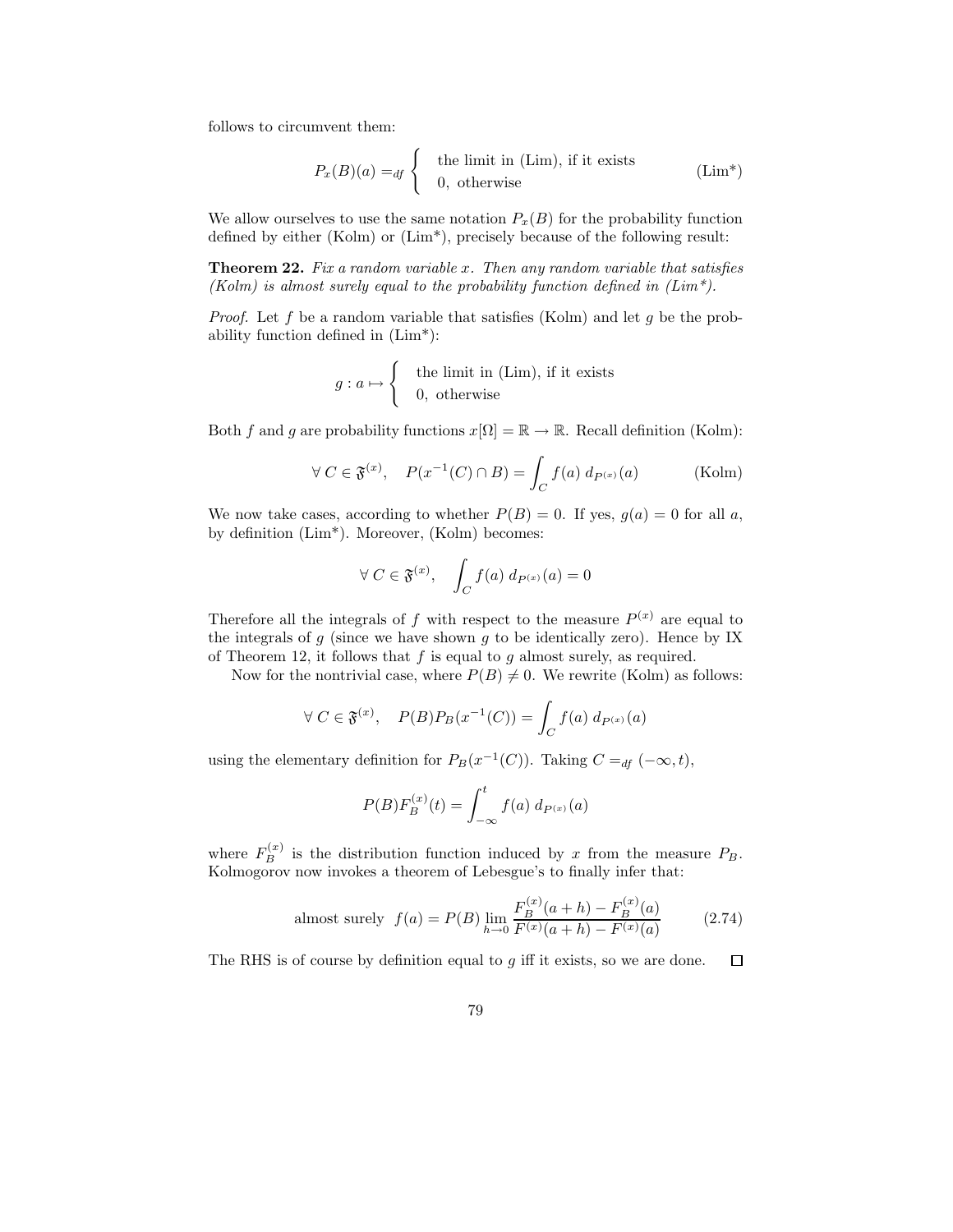Remark. Definition 40 suffers in intuitive content from the 'almost surely' disclaimer. In questions of geometric probability one certainly expects the theory to provide him with a number as the answer to fully specified questions of conditional probability. A real function defined almost everywhere is, in some sense, too abstract an object to replace a mere number as the answer to such a question. However, in light of Theorem 22 one may now choose a simpler route and define conditional probability with respect to a random variable always via (Lim\*), assured that it also possesses the intuitively appealing property (Kolm). In more abstract contexts (notably beyond geometric probability) where x is not a random variable, one may use (Kolm) instead. There is perhaps some loss in consistency but considerable gain in intuitive content.

As a final addition to this chapter, we proceed to investigate under which conditions we can rewrite the definition (Lim\*) using densities so that no limit operation is involved. We can observe immediately that if the densities  $f^{(u)}(a)$ and  $f_B^{(u)}(a)$  exist and moreover  $f^{(u)}(a) > 0$ , then by the definition of probability densities and (Lim\*) we evidently get:

$$
P_u(B)(a) = P(B) \frac{f_B^{(u)}(a)}{f^{(u)}(a)} \tag{2.75}
$$

which we can rewrite as follows:

$$
P(B)f_B^{(u)}(a) = P_u(B)(a)f^{(u)}(a)
$$
\n(2.76)

It is awkward that we need to posit the existence of both densities as well as that  $f^{(u)}(a) > 0$  to obtain this formula. Especially the latter requirement is on the whole quite arbitrary. We conclude this section then by deriving (2.76) under less arbitrary assumptions: the existence of  $f^{(u)}(a)$  and of the limit in  $(Lim)$ :

**Proposition 40.** If the limit in (Lim) and the density  $f^{(u)}(a)$  both exist, then  $f_B^{(u)}(a)$  also exists and satisfies:

$$
P(B)f_B^{(u)}(a) \le f^{(u)}(a) \tag{2.77}
$$

Remark. Note that we cannot derive (2.77) straightforwardly by claiming that  $P_u(B)(a) \leq 1$  since we are only assured of this latter fact almost surely.

*Proof.* Assume the density  $f^{(u)}(a)$  exists. Then by definition:

$$
f^{(u)}(a) =_{df} lim_{h \to 0}(F^{(u)}(a+h) - F^{(u)}(a))
$$

exists. We have also assumed the limit in (Lim) exists, so by standard analysis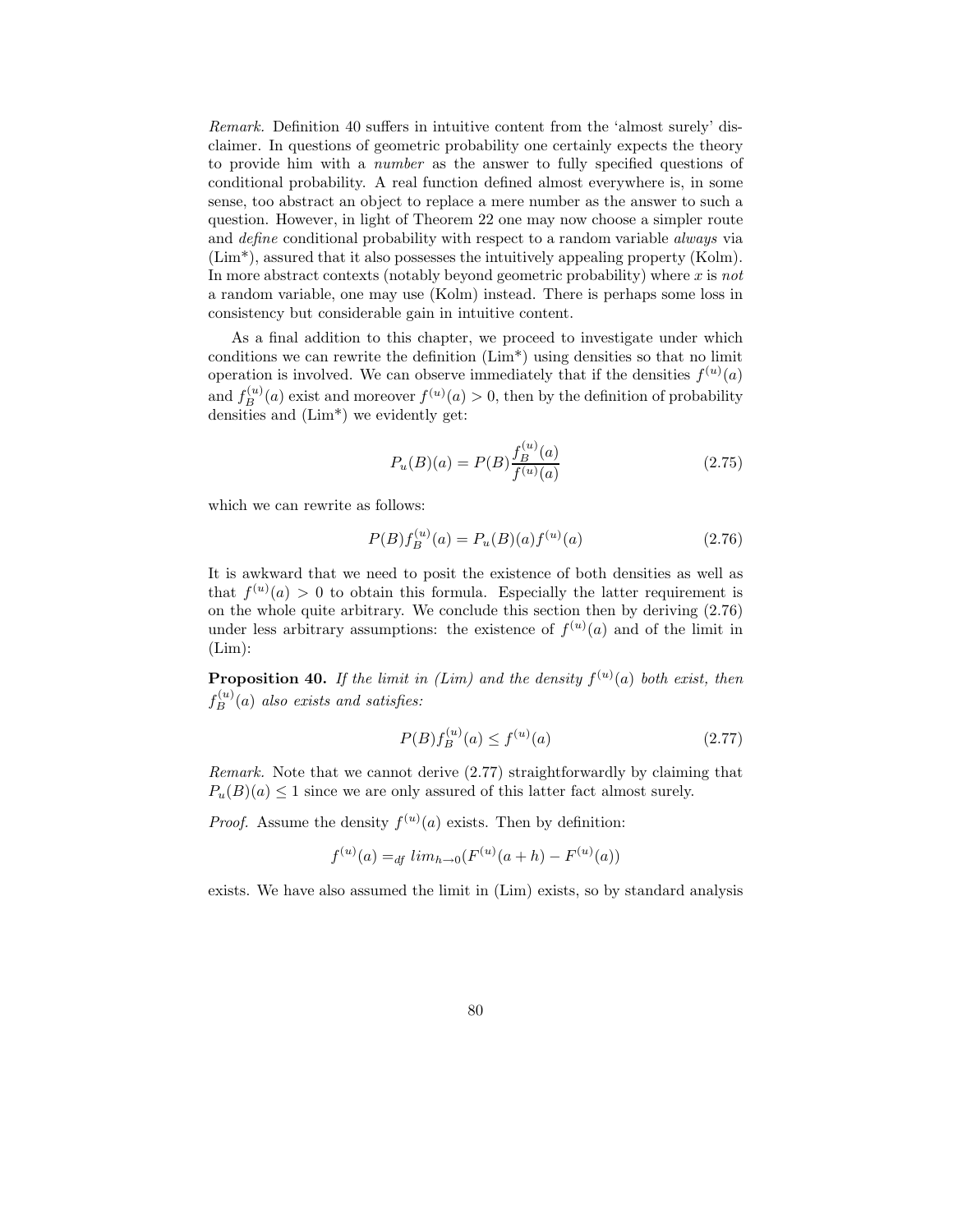the product of the limits is the limit of the products:

$$
\left(lim_{h\to 0}F^{(u)}(a+h) - F^{(u)}(a)\right) \cdot \left(\lim_{h\to 0} \frac{F_B^{(u)}(a+h) - F_B^{(u)}(a)}{F^{(u)}(a+h) - F^{(u)}(a)}\right) =
$$
\n
$$
= \lim_{h\to 0} \left( \left(F^{(u)}(a+h) - F^{(u)}(a)\right) \cdot \frac{F_B^{(u)}(a+h) - F_B^{(u)}(a)}{F^{(u)}(a+h) - F^{(u)}(a)}\right) =
$$
\n
$$
= \lim_{h\to 0} \left(F_B^{(u)}(a+h) - F_B^{(u)}(a)\right) =_{df} f_B^{(u)}(a)
$$

Finally (2.77) holds since:

$$
P(B) f_B^{(u)}(a) =_{df} P(B) lim_{h\to 0} (F_B^{(u)}(a+h) - F_B^{(u)}(a))
$$
  
=  $lim_{h\to 0} (P(B)P_B(u^{-1}[(-\infty, a+h)]) - P(B)P_B(u^{-1}[(-\infty, a)]) )$   
=  $lim_{h\to 0} (P(B \cap u^{-1}[(-\infty, a+h)]) - P(B \cap u^{-1}[(-\infty, a)]) )$   
=  $lim_{h\to 0} P(B \cap u^{-1}[(a, a+h)] )$ , since  $B \cap u^{-1}[(-\infty, a]) \subset B \cap u^{-1}[(-\infty, a+h)]$   
 $\leq lim_{h\to 0} P(u^{-1}[[a, a+h)] )$ , since  $P(B \cap u^{-1}[[a, a+h]) ) < P(\cap u^{-1}[[a, a+h]) )$   
=  $f^{(u)}(a)$  by the same argument as above

So now we need only observe that in case  $f^{(u)}(a) = 0$ , by  $(2.77)$  also  $f_B^{(u)}(a) = 0$ 0, so (2.76) holds in that case, too.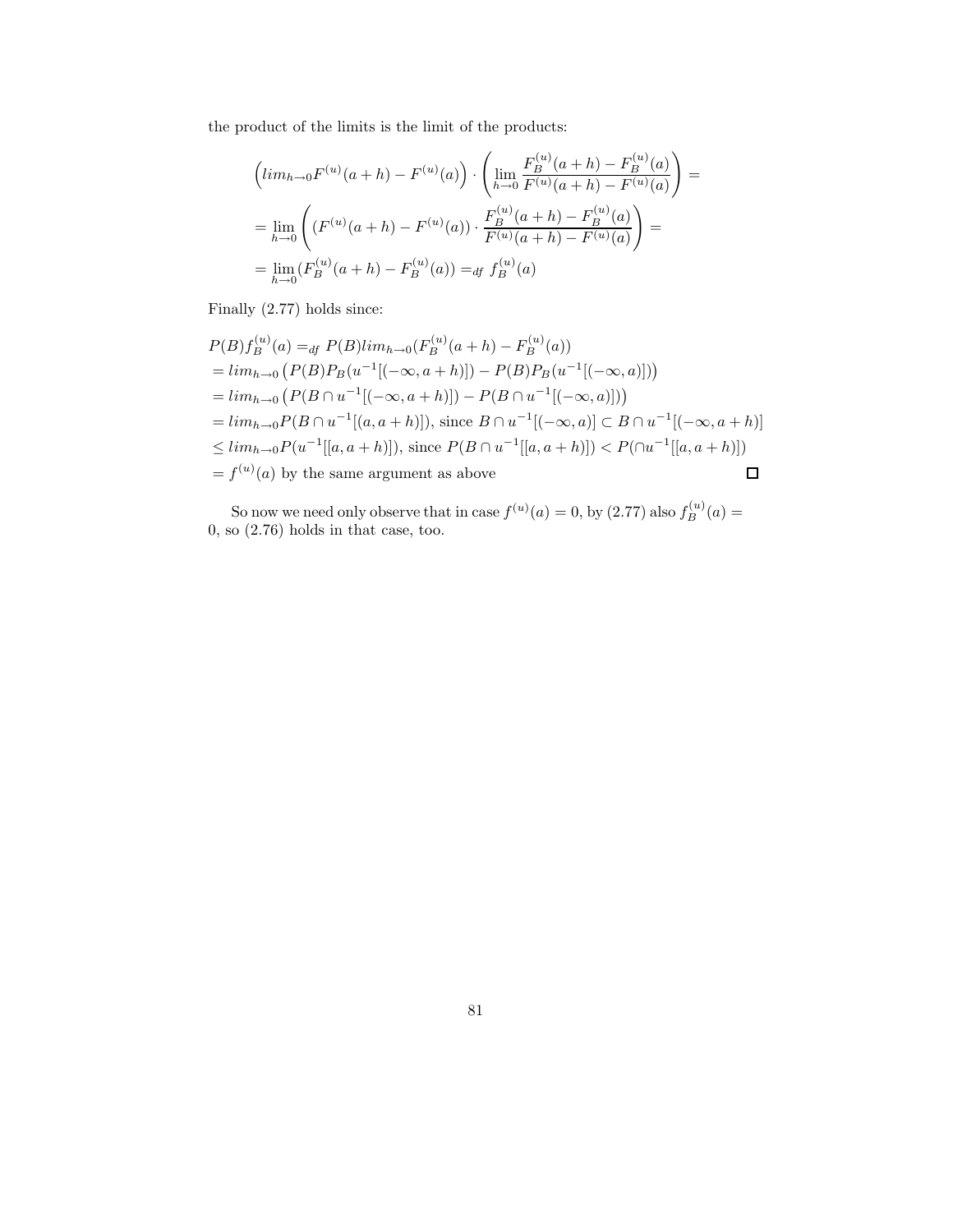# Chapter 3

## Resolving the Paradoxes

Finally we can revisit the paradoxes that we discussed in Chapter 1. Trivially we observe that all paradoxes except that of the Great Circle utilise simple calculations of areas, based on the assumption that some real parameter, or a pair of them, can be modelled by the probability space  $(\mathbb{R}, \mathcal{B}(\mathbb{R}), Leb)$ , or respectively the space  $(\mathbb{R}^2, \mathcal{B}(\mathbb{R}^2), \text{Leb})$ . There is therefore no need to go over these trivial examples, since we would in effect be precisely reproducing the original calculations. As we explained in the Introduction, the paradoxicality was removed *de facto* by Kolmogorov-style probability theory, since there the operation of 'picking at random' is not solely determined by the set we are picking from but also by the probability law that governs this selection - it is, that is, identified with a tuple  $(\Omega, \mathfrak{F}, P)$ .

Anyway, the paradox of the Great Circle provides instances of all notions of interest which we will translate to the formal language in what follows.

#### 3.1 The Paradox of the Great Circle

#### Description of the Underlying Probability Space

We model the choice of a point at random from the sphere as follows:

 $\Omega =_{df}$  {points on the surface of a unit radius sphere}  $\subseteq \mathbb{R}^3$  $\mathfrak{F} =_{df} {\text{Borel sets on } \Omega}, \quad P(A) =_{df} Leb(A), (A \in \mathfrak{F})$ 

where we represent  $\mathbb{R}^3$  in the standard *orthocanonical xyz*-coordinate system so that  $\Omega$  be of unit radius, with its center at the origin, its North Pole set at the point  $(0, 1, 0)$  and its South Pole at the point  $(0, -1, 0)$ .

#### The Spherical Coordinate System

We now take some time to describe in detail the spherical coordinate system, to avoid comfusion in what follows.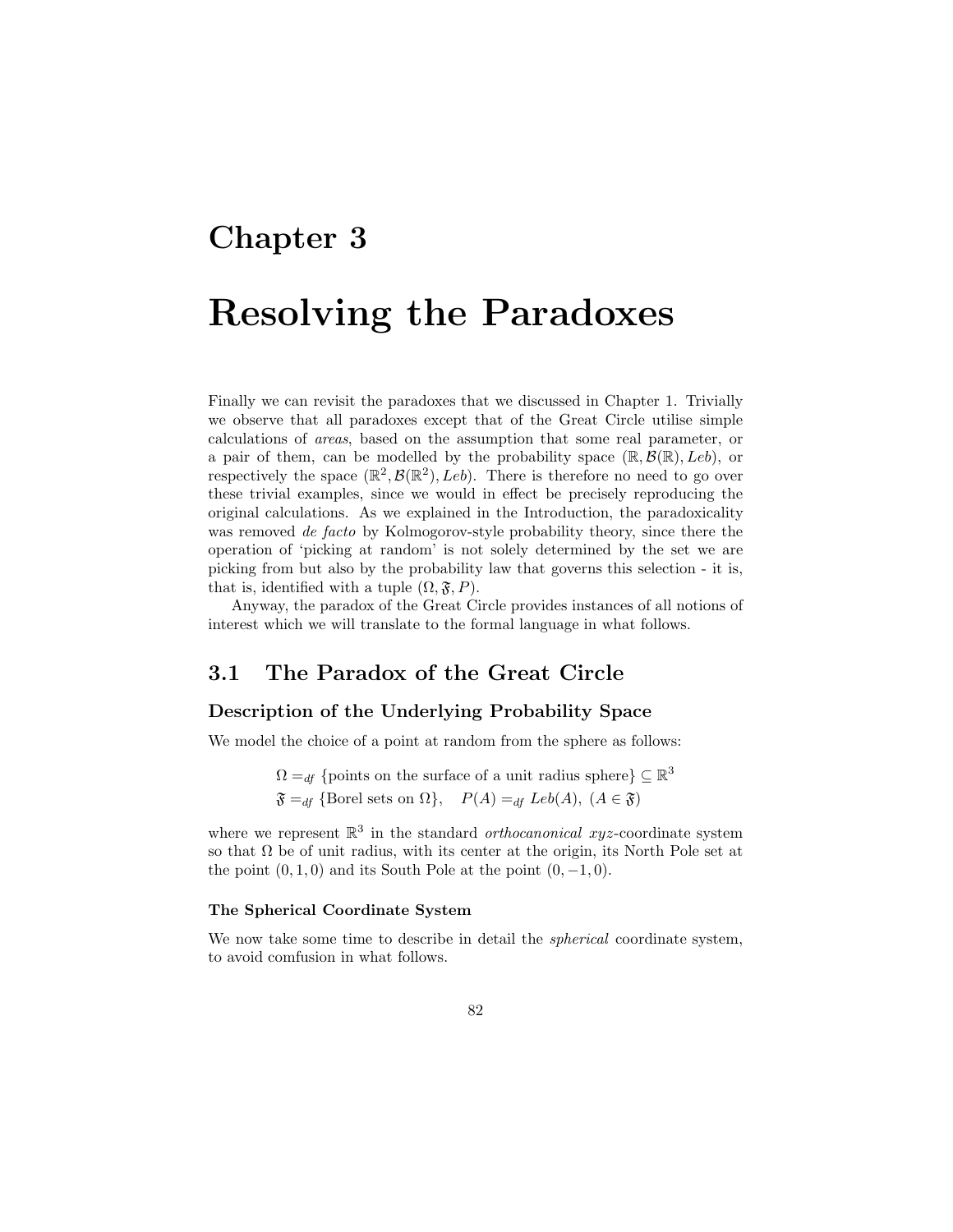

Figure 3.1: A depiction of two points on the sphere and their respective latitudes and longitudes.

Definition 41. We consider the following functions defined on  $\Omega$ .

 $\phi(\xi) =_{df} co-latitude$  of  $\xi$ , in the range  $[0, \pi]$  $\lambda(\xi) =_{df}$  longitude of  $\xi$ , in the range  $[0, 2\pi)$ 

defined as follows:

- Define  $\phi$  to be the (unique acute) polar angle of the position vector of  $\xi$ from the positive z-axis.
- Define  $\lambda$  to be the angle in the equatorial plane between the projection of the position vector of  $\xi$  and the positive x-axis, measured clockwise if one visualises the equatorial plane from above.

Remark. Observe that the common usage terms 'co-latitude' and 'longitude' do not numerically correspond to the functions we have defined above. For instance, 'longitude' is measured with positive values northwards of the equatorial plane and negative values southwards, which is convenient for geography but not for integration. For this reason, it is standard mathematical practice to abandon them in favor of the conventions above. This is an insignificant matter for our purpose eitherway since circles of latitude and half-meridians are preserved under either convention:

Definition 42. The reader can also refer to Figure 3.2.

- A meridian, otherwise known as a *great circle*, is the intersection of  $\Omega$  with a plane containing the North and South Pole.
- A half-meridian is a segment of a meridian that starts from the North Pole and ends at the South. It can be expressed as a set of points of constant longitude  $\{\xi \in \Omega \mid \lambda(\xi) = c\}$ , where  $c \in [-\pi, \pi)$  a half-meridian.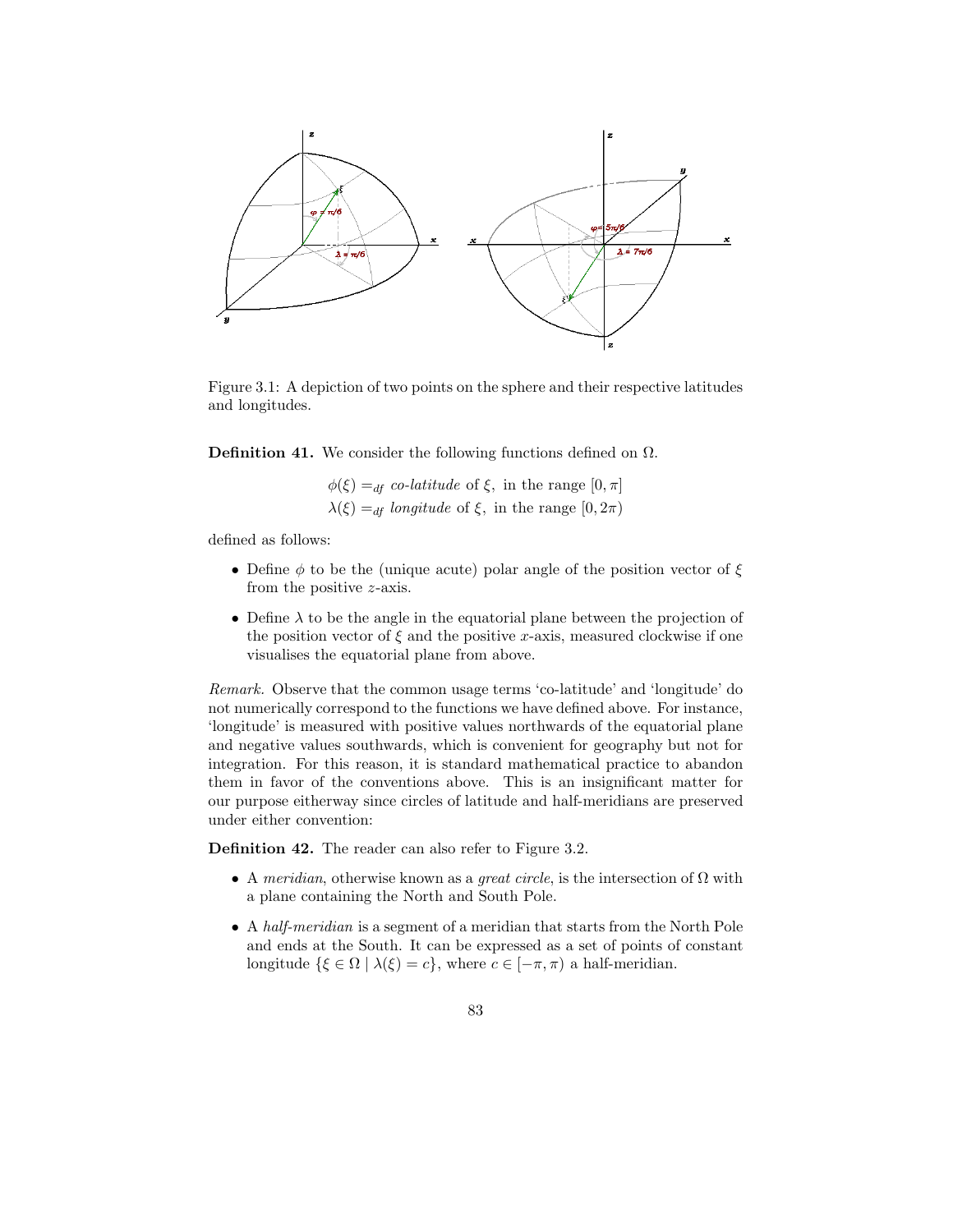

Figure 3.2: A depiction of a circle of latitude and a half-meridian.

• A *circle of latitude* is the intersection of  $\Omega$  with a plane parallel to the Equator. It can be expressed as a set of points of constant co-latitude  $\{\xi \in \Omega \mid \phi(\xi) = c\},\$  where  $c \in [-\pi/2, \pi/2).$ 

Clearly, a choice of half-meridian and a circle of latitude or, equivalently, a choice of co-latitude and longitude, uniquely identify each point on  $\Omega$ .

#### The Formal Resolution of the Paradox

Formally  $\phi$  and  $\lambda$  are probability functions carried by  $(\Omega, \mathfrak{F}, P)$ . A simple calculation establishes that they are in fact random variables.

**Proposition 41.** The probability functions  $\phi$  and  $\lambda$  are both random variables.

*Proof.* Inverse images of half-rays under either  $\phi$  or  $\lambda$  can be obtained as intersections of simple Borel sets in  $\mathbb{R}^3$  by considering the planes that contain the respective circles of latitude or great circles.  $\Box$ 

Therefore, as in the section on constructing multidimensional probability spaces via random variables, we induce the probability space  $(\mathbb{R}^2, \mathcal{B}(\mathbb{R}^2), P^{(u)}),$ where  $u(\xi) =_{df} (\phi(\xi), \lambda(\xi))$ . The following formula will prove very useful:

**Proposition 42.** For any  $\phi_1, \phi_2 \in [0, \pi]$ ,  $\lambda_1, \lambda_2 \in [0, 2\pi)$ , we have

$$
P^{(u)}([\phi_1, \phi_2] \times [\lambda_1, \lambda_2]) = \frac{1}{4\pi} (\lambda_2 - \lambda_1)(\cos(\phi_1) - \cos(\phi_2))
$$
 (3.1)

*Proof.* By the definition of  $P^{(u)}$  and P we get that

$$
P^{(u)}([\phi_1, \phi_2] \times [\lambda_1, \lambda_2]) = Leb(\{\xi \mid \phi_1 \le \phi(\xi) \le \phi_2, \lambda_1 \le \lambda(\xi) \le \lambda_2\})
$$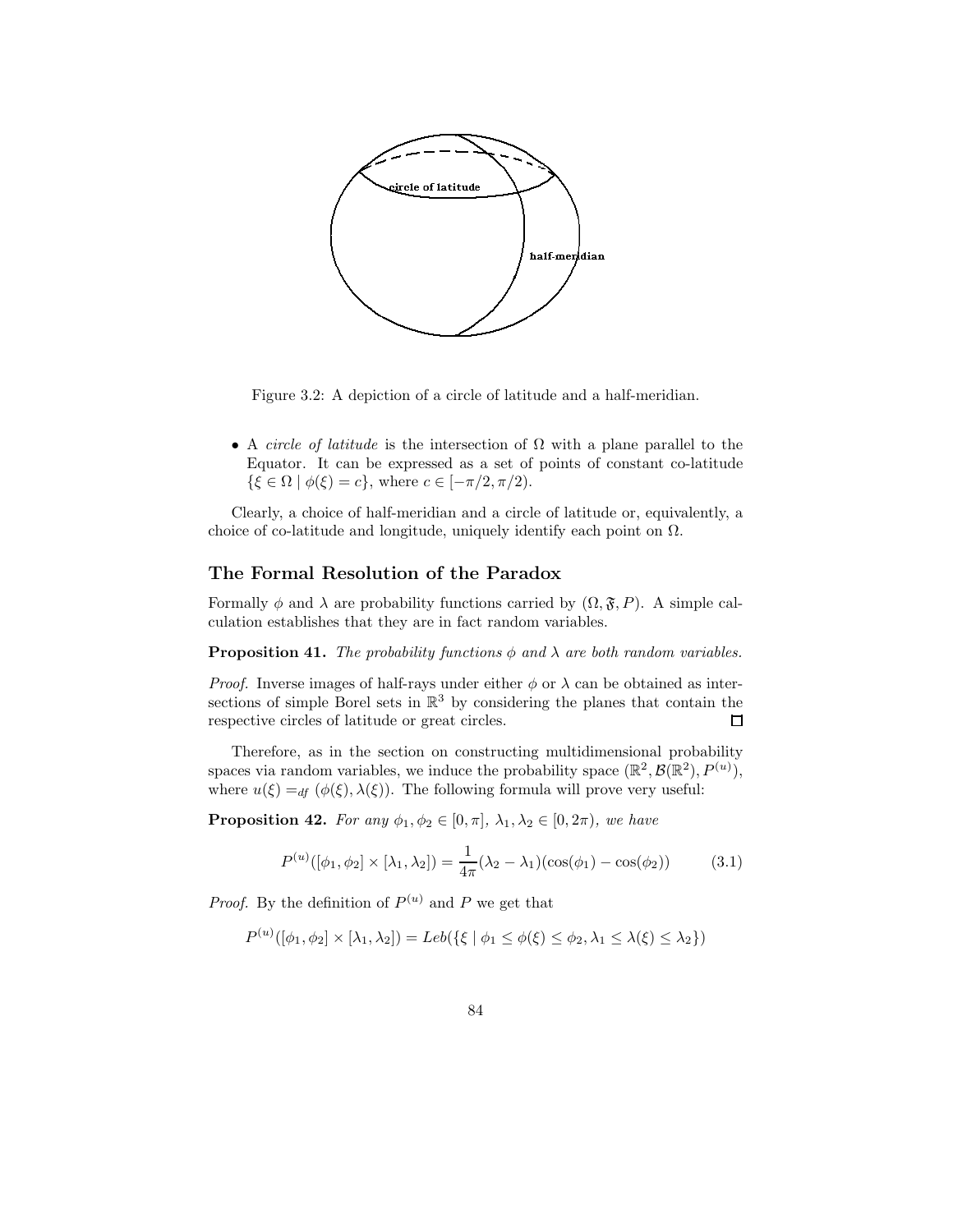But by standard results in real calculus the RHS is equal to:

$$
\int_{\phi_1}^{\phi_2} \int_{\lambda_1}^{\lambda_2} \sin \phi \, d\phi \, d\lambda = \frac{1}{4\pi} (\lambda_2 - \lambda_1) (\cos(\phi_1) - \cos(\phi_2)) \qquad \qquad \Box
$$

We now gradually reproduce the argument in the paradox of the great circle:

Pick two points on the sphere at random. What is the probability that they lie within  $10'$  of each other? By symmetry we assume that the first point is fixed on the North Pole of the sphere. We then calculate the proportion of the sphere's surface that lies within  $10'$ of the North Pole. This is  $2.1 \times 10^{-6}$ .

We assume at this point that we may indeed fix the first point to be the North Pole (we prove this leads to no loss in generality in the next subsection). Then the angle between a point on the sphere and the North Pole is precisely given by its co-latitude. So we can express formally the event of interest, which we denote by  $B$ :

$$
B =_{df} \{\xi \mid \phi(\xi) < c\}
$$

where in this case,  $c = 10' = 2\pi/(6 \cdot 360) = \pi/1080$ . The set B is of course the inverse image of  $[0, \phi_2] \times [\lambda_1 \times 2\pi]$  under u. We can hence evaluate  $P(B)$  via (3.1):

$$
P(B) =_{df} P^{(u)}([0, \phi_2] \times [\lambda_1 \times 2\pi]) = \frac{1}{4\pi} (2\pi - 0)(\cos(0) - \cos(c)) = \frac{1 - \cos(c)}{2}
$$

which the reader may check evaluates to  $2.115397 \times 10^{-6}$  when  $c = 10'$ .

We now investigate the alternative calculation that allegedly produces a different value:

We may however observe that there exists a unique great circle that connects the second randomly selected point with the North Pole. Moreover, by rotational symmetry, no great circle has more chances of being selected than any other. Therefore, we may assume we know the great circle that connects the two points. We have now reduced the original problem to one of picking one point on a given great circle. The answer to the original question can hence be found by calculating the proportion of the length of the great circle that lies within 10' of the North Pole, which is of course  $2/(360 \cdot 60) \approx$  $9.3 \times 10^{-4}$ , not  $2.1 \times 10^{-6}$ .

Two separate claims are being made in this passage. The first claim is that conditioning on a choice of half-meridian  $\lambda_0$  leaves the probability of B unaffected. We call this the *symmetry assumption* and formally we write it as follows:

$$
P(B) = P_{\lambda}(\lambda_0; B) \tag{sym}
$$

where  $\lambda$  is now viewed as a random variable carried by  $(\Omega, \mathcal{B}(\Omega), P)$ . We now prove that this claim is indeed correct: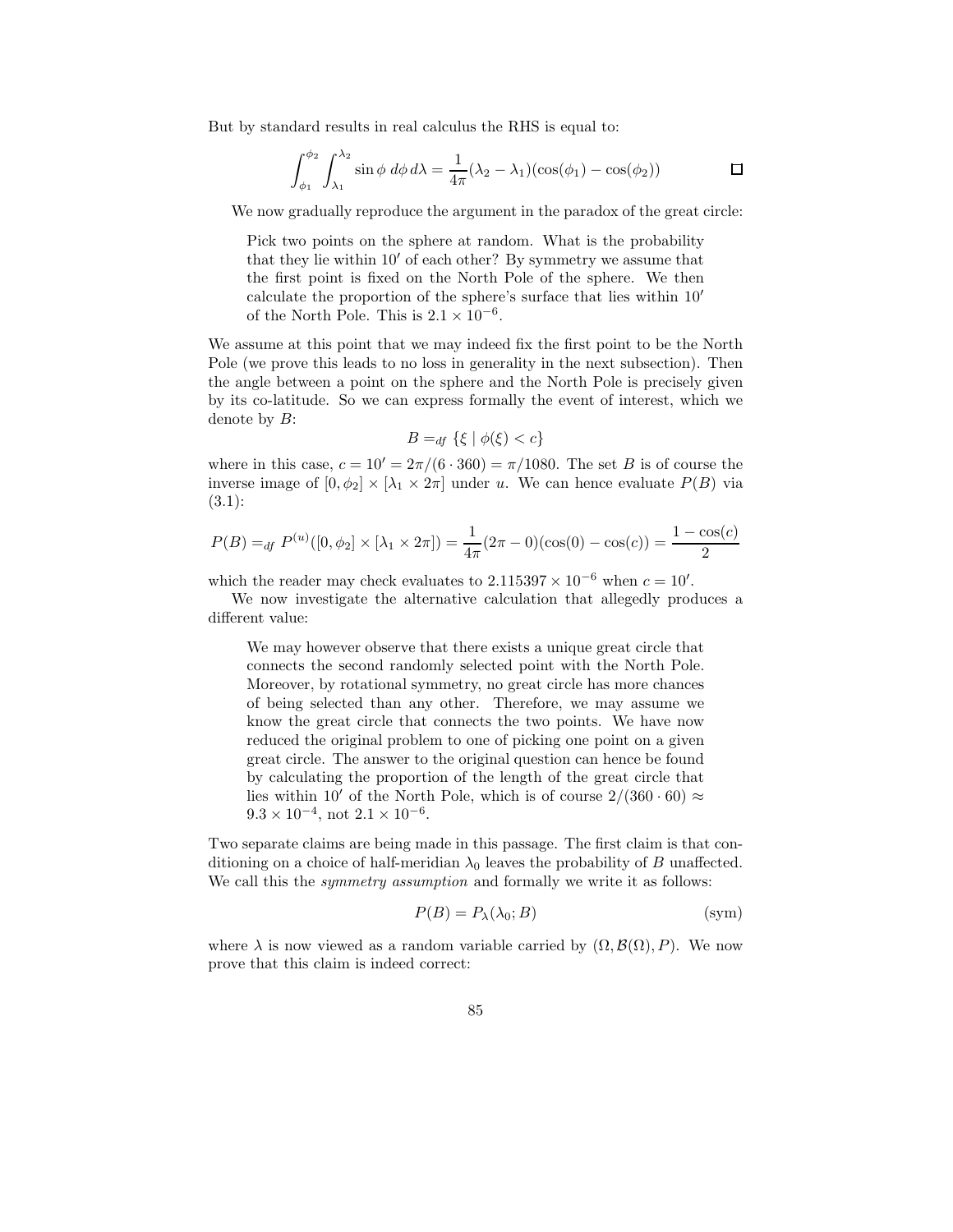#### Proposition 43. Assumption (sym) holds.

*Proof.* We may assume that  $c \neq 0$ , since the argument collapses in the (probability 0) eventuality where the two points randomly selected coincide. We then observe that for any  $h > 0$  and an arbitrary  $\lambda \in [0, 2\pi)$ :

$$
P(\lambda^{-1}([\lambda_0, \lambda_0 + h] \cap B)) =_{df} P^{(u)}([0, \pi] \times [\lambda_0, \lambda_0 + h] \cap B)
$$
  
=  $P^{(u)}([0, c] \times [\lambda_0, \lambda_0 + h]),$  by definition of B  
=  $\frac{1}{4\pi} (\lambda_0 + h - \lambda_0)(\cos(0) - \cos(c)),$  by (3.1)  
=  $\frac{h(1 - \cos(c))}{4\pi}$ 

and similarly

$$
P(\lambda^{-1}([\lambda_0, \lambda_0 + h]) = \frac{1}{4\pi}(\lambda_0 + h - \lambda_0)(\cos(0) - \cos(\pi)) = \frac{h}{2\pi}
$$

Applying the above to the definition (Lim) of  $P_{\lambda}(\lambda_0; B)$ , we obtain that

$$
P_{\lambda}(\lambda_0; B) =_{df} \lim_{h \to 0} \frac{P(\lambda^{-1}([\lambda_0, \lambda_0 + h] \cap B))}{P(\lambda^{-1}([\lambda_0, \lambda + h])}
$$

$$
= \lim_{h \to 0} \frac{1 - \cos(c)}{2} = P(B)
$$

as required.

Remark. Observe that this is in fact a trivial application of (Lim), since no limit operation was actually involved.

 $\Box$ 

The second claim in the quoted passage is that the probability of B conditional on a choice of half-meridian is in fact the 1-dimensional Lebesgue measure of the intersection of  $B$  with the half-meridian:

$$
P_{\lambda}(\lambda_0; B)
$$
 allegedly is equal to  $Leb(B \cap {\xi | \lambda(\xi) = \lambda_0}) = c/2\pi$  (leb)

The reader can check that  $c/2\pi$  indeed evaluates to  $9.3 \times 10^{-3}$  when  $c = 10'$ . However, since we have established (sym) to hold, our formalism automatically rejects (leb), since the value of  $P(B)$  is given by the choice of initial probability space and cannot be revised midway. This is what we called a *de facto* banishment of the paradox in the Introduction.

#### The Resolution of the Paradox - a discussion

The fundamental error in the informal syllogism is that it performs a revision of the probability space midway. A moment's thought can reveal the intuitions that back this revision up: an ill-advised application of the Principle of Indifference together with a misunderstanding of the notion of conditioning on probability 0 events.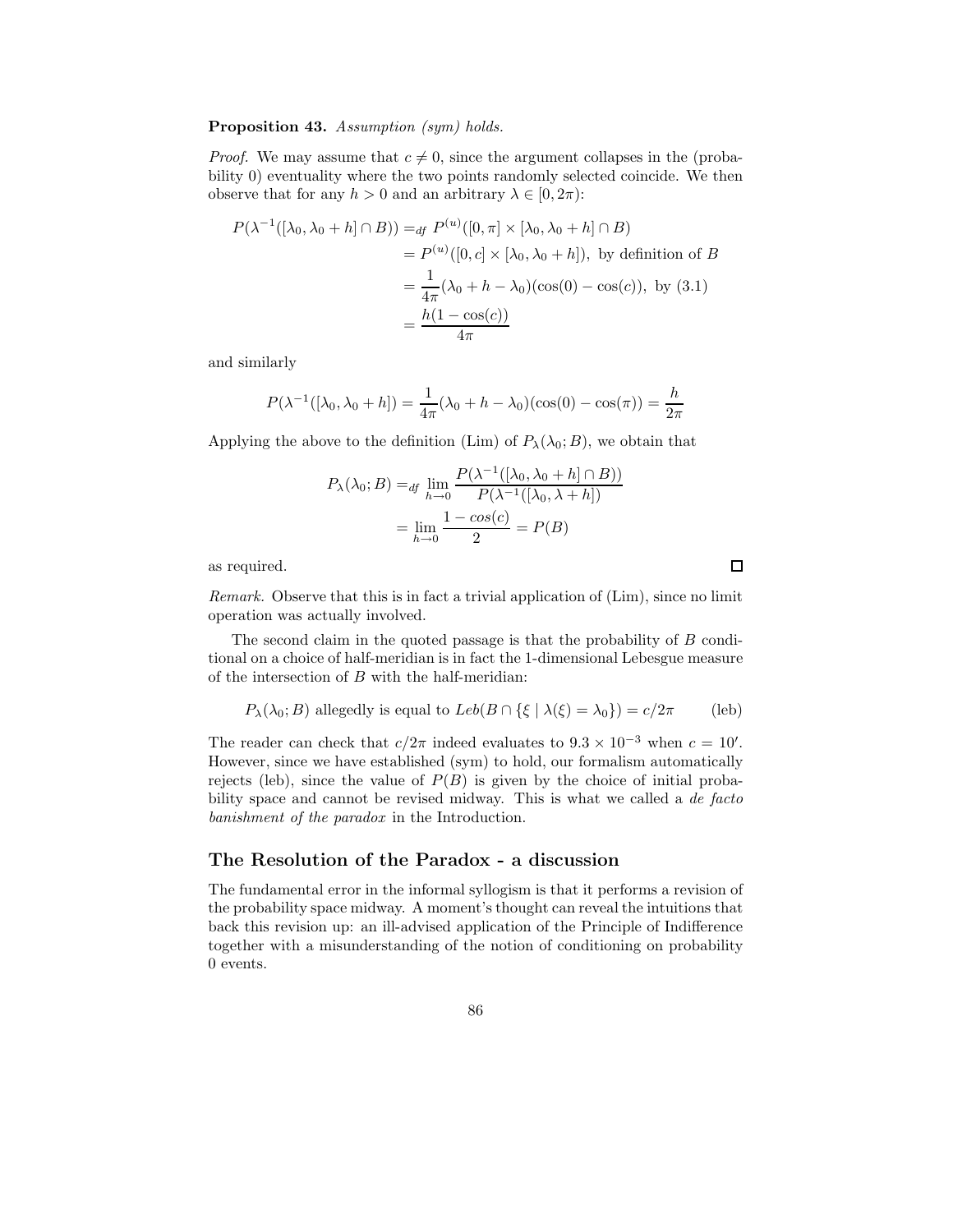On the one hand, the correct intuition captured in (sym) precisely assures us that  $P(B)$  ought be equal to  $P_{\lambda}(\lambda_0; B)$ . Well, since we know  $P(B)$  this immediately determines also  $P_{\lambda}(\lambda_0; B)$ , which yields an observation that might be surprising to someone accustomed to the principle of indifference, but is certainly not a paradox:

The probability of B conditional on a certain fixed choice of halfmeridian is in fact not the Lebesgue measure of the arc.

We now need to *separately* assume, on independent grounds, that the conditional probability is in fact given by the length of the arc, so as to turn this into a paradox, as Kolmogorov himself clarifies in [6, p.51]:

If we assume that the probability distribution of  $\phi$  'with the hypothesis that  $\xi$  lies on the given meridian circle' must be uniform, then we have arrived at a contradiction.

Indeed, to a 19th century probabilist there were convincing independent grounds in favour of (leb). One was inclined to extrapolate from the discrete case that

$$
Pr(\xi \in B \text{ given } \lambda(\xi) = \lambda_0) = \frac{Pr(B \cap \{\xi \mid \lambda(\xi) = \lambda_0\})}{Pr(\{\xi \mid \lambda(\xi) = \lambda_0\})}
$$

$$
= \frac{Pr(\text{arc})}{Pr(\text{half-meridian})}.
$$

Now  $Pr$  corresponds of course to Lebesgue measure. A naïve substitution then indeed yields:

$$
\frac{Leb(\text{arc})}{Leb(\text{half-meridian})} = c/2\pi
$$
 (leb)

But 'Pr' corresponds to 2-dimensional Lebesgue measure, not 1-dimensional Lebesgue measure. Therefore, the notion elementary conditional probability employed above fails, since  $Leb$ (half-meridian) = 0, forcing a division by zero.

In the above sense, the temptation to employ the Lebesgue measure as the probability of the arc is not merely an instance of the Principle of Indifference at work, but also a failing of our intuition to accept that lengths are not additively related to areas. It hence becomes important, in geometric probability, to drive the point home that elementary conditional probability is not applicable when conditioning with respect to events of probability 0 (such as a set of lower dimension).

#### The Choice of Limit

Strictly speaking, the inapplicability of elementary conditional probability suffices to resolve the paradox; a novel notion of conditioning with respect to probability 0 events is not required<sup>1</sup>. Both Borel and Kolmogorov understand this well. Borel exclaims ([11, p.19]):

<sup>1</sup>Although in the absence of such a notion we are equally unable to discuss the truth of our correct guess, assumption (sym).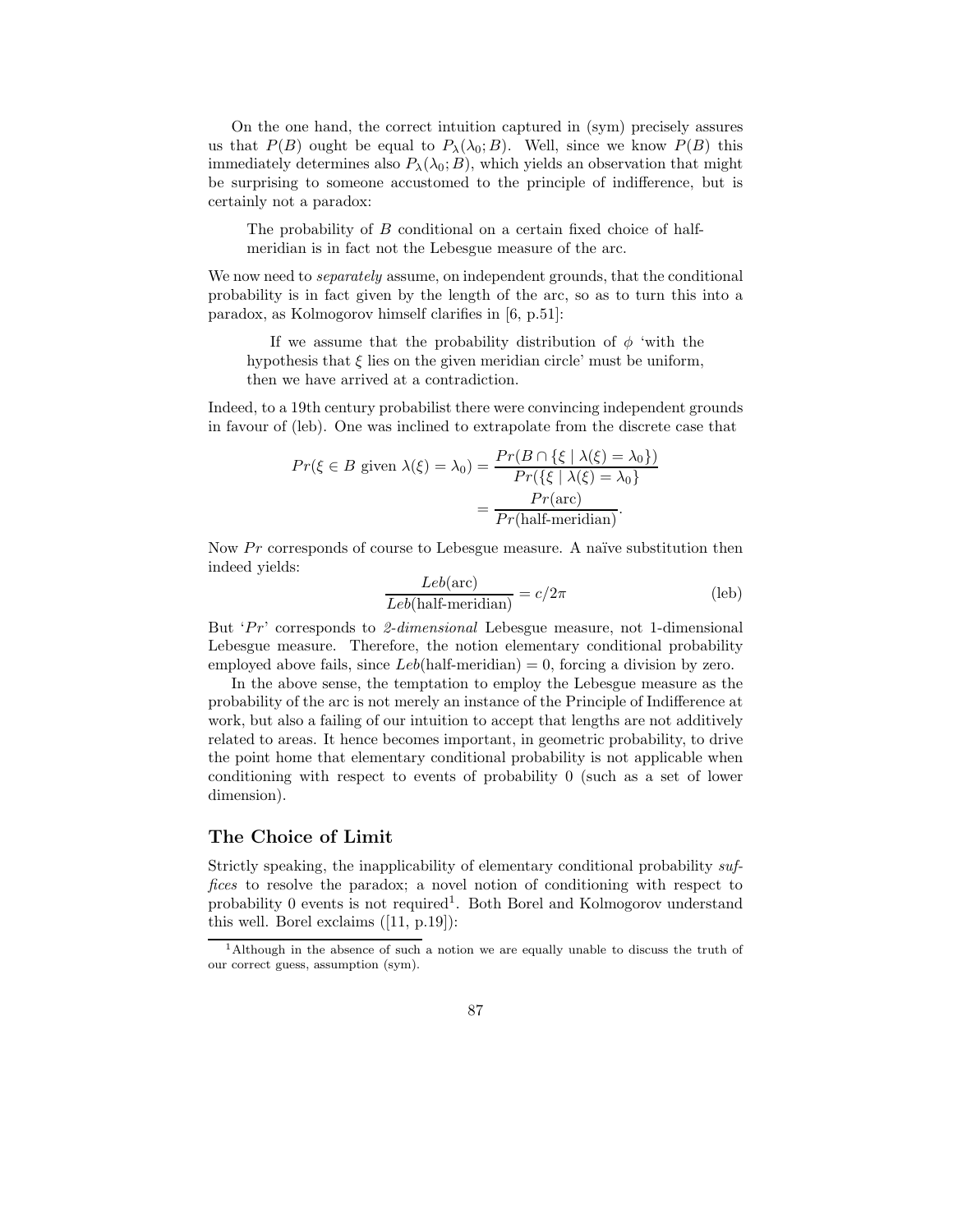

Figure 3.3: On the left, Borel's bundles and the sphere as a union of meridians. On the right, the sphere as a union of circles parallel to a given meridian.

If the arcs have no width, then in order to speak rigorously, we must assign the value zero to the probability that  $M$  and  $M'$  are on the circle.

Kolmogorov similarly points out ([6, p.50]) that

[...]the concept of a conditional probability [in the elementary sense] with regard to an isolated given hypothesis whose probability equals 0 is inadmissible.

However, they both take the opportunity to suggest an alternative way to deal with the problem. Borel suggests precisely what we have been referring to as the *limit definition* of conditional probability  $([11, p.19])$ :

In order to avoid this factor of zero, which makes any calculation impossible, one must consider a thin bundle of great circles all going through  $M$  [the North Pole], and then it is obvious that there is a greater probability for  $M'$  [the randomly chosen point] to be situated in a vicinity 90 degrees from  $M$  than in the vicinity of  $M$  itself.

Borel's understanding of conditional probability as a limit is, as we explained in the introduction to Section 2.6, not admissible without further specifications, since different choices of limit operations could lead to different answers. For instance, different results would be reached were the given meridian the limit of an ever thinner bundle of great meridians or the limit of an ever thinner bundle of circles parallel to the given meridian, otherwise known as a zone. The two different limit operations are depicted in Figure 3.1 and the fact that the latter produces a different result can be established by the following simple calculation, resting on the standard fact that the area of spherical zone in a unit sphere is  $2\pi h$ :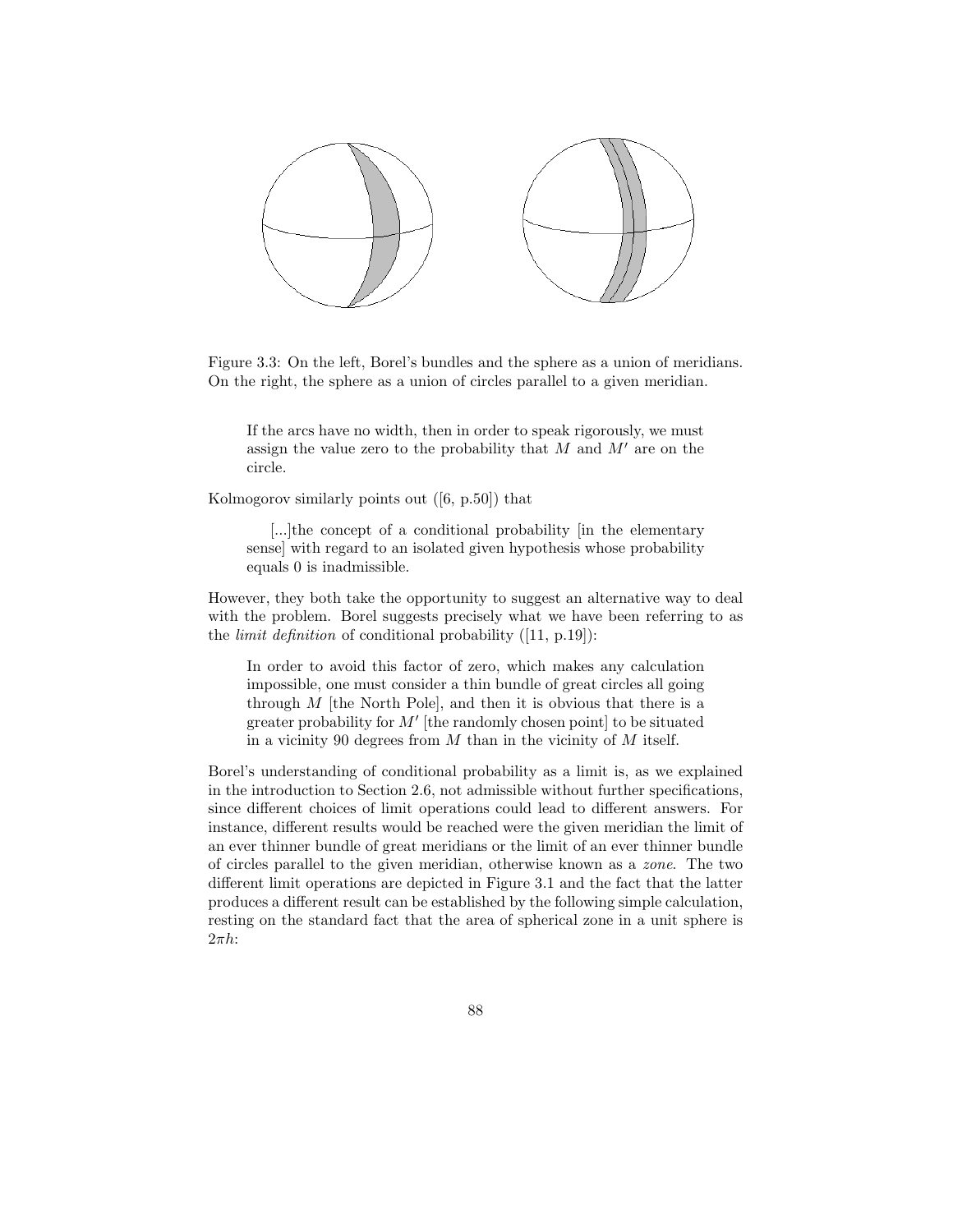$$
\lim_{h \to 0} \frac{P(\text{zone of height } h \cap B)}{P(\text{zone of height } h)} \approx \lim_{h \to 0} \frac{c/2\pi \cdot 2\pi h}{2\pi h}
$$

$$
= \lim_{h \to 0} \frac{c}{2\pi} = \frac{c}{2\pi}
$$

Remark. Observe that we have obtained in this manner (leb). This explains how the paradox of the Great Circle can be seen as a counterexample of the validity of the naïve definition of conditional probability as a limit.

In my opinion, however, the limit of ever thinner zones does not fit the description of the problem, since at any given instance, a zone cannot be expressed in terms of the choice of longitude. In a sense, the way Borel puts it makes it perfectly clear that the choice of limit operation is dictated by the problem itself, by exactly the same token as Kolmogorov's choice of partition is dictated by the problem  $([6, p.51])$ :

For we can obtain a probability distribution for [the co-latitude  $\phi$ ] [...] on the meridian circle only if we regard this circle as an element of the decomposition of the entire spherical surface into meridian circles with the given poles.

#### Addendum: can we choose where the North Pole is?

Before we proceed to the conclusion of the dissertation, we briefly establish in this subsection that we may indeed fix one point to be the North Pole without loss of generality. Since the two choices are being made independently, the probability space that models the random selection of two points is given by  $(\Omega', \mathfrak{F}', P')$ , where

$$
\Omega' =_{df} \Omega \times \Omega, \ \mathfrak{F}' =_{df} \mathcal{B}(\Omega) \times \mathcal{B}(\Omega), \ P' =_{df} P \times P
$$

We now need to formally express the event "the two points selected lie within  $c$ of each other". We define the following function:

 $f(\xi_1, \xi_2)$  = angle of shortest arc from  $\xi_1$  to  $\xi_2$ 

Clearly f is well-defined and  $f(\xi_1, \xi_2) \in [0, \pi]$ . We now show that it is a random variable when seen as a probability function on  $(\Omega', \mathfrak{F}', P')$ .

Proposition 44. The probability function f is a random variable.

*Proof.* Observe that  $(\Omega', \mathfrak{F}', P')$  can be naturally endowed in  $(\mathbb{R}^6, \mathcal{B}(\mathbb{R}^6), Leb_6)$ . All we need to establish then is that  $f(\xi_1, \xi_2) < c$  is a Borel relation in  $\mathbb{R}^6$ .

All wee need to do that is elementary results from euclidean geometry. Denote the euclidean distance between points  $\xi_1$  and  $\xi_2$  on  $\Omega$  by  $d(\xi_1, \xi_2)$ . Then

$$
d^{2}(\xi_{1}, \xi_{2}) = 1^{2} + 1^{2} - 2 \cdot 1 \cdot 1 \cdot \cos(f(\xi_{1}, \xi_{2})), \text{ by the cosine rule}
$$
  
 
$$
\therefore \quad \cos(f(\xi_{1}, \xi_{2})) = \frac{2 - d^{2}(\xi_{1}, \xi_{2})}{2}
$$
(3.2)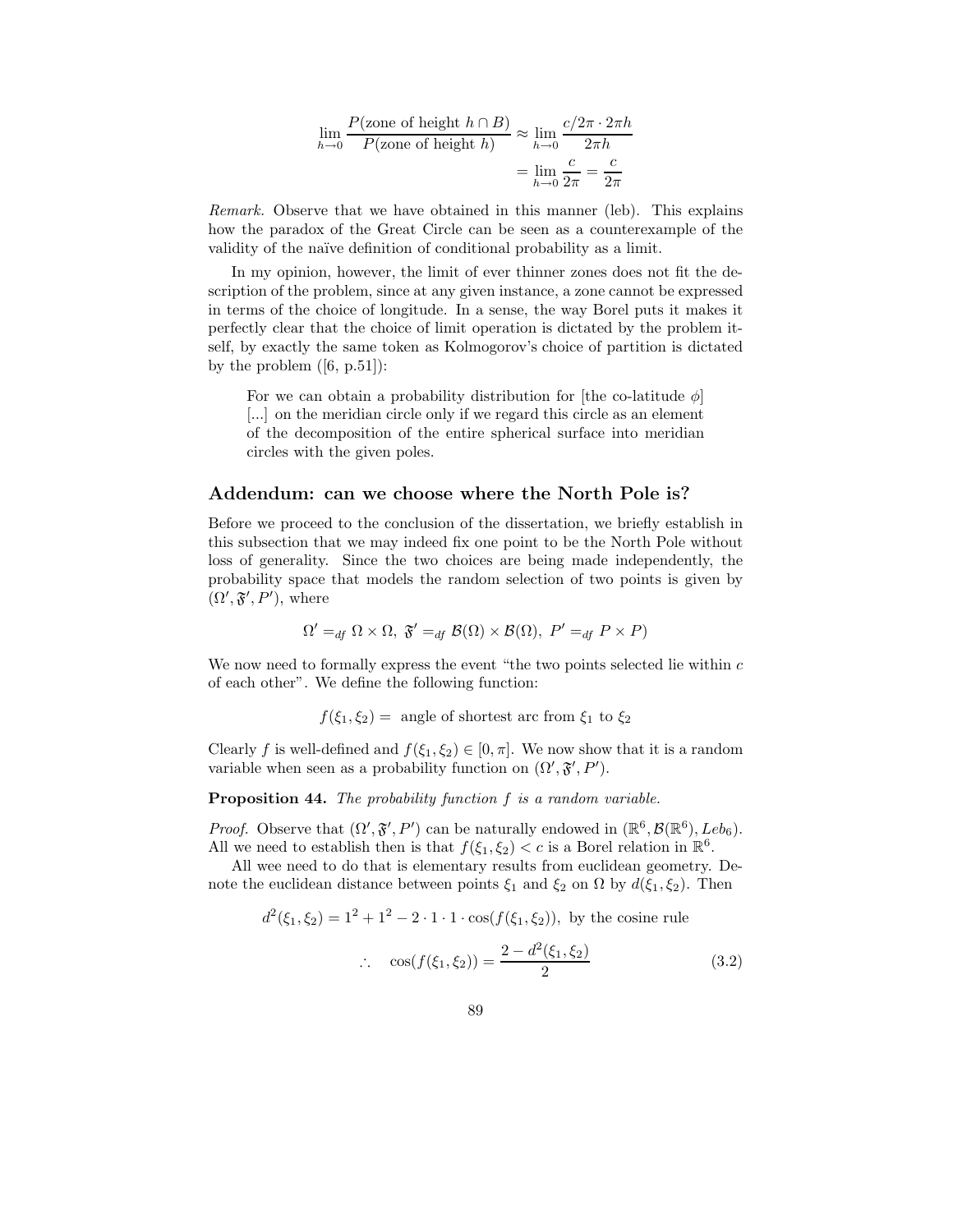We now observe that

$$
f(\xi_1, \xi_2) < c \Leftrightarrow \cos(f(\xi_1, \xi_2)) > \cos(c), \text{ since } \cos \text{ is decreasing in } [0, \pi]
$$
\n
$$
\Leftrightarrow 2 - d^2(\xi_1, \xi_2) > 2\cos(c), \text{ by } (3.2)
$$
\n
$$
\Leftrightarrow 2 - \sqrt{(a_1 - a_2)^2 + (b_1 - b_2)^2 + (c_1 - c_2)^2} > 2\cos(c)
$$

 $\Box$ which certainly defines a Borel relation on the coordinates  $(a_i, b_i, c_i)$  of  $\xi_i$ .

Finally, we can establish that we are in fact allowed to fix the first point to be the North Pole, which can be formally expressed as follows.

**Proposition 45.** The following holds for all  $c \in [0, \pi)$ :

$$
P'(f^{-1}(-\infty, c)) = P(\phi^{-1}(-\infty, c)) = \frac{1 - \cos c}{2}
$$

*Proof.* Recall that in the previous section we showed  $P(\phi^{-1}(-\infty, c)) = \frac{1-\cos c}{2}$ by (3.1). We will show the same of  $P'(f^{-1}(-\infty, c))$ .

Now consider  $\chi(\xi_1, \xi_2)$ , the indicator function of the relation " $f(\xi_1, \xi_2) < c$ ". By the previous proposition,  $\chi$  is measurable in the product sense, so, by the basic properties of the Lebesgue integral we get:

$$
P'(f^{-1}(-\infty, c)) = \int_C \chi(\xi_1, \xi_2) d_{P'}(\xi_1, \xi_2), \text{ where } C =_{df} (-\infty, c).
$$

We now apply Fubini's Theorem to obtain:

$$
P'(f^{-1}(-\infty, c)) = \int_{\Omega} I_1^{\chi}(\xi_1) d_P(\xi_1)
$$
 (3.3)

where  $I_1^{\chi}(\xi_1)$  is given by:

$$
I_1^{\chi}(\xi_1) =_{df} \int_{\Omega} \chi(\xi_1, \xi_2) d_P(\xi_2) = P(\{\xi_2 \mid f(\xi_1, \xi_2) < c\})
$$

The RHS is precisely the Lebesgue measure of a spherical cup of angle c, which of course is equal to  $P(\phi^{-1}(-\infty, c)) = (1 - \cos c)/2$ , since the inverse image of a half-ray under  $\phi$  is precisely a spherical cup of angle c. So (3.3) becomes:

$$
P'(f^{-1}(-\infty, c)) = \int_{\Omega} I_1^{\chi}(\xi_1) d_P(\xi_1)
$$
  
= 
$$
\int_{\Omega} \frac{1 - \cos c}{2} d_P(\xi_1)
$$
  
= 
$$
\frac{1 - \cos c}{2} \int_{\Omega} d_P(\xi_1) = \frac{1 - \cos c}{2}
$$
, as required.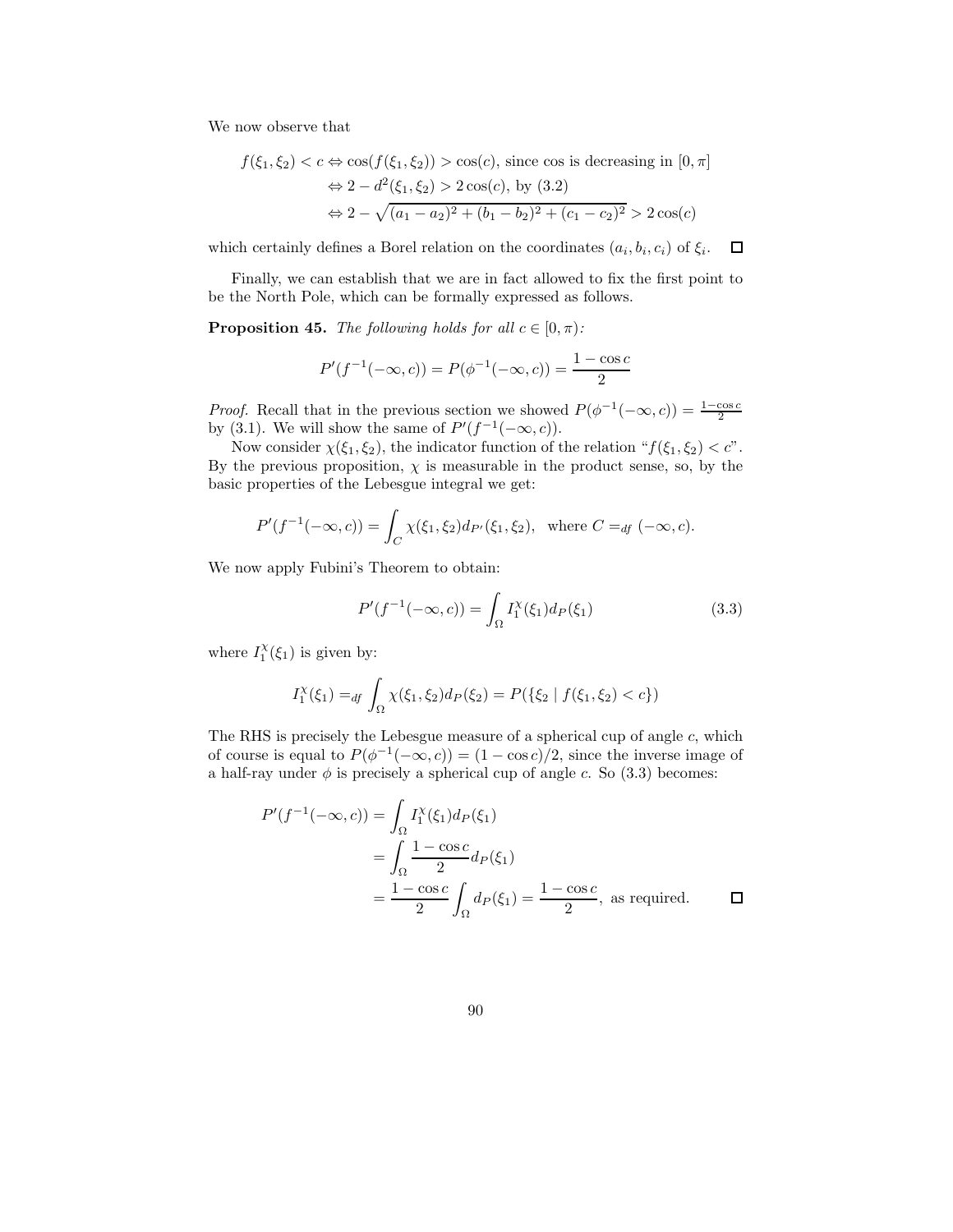#### 3.2 Conclusion

Kolmogorov's Foundations of the Theory of Probability laid the basis for an incredibly powerful axiomatic framework for probability theory. Its significance lies in:

- A. Its choice of the triple  $(\Omega, \mathfrak{F}, P)$ , a measure-theoretic construct, as the fundamental notion.
- B. Its technical richness, which allows for advanced techniques such as infinitedimensional probability spaces (that eventually led to the theory of stochastic processes) and conditional probability with respect to probability 0 events.

We have overviewed in full detail all aspects of the Grundbegriffe except its treatment of infinite-dimensional probability spaces and we have placed its results in a modern measure-theoretic context, amending, completing or replacing proofs as necessary. We have found that in most occasions the modern approach is more streamlined, but in several cases Kolmogorov's approach retains more of the fundamental intuitions underpinning the measure-theoretic recasting of probability.

Such an instance was Kolmogorov's somewhat forlorn treatment of (Riemann) integration of expectations with respect to a parameter, which we have extensively analysed and compared to the closest popular modern result, the Fubini Theorem, in the context of the intriguing experiment of randomly choosing regions from the plane.

Finally, we motivated, developped and contrasted Kolmogorov's notion of conditional probability with respect to probability 0 events with Borel's hints towards a definition of that notion as a limit. We applied these ideas to explain the tangled intuitions underlying the paradox of the Great Circle:

- a confusion between 2-dimensional and 1-dimensional Lebesgue measure,
- a mistaken application of elementary conditional probability,
- an ill-advised application of the Principle of Indifference.

#### Afterword

As a foreword to this conclusion, we must first and foremost stress that there are several other axiomatisations of probability theory, some of which are very popular. In particular, the Bayesian 'degree of belief' paradigm has been axiomatised by De Finetti as well as Cox and has a great following, in particular among statisticians and Artificial Intelligence scientists.

Despite this plurality, the measure-theoretic paradigm is still considered by most to accurately capture the mathematical content of probability theory, as points out one of the main proponents of the Bayesian paradigm, Edward T. Jaynes in his seminal work, Probability: the logic of science ([5]):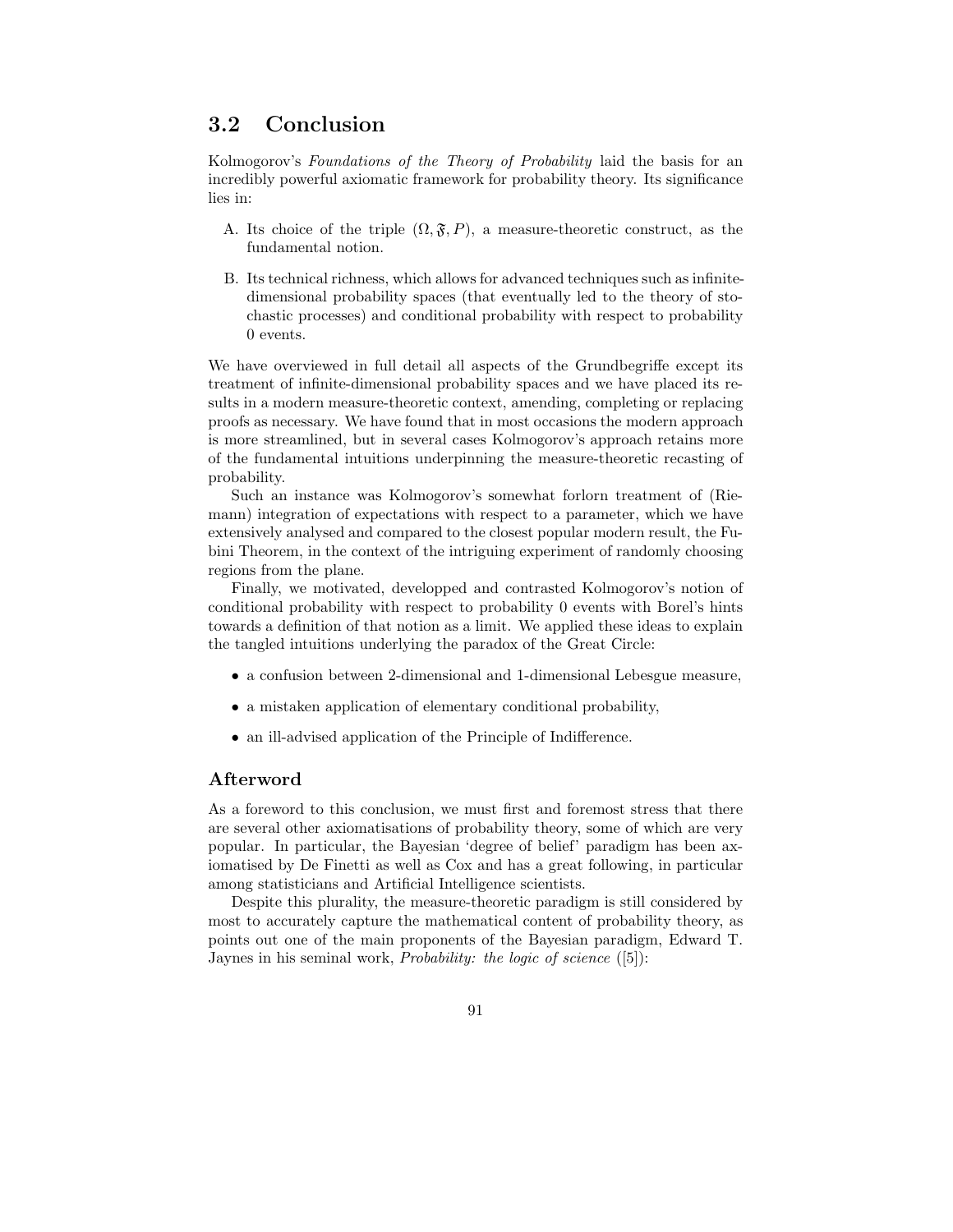Our system of [Bayesian] probability could hardly be more different from that of Kolmogorov, in style, philosophy and purpose. Yet when all is said and done we find ourselves, to our own surprise, in agreement with Kolmogorov and in disagreement with his critics, on nearly all technical issues.

This story of nearly unequivocal success is an essential component to the resolution of Bertrand paradoxes by Kolmogorov's foundations: on the one hand, feature [A] ensures that protection against Bertrand-type paradoxes is built in the formalism. On the other hand, its mathematical success alluded to in feature (B) overwhelms the reader into believing that the paradoxes must be indeed ill-phrased, if they cannot be expressed in such a potent system.

In this sense, Kolmogorov's formalism performs a de facto resolution of the paradoxes, without providing any criterion whatsoever for the reader to choose a certain one among the different calculations/probability spaces as the most natural choice for the particular problem.

#### The Method of Transformation Groups

Other authors have since attempted to provide such semi-formal criteria. The most notable of these attempts is the Method of Transformation Groups, which has been mostly argued for by Edward T. Jaynes. The general method is to define a group of transformations under which the as of yet unknown probability measure must remain invariant.

This method has been extensively studied independently of the context of Bertrand paradoxes and is the cornerstone of the modern study of geometric probability, known as *integral geometry*<sup>2</sup>. Jaynes however ([5]) proposed to apply it to Bertrand paradoxes by insisting that any quantity with respect to which the statement of the problem is indifferent, must be an invariant under the choice of probability measure. In a sense, Jaynes proposed a revision of the Principle of Indifference, whereby indifference no longer corresponds to the choice of uniform measure, but rather to the enforcement of an invariance constraint.

In his pointedly titled paper *The Well-Posed Problem*  $([4])$ , he applies this principle to the Paradox of the Chord with success, uniquely identifying the uniform distribution over the distance between the midpoint of the chord and the center of the disk as the correct choice of measure<sup>3</sup>, which he then proceeds to verify experimentally. On the other hand, in other occasions the method fails to work as smoothly, producing "a whole range of choices in some problems, and no [choice of measure][...] free from all objections in others" ([2]).

The method of transformation groups has been the subject of intense study, by Bayesian probability theorists and geometers alike. It becomes of particular relevance in the context of identifying the right choice of prior distributions in problems of inference, which is one of the most strongly debated topics in statistics and machine learning.

<sup>&</sup>lt;sup>2</sup>It is also related to *Felix Klein's Erlangen Program* - see [13].

<sup>3</sup>This calculation appears second in our exposition of the paradox in the Introduction.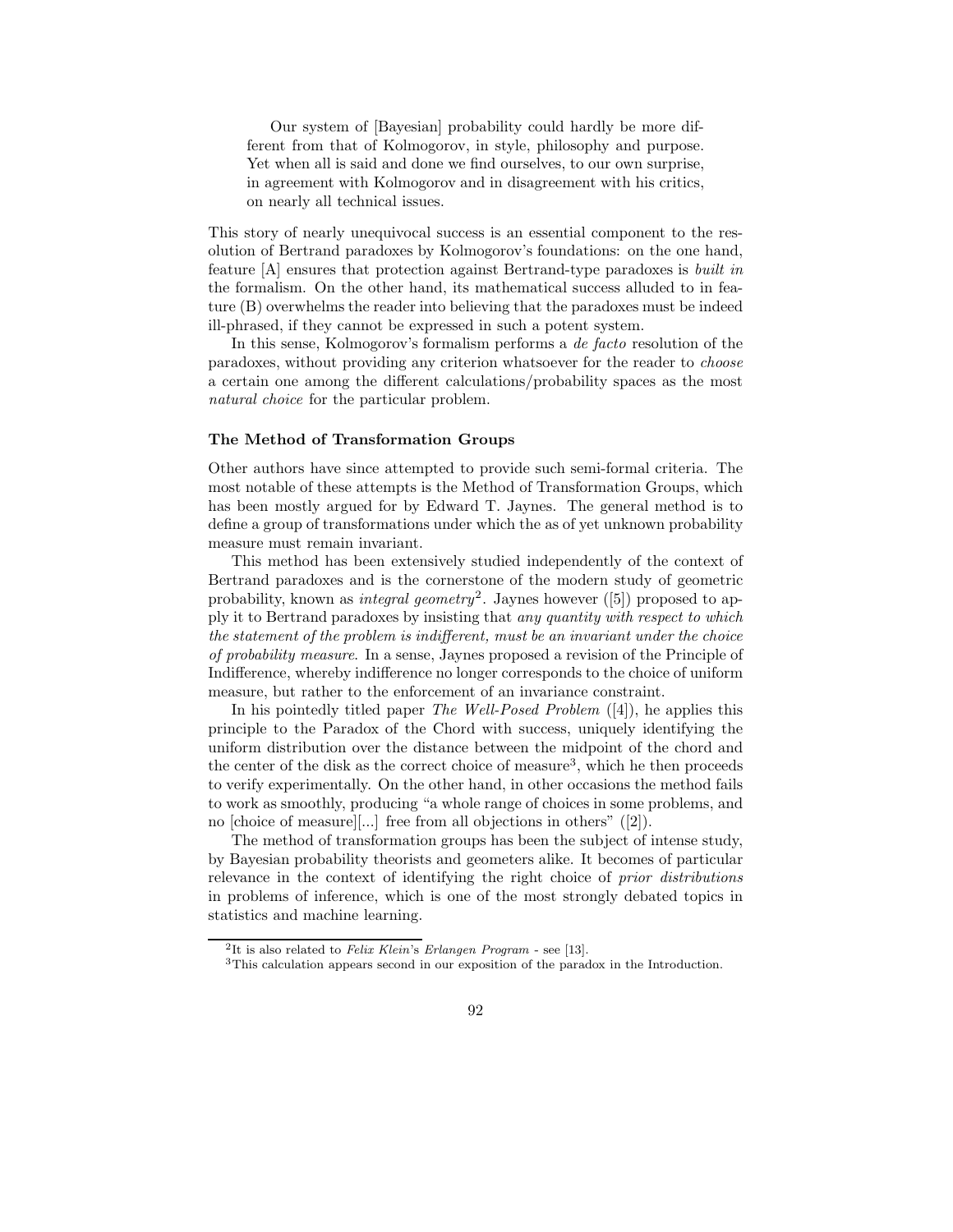### Appendix A

## Note on Projections and Product Spaces

In constructing a product space out of two spaces  $(\Omega_1, \mathfrak{F}_1, P_1), (\Omega_2, \mathfrak{F}_2, P_2)$ , we obtain a probability space  $(\Omega_1 \times \Omega_2, \mathfrak{F}, P)$  such that the following holds:

$$
\mathfrak{F}_i \subseteq \mathfrak{F}^{(\pi_i)}
$$
 and  $P^{(\pi_i)} = P_i$  on  $\mathfrak{F}_i$ 

Hereby agreement is interpreted as containment, rather than identity. This is the best we can do in general. Nevertheless, in some cases, notably when  $\mathfrak{F}_1 = \mathfrak{F}_2 = \mathbb{R}$ , identity is attainable. We proceed to establish this fact, which rests on the topological properties of the reals:

**Theorem 23.** Let  $\mathfrak{F} =_{df} \mathcal{B}(\mathbb{R}) \times \mathcal{B}(\mathbb{R}) = \mathcal{B}(\mathbb{R}^2)$ . Then

 $\mathfrak{F}^{(\pi_1)}=\mathfrak{F}^{(\pi_2)}=\mathcal{B}(\mathbb{R})$ 

*Proof.* We show that  $\mathfrak{F}^{(\pi_1)} = \mathcal{B}(\mathbb{R})$ . The case  $i = 2$  follows by symmetry. Since we know that  $\mathfrak{F}_1 \subseteq \mathfrak{F}^{(\pi_1)}$  (see main text), we need only show the converse:

$$
A \times \mathbb{R} \in \mathcal{B}(\mathbb{R}^2) \Rightarrow A \in \mathcal{B}(\mathbb{R})
$$
 (A.1)

Now fix a constant  $c \in \mathbb{R}$  and consider the function  $f : \mathbb{R} \to \mathbb{R}^2$ , given by

$$
f(x) =_{df} (x, c)
$$

We readily observe that  $f^{-1}(A \times \mathbb{R}) = A$ . Therefore for  $(A.1)$  it suffices to show that  $f$  is Borel measurable. Equivalently, using a Lemma referred to often in the main text, it is sufficient to establish that f is continuous. Let  $A \in \mathcal{T}(\mathbb{R}^2)$ , an arbitrary open set of  $\mathbb{R}^2$ . Then we know we can write it as a countable union of open rectangles, as follows:

$$
A = \bigcup_{i \in \mathbb{N}} A_i \times B_i
$$
  

$$
\therefore f^{-1}(A) = \bigcup_{i \in \mathbb{N}} f^{-1}(A_i \times B_i)
$$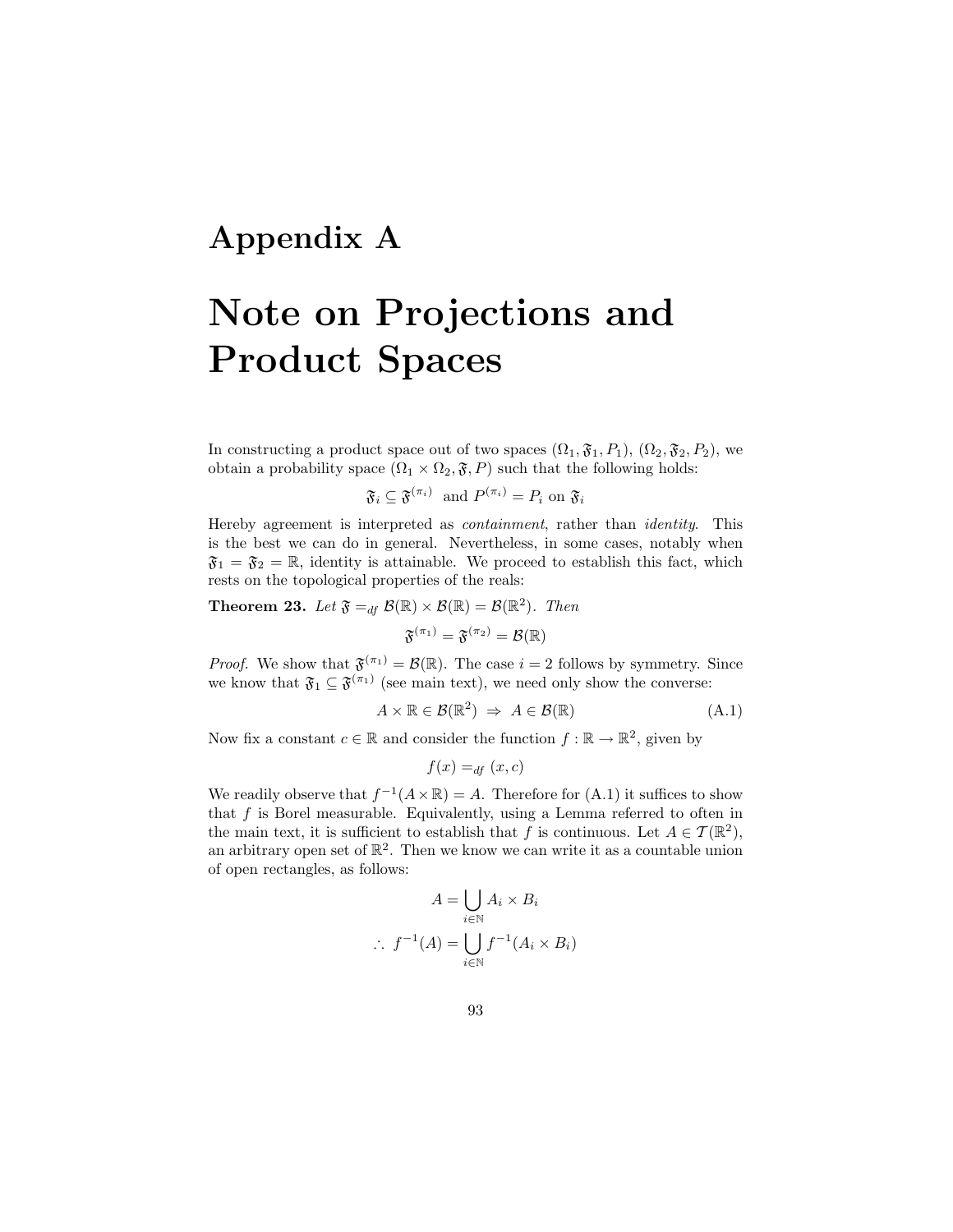since the inverse image operator commutes with countable unions (Section 2.1). But we now observe that  $f^{-1}(A_i \times B_i)$  is always an open set:

$$
\{x \mid x \in f^{-1}(A_i \times B_i)\} = \{x \mid f(x) \in A_i \times B_i\}
$$

$$
= \{x \mid x \in A_i, c \in B_i\} = \begin{cases} \emptyset, \text{ if } c \notin B_i \\ A_i, \text{ otherwise} \end{cases}
$$

where both  $\emptyset$  and the interval  $A_i$  are open sets.

We are now in a position to prove a statement made in Section 2.1, when we first introduced the construction  $\mathfrak{F}^{(u)}$ ; namely, that it is not always true that  $u[A] \in \mathfrak{F}^{(u)}$  for all  $A \in \mathfrak{F}$ . The standard counterexample to this implication can be obtained for  $u =_{df} \pi_1 : \mathbb{R}^2 \to \mathbb{R}$ , albeit in a nontrivial manner.

#### Proposition 46.  $A \in \mathfrak{F} \not\Rightarrow u\,[A] \in \mathfrak{F}^{(u)}$

*Proof.* Fix the space  $(\mathbb{R}^2, \mathcal{B}(\mathbb{R}^2), Leb)$  and consider the projection map  $\pi_1$  defined via  $\pi_1(x, y) =_{df} x$ . It is then a standard result that

Lemma (Suslin). Not all projections of Borel sets are Borel.

Proof of Lemma. Omitted, can be found in [12].

Now note that by Theorem 23,  $\mathfrak{F}^{(u)} = \mathcal{B}(\mathbb{R})$ . Therefore, any Borel set A whose projection is not Borel is precisely an instance where  $A \in \mathfrak{F}$  but  $\pi_1[A] \notin$  $\mathfrak{F}^{(u)}$ , as required for a counterexample. The existence of such an A is precisely guaranteed by the Lemma.  $\Box$ 

Remark. The Lemma alluded to above has an interesting history, since Lebesgue himself offered a mistaken proof of its negation in his seminal 1905 monograph [7]. The mistake was spotted in 1916 by Michail Suslin, who was then only 19 years old and under the supervision of Nicolai Lusin. Suslin proceeded to prove the negation of Lebesgue's statement, offering the proof referred to above.

Note that the erroneous argument had been offered 'on the fly', so to speak, by Lebesgue and did not compromise any of his 1905 results.

 $\Box$ 

 $\Box$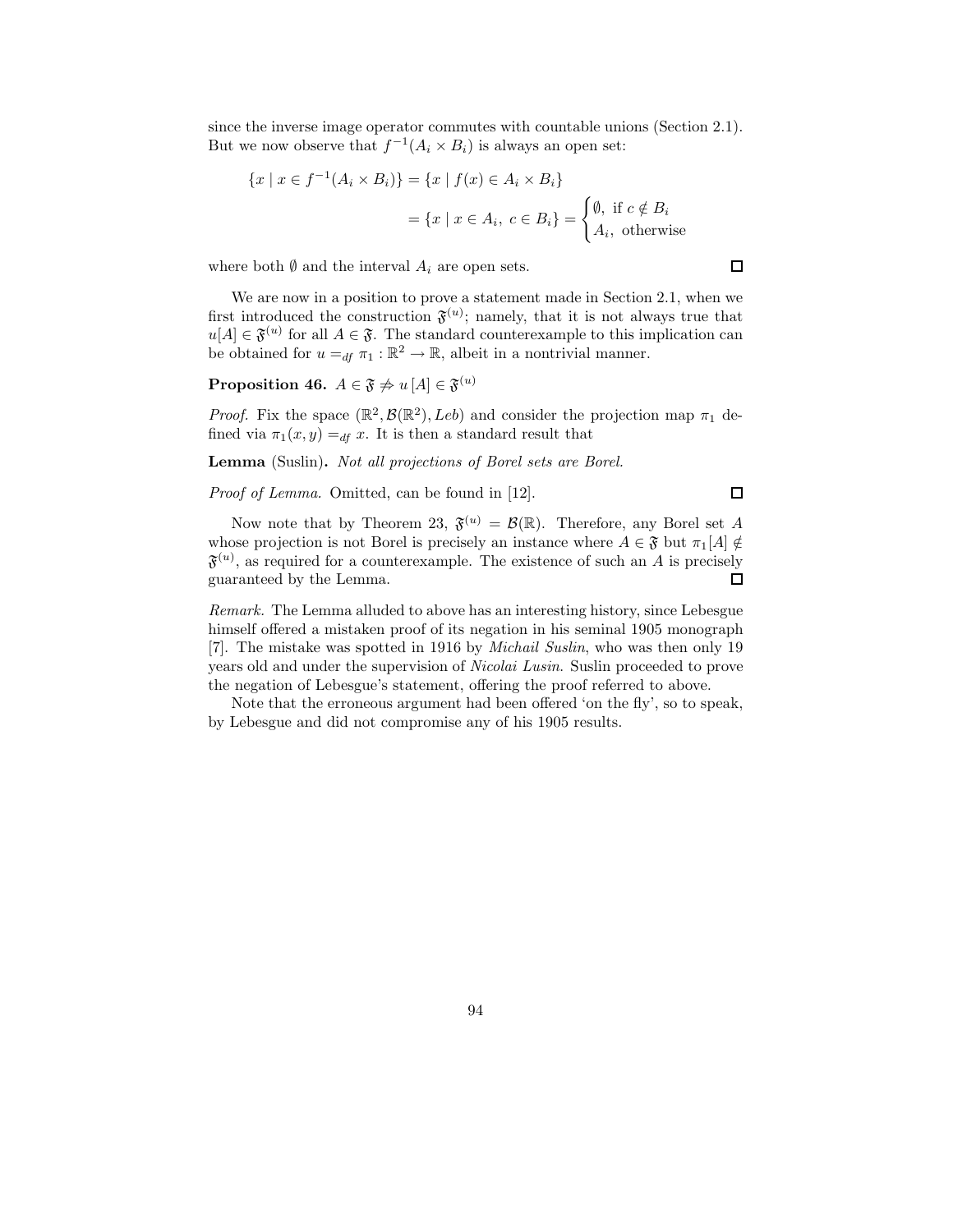# Appendix B Null Sets and Completions

One of the most instrumental notion in applications of lebesgue measure (and measure theory in general) is that of a set of measure 0, otherwise known as a null set. This notion allows the formulation of 'almost everywhere' results, whereby a property can be seen to hold for all  $x \in \mathbb{R}$  except on a null set. In a very real sense, null sets of exceptions may be ignored, which makes the correct formalisation of what precisely a null set is an indispensable tool. Crucially, any such formalisation of null sets is expected to satisfy the following property:

$$
A \text{ is null and } C \subseteq A \text{ implies that } C \text{ is null} \tag{B.1}
$$

 $\Box$ 

This property is important because in the semantics of null sets as 'sets of exceptions', it would be arbitrary to allow ourselves to exempt a certain set A, but disallow it for a strict subset of A. However, it is clear that in the formulation of measure so far, it may very well be that there exists a certain  $A \in \mathfrak{F}$  with  $P(A) = 0$ . This produces the need for the following definition:

**Definition 43.** Consider a measure space  $(\Omega, \mathfrak{F}, \mu)$ . A set A is null iff  $A \in \mathfrak{F}$ and  $\mu(A) = 0$ . The space is *complete* iff it satisfies (B.1).

It is an important fact that  $((0, 1], \mathbf{B}((0, 1]), \text{Leb})$  is not a complete space:

**Proposition 47.**  $((0, 1], B((0, 1]), Leb)$  is not complete.

#### Proof.

It turns out however that we can always extend a measure space to a complete space, as follows:

**Proposition 48** (Completion of Measure). Let  $(\Omega, \mathfrak{F}, \mu)$  be a measure space. Then consider the family:

 $\mathfrak{F}^* =_{df} \{ F \subseteq \Omega \mid \exists E, G \in \mathfrak{F} \text{ such that } E \subseteq F \subseteq G \text{ and } \mu(G \setminus E) = 0 \}$ 

Then  $\mathfrak{F}^*$  is a  $\sigma$ -algebra and there exists a unique measure  $\mu^*$  on  $\mathfrak{F}^*$  that extends  $\mu$  on  $\mathfrak F$  and satisfies (B.1). We call this measure the completion of  $\mu$ .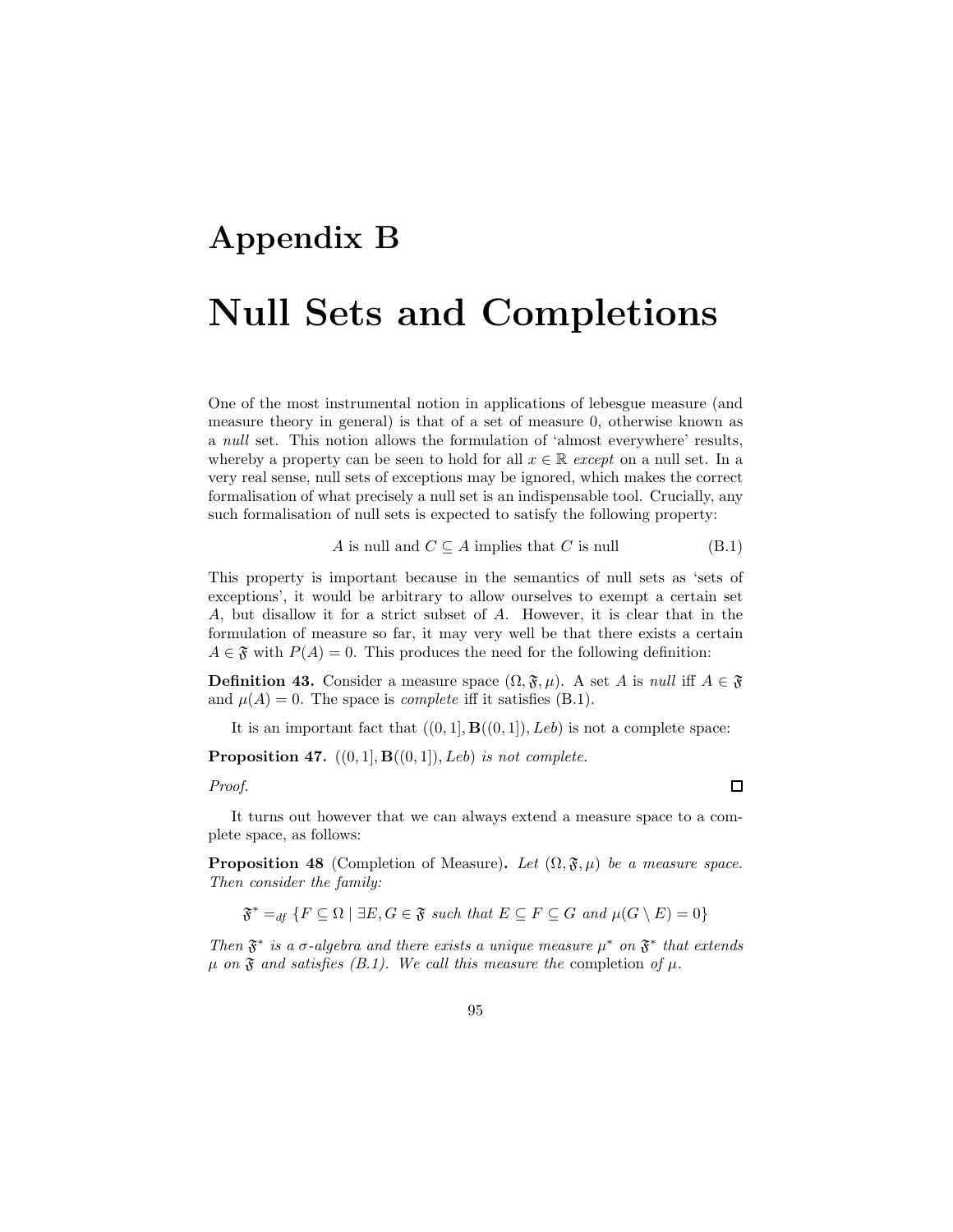Proof. It is straightforward to establish that:

$$
\mathfrak{F}^* = \sigma(\mathfrak{F} \cup \text{ null sets})
$$

We then extend  $\mu$  to a measure  $\mu^*$  on  $\mathfrak{F}^*$  by setting:

$$
\forall F \in \mathfrak{F}^*, \ \mu(F) =_{df} \mu(G) = \mu(E)
$$

where we observe that the choice for each F of the 'witnesses'  $E, G \in \mathfrak{F}$  is inessential, since any two pairs  $E_1, G_1, E_2, G_2$  that satisfy:

$$
E_i \subseteq F \subseteq G_i \text{ and } \mu(G_i \setminus E_i) = 0
$$

can be easily shown to have equal measure  $\mu^* =_{df} \mu(E_1) = \mu(G_1) = \mu(E_2)$  $\mu(G_2)$ . We can now check without problems that  $\mu^*$  is indeed a measure on  $\mathfrak{F}^*$ . Finally, it is unique since it must agree with  $\mu$  everywhere on  $\mathfrak{F}$  and take the value 0 on all null sets; therefore, its values are constrained everywhere on the set  $\mathfrak{F} \cup \{ \text{ null sets } \}$ , which is a  $\pi$ -system (since the intersection of an arbitrary set with a null set yields a null set).  $\Box$ 

In measure theory it is standard to reserve the term Lebesgue measure for the completion of the space  $((0, 1], \mathbf{B}((0, 1]), Leb)$ , whose existence we established in the main text. Naturally most results that hold for the incomplete space also hold for the complete space 'almost everywhere'. As mentioned in the main text, however, probability theorists prefer to work with (incomplete) Borel  $\sigma$ -algebras of topological spaces unless it is necessary for the mathematics to move to their completions. This only becomes necessary in more advanced probability theory than we will encounter in this dissertation.

Remark. It is perhaps surprising that probability theorists do not understand the semantics of 'probability 0 events' to force (B.1) inasmuch as the semantics of 'null sets' do. Certainly the frequentist interpretation seems to suggest (B.1); it seems however that this question has been pushed aside for now, there being too many fundamental difficulties in the interpretation of probability theory that have to be resolved first.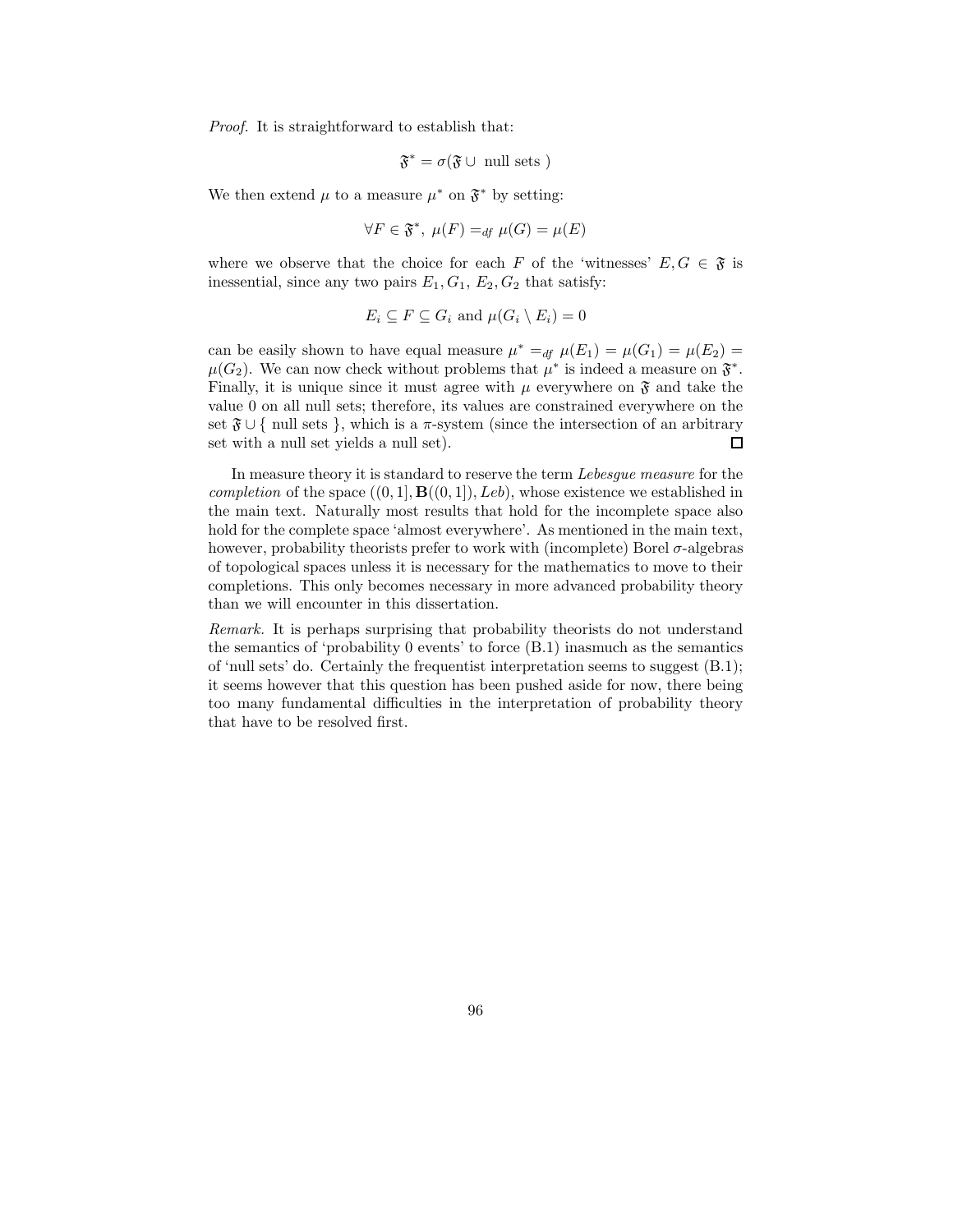### Appendix C

## The Shorokhod Representation Theorem

Here, we establish that the conditions are  $(2.29)-(2.32)$  are not only necessary for a function to be the distribution of some random variable, but they are also sufficient:

**Theorem 24** (Shorokhod Representation). Let  $F$  be any function that satisfies (2.29)-(2.32). Then the function  $X_F : [0,1] \to \mathbb{R}$  defined by:

$$
X_F(\omega) := \inf\{z : F(z) > \omega\}
$$

is a random variable with distribution function F when understood as a probability function from the space  $([0,1], \mathcal{B}([0,1]), Leb)$ . We call  $X_F$  the Skorokhod Representation<sup>1</sup> of  $F$ .

*Proof.* We first establish that  $X_F$  is a random variable. Observe that since F is monotonically increasing we have that:

 ${z : F(z) > \omega}$  is upwards closed

 ${z : F(z) > \omega}^c = {z : F(z) \leq \omega}$  is downwards closed

So:

$$
a \in \{z : F(z) > \omega\}, \ b \in \{z : F(z) \le \omega\} \Rightarrow a < b
$$

and therefore:

$$
X_F(\omega) := \inf\{z : F(z) > \omega\} = \sup\{z : F(z) \le \omega\}
$$

<sup>&</sup>lt;sup>1</sup>Had we assumed that distributions are right-continuous,  $X_F$  would have to defined as  $\inf\{z: F(z) \geq \omega\}$  for an analogous proof to go through. In any case, the two versions of  $X_F$ can be easily seen to agree almost everywhere.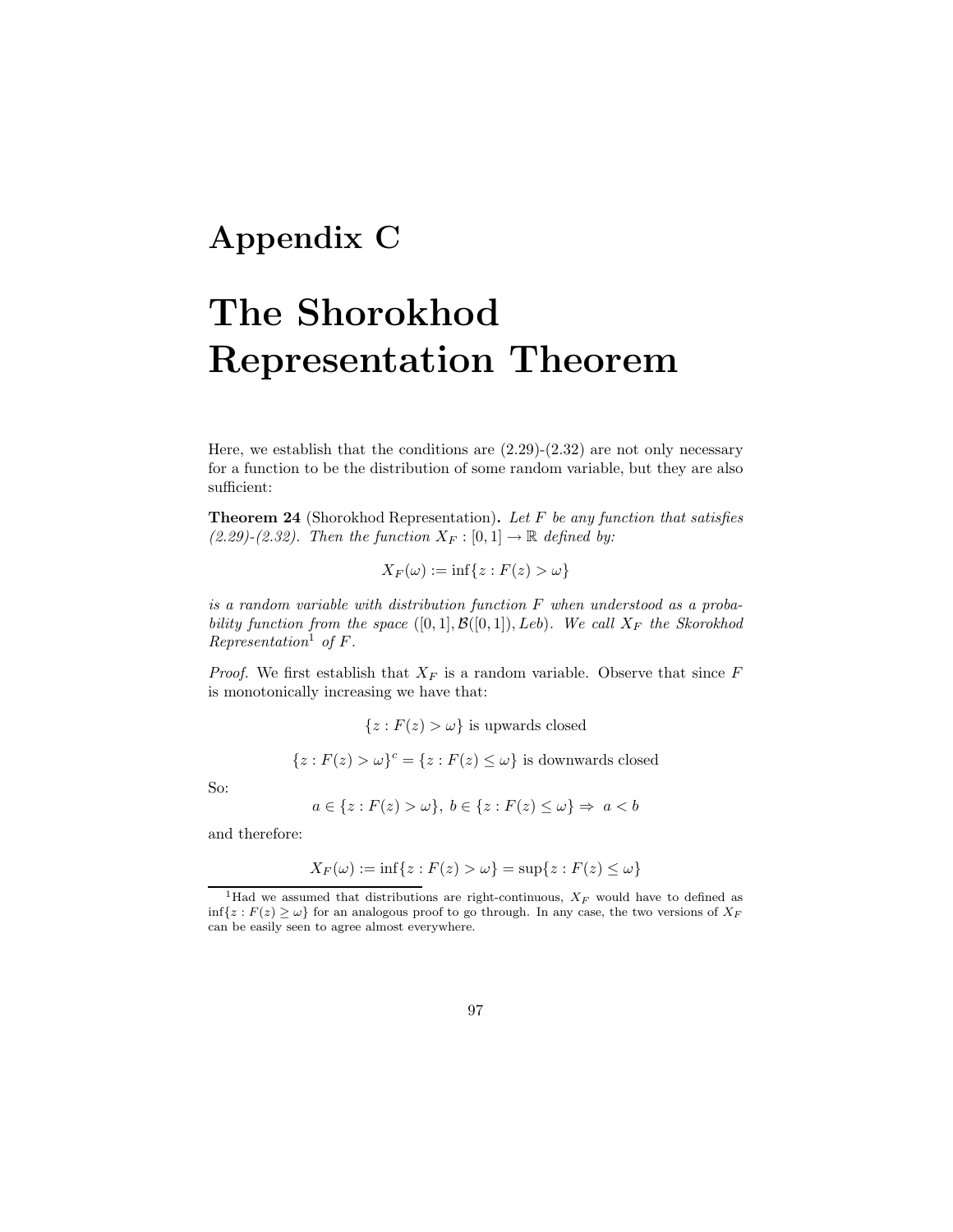Now for any  $a \in \mathbb{R}$ :

$$
a < X_F(\omega) \Rightarrow a < \inf\{z : F(z) > \omega\}, \text{ by definition of } X_F
$$
  
\n
$$
\Rightarrow a \notin \{z : F(z) > \omega\}, \text{ by definition of sup}
$$
  
\n
$$
\Rightarrow F(a) \leq \omega
$$
 (C.1)

Now let  $(a_n : n \in \mathbb{N})$  be an increasing sequence that tends to  $X_F(\omega)$ . Then:

$$
\forall n, F(a_n) \leq \omega, \text{ by } (C.1)
$$
  
∴  $\lim_{n} F(a_n) \leq \omega$ , by elementary real analysis  
∴  $F(X_F(\omega)) \leq \omega$ , since  $X_F(\omega) := \lim_{n} a_n$  and  $F$  is left-continuous (C.2)

So:

$$
X_F(\omega) \ge a \Rightarrow F(X_F(\omega)) \ge F(a),
$$
 since F monotonic increasing  

$$
\Rightarrow \omega \ge F(a),
$$
 by (C.2)

Conversely:

$$
\omega \ge F(a) \Rightarrow a \in \{z : F(z) \le \omega\}
$$
  

$$
\Rightarrow a \le \sup\{z : F(z) \le \omega\} =_{df} X_F(\omega)
$$

Therefore:

$$
X_F(\omega) \ge a \Leftrightarrow \omega \ge F(a)
$$
  
\n
$$
\therefore X_F(\omega) < a \Leftrightarrow \omega < F(a)
$$
  
\n
$$
\therefore X_F^{-1}((-\infty, a)) = \{\omega : \omega < F(a)\} =_{df} (-\infty, F(a)) \cap [0, 1] \in \mathcal{B}[0, 1]
$$

Recall that the value of the distribution function of  $X_F$  at a is defined to be the probability of the inverse image of the half-ray  $(-\infty, a)$  under  $X_F$ . But we have just shown this inverse image to be  $[0, F(a))$ , whose probability in the space we are working in is  $Leb([0, F(a))) = F(a)$ . As a result, F must be equal everywhere to the distribution function of  $X_F$ , as required.  $\Box$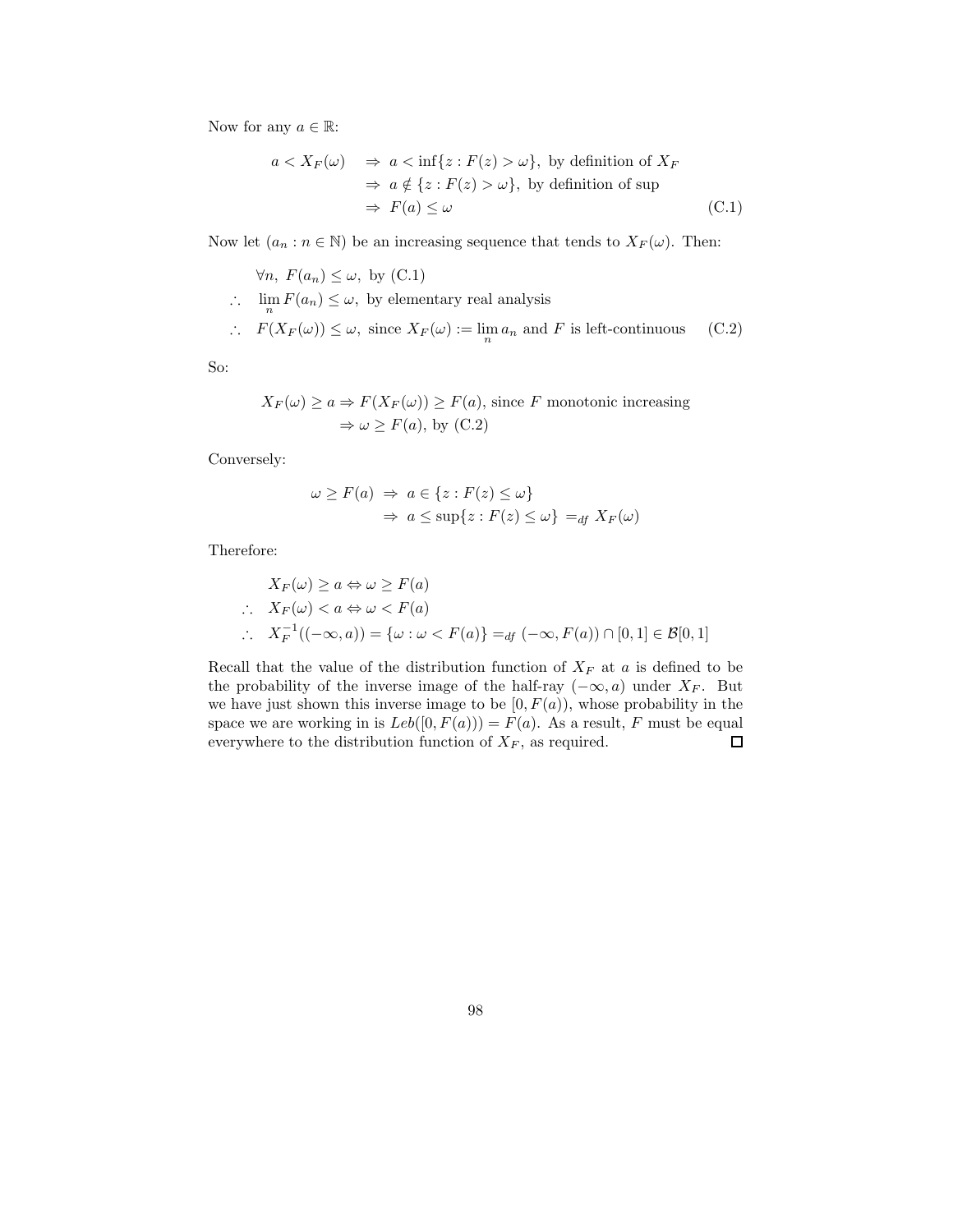## Bibliography

- [1] H. Bauer. Probability Theory and Elements of Measure Theory. Academic Press, 1981.
- [2] A.P. Dawid. Invariant prior distributions. Encyclopaedia of Statistical Sciences, 4:228–236, 1983.
- [3] Taylor Emmett. No Royal Road: Luca Pacioli and his Times. Chapel Hill: the University of North Carolina Press, 1942.
- [4] E.T. Jaynes. Prior probabilities. IEEE Transactions on Systems Science and Cybernetics, sec-4, no 3:227–241, 1968.
- [5] E.T. Jaynes. Probability: the logic of science. Cambridge University Press, 2003.
- [6] A.N. Kolmogorov. Foundations of the Theory of Probability. Chelsea Publishing Company, New York, 1956. Translated by Morrison,N.
- [7] H. Lebesgue. Sur les fonctions representables analytiquement. *Journal de* Mathématiques 6ème série, 1:139–216, 1905.
- [8] W. Rudin. Principles of Mathematical Analysis. McGraw Hill International Book Company, 3rd Edition, 1976.
- [9] W. Rudin. Real and Complex Analysis. McGraw Hill Book Company, 3rd Edition, 1987.
- [10] G. Shafer. The early development of mathematical probability. Essay available online, 2005.
- [11] G. Shafer and V. Vovk. The origins and legacy of kolmogorov's *Grundbe*griffe. Working Paper 4, 2005.
- [12] M. Suslin. Sur une definition des ensembles measurables b sans nombres transfinis. Comptes Rendus Acad. Sci. Paris, 164:88–91, 1917.
- [13] Bas C. Van Fraassen. Laws and Symmetry. Oxford University Press, 1989.
- [14] J. Von Plato. Creating Modern Probability. Cambridge University Press, 1994.